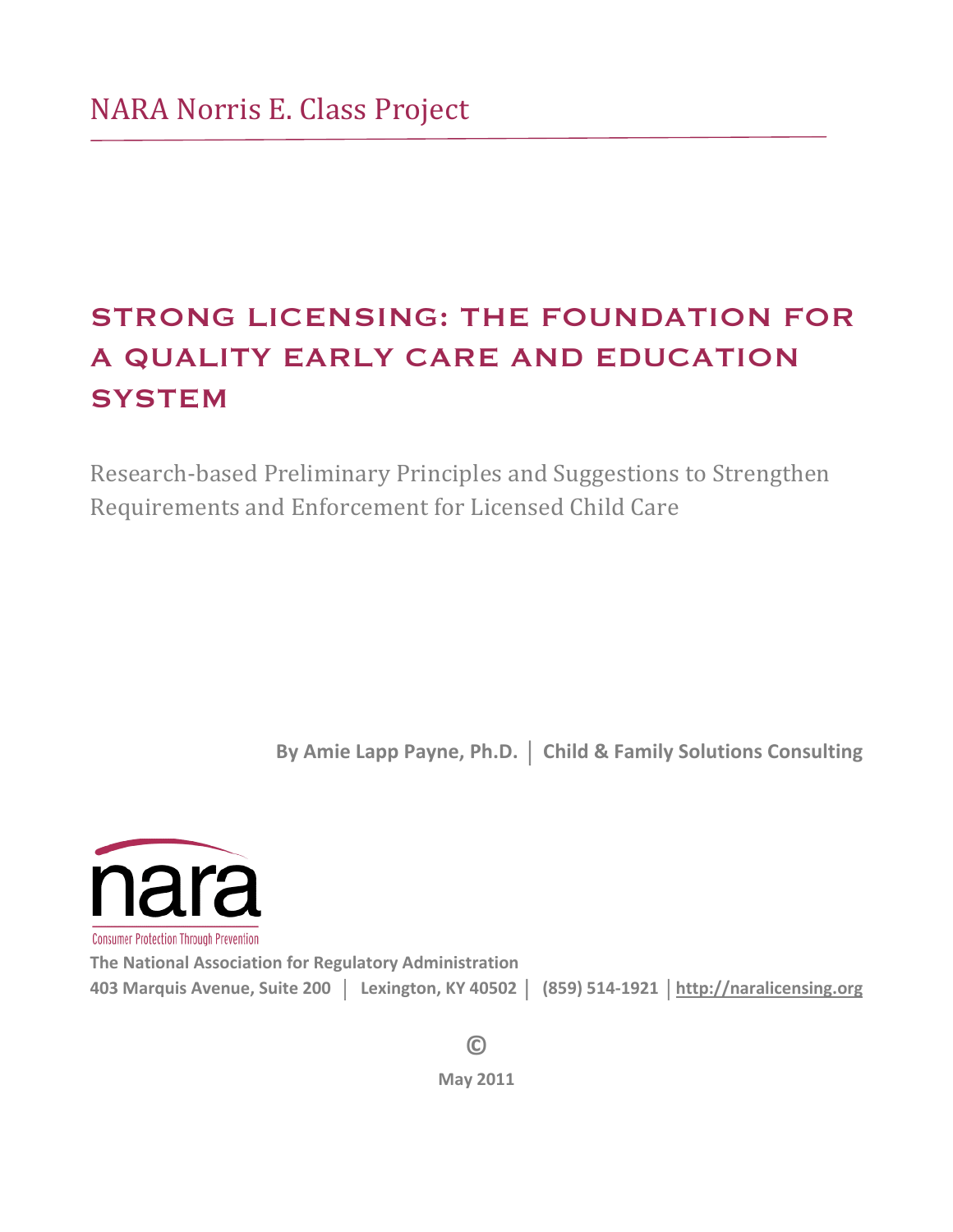# **Acknowledgments**

This paper, which describes key principles and characteristics of strong licensing programs, was developed with the advice of licensing and early care and education experts who have dedicated their careers to improving the lives and care conditions of our most vulnerable citizens. These experts included individuals within and outside of NARA's Board of Directors. The individuals outside of NARA were asked to be a part of the Norris Class Project's Advisory Committee. We are deeply indebted to those individuals for volunteering their time, expertise, and talents to this Norris Class Project and for reviewing drafts of this paper. Finally, we value each individual who supports strong licensing as an essential strategy to protect and nurture a significant number of young children while promoting their optimal development in out-of-home care.

**Helen!Blank** National Women's Law Center (NWLC)

**Davida!McDonald** National Association for the Education of Young Children (NAEYC)

**Linda!Geigle** National Association of Family Child Care (NAFCC)

# **Julie!Shuell** National Child Care Information Center (NCCIC)

**Dr.!Eric!Karolak** Early Care and Education Coalition (ECEC)

**Dr. Richard Fiene** Pennsylvania State **University** 

**Linda!Smith** National Association of Resource and Referral Agencies (NACCRRA)

**Dr. Gerrit Westervelt** The BUILD Initiative

**Dr. Sharon Lynn Kagan** Teachers College, Columbia University Child Study Center, Yale **University** 

# **NARA REPRESENTATIVES**

**Pauline Koch, Executive Director** (retired) **Janet Carter, NARA Board Member Ann Ditty, NARA President Carolynne Stevens,** NARA Vice President of Professional Development

**Rachel!Demma** National Governor's Association (NGA)

**Dr. Amie Lapp Payne** Project Consultant

NARA remains forever grateful to the late Professor Norris E. Class . . . for his lifelong commitment to protecting and serving vulnerable populations, for his legacy of regulatory knowledge, and for his enduring gift to NARA, the inspiration to honor his memory through the fund that supported the development of this paper.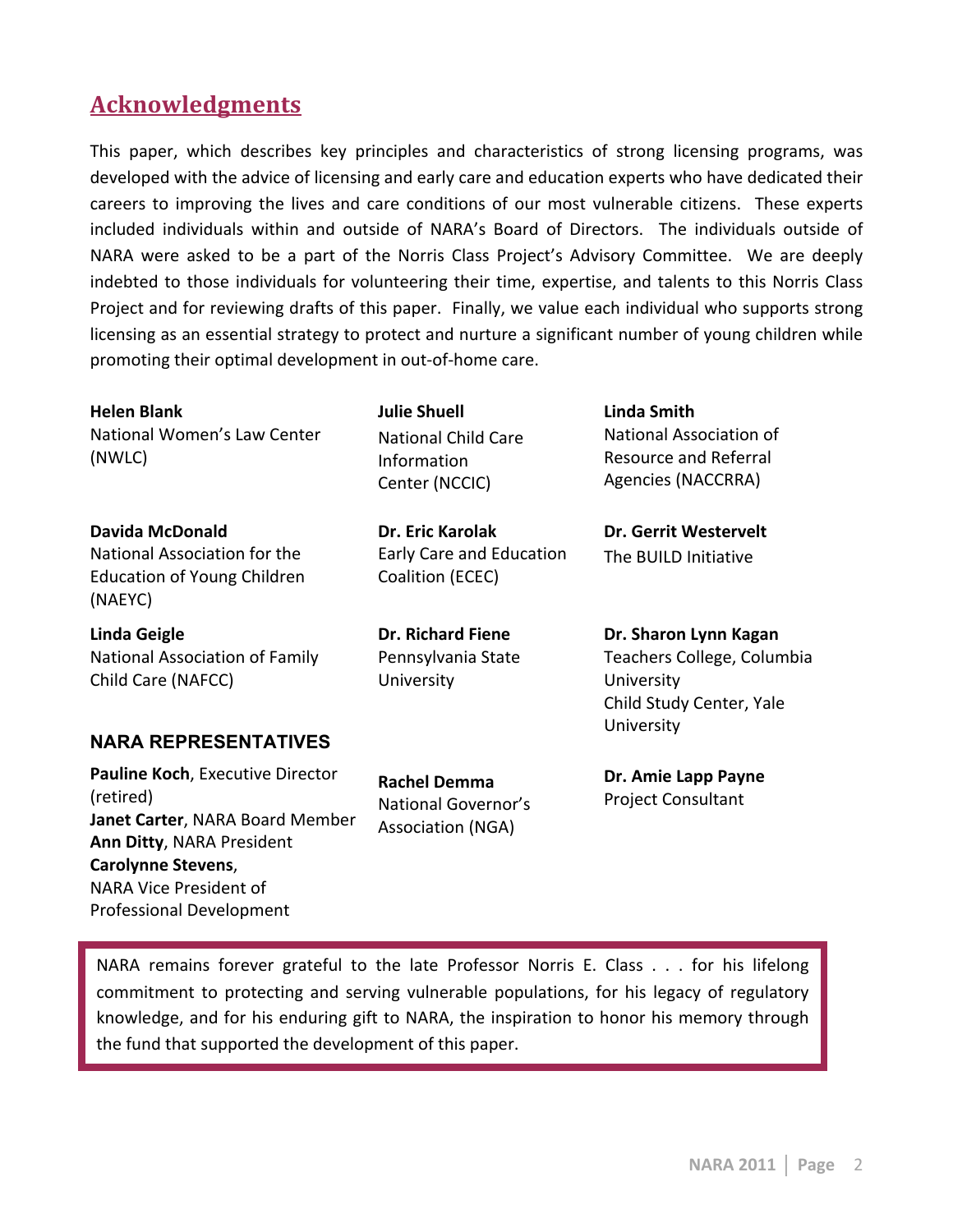# Table of Contents

- **!!!2!! ACKNOWLEDGMENTS**
- **!!!4!! !! INTRODUCTORY!SUMMARY!and!COMMENTARY**
- **!!!9!! WHAT!IS!LICENSED!CHILD!CARE?**
- 13 **WHO IS IN LICENSED CHILD CARE?**
- 16 **WHAT ARE THE ISSUES? IMPROVING CHILD CARE LICENSING PROGRAMS! !!!!!!!!!!!!**
- **26 OTHER APPROACHES TO STRENGTHENING QUALITY**
- 27 **POLICY ANALYSIS AND STRATEGIES: PRELIMINARY CHILD CARE LICENSING!PRINCIPLES**
- **41!! CONCLUSIONS !!!!!!!!!!!!!!!!!!!!!!!!!!!!!!!**
- **43!! APPENDICES**
- **67!! ADDITONAL!TABLES!FOR!ANALYSIS**
- **76!! REFERENCES**
- 84 AUTHOR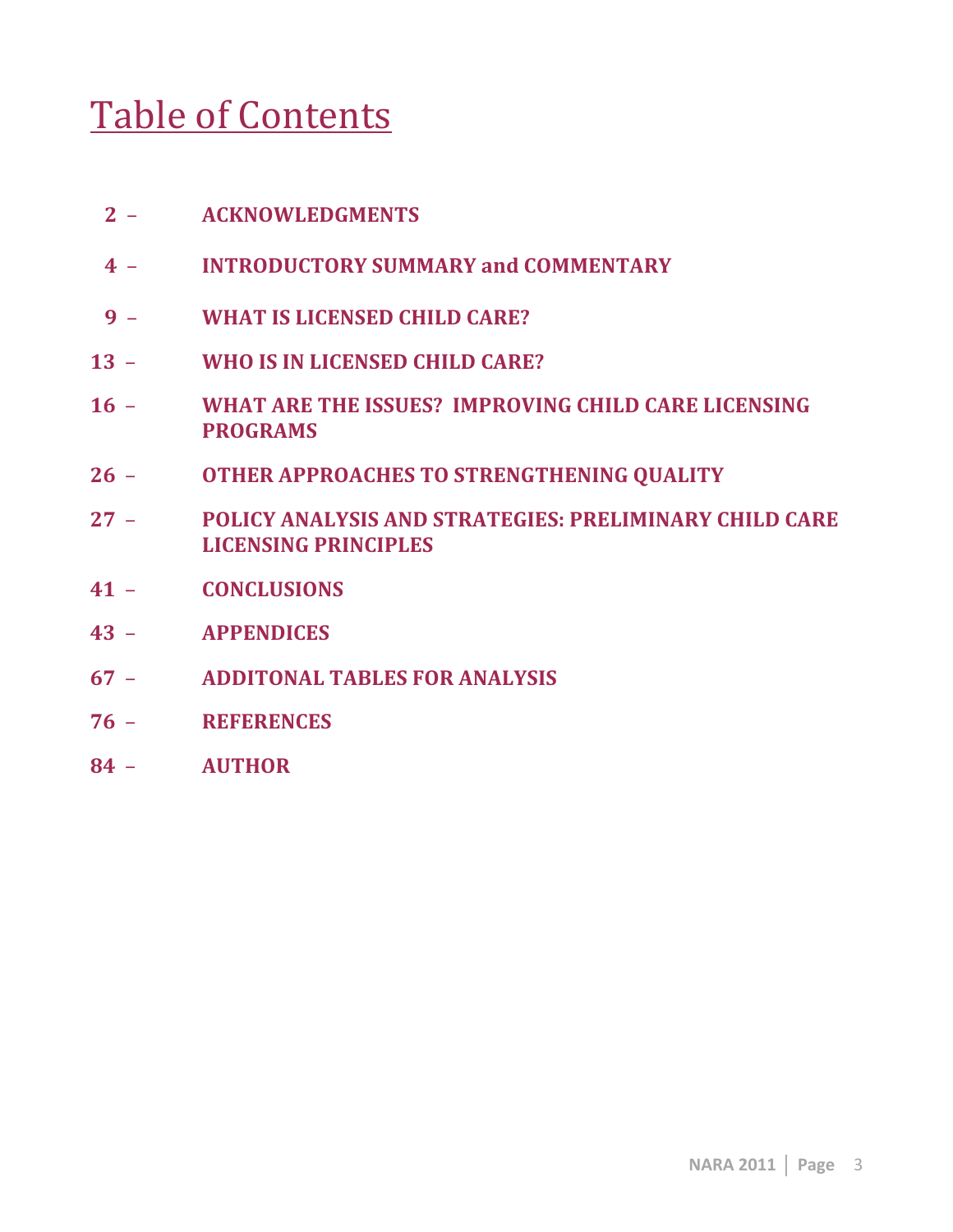# **INTRODUCTORY SUMMARY AND COMMENTARY**

Licensing significantly impacts the quality of care children receive. The caliber of the licensing program determines the nature of its impact.

With more than 11 million children in out-of-home child care programs, many of which are licensed by states, child care licensing requirements<sup>1</sup> and enforcement must be strong and dependable. Licensed child care requirements and their effective enforcement are one of the more critical and strategic sets of program standards states have to protect and nurture young children while promoting their optimal development (NACCRA, 2010; see NARA & NCCIC, 2009).

Our nation and its families are experiencing profound, ongoing shifts that suggest licensed child care programs may be more important now than ever. These changes include: the marked growth in employed mothers; the increased understanding of the long-term significance of brain development in the first five years of life and, in turn, on children's subsequent school readiness; the rapid transition to a technology-driven, knowledge-based economy; and, the implications of all these changes for our nation's current and projected demographic and economic conditions.

Parents need to know that they can count on state licensing programs to monitor and enforce quality child care that is licensed to protect their children while promoting children's learning and development, particularly before they enter kindergarten. However, a lack of specific federal requirements or guidelines for child care quality compliance, intensified by the enforcement challenges currently facing state licensing programs, results in considerable variation of child care quality across states.

Strengthening licensing requirements and their enforcement is one of the more efficient ways available to achieve a positive impact on a substantial proportion of children in out-of-home care. Because licensing requirements are legally enforceable, and because so many young children participate in licensed child care prior to entering kindergarten, strengthening licensing requirements and enforcement has the potential to reach each state's children in licensed care in consistent ways – and to do so in a relatively short period of time.

 $<sup>1</sup>$  States often use the terms "rule" or "standard" when referring to a requirement or regulation that must be met to receive or retain a</sup> license. Although those terms will sometimes be used, the term "requirement" will most often appear; it is clearer, especially for those outside the field. "Standard" is a context-dependent term, e.g., may only mean "commonly accepted," or may refer to approval criteria used in voluntary (non-enforceable) systems such as Quality Rating Improvement Systems (QRIS), accreditation, etc. In licensing, however, both "rules" and "standards" are enforceable – but they are constructed and enforced differently. A regulation constructed as a "standard" requires the use of judgment, interpretation, or context for enforcement, e.g., to determine when a toy is "safe," or when a classroom is "clean," or has "developmentally appropriate materials." Many requirements actually *must* be constructed as standards because they deal with a non-exact mix of characteristics that exist along a positive-to-negative range of effects, e.g., safe, clean and orderly rooms must not undermine children's need for active exploration. In contrast, a regulation constructed as a "rule" is more precise, conveys no intentional leeway, and needs little or no interpretation, e.g., requiring safety covers on electrical outlets when not in use, or prescribing a formula to calculate the depth of resilient surfacing on playgrounds. Regulations must use both types of construction to protect children from the variety of risks associated with care-activities and situations. Licensing agencies use interpretation guides and other strategies to achieve consistent enforcement of both types of requirements, especially standards, and provide similar guidance to licensees.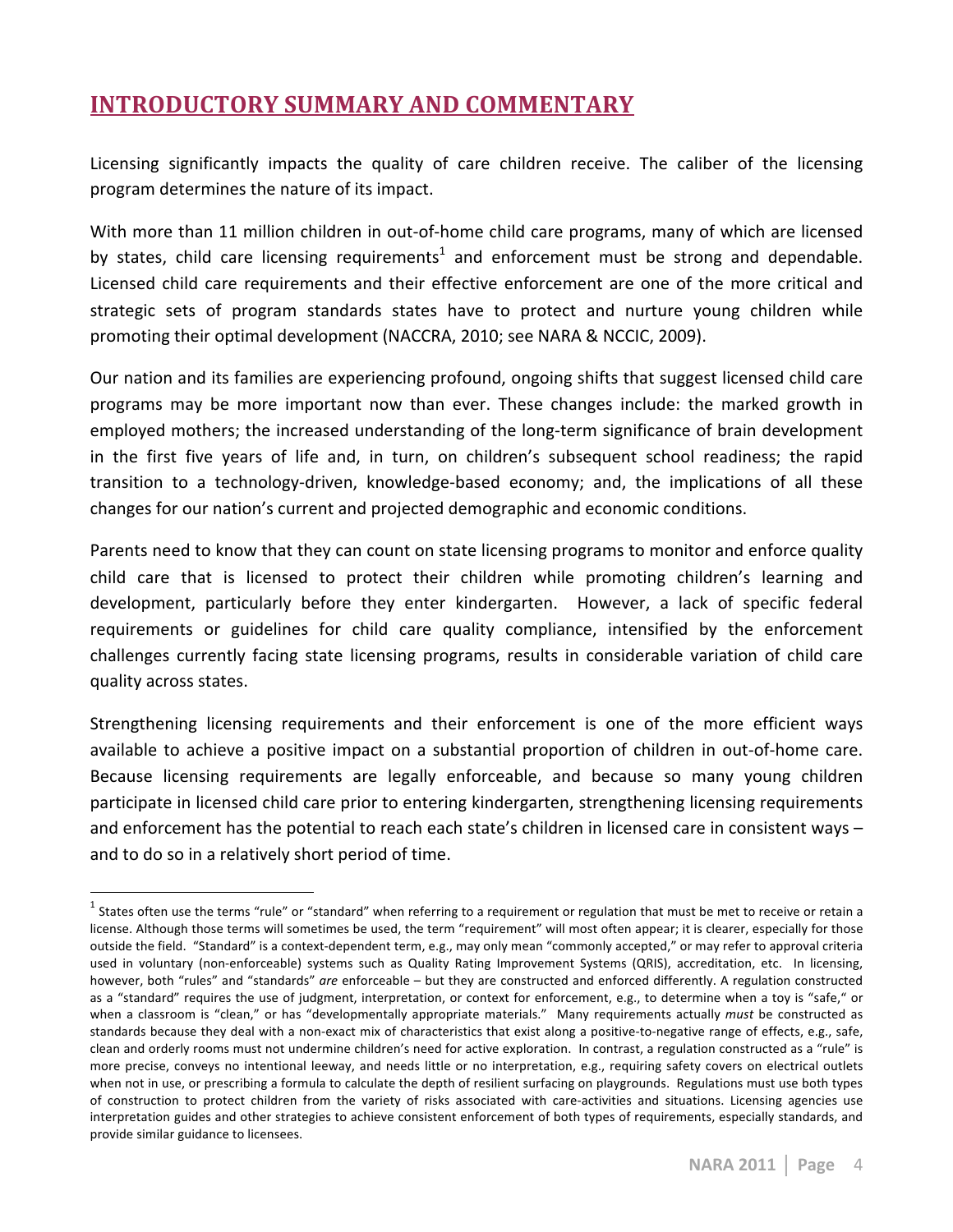Understanding what constitutes licensed child care sets the stage for understanding how licensing protects – or fails to protect – children. Licensed care varies considerably both within and across states, for example, in types and settings, by how many children are in care, by program requirements, and by enforcement effectiveness. While the requirements vary, issues common to licensing, including why licensing is important for school readiness and the nature of variations that exist in state licensing standards, do not. This paper addresses the principles and practices that should guide the formulation, revision, and enforcement of child care program requirements.

### **PROGRAM REQUIREMENTS AND THEIR ENFORCEMENT MATTER**

Clear guidance now exists for states to improve their child care licensing services. The principles for improving the efficacy of protection requirements and their enforcement are research-based, steeped in best practices, and consistent with what is working well in state licensing programs. These principles should guide states as they begin to examine and narrow the gap between their existing licensing requirements and higher quality, voluntary program standards set through other mechanisms in Early Care and Education (ECE) systems, such as quality rating and improvement systems and early learning standards.

Effective, high quality licensing consists of at least three distinct components: a strong enabling statute, strong program requirements, and strong enforcement. To address quality care and education for children adequately, states must take a multi-faceted approach to establishing effective licensing programs with both the authority and the capacity to promulgate and enforce qualityfocused requirements. At a minimum, such facets should be guided by key principles and characteristics for a strong licensing law, for strong child care program requirements, and for strong licensing agency operations and enforcement. These principles are summarized below and described in more depth later in the paper.

#### **THE LICENSING STATUTE**

The licensing statute, enacted by the state legislature, establishes the scope of facilities subject to licensure and the scope of authority, responsibilities, and enforcement methods for the licensing agency. The characteristics of strong statutes include but are not limited to:

- No exemptions or definitional exclusions for regularly operating settings that offer supervision or care.
- Clear authority and provisions to investigate and to close illegal operations.
- Appeal rights and processes that apply to adverse enforcement actions.
- Initial and recurring background clearances for caregivers; that is, fingerprint-based national and state records checks for convictions and founded abuse/neglect/cruelty.
- Authority and direction in enforcement activities, such as issuances and complaint response, which may also include frequency, intervals/duration, and/or response times in key activities.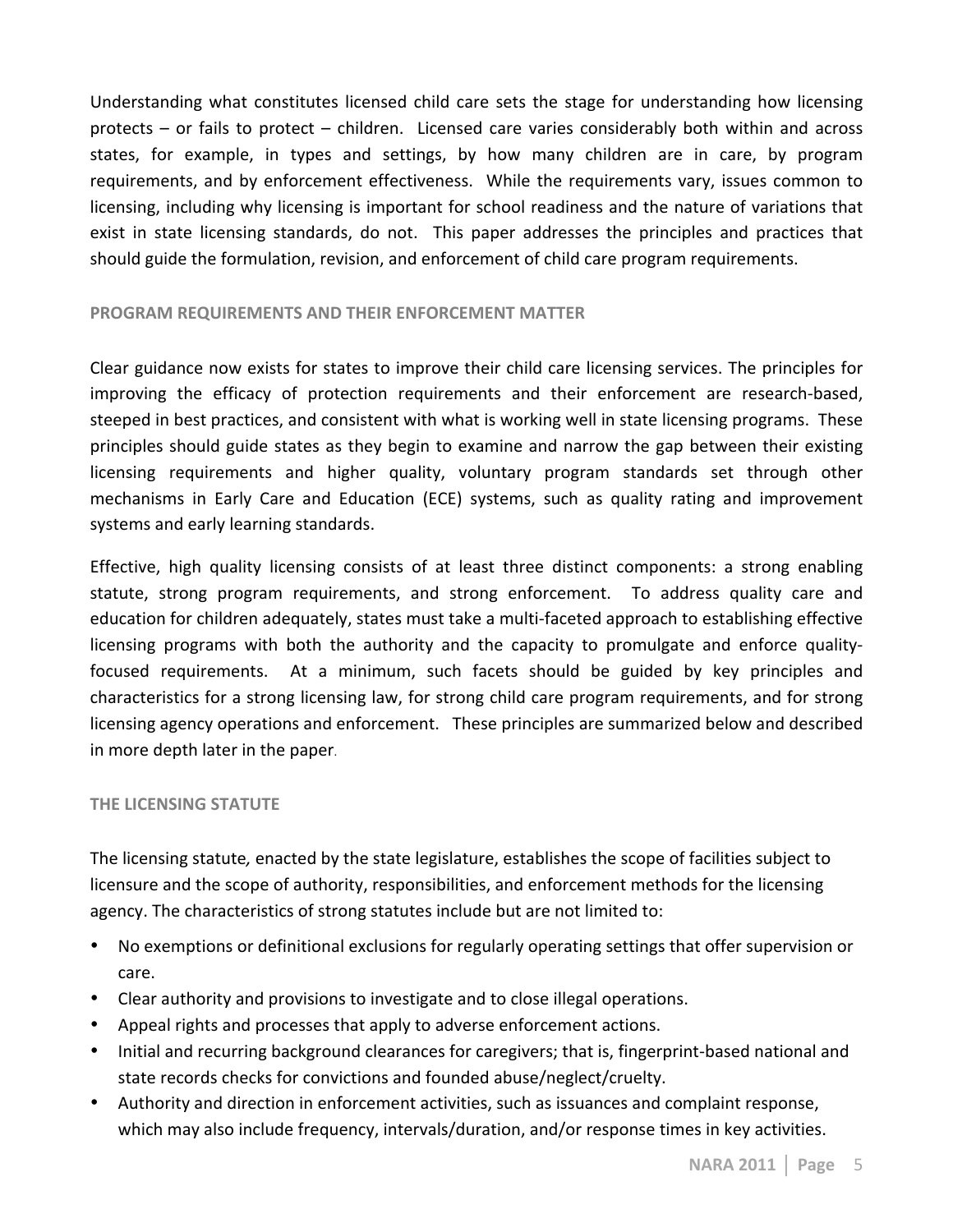• A basis to use a full continuum of enforcement options, with agency discretion to secure compliance using a range of positive and adverse interventions, from instruction to injunction.

# **THE LICENSING REQUIREMENTS**

The body of requirements (often referred to as "standards") adopted by the licensing agency establishes the scope and quality of regulatory prescriptions and proscriptions that, collectively, create facilities' physical, social, learning, and organizational environments.<sup>2</sup> Indicators of strength include but are not limited to the use of:

- Scheduled reviews of regulations every three to four years, plus event-triggered reviews required to respond to urgent demands.
- Broad public outreach and consultation in drafting and revising regulations.
- Requirements that are kept research-based, current, and designed to respond to known public risks and to the strengths and weaknesses in the industry's prevailing conditions.
- Requirements that reflect the understanding that the benefits of early learning stem directly from the nature of children's relationships with their adult caregivers. Caregivers must know how children learn and be able to foster their optimal development.
- A body of requirements designed with a holistic focus on child well-being. Collectively, the body of requirements creates a safe environment that promotes healthy physical, social, emotional, and cognitive development.
- Attention to operational reasonableness and cost considerations, including provisions for phasing in new requirements if necessary.
- Sound interpretation guidelines and procedures manuals, updated as necessary, to help both providers and inspectors apply the requirements correctly, fairly, and consistently.

# **THE LICENSING AGENCY**

The licensing agency must be structured, staffed, and managed to ensure proper performance of all functions and tasks implicit in and incidental to sound administration of the licensing law and regulations, for example, operational and enforcement policies and practices, provider and community engagement, and similar key performance areas. Strength indicators reflecting best practices for regulatory agency performance include but are not limited to:

The sum of the constant of the constant of the constant of the constant of the constant of the selective of the soministrative  $^2$  As indicated below, licensing agencies lack authority to adopt regulations directly or uni procedures statutes, states establish methods that govern the adoption of regulations, which may be further defined in governors' executive orders. These specify minimum requirements for public notification and input opportunities and for external reviews and approvals addressing both content and legal issues. Required approvals typically include governmental agencies/boards designated because of relevant expertise or authority, legislative oversight committees, and elected officials, such as governor and office of the attorney general. Although the licensing agency lacks adoption authority, it is responsible for assessing and justifying changes needed, for proposing and negotiating changes, and for coordinating the state's requirements for lawful adoption and promulgation.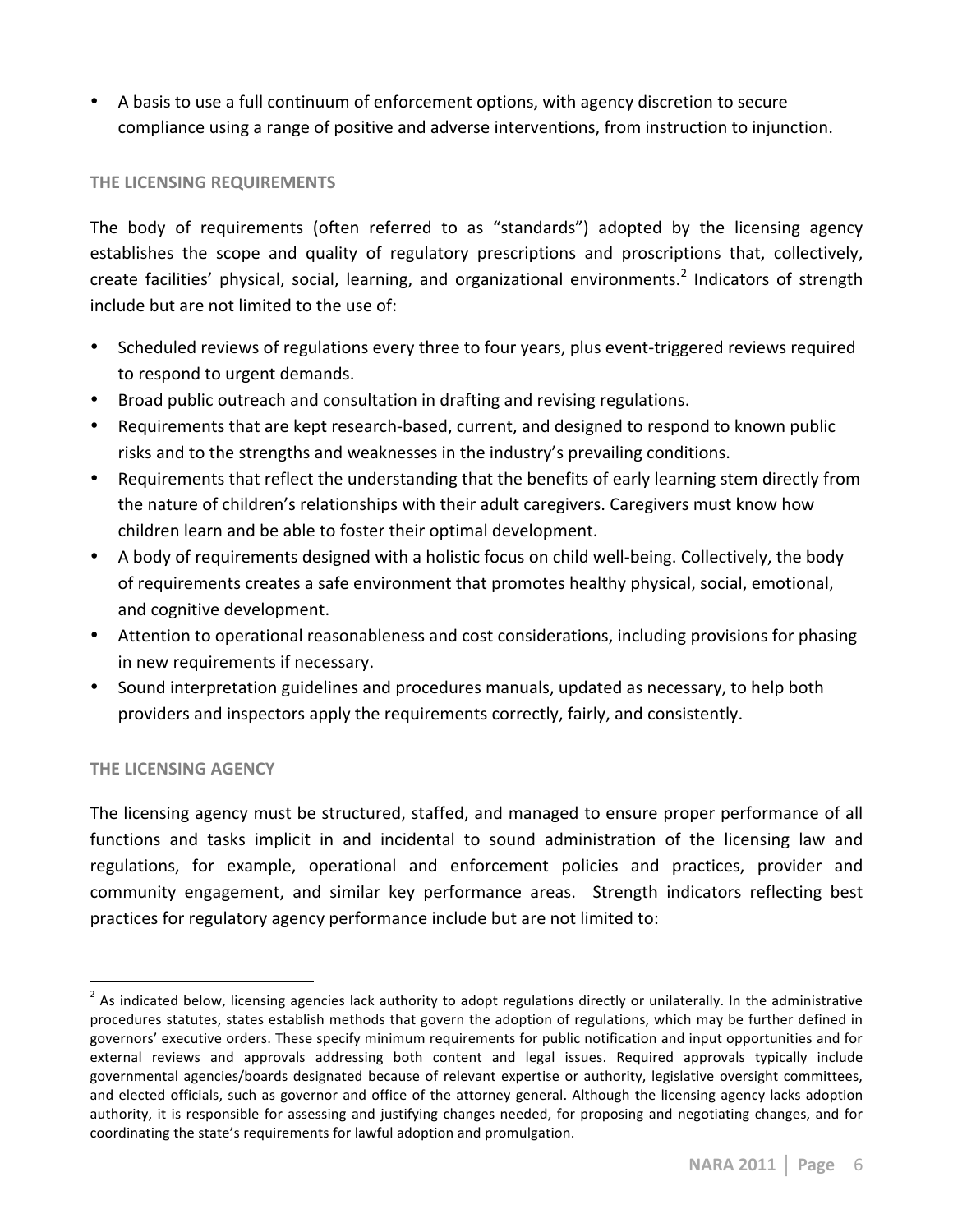- Adequate funding and executive/legislative support to operate the agency according to law, policy, and regulatory best practices.
- Adequate staffing to support routine monitoring of facilities twice annually, increasing to four or more times annually as needed until satisfactory compliance is stable or the facility is closed. The workload standard for inspectors should be 50-60, calculated by a best-practice method that considers local conditions.
- Effective management and leadership focused on program planning and on management systems and procedures to achieve reciprocal reinforcement among all components and functions. Management uses research and evaluation to drive program compliance and quality improvement. Methods ensure that actions are correct, timely, thorough, objective, and consistent across the agency. The agency uses a systematic, risk-based enforcement decision method.
- Acquisition and retention of suitably educated, well-qualified regulatory and support services personnel, with initial and ongoing training in regulatory theory and practice provided.
- Systematic methods to achieve an agency-wide culture built on data-driven continuous learning, a shared vision of performance excellence, and a comprehensive continuous quality improvement function steered by sound measurements.
- Effective provider support services designed to promote providers' knowledge, compliance, and accountability; the services emphasize compliance-related technical assistance and workforce development.
- Communication and collaboration systems that maintain coordination with the agency's many stakeholder groups, including key legislative committees. Facility compliance reports are Internetavailable, as are agency performance reports and other pertinent resources for providers, consumers, and other stakeholder groups.
- Direct linkages to legal counsel and well-defined systems of administrative appeals that protect the rights of licensees and care-consumers.

Using these principles, states will be able to identify strengths, weaknesses, and inconsistencies within their licensing programs. Policy makers and licensing administrators must think holistically about licensing principles and characteristics to ensure that they guide the formulation and enforcement of child care regulatory requirements in a systematic and intentional manner. Together, these principles provide a means for each state to assess its licensing program's readiness to construct a strong foundation for quality care throughout the early care and education system.

Despite the disturbing unevenness in current quality and rigor, it is noteworthy that all states have concluded that child care meets the public-protection test that precedes any proper decision to regulate products and services. In fact, research and experience have steadily expanded appreciation of the need to address both immediate and developmental risks that were not recognized when child care licensing began more than a century ago.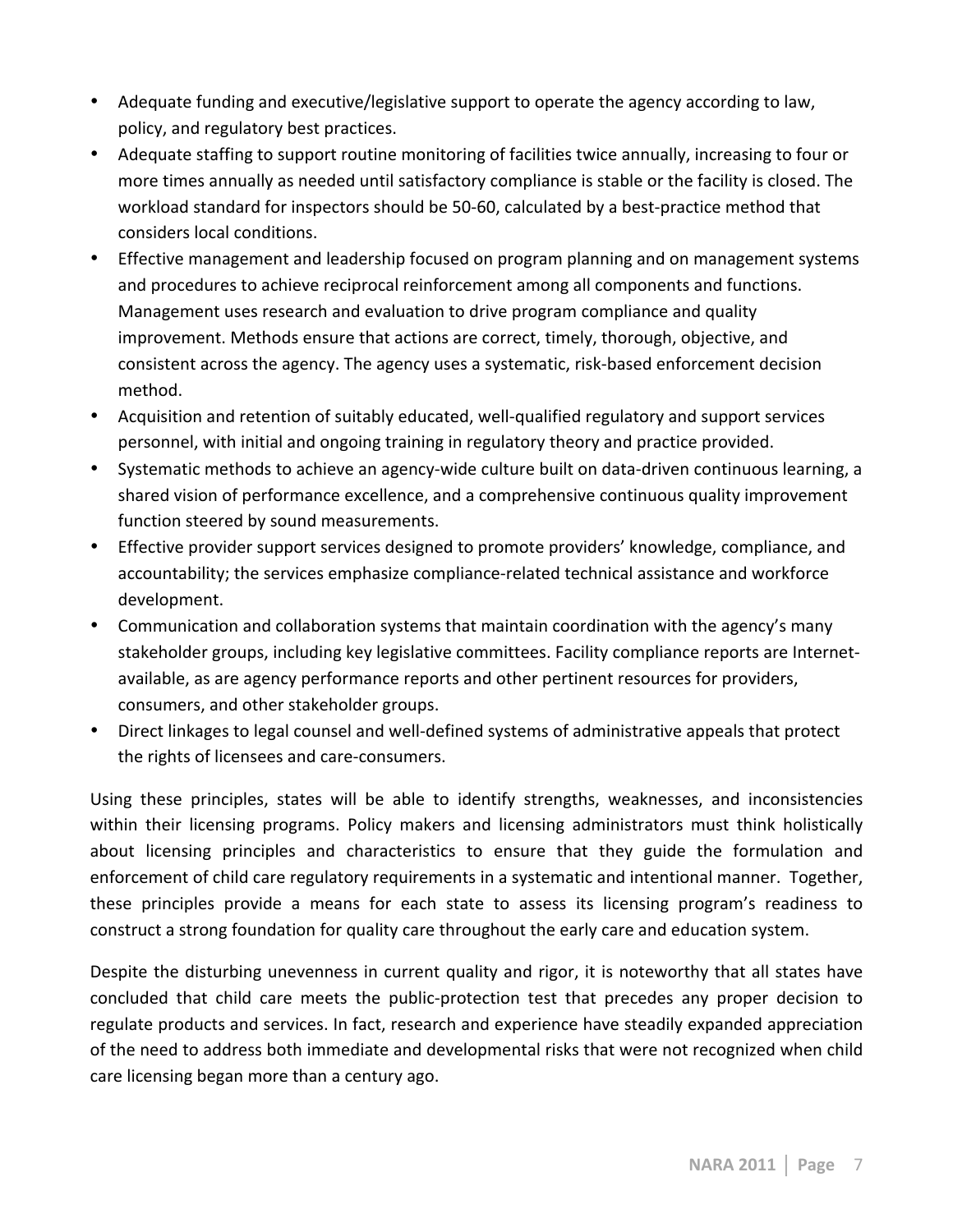Adopting federal requirements (or "national standards") for child care quality compliance would magnify the benefits of quality child care immeasurably – and not only by providing children and families with equal opportunities for development and protection throughout the nation. Significant benefits and cost reductions also would accrue in such functions and tasks as research, program/system assessments to improve planning and funding decisions, and workforce development. Additionally, properly designed national requirements and enforcement methods could lead to operational efficiencies at both state and national levels by reducing redundant efforts, for example in developing requirements, resource documents, and training materials.

Finally, a frequently overlooked outcome is that stronger regulation benefits providers. More than is characteristic of many other types of regulation, human care regulation always has been mindful of the special nature of care-giving  $-$  and well aware that caregivers must be nurtured before the industry can nurture the nation's young. Licensing agencies are keenly attuned to the residual effects of an industry rooted in a history of an unpaid or underpaid and under-educated female workforce. Both directly and collaboratively, every strong licensing agency engages in strengthening the industry – walking a carefully drawn line between positive enforcement methods (to motivate and to enhance the skills of suitable caregivers) and adverse enforcement methods (to weed out facilities that pose too great a risk to the public).

The National Association for Regulatory Administration (NARA) presents these child care licensing principles for consideration. The hope is that these principles will be used by states – and perhaps the nation – to help review, revise, promulgate, and enforce an integrated set of model regulatory policies and practices that could boost the quality of children's health, safety, and development throughout their early learning experiences in licensed care. NARA supports a vision of effective licensing programs reinforced by increased administrative and financial support and fully prepared to protect and promote children's development. Ultimately, building a strong nation is achieved by developing capable children.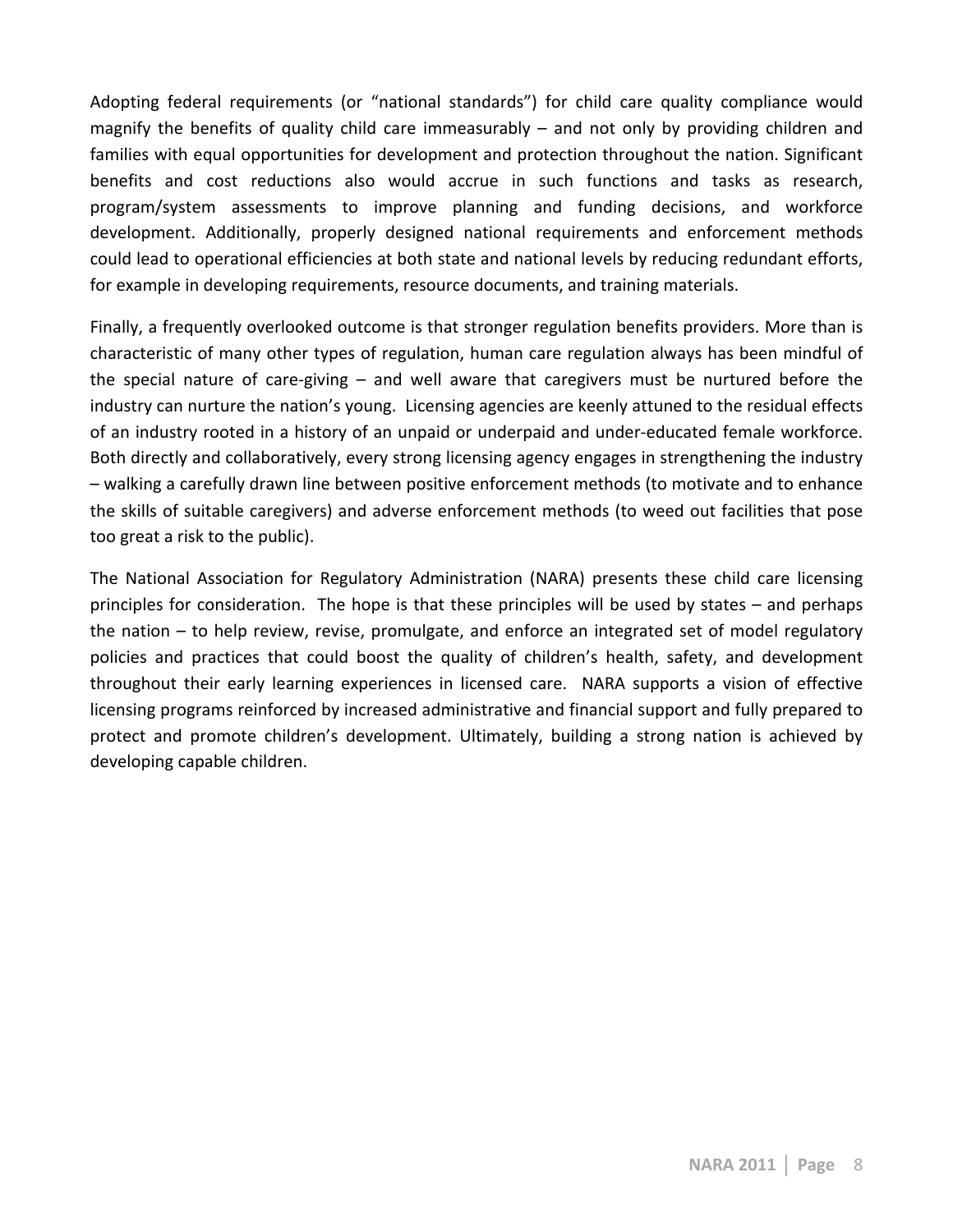# WHAT IS LICENSED CHILD CARE?

The purpose of this paper is to establish the pivotal role child care licensing plays in protecting, nurturing, and promoting the development of young children in out-of-home care. Specifically, we must be clear about what child care licensing requirements are and are not; to whom they apply; who provides licensed child care; and, what current child care licensing issues are. Only then can we understand how strengthening licensing requirements  $-$  including their enforcement  $-$  supports voluntary approaches to raising the quality of child care (such as early learning standards and quality") rating and improvement systems).

### **METHODOLOGY**

To determine the content to include for this paper and its resulting *Preliminary Child Care Licensing Principles (Principles)*, NARA hired a child development consultant, formed a National Advisory Committee for the project, and reviewed a number of research and policy papers focused on what child care licensing does to protect children's health and safety effectively while promoting their optimal development. " Because states and child care providers typically refer to a variety of wellknown resources when researching quality child care program requirements and enforcement, NARA examined these same resources, among others, when researching and recommending its *Principles (See Section V, Policy Analysis and Strategies: Preliminary Child Care Licensing Principles).* 

# **CHILD CARE LICENSING REQUIREMENTS**

To protect children in licensed child care, states adopt requirements that providers must meet to obtain and retain licensure. The drafting and adoption process is prescribed in law and is exacting, requiring public involvement and comment opportunities as well as reviews by legislative and administrative authorities. The child care licensing office within each state monitors compliance with its requirements. Both program requirements and monitoring methods vary widely from state to state. Program requirements prescribe: what each state considers citizenry-supported essential elements of quality that should be in place to protect children's health and safety (see National Conference of State Legislatures, NCSL, 1999); how a program operates; what qualifications and skills practitioners (or caregivers) must have; and (in most cases), what kinds of early learning activities and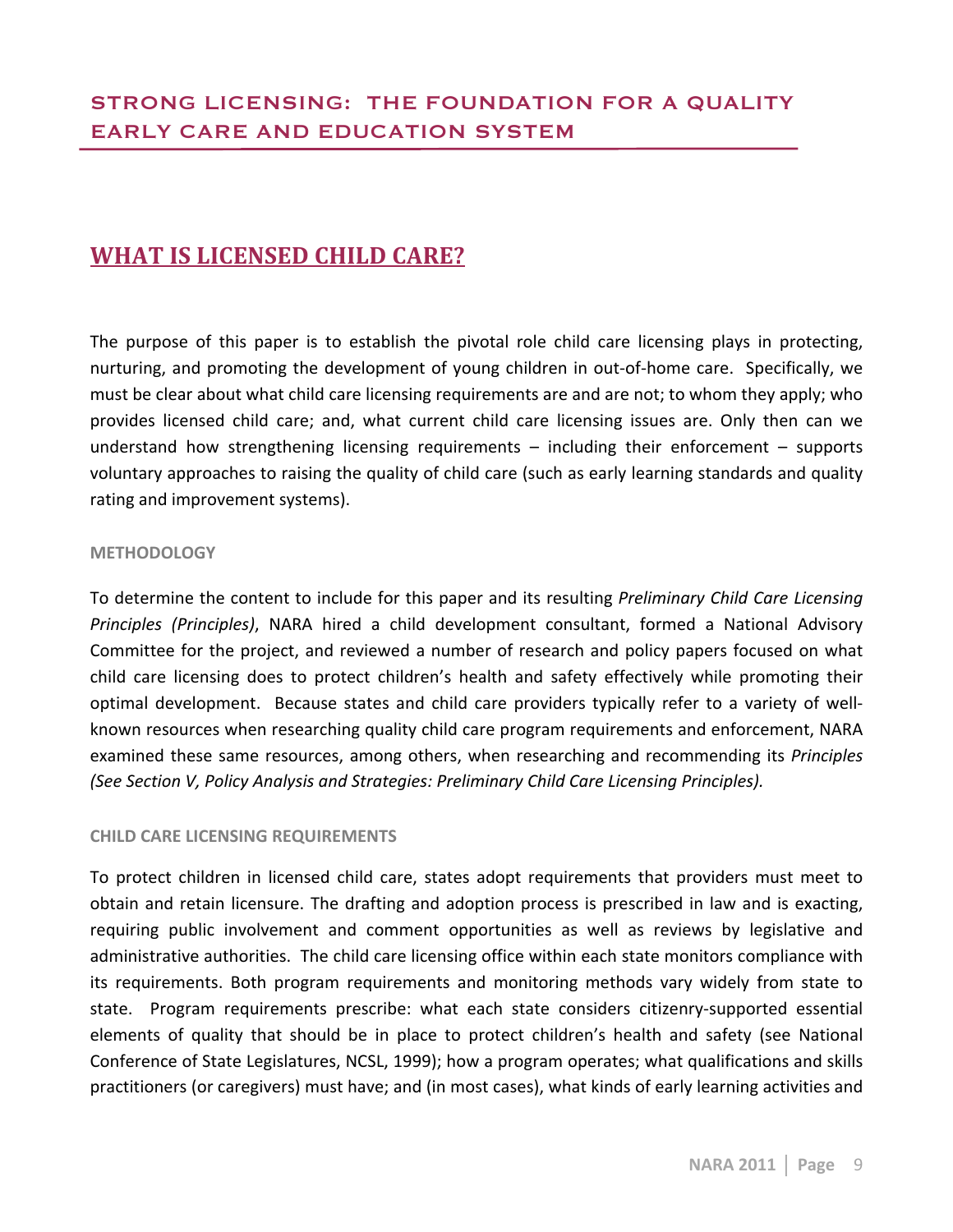experiences are regularly available to children in the licensed child care environment (Morgan & LeMoine, 2004; LeMoine & Morgan, 2004; see NARA & NCCIC, 2009).

Accordingly, just because a program is licensed does not mean that it provides quality care. If states fail to adopt (and to enforce) quality program requirements, licensed programs likely will not provide quality care. Child development researchers often have defined quality in terms of a program's ability to protect children's health and safety and to educate young children – contributing to the development of the whole child. Program requirements that enable such quality care include trained teachers who have necessary child development knowledge, skills, and competencies to engage children in, and promote their love of learning (Morgan & LeMoine, 2004; Ramey & Ramey, 2000; Shonkoff & Phillips, 2000). In other words, quality programs concurrently address all aspects of child development (NICHD, 2000, 2001; Ramey, 2000). These multiple domains of development include: physical and motor development; social and emotional development; approaches toward learning; language, literacy and communication skills; and cognitive skills (Kagan, Scott-Little, & Frelow, 2003; National Educational Goals Panel, 1991). States that do not require quality programming to address children's development fail to protect children adequately against risks to their health and safety, as well as to their overall developmental well-being.

It remains the case then, that there are significant inconsistencies in the quality of states' licensing requirements and enforcement practices, and it has long been documented that the vast majority of licensed care available is not good quality (see Cost, Quality, & Child Outcomes Study Team, 1995; see Fiene et al., 2002). Many states are trying out a variety of strategies throughout their licensing processes to improve the quality of their licensed programs – even in the midst of our nation's current economic crisis (see Appendix B: State Strategies to Improve Licensing Policies and Practices). However, the quality of licensed care is currently a "mixed bag." Uneven quality in early care and education programs has been documented repeatedly in evaluation studies (see Goffin & Washington, 2007; Early et al., 2006). Seminal research documents that only 15 percent or less of child care centers provide good-quality care, as rated by trained observers (Cost, Quality, & Child" Outcomes Study Team, 1995), and current National Association of Child Care Resource and Referral Agencies (NACCRRA) ratings of state licensing program requirements and enforcement practices, compared to best practices, seem to confirm such findings.

# **BRIEF HISTORY OF POLICY**

It is important to note that there are no *mandatory* federal standards governing the quality of licensed care, and the only existing law relative to child care licensing program standards is the Child Care and Development Block Grant (CCDBG) federal funding requirement. CCDBG mandates only that programs not required to be licensed or registered must at least meet the state's basic health and safety standards.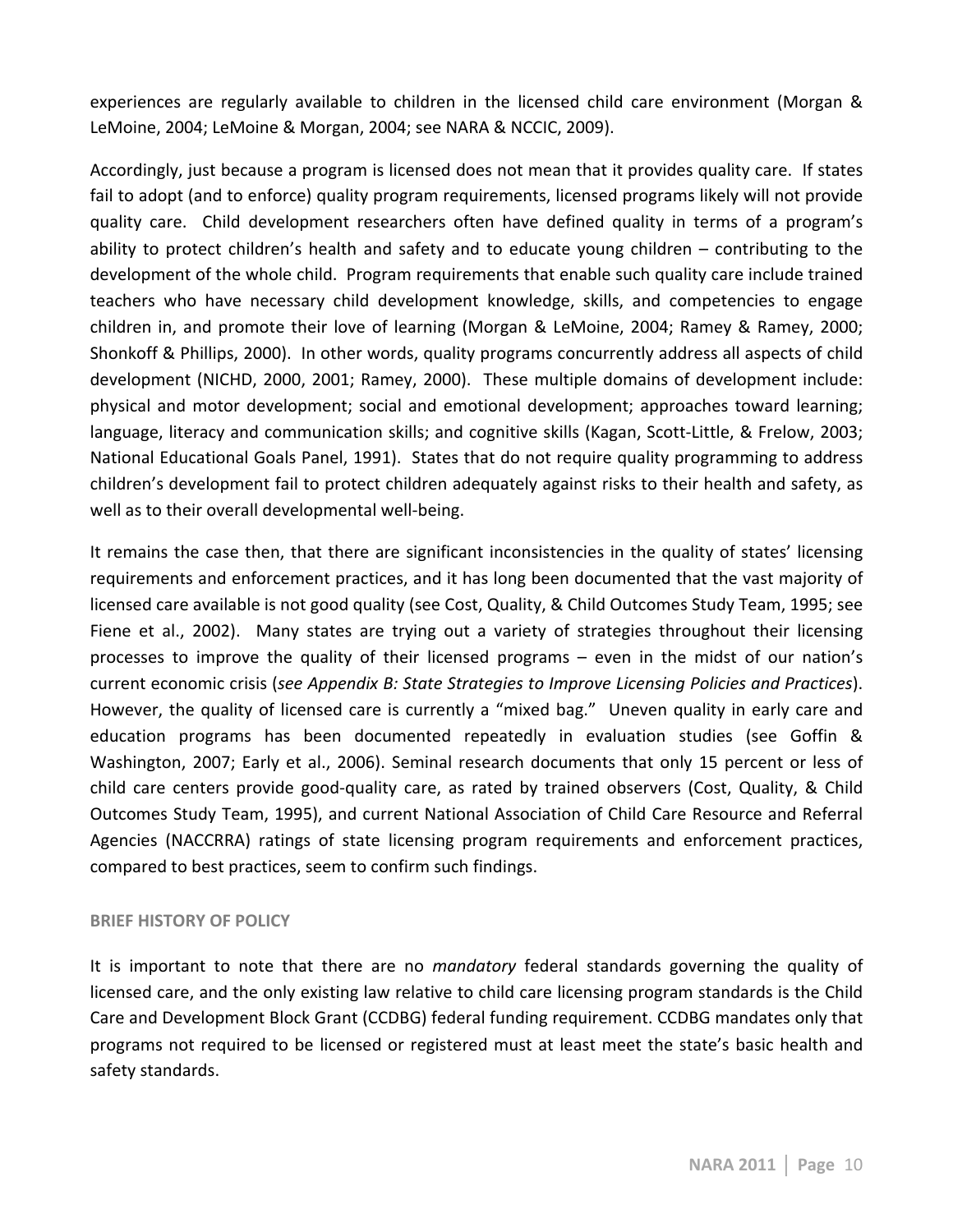Historically, child care was seen solely as a work support. Now, the term " child care licensing program requirements" not only addresses protection against immediate harm to children's safety and healthy, but also the level of quality children must have while in non-parental care to protect them against cumulative developmental risks to reaching their full potential (National Association for Regulatory Administration, NARA & National Child Care Information Center, NCCIC, 2009; see Shonkoff & Phillips, 2000). However, our country has not been able to apply what we know to what we do to provide, on a consistent basis, quality care that is licensed. This failure stems, in large part, from the belief that upfront financial costs of care meeting higher quality program requirements are more expensive. Because most states do not, or believe they cannot, provide enough help to parents to pay for high quality care; the concern is that higher quality program requirements may push families out of the licensed child care market entirely. Still, parents want and need quality care for their children and states' laws typically mandate their licensing programs to require child care providers to provide care that protects children while promoting their overall well-being.

### WHY STRONG LICENSING MAY IMPROVE SCHOOL READINESS

The vast majority of children's overall development takes place within the first five years of life; with 85 percent of brain development having occurred by the time children reach age three. Understanding how critical the early years are for children's success in school and in life has resulted in widespread agreement about the importance of quality early learning experiences. Research has consistently demonstrated that quality early learning programs are beneficial for children's school readiness. Children experience developmental consequences as a result of their early learning experiences, and these consequences can be positive or negative for their brain development (Frede, 1995; Shore, 1997; Shonkoff & Phillips, 2000). Research indicates that children who enjoy high quality care – particularly during the first four years of life – are more likely to be better prepared for school upon entrance to kindergarten and also more likely to experience long-term educational success (Schweinhart, 2004; see Vandell & Pierce, 2003).

The presence or absence of quality licensing program requirements and enforcement in licensed care settings significantly impacts children. Strong licensing not only answers the question of "how well" children are protected against risks to their health, safety, and overall development but also "for how many." Licensing is the only set of legally enforceable requirements in place to safeguard children in out-of-home care through regular monitoring and enforcement of compliance with program requirements while children are away from their parents. Because so many parents with young children work outside of the home, licensed care can have a significant impact on millions of children.

Many children, however, are cared for in unlicensed settings without such protections in place. Although there is a chance that such settings may offer care that keeps some children healthy and safe, there simply is no way to ensure – or to require – that the quality of care being offered matches that provided in licensed settings. In addition, there is no way to monitor or enforce the presence or absence of quality indicators in unregulated care settings (Cost, Quality, & Outcomes Study, 1995).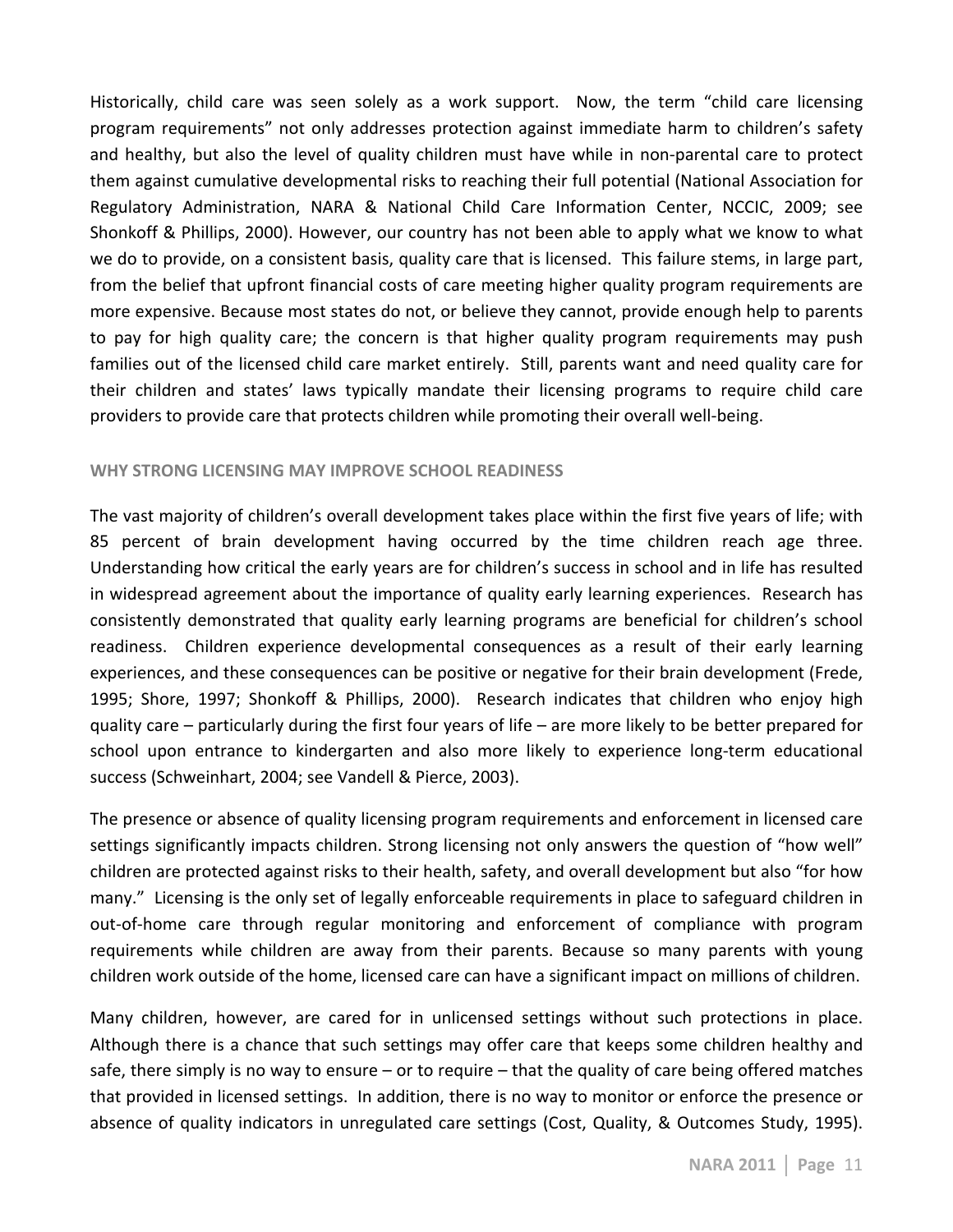Also, violation records of licensed facilities are available to parents seeking the best provider for their children whereas unlicensed care would have no such records available. That is, unregulated human care businesses are not subject to oversight – or to investigation – unless a specific complaint alleges conduct that rises to the level of abuse/neglect/endangerment or operational matters covered under other general laws.

The enforcement of licensing program requirements has the potential to keep children safe and developing in healthy, positive ways – effectively setting the conditions for school readiness and greater success in life. Though it is not possible to measure the number of incidents, accidents, and cumulative risks to children prevented by licensed care, it is possible to recognize the many measures states put into place to keep children safe. From conducting background checks on caregivers who work with children to implementing preventative program standards that reduce the transmission of disease, injury, and death, the protections offered by quality licensing program requirements ensure children's safety and well-being and also increase the likelihood that they will experience quality care (Shonkoff & Phillips, 2000; Zigler, 2010). Knowing they have a place to go where they can trust adults to meet their needs, develop relationships with others, explore the world around them, and satisfy their curiosity to promote their love of learning is an immeasurable benefit to children as they not only prepare for kindergarten, but also prepare to succeed in life (Schweinhart, 2004; NICHD, 1996).

Research has continuously documented the benefits of children's quality early experiences with their subsequent preparedness—or lack of preparedness—for successful experiences in formal schooling. Without strong program requirements and enforcement, children's preparation for school is weakened. Children, especially children at risk, who have not had adequate supports and opportunities throughout their early learning experiences to appropriately stimulate their development, may need remedial education and many other publicly-funded supports – which costs the state more time and more money, and costs children a portion of their limited time in which to reach their full potential (Rolnick & Grunewald, 2003).

Overall, states can improve the likelihood of children's readiness for school by making at least three conscious choices to actively protect and promote children's optimal development in licensed, nonparental care: (1) proposing and promulgating strong, quality-focused, evidence-based licensing requirements; (2) adequately monitoring and enforcing compliance with such quality program requirements; and (3) reducing or eliminating statutory exclusions and exemptions from licensure that currently apply to many child care settings that have assumed the same care and supervision responsibilities as licensed settings. By making the choice to adopt and implement these policies, states can create a solid foundation upon which to build a thriving early care and education system.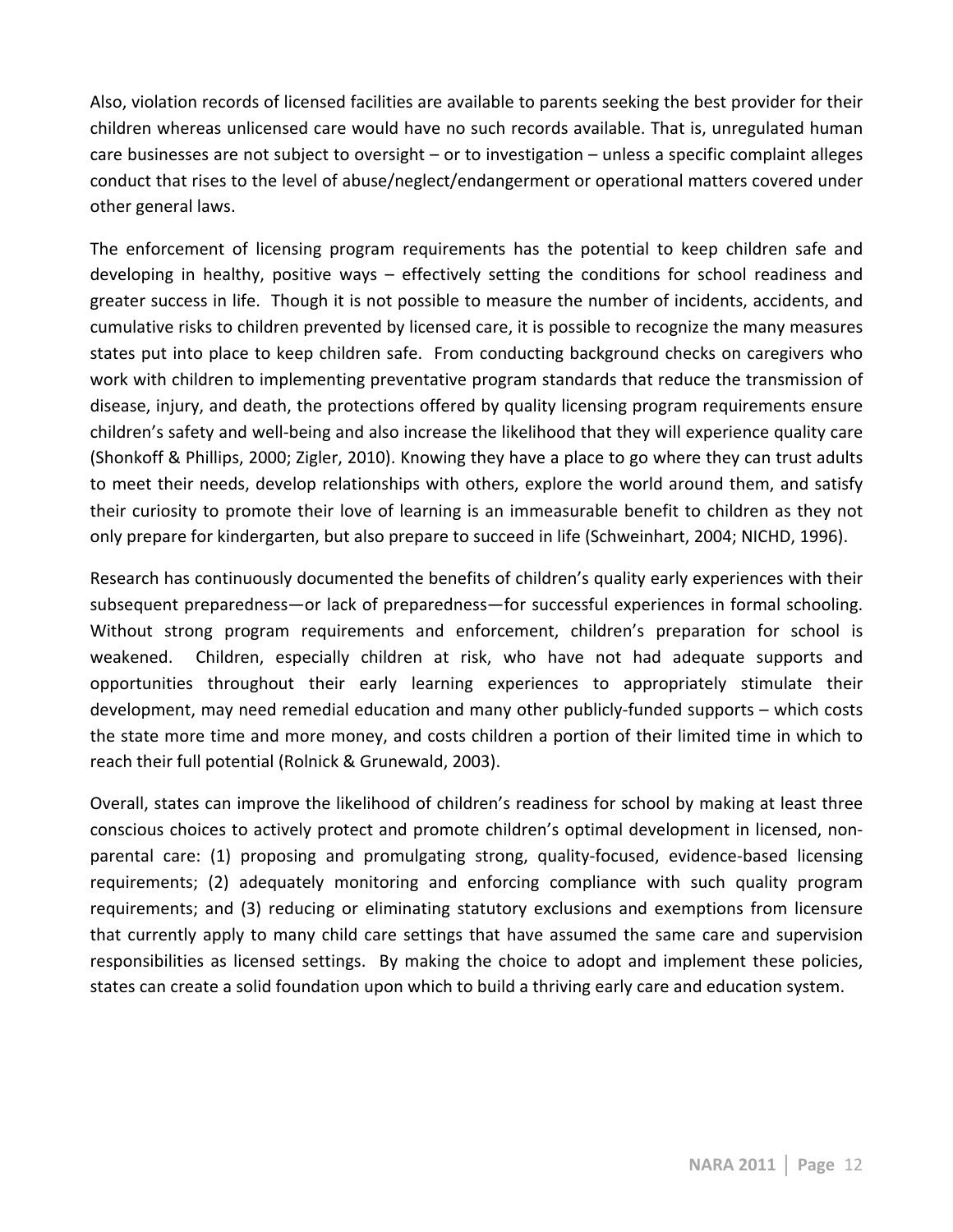# WHO IS IN LICENSED CHILD CARE?

Child care is in high demand, largely due to the proportion of young children whose mothers work outside the home. In 2004, 62.2 percent of mothers with children under the age of six were working (US Bureau of Labor and Statistics, 2005). In 2010, roughly 44 percent of young children (i.e., 11 million out of approximately 25.1 million children ages birth through 11 years) were in out-of-home care (see NACCRRA, 2010; www.childstats.gov/americaschildren/tables/pop1.asp). In 2007, child care slots were available to children in licensed care for roughly 40 percent of young children (i.e., more than 9.5 million child care slots for approximately 23.9 million children ages birth through age 11 years; see NARA & NCCIC, 2009; www.childstats.gov). These child care slots were available in a total of 325,289 licensed facilities within the United States, representing care provided in a variety of settings.

Most states license care in child care centers, family child care and group family care homes, forprofit businesses, and not-for profits. However, some states exempt particular child care programs from licensing. "Making licensed child care available in a variety of settings (e.g., child care centers") and family child care homes) increases its accessibility to a diverse group of parents while increasing the likelihood that, with adequate licensing program requirements and enforcement in place, the care is safe and healthy and provides their children with quality early learning experiences.

#### **LICENSED!CHILD!CARE!CENTERS**

All states' laws and child care center licensing regulations define the type of center-based facility that is required to be licensed. Although each state's definition of child care centers varies, many elements are commonly included among many states. Examples of elements common to state definitions of child care centers include: minimum number of children in a facility (37 states); services provided for fewer than 24 hours per day per child (35); services provided on an ongoing basis (24); ages of children in a facility (minimum/maximum) (21); services provided for payment or compensation (19); and provider and children are not related by blood, marriage, and/or adoption, and children are not from one family (i.e., are not siblings) (17) (NARA & NCCIC, 2009).

#### **FAMILY CHILD CARE HOMES**

States' laws and regulations also define home-based facilities that are required to be licensed. These most often refer to child care that is provided in the home of the non-relative adult caretaker. There are two types of licensed family child care homes: (1) small family child care homes; and (2) large or group family child care homes. Although not all states use the same terminology to describe child care that is provided in a child care provider's home, the classification of family child care (FCC) is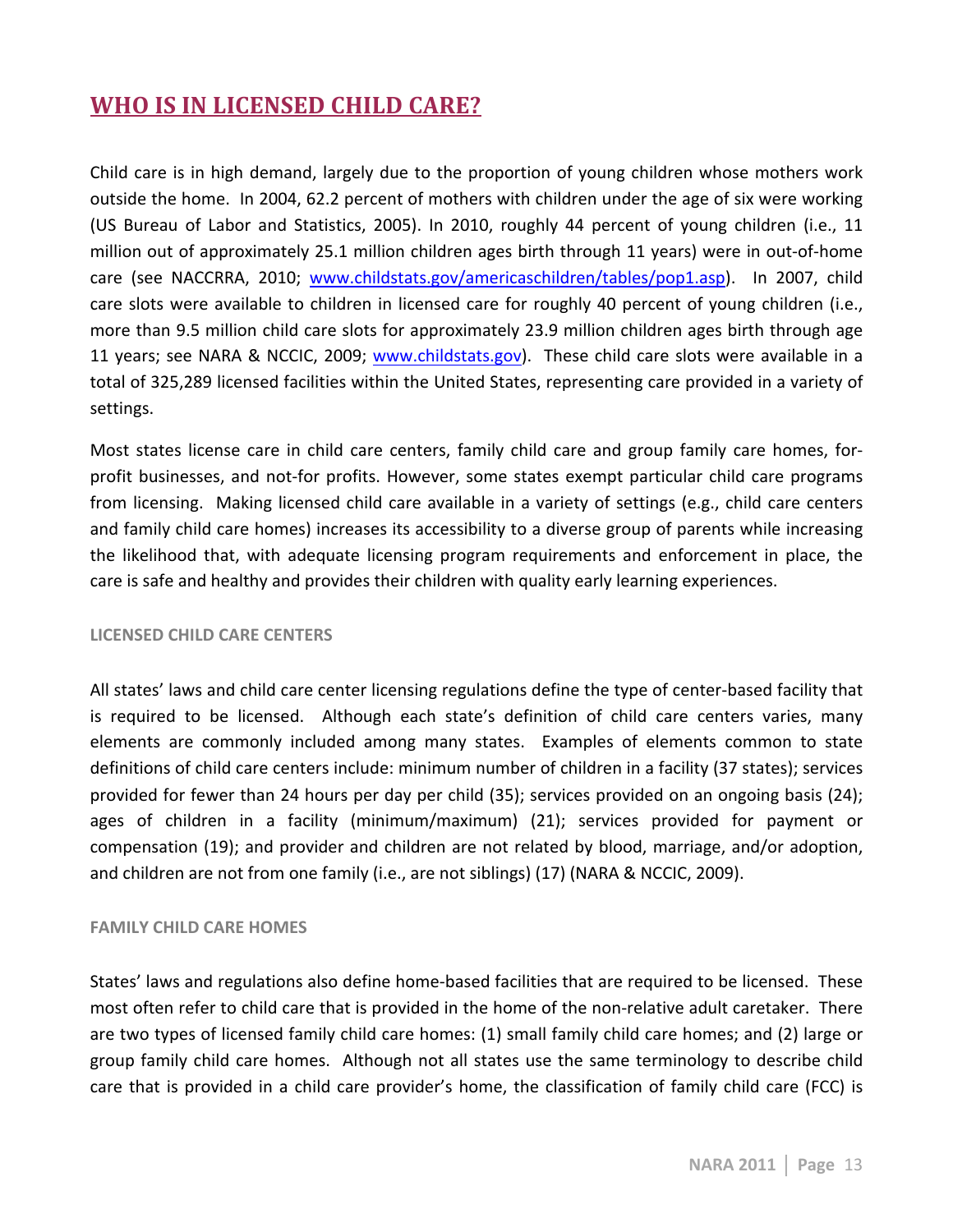typically based on the number of children receiving care and/or employees providing care in a particular family child care home (NARA & NCCCIC, 2009).

Small family child care homes. Small family child care homes typically share a number of common elements across various state definitions. Most often, small FCCs are child care programs located in the provider's residence that usually include one provider and a small number of children. Examples of other elements common to small FCCs include: FCC provider is the holder of the license (22 states); and services are provided in the residence of the provider/licensee (17) (NARA & NCCIC, 2009).

Large/group family child care homes. A child care program, located in the provider's residence, and that typically includes one provider, an assistant, and a large number of children is often considered a *large or group FCC home.* A total of 39 states include large/group homes in their regulations either by licensing or by registration or certification. However, 12 states do not have this category in their licensed facilities.

For example, many states define large/group FCC homes as the care of 7-12 children, where 18 states specify seven children as the minimum number of children allowed and 20 states specify 12 children as the maximum number allowed.<sup>3</sup> However, seven states do not specify minimum numbers of children in their large/group FCC home definitions and one state does not have a maximum number of children allowed (NARA & NCCCIC, 2009).

*Licensing thresholds.* All state child care licensing regulations define the levels of center-based facilities or family child care homes that are required to be licensed. Each state has a minimum number of children in care (that is, the threshold) that determines when a license is required.

When it comes to care provided in *FCC homes*, most states require licensure, however states vary considerably in the number of children FCC providers can have in care before they must become licensed. While some states require all FCC providers to be regulated as soon as they are providing care for one child, several states exempt providers caring for up to five children, and a handful of states exempt providers caring for an even larger number of children (Schulman & Blank, 2007):

- Ten states require all non-relative family child care providers to meet licensing or regulation requirements as soon as they are caring for one child (Alabama, Connecticut, Delaware, District of Columbia, Kansas, Maryland, Massachusetts, Michigan, Oklahoma, and Washington) (USDHHS, NCCIC, 2006).
- Five states exempt FCC providers caring for one child or the children of only one family (California, Colorado, Florida, Minnesota, and South Carolina).

wates may have policies and procedures that could allow licensure in a residence for more children than their stated FCC maximums<br>States may have policies and procedures that could allow licensure in a residence for more c – but only if the home is defined and licensed under *child care center* regulations. To serve a larger number in a residence, however, often requires some structural modification to meet more stringent building and fire safety codes that apply to centers. Hence, what is administratively possible may not be feasible when the modification costs are identified.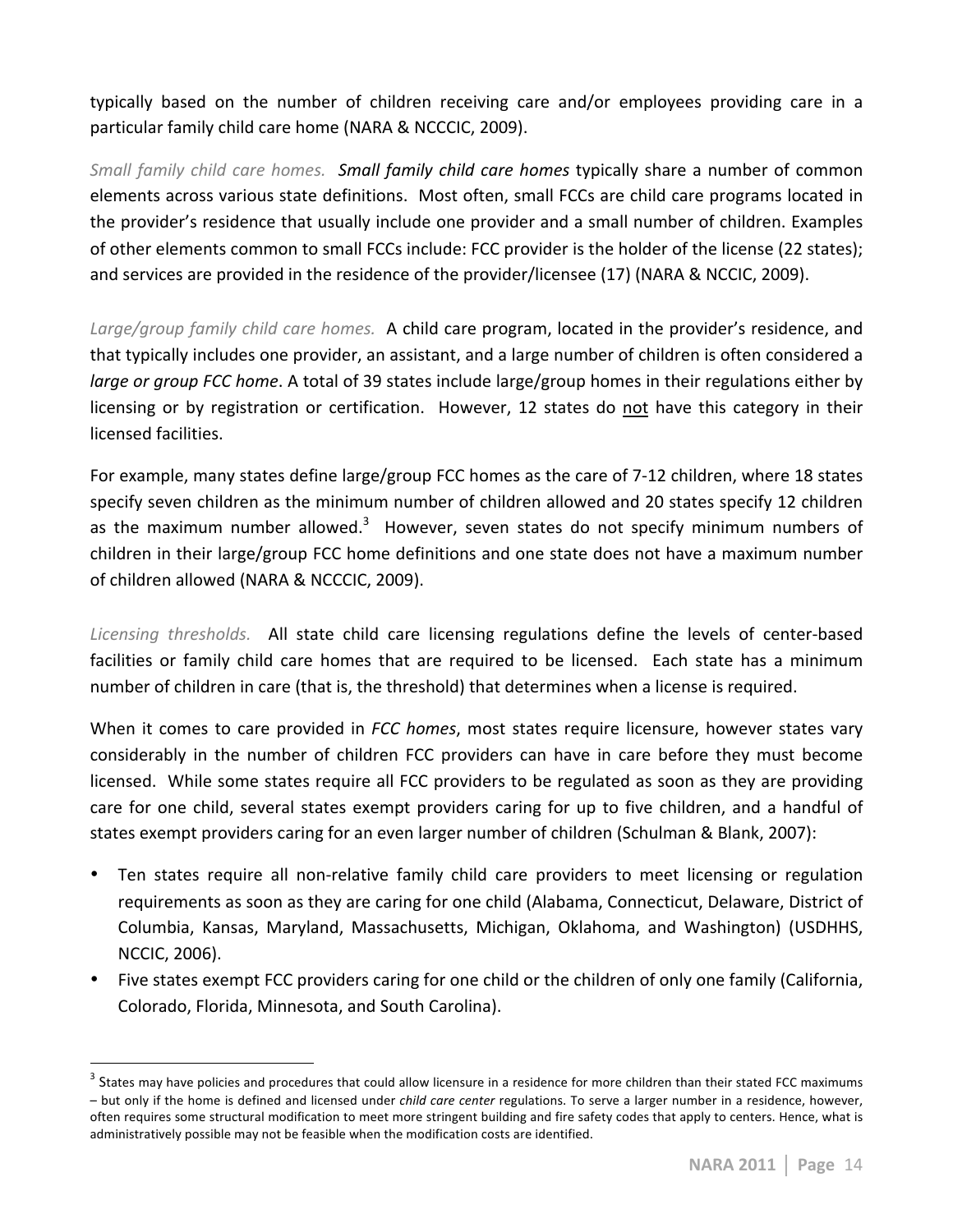- Eight states exempt FCC providers caring for up to two children (Georgia, Hawaii, Maine, Montana, New York, North Carolina, Vermont\*, and Wyoming\*\*).
- Eleven states exempt FCC providers caring for up to three children (Illinois \*\*\*, Kentucky, Nebraska, New Hampshire, North Dakota, Oregon\*\*\*, Pennsylvania, Rhode Island, Texas, West Virginia, and Wisconsin).
- Seven states exempt FCC providers caring for up to four children (Alaska, Indiana, Iowa, Mississippi, New Jersey, and Virginia).
- Three states exempt home-based providers caring for up to six children (Idaho, Louisiana, and Ohio).
- South Dakota exempts home-based providers caring for up to twelve children.

Note: \* Vermont also exempts providers caring for children from two families, regardless of how many total children from those families are in their care. \*\* Wyoming also exempts providers caring for children from a single family, regardless of how many total children from that family are in their care. \*\*\*Illinois and Oregon also exempt providers caring for children from a single family, regardless of how many total children from that family are in their care.

# **LICENSING!EXEMPTIONS**

Some states legally exempt certain programs or providers from licensure. In fact, there are at least 15 different *center-based* facilities/program types exempt from licensure across all states. For example, 26 states exempt facilities with small numbers of children in care (e.g., FCC) from being licensed, while 17 states exempt programs that offer religious instruction, 12 states exempt facilities operated by religious organizations, and 11 states exempt preschool programs operated by private schools or school systems (see NARA & NCCIC, 2009).

Exempting facilities of any kind from licensure – whether based upon religious affiliation or on geographical or programmatic factors – creates serious gaps in child care protection. Without being licensed, child care programs lack the regulation and enforcement protections necessary to reduce risks to children. " Exemptions, if providers are not required to meet at least health and safety program standards, can jeopardize the immediate well being of children. Because licensing requirements are mandatory for licensed child care programs, and so many young children participate in licensed child care prior to kindergarten entry, strengthening licensing requirements and enforcement has the capacity and the potential to reach each state's licensed programs caring for young children in consistent ways over a relatively short period of time. Overall, strengthening licensing requirements and enforcement across all 50 states and requiring regulation of *all* child care facilities is an efficient and responsible way to ensure safe, quality child care for millions of children.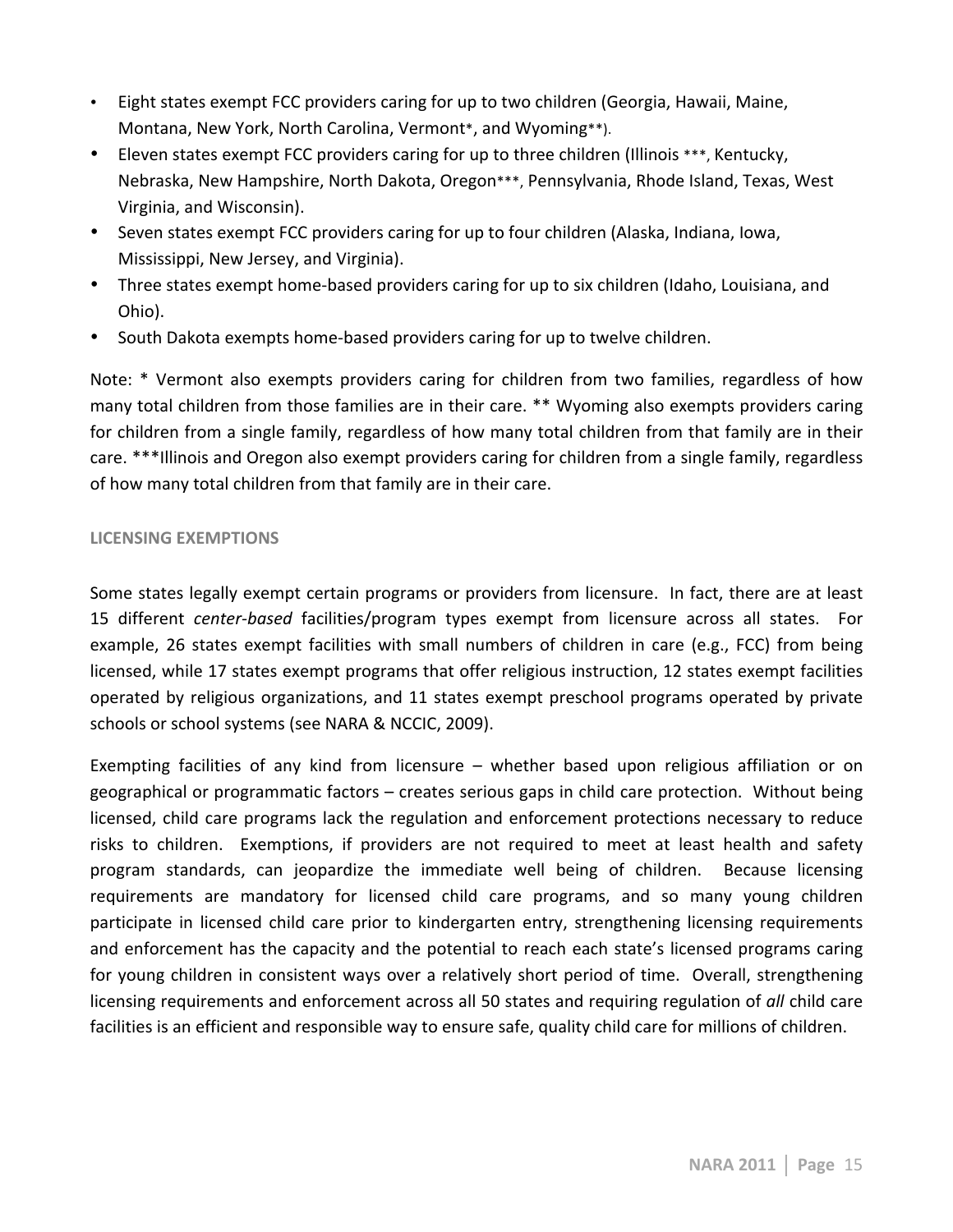# **WHAT ARE THE ISSUES? IMPROVING CHILD CARE LICENSING PROGRAMS!**

#### WHY CHANGE IS NEEDED

To make sound social policy decisions regarding the regulation of child care, the first step, and the driving purpose of this paper, is to understand that the extent to which decisions that states make have life-long effects for young children. "Moreover, policy leaders and citizens in general must also grasp the broader implications of these effects. Failure to create opportunities for young children's optimal development, which adversely affects brain development and academic achievement, means children may be missing the stimulation necessary to reach their full potential. Research repeatedly confirms that licensing requirements and enforcement affect the quality of care and developmental stimulation children experience in out-of-home care environments.

As the preceding section discussed, state legislatures make the first critical decisions that affect the quality of care for children when they determine what child care shall be exempt from regulation. States' subsequent decisions about the nature of licensing requirements and enforcement practices obviously will not matter for children who are served in unlicensed care.

For children who are served in licensed care, however, it is important first to understand what *kinds* of care-program requirements are selected and how much those licensing requirements and their associated enforcement protect (or fail to protect) children.

#### WHAT GETS DETERMINED: QUALITY INDICATORS

To reach a feasible set of licensing requirements that will support the level of quality care necessary to protect children while promoting their development, providers and other constituents must provide input, together with the state, as to how best to make proposed program requirements work for all affected parties. The resulting licensing requirements for care programs, then, are the consensus of what gets selected.

States have access to model standards through a number of organizations that focus on optimal development for young children. Current resources, such as Caring For Our Children (CFOC) and publications from organizations such as the National Association of Child Care Resource and Referral Agencies (NACCRRA), and from accreditation bodies such as the National Association for the Education of Young Children (NAEYC) and the National Association for Family Child Care (NAFCC), all provide guidelines to help states understand what makes up higher quality program standards and to strengthen licensing requirements. Some states use these resources to help them meet such evidence-based recommendations. However, states vary greatly in their financial ability and/or political willingness to refer to and/or to incorporate these higher quality guidelines and to strengthen the quality of licensing requirements.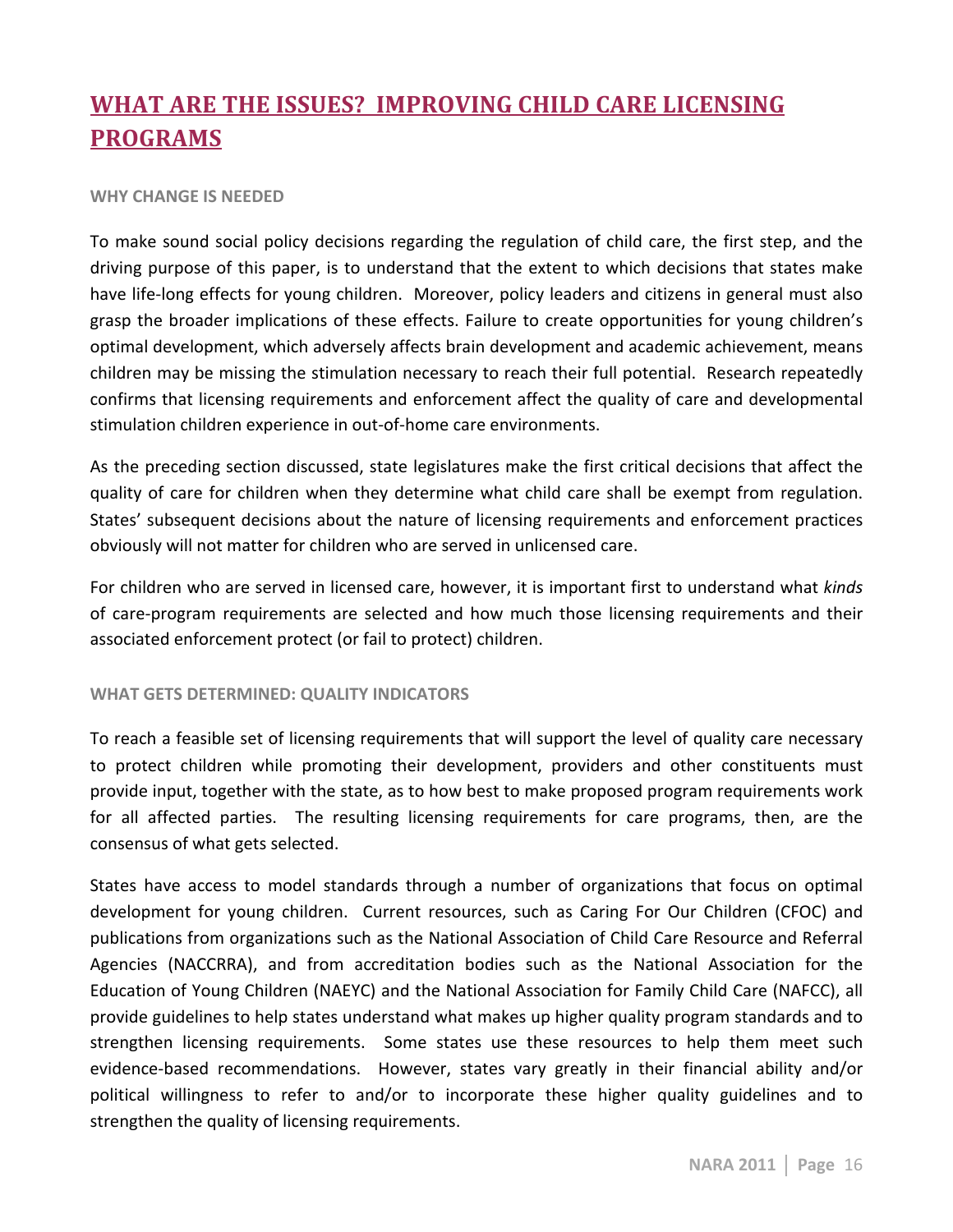For licensed child care, including child care centers and family child care homes, program requirements include child care program elements that are common among licensing requirements. Sound licensing program requirements should be clearly written, reasonable to implement, relevant to risks children would otherwise encounter, and developed by a citizen-based democratic process (such as the Model Administrative Procedures Act, APA). When licensing requirements are based upon research and best practices linked to children's safety, well-being, and/or school readiness, these can be referred to as quality indicators. Quality indicators promote the types of interactions between adults and children, and between children and their peers, that support young children's learning and development *(see Vandell & Wolfe, 2000; see Pianta, 1997)* and protect children from immediate risks to their health and safety. What gets selected as a licensing requirement is important – it affects the quality of care that either protects or fails to protect children against risks associated with their health, safety, and readiness for school.

*Key quality indicators.* Quality indicators exist for program and practitioner (care-giver) regulations. Indicators for program requirements such as child-staff ratio, group size, and playground requirements, and for practitioner requirements such as staff qualifications and training are just a few examples of non-exhaustive, key indicators consistently identified in the research that promote children's health, safety, and overall well-being (Fiene, 2002; CFOC, 2002).

#### **PROGRAM REQUIREMENTS**

*Child-staff ratios and group size.* Best practice recommendations for selection of licensing requirements governing child-staff ratios state, "no more than three (CFOC, 2002)-to-four infants (six weeks to 15 months old) should be cared for by a caregiver in a child care center at any time" (NAEYC, NACCRRA, 2009;). Lower *child-to-staff ratios* (fewer children per staff member) and smaller *group sizes* (total number of children in a specified group for a given space) have been associated with lower disease transmission (Collet, Burtin, Kramer, Bossard & Ducruet, 1994; Bredekamp, 1990); increased monitoring of healthy and safe practices (Hayes, Palmer, & Zaslow, 1990); improved care giving behavior and safety conditions (severity and frequency of complaints or reports of abuse and neglect) (Russell & Clifford, 1987); and significantly more caregiver time interacting with the children in their care – such as comforting, responding, instructing, questioning, and praising. (NICHD Early Child Care Research Network, 1996; Ruopp, Travers, Glantz, & Coelen, 1979). Teachers with fewer children in their care engage in more verbal communication with children and this has been associated with greater language development in children (Palmerus, 1996). Children in smaller groups and in care situations with fewer children per teacher also have been shown to be more cooperative and compliant, and to exhibit greater innovation and more social competence than children in larger groups (Clarke-Stewart, Gruber, & Fitzgerald, 1994). Overall, the smaller the total number of children caregivers are responsible for at one time, the more positive and individual attention children get from their caregivers, and such attention promotes more positive outcomes for children.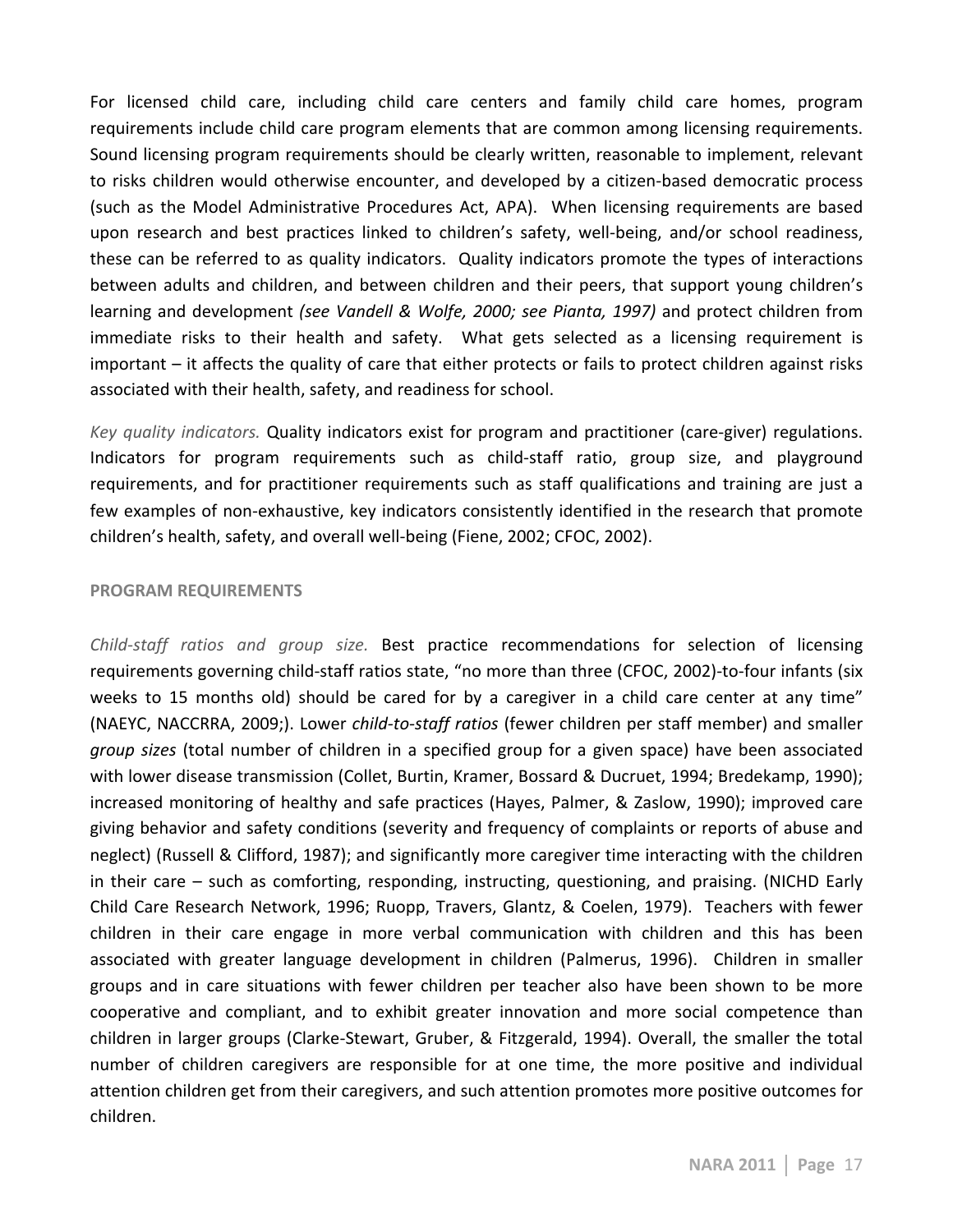Space requirements. Best practice research recommends that each child has at least 35 square feet of usable space in a child care environment, whether in a child care center or a family child care home (CFOC, 2002; Prescott & David, 1976), and most states meet this requirement. The amount of indoor space available per child in out-of-home child care environments has been associated with positive and negative child outcomes. When adequate space is organized to promote developmentally appropriate skills, children are better able to make good use of their learning time through their play and work (Kruvant, Redish, & Dodge, 1976). In contrast, children who are crowded in inadequate spaces are at increased risk of developing upper respiratory infections and of injury from simultaneous activity (Fleming, Cochi, Hightower et al., 1987; CFOC).

*Educational materials.* In general, all children need a variety of materials to support quality educational experiences within each developmental domain. Most states require that licensed child care providers, whether child care centers or family child care homes, have a certain type and/ or quantity of child equipment and/or materials available for children's activities. This typically means materials such as fine motor/manipulatives; books and literacy; dramatic play/pretend; art supplies/creative activities; gross motor equipment (both indoors and outdoors); music; science/experimental/math (counting/sorting); and sensory.

Having such an array of educational materials to work with is necessary for children no matter which type of care they are in, although requirements and recommendations for specific types and quantities of materials may differ for child care centers and family child care homes. For example, for child care centers, NACCRRA recommends that child care programs have educational activities and materials to promote six developmental domains: social, physical, language/literacy, cognitive/intellectual, emotional and cultural (2009).

For family child care homes, the NAFCC accrediting body requires educational materials for each age group of children in family child care. For infants, toddlers, preschoolers, and school-age children this means that children in each age group will have toys and materials that support large and small motor development; language and literacy development; art; science; and, mathematics.

*Health and safety: Immunizations.* There are a number of different quality indicators to protect children's health and/or safety. However, this paper will use two examples to illustrate best practices necessary for adequate protection of children in the areas of basic health and safety: Immunizations and Sudden Infant Death Syndrome (SIDS). "Best practices for child immunizations are to follow the latest version of the Advisory Committee on Immunization Practices (ACIP) of the U.S. Public Health Service and the American Academy of Pediatrics (AAP) immunization schedule (CFOC, 2004). In addition, all licensed child care programs should require that children be immunized prior to attendance (NACCRRA, 2010). Research has continuously demonstrated that immunizations are one of the most effective ways to reduce the spread of infectious diseases among young children (Fiene, 2004; see Bond & Lester, 1999; Ferson, 1997; Middleton, 1995). This is important as the majority of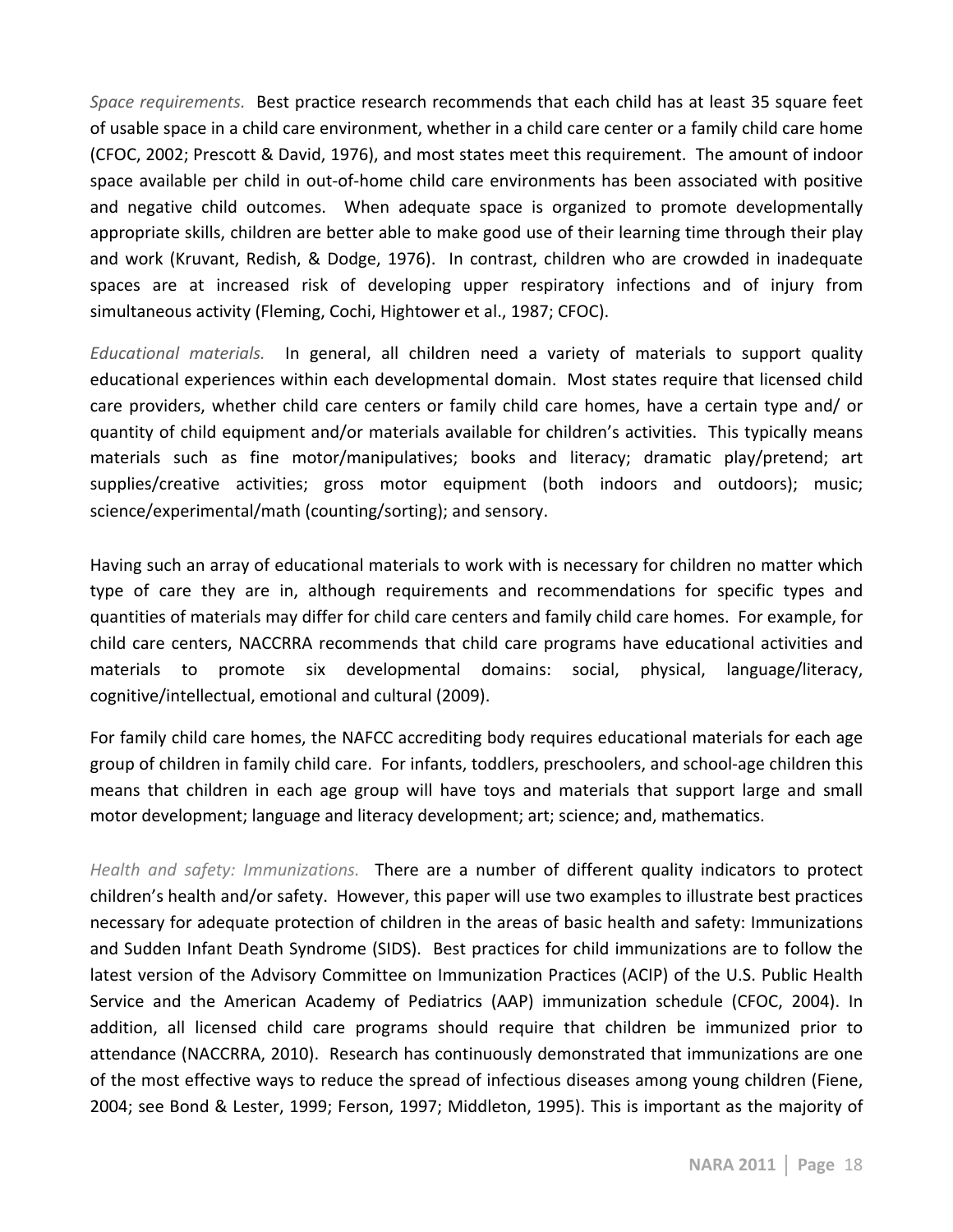research on infectious diseases in children using out-of-home child care shows that children in preschool or long hours in child care centers are more likely to experience more frequent infections and more sick days than young children who are cared for at home or in a family child care home (Ferson, 1997). To minimize these risks, all young children should be appropriately immunized.

*Health and safety: Sudden Infant Death Syndrome (SIDS) Reduction.* **Recent research has consistently** shown that the supine (back) position presents the least risk of SIDS for infants (Task Force on Infant Sleep Position and Sudden Infant Death Syndrome, 2000). For example, infants who are backsleepers at home, but are put to sleep on their stomachs (prone position) in child care settings have a higher risk of SIDS (Moon, Patel, & Shaefer, 2000). Best practices (CFOC, 2002) recommend that unless a child has a note from a physician specifying otherwise, infants shall be placed in a supine (back) position for sleeping to lower the risks of Sudden Infant Death Syndrome (SIDS). In addition, soft surfaces and gas-trapping objects such as pillows, quilts, sheepskins, soft bumpers or waterbeds shall not be placed under or with an infant for sleeping. Despite a number of child deaths across the nation, only about half of states that license child care centers and/or family child care homes (small and/or large) require measures in their licensed family child care homes that reduce the likelihood of SIDS, (NACCRRA, 2010; see Table 1). Putting into place the respective health and safety program requirements that correlate with best practices to reduce disease, injury, and death mitigates the risks of these occurring in out-of-home child care environments (Wrigley & Dreby, 2005).

Playground safety: Surfacing requirements. As another quality indicator, playground equipment and materials provide an outdoor environment that is rich in opportunities for children's development  $$ but also full of chances for injuries to occur if adequate protections are not part of playground design and regular upkeep requirements. Materials put underneath playground equipment to absorb children's falls are known as *resilient surfacing*. To protect children against injuries associated with falls from playground equipment, states must first require such program standards for playground surfacing. Best practices recommend that the depth of these materials should be proportionate to the critical height value of the playground equipment as tested by the National Program for Playground Safety (NPPS, 2000; Consumer Product Safety Commission, CPSC, 2004). Research has consistently demonstrated that the most common injuries in child care occur on playgrounds (Briss, Sacks, Addiss, Kresnow, & O'Neill, 1994; NPPS, 2000). These injuries are typically due to falls from climbing equipment and lack of adequate resilient surfacing. In a national study examining the risk of injury associated with child care center attendance, approximately one out of every five of playground injuries resulted from falls from climbing equipment, and more than half of fractures and concussions were caused by these same types of falls. Overall, the most important risk factor for injuries is the height of climbing equipment and lack of adequate resilient surfacing, which also demands regular raking and replenishment to maintain the required depth during usage.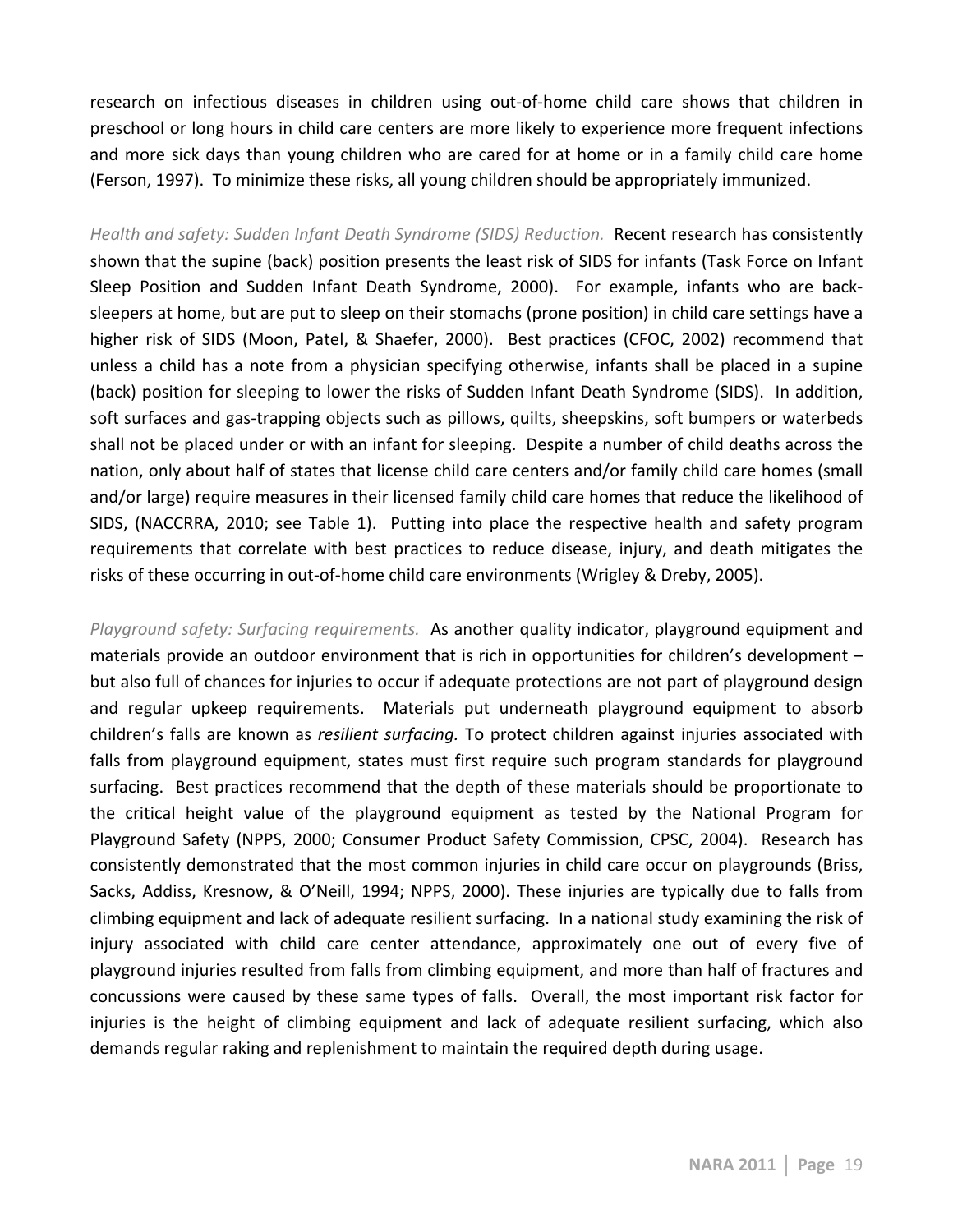#### **PRACTITIONER REQUIREMENTS**

Practitioner regulations include requirements such as having completed a certain number of training hours, specific training credentials (such as Child Development Associate, CDA), and teacher certification (such as Early Childhood Education Bachelor's degree). Requirements can vary widely. To qualify as a teacher in a licensed child care program may be as minimal as having a negative result on a tuberculosis test, being at least 18 years old, and having a state driver's license (but no preservice qualifications or high school diploma or its equivalent) *(see NARA & NCCIC, 2009)*. Alternatively, more rigorous practitioner standards, such as those used in nationally accredited programs, and for certain positions (such as center Directors) in states with quality licensing requirements, may require a degree in child development or early childhood education (for example, Bachelor, Associate), as well as additional childhood specific teacher certification. No state requires child care teachers to have a college degree and, as of 2008, this is reportedly true for specialized training in early childhood as well *(Barnett, Epstein, Friedman, Boyd, & Hustedt, 2008)*. This weakness is understandable, given the financial challenges within ECE systems (such as the cost of providing and obtaining child care and the cost of adequate compensation for teachers). Teachers should be required – and supported – to obtain specialized training in ECE, however, in view of the important role child care teachers play in helping to shape children's ability to reach their full potential during their most critical periods of development *(see Appendix A: Early Care and Education Systems* Development).

*Staff qualifications and training.* Staff qualifications and training are important indicators for quality practitioner and care requirements. Caregivers with formal education or specialized training at the college level have been shown to engage in more positive behaviors toward children. For example, caregivers with a college degree or with college-level, specialized training behave less harshly and more sensitively, display less detachment and are less punitive, and engage in more positive interactions with children in their care (Fiene, 2002). Specifically, caregivers with such qualifications and training display more warmth, enthusiasm, and developmentally appropriate communication with children, and they are more involved with and interested in them while also being less hostile or threatening toward, or harshly critical of, children (Arnett, 1989; Whitebook, Howes, & Phillips, 1989). In addition, the more education caregivers have, the more likely they are to have children in their care who are more socially competent and compliant (presumably at least in part as a result of their care), (Clarke -Stewart, Gruber, & Fitzgerald, 1994). Children with caregivers who have more education also score higher on developmental assessments of preschoolers, including their knowledge of information such as shapes, sizes, and parts of the body as well as measures of intellectual ability including language comprehension, verbal fluency, and memory (Clarke-Stewart, Gruber, & Ainsley, 1984).

Beyond children's developmental benefits, staff training programs have also been shown to decrease the likelihood of immediate physical harm to children's health and safety. Specifically, targeted staff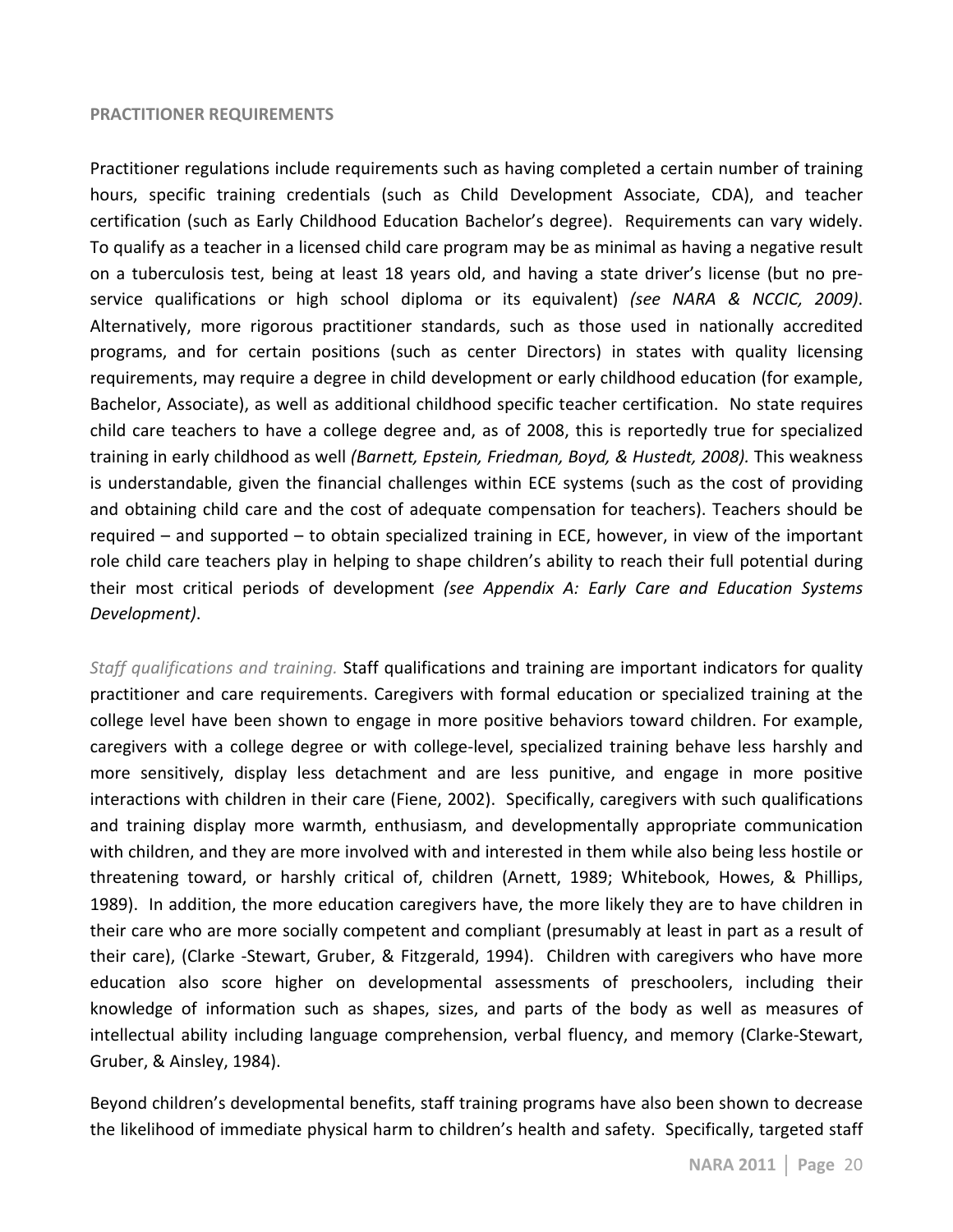training reduces the number of accidental injuries in child care centers (Ulione, 1997) and increases staff ability to identify signs and symptoms of childhood illnesses and to employ infection control, further preventing child and staff illnesses and injuries, and to provide basic first aid for children (Ulione, 1997). Thus, the more child development education and training caregivers have, the more likely they are to promote children's overall well-being and to protect children's health and safety.

#### WHAT GETS DETERMINED: EFFECTIVE CHILD CARE LICENSING PROGRAMS

Above and beyond the statutes that authorize state agencies to promulgate the scope and quality of requirements by which child care programs (and practitioners) must operate, state child care licensing agencies must effectively monitor and enforce such requirements. Well designed, appropriately staffed regulatory programs protect the public and promote the availability of quality care when they are equipped to use a comprehensive array of strategies and interventions ranging from monitoring and supporting licensees to improve their care of children to closing unsafe programs (NARA, 2009).

Effective licensing programs put such practices into place and can be recognized by such characteristics as: (1) strong administrative support from executive and legislative branches of government; (2) adequate funding; (3) sound licensing requirements; (4) legally sound enforcement procedures; (5) strong provider support; (6) sound consumer education; and (7) collaboration and coordination with each part of the larger early care and education system.

Administrative support and adequate funding. Strong administrative support empowers licensing programs with strong licensing laws, with political will, and with quality requirements and means of enforcement to take necessary legal actions that adequately protect children and set the conditions for quality child care that is licensed. Such support can also provide necessary funding to appropriately staff licensing programs with well-trained and educated staff who are skilled in observation and documentation (monitoring), and who can interpret and apply licensing requirements consistently. An adequate staffing complement of professionals who are well-prepared in regulatory theory and practices will also include necessary coverage for such specialized functions as staff/provider training and policy management and for readily accessible back-up expertise in areas such as health, research, and performance improvement oversight.

*Licensing requirements.* Sound licensing requirements (that is, requirements designed to match quality indicators, as previously discussed) are key to establishing the threshold for quality child care. However, parents and the public cannot be assured that quality care is actually being provided to children in licensed care without strong provider support services and adequate enforcement techniques in place to be sure that providers are meeting these program requirements.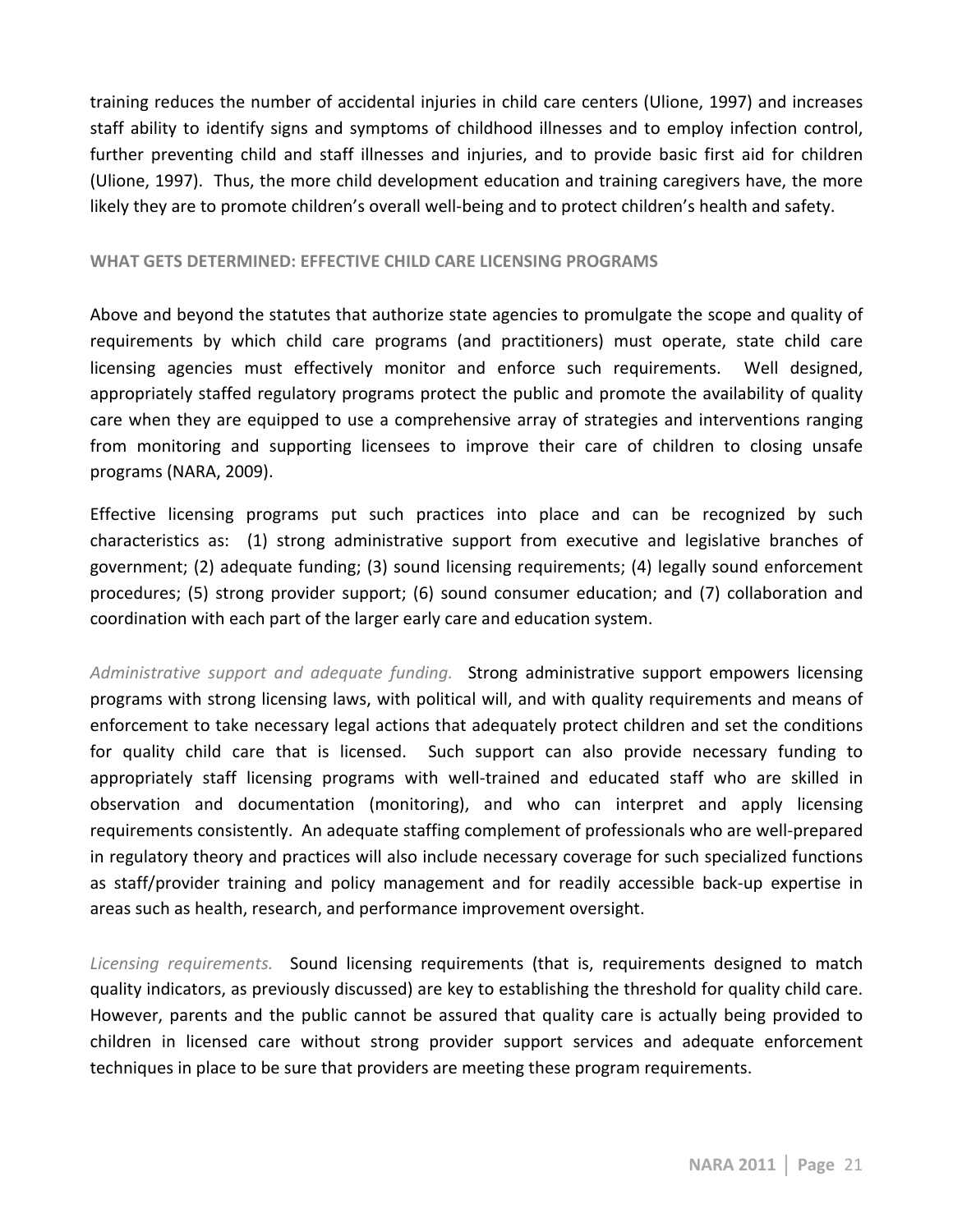#### **ENFORCEMENT PROCEDURES**

*Monitoring.* Licensing staff can help providers achieve and maintain compliance with program requirements when legally sound monitoring and enforcement procedures are in place and when they are able to implement strong support and technical assistance programs. Licensing typically uses at least three categories of techniques to enforce licensing program requirements: (1) monitoring; (2) technical assistance; and (3) sanctions. Licensing program requirements are enforced through *monitoring* which takes place during licensing inspections (compliance evaluation visits). During these inspections, licensing staff observe and record what they see to determine whether providers are meeting state licensing program requirements (NARA & NCCIC, 2009). Licensors also inspect facilities as a follow up if the state receives complaints about them; if violations are found, then licensors work with providers to create a corrective action plan.

Problems exist across the nation with the frequency of licensing inspections. For example, in California all licensed care environments – including child care centers and family child care homes – are required to be inspected only once every five years. When facilities are not being inspected on a frequent basis, there is a lower likelihood of implementing program requirements – and a lower likelihood of detecting and correcting non-compliances before they pose a serious risk to children's health and safety (see Wrigley & Dreby, 2005). Research shows that states with adequate licensing enforcement supports in place, such as more frequent inspections (for example, best practices recommend a minimum of licensing inspections at least once per year; four times per year including inspections by health and fire departments, NACCRRA, 2009; 2010), seem to do better than would be expected by the strength of their regulations alone (see Phillips, Mekos, Scarr, McCartney, & Abbott-Shim, 2000). By doing so, states can assure accountability for programs as well as for the practitioners that operate within such programs.

*Differential monitoring.* One method some states are using as a strategy to increase the frequency of monitoring inspections for licensed programs is referred to as differential monitoring. Specifically, differential monitoring (also known as "risk assessment monitoring" or "risk based monitoring," *NARA & NCCIC, 2009)* is a monitoring technique whereby the frequency of inspections a licensed facility receives varies according to the facility's compliance history with program requirements. Facilities that exhibit a low level of compliance are inspected more frequently. Typically, states using, or planning to use, differential monitoring are trying to identify and realize licensing efficiencies and to improve consistent enforcement throughout their business processes. Although controversial, the use of differential monitoring as an effective method to improve licensing efficiencies and consistency is growing in its popularity and is currently being considered and/or used by a number of states (see Table 2).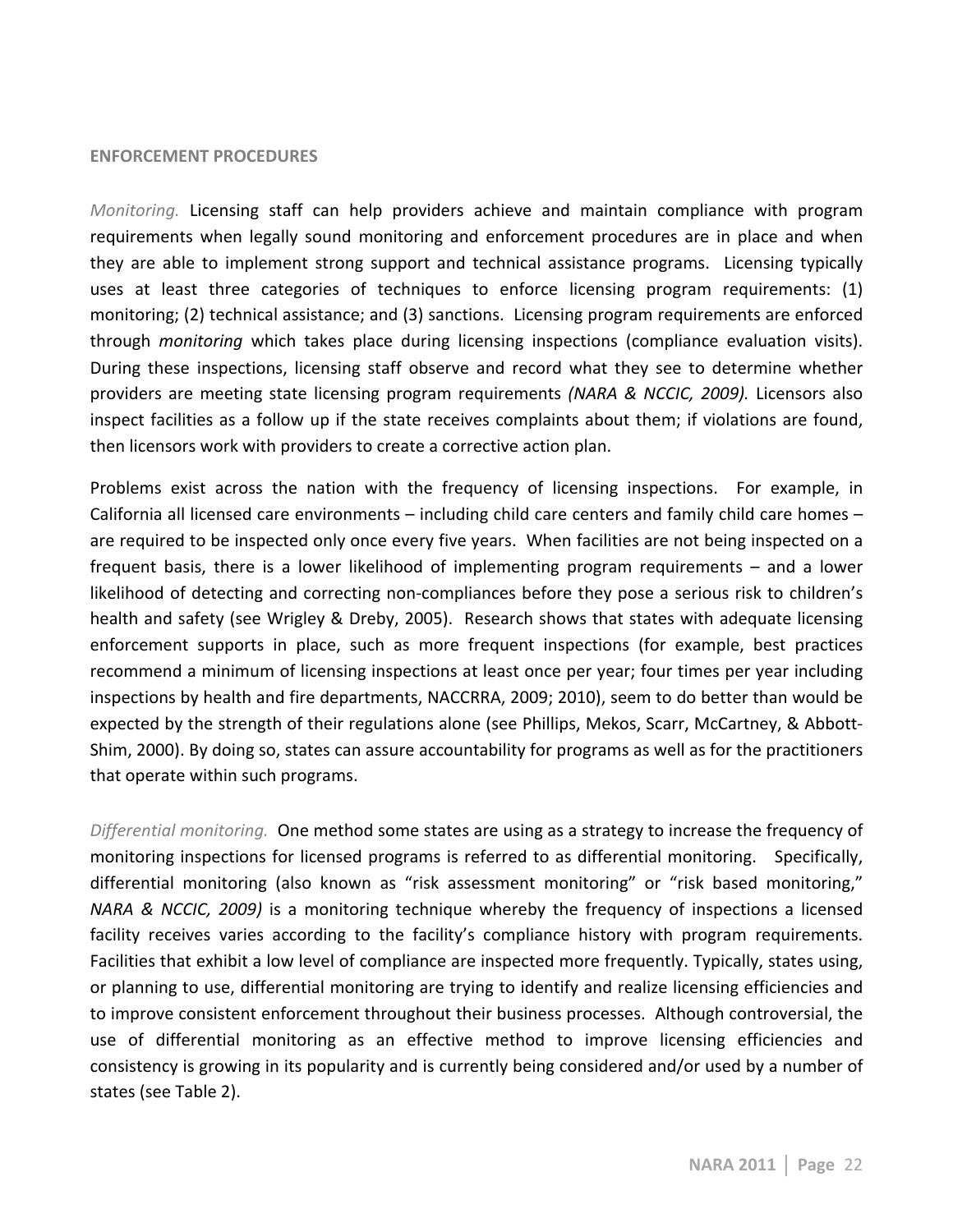State example: California. Most recently, California has developed a model for differential monitoring of its licensed child care facilities and is currently proposing adoption by the legislature (NACCRRA National Military Advisory Group Presentation by Gloria Merk, State of California, June, 2010). Once proposed policies are approved, anticipated field testing to assess the feasibility and effectiveness of this approach is scheduled to begin as early as July 2011 (see http://www.myccl.ca.gov/default.asp?b=New Directions). Given the lack of adequate staffing resources and the extremely reduced funding under which the State of California is operating, the Community Care Licensing (CCLD)'s current Frequency of Inspection Protocol is to conduct compliance inspections of all facilities at least once every five years, and to conduct an annual random sample of 30 percent of facilities. However, due to the ongoing fiscal crisis in California, CCLD has lost 30 percent of the staffing resources necessary to complete the mandated inspections.

To increase health and safety protections for those in its care, without incurring additional staff expenses, CCLD proposes to increase the current frequency of inspections by implementing a new Frequency of Inspection Protocol using a Licensing Indicator System (LIS), which is a differential monitoring approach, called the Health and Safety Compliance Review System. California purports that this newly proposed system will provide CCLD with a reliable method for moving forward with continuous quality improvement and technical assistance, compliance, and enforcement activities with a particular emphasis on increased frequency of inspection for licensed facilities.

*Technical assistance.* In addition to conducting evaluation inspections while monitoring child care providers, child care licensing staff also support child care providers by offering *technical assistance*. Licensors provide technical assistance to help providers understand and meet the licensing requirements for which they are responsible; to share information about child care safety and health, quality, and child development; to be available for provider questions; and to provide access to information about other state-and locally-funded and administered programs that support child care facilities.

*Sanctions.* When providers are either unable or unwilling to achieve compliance with licensing requirements within a risk-reasonable amount of time, sanctions are necessary. Sanctions are legally enforceable penalties licensing agencies impose on facilities that fail (typically repeatedly) to meet licensing requirements. Collectively, they constitute options to intervene into unsafe child care situations. They include such actions as: a warning notice/letter; mandated training or other corrective action; fines; reduction in operating capacity; and, closing programs through non-renewal or revocation of the license. A license conveys permission to operate, which is contingent on providing care that complies with requirements intended to ensure that the program is safe and beneficial for children. Imposing consequences on unsafe programs ensures that licensed facilities will come into compliance with state program requirements or will forfeit their license (NARA & NCCIC, 2009).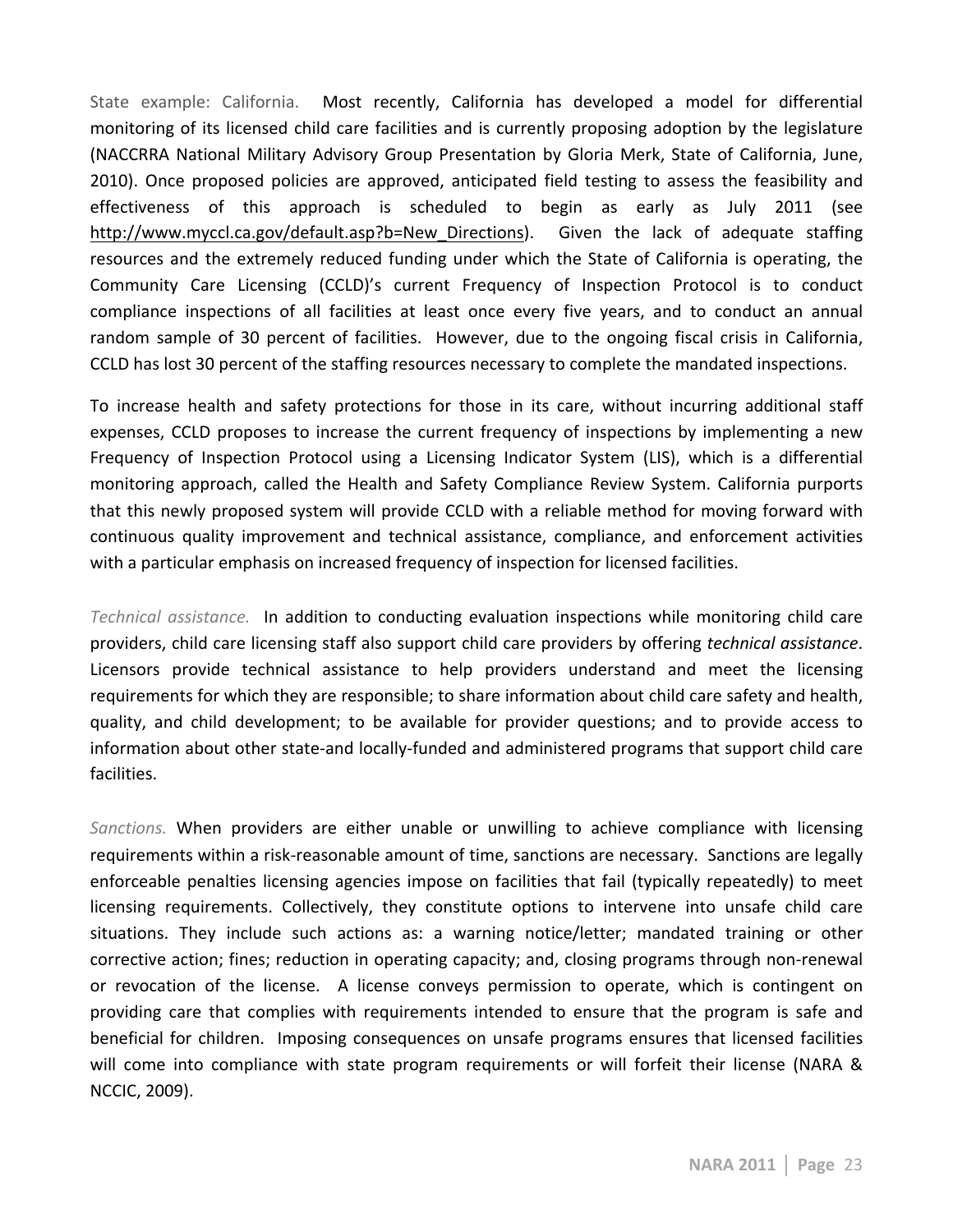#### **COMMUNITY!EDUCATION!AND!ENGAGEMENT**

Consumer education. **Consistently educating consumers on the various roles that licensing staff and** programs, providers, parents, and the community play is also important. Consumers must understand "what licensing is" and how various community members play different roles as "the eyes" and ears" in helping state child care licensing programs adequately protect children while promoting their development. In addition, licensing programs must educate consumers about their right to publicly accessible, non-confidential regulatory information. This includes internet-based information such as complaints filed against licensed child care providers and compliance histories for licensees.

*ECE System participation.* Finally, actively participating in early care and education systems helps licensing programs align policies and services with those of their partners where appropriate. For example, strong collaboration among ECE partners and with state licensing programs as either a leader or an integral partner is necessary to develop and promote a system of incentives to recognize or reward child care providers that consistently comply with mandatory as well as voluntary quality program standards. Effective partnerships are likely to increase the chances that such voluntary quality enhancements as quality rating systems and accreditation will be well-publicized, wellunderstood, and will provide viable options for licensed child care providers willing to implement such program standards.

The characteristics described above constitute the basics for effective child care licensing programs. In contrast, when licensing programs lack these components  $-$  are not well-designed, or do not have adequate staff in place to ensure proper practice  $-$  children's safety and well-being can be greatly compromised. " As a case in point, failure to properly enforce background check program requirements, in one tragic instance, led to the death of a three-month-old infant in the care of a family child care provider licensed in Georgia who had previously been charged with Child Protective Services violations (NACCRA, 2010). Establishing adequate requirements fortified through training and by agency policies and workloads that ensure sound enforcement – such as monitoring whether licensed providers have been cleared through thorough criminal background checks – equips licensing staff with an array of strategies that could help protect against tragedies such as child death, sexual abuse, and abuse and neglect (see Blank, 1994; Phillips, 1986). The risks of poor quality program standards and enforcement not only may include cumulative detriments to children's overall developmental potential, but may also put children's health, safety, and potentially their lives at risk.

In sum, the strength of quality program standards – especially when it comes to child care licensing requirements  $-$  often depends upon the capacity and ability to hold programs accountable by adequately monitoring and enforcing those program requirements as well (see Griffin & Fiene, 1995; NACCRRA 2009; 2010). Moreover, when licensed programs are not monitored, states have difficulties enforcing their regulations and revoking the licenses of individuals who should not have the privilege of operating state-licensed child care programs (see Gormley, 1997). To have effective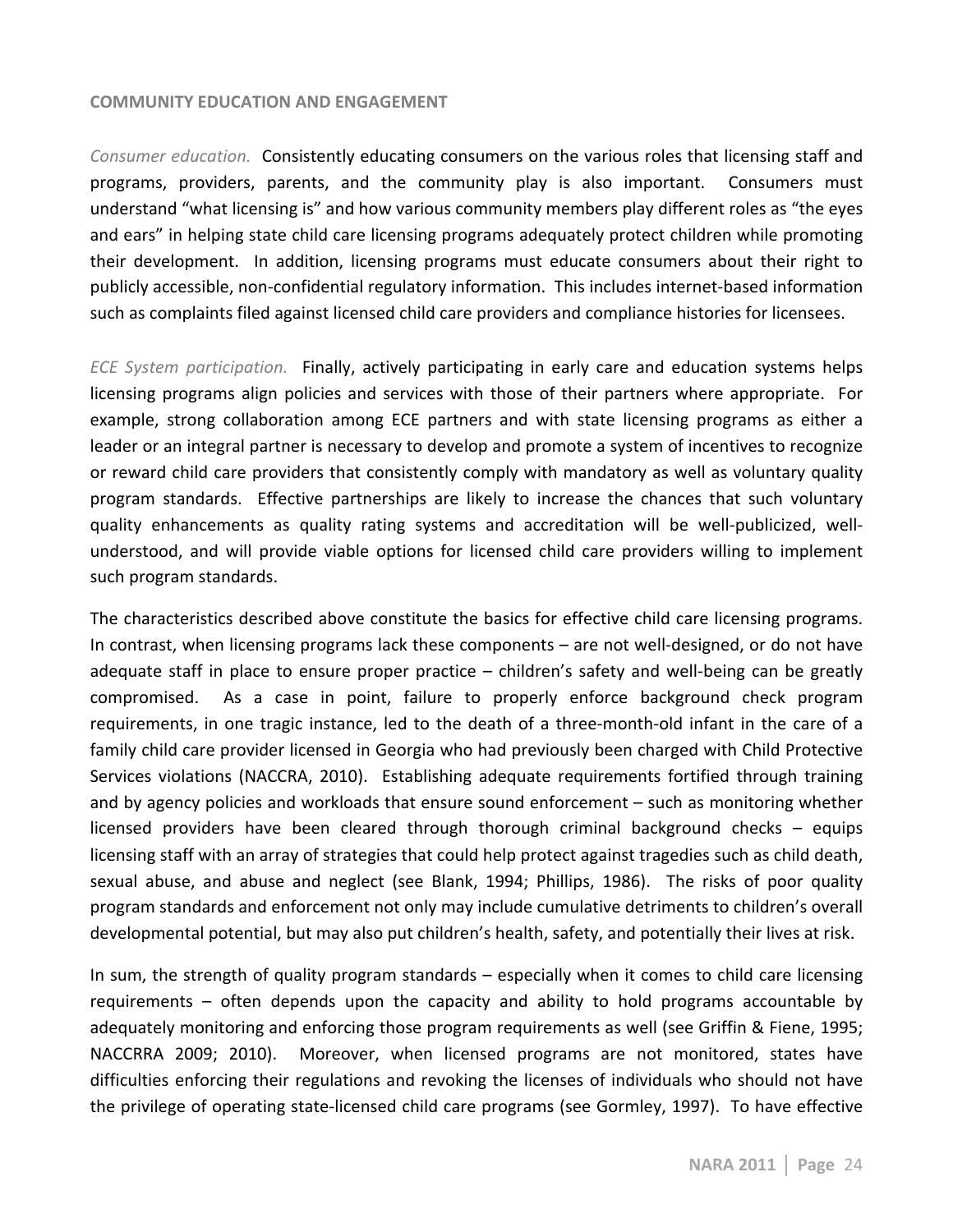licensing programs, states must design strong quality licensing requirements and have adequate administrative support and staffing to accomplish frequent and appropriate enforcement of those requirements.

### **STATE VARIATIONS IN LICENSING PROVISIONS**

Considerable variation exists among intents of state legislatures for licensed child care program requirements. These intents range from consumer protection to health and safety, to child development, to education, to family employment support, to unique state goals. There are likely a number of different reasons for the variation and inconsistencies in state licensing program standards. The reasons may include issues such as: political barriers within executive and legislative branches; failure to conduct regularly scheduled periodic reviews of regulations or a lack of support for agency regulatory recommendations; resistance to "cost drivers" such as child-staff ratios, group size, and/or space requirements that some providers, state child care council members, and/or legislators are either unable or unwilling to support; and, philosophical differences such as discomfort with the concept of regulation or in acknowledging the abundance of research documenting the need for quality care in children's earliest years of development (e.g., see")

http://www.dss.virginia.gov/files/division/olra/cdcc/meeting/minutes/2004/2004-02-12 minutes.pdf and http://jlarc.state.va.us/Meetings/September04/DayCare.pdf).

State licensing provisions vary widely—for various reasons, children may not be adequately protected as a result. Despite such wide variation across child care licensing programs throughout the nation, it is common for states to strive for consistency in implementing, monitoring, and enforcing child care licensing practices within their own states. States that are trying to meet best practices may benefit from collaborating with their peers in other states whose regulatory program strategies have been effective under given political and economic conditions in supporting quality program standards and enforcement. In addition, it would serve our nation to establish and implement federal guidelines that require consistent, quality program standards and practices across *every* state so that *all* children—regardless of which state they live in—have the opportunity to access out of home care that adequately protects and promotes their full potential. [SEE APPENDICES AND TABLES FOR STATE EXAMPLES.]

#### **COSTS**

States may be asking themselves, "How good is good enough?" (*See Appendix B: Examining Existing Program Standards*). " Although some low-and no-cost strategies may exist to help states close the gap between their current licensing programs and how much better they want them to be in the near future (see Appendix C: State Strategies to Improve Licensing Policies and Practices), it is clear that there are often costs associated with quality improvements. Due to the financial costs of putting some of these improvements into place, it is equally important that states ask themselves, "What are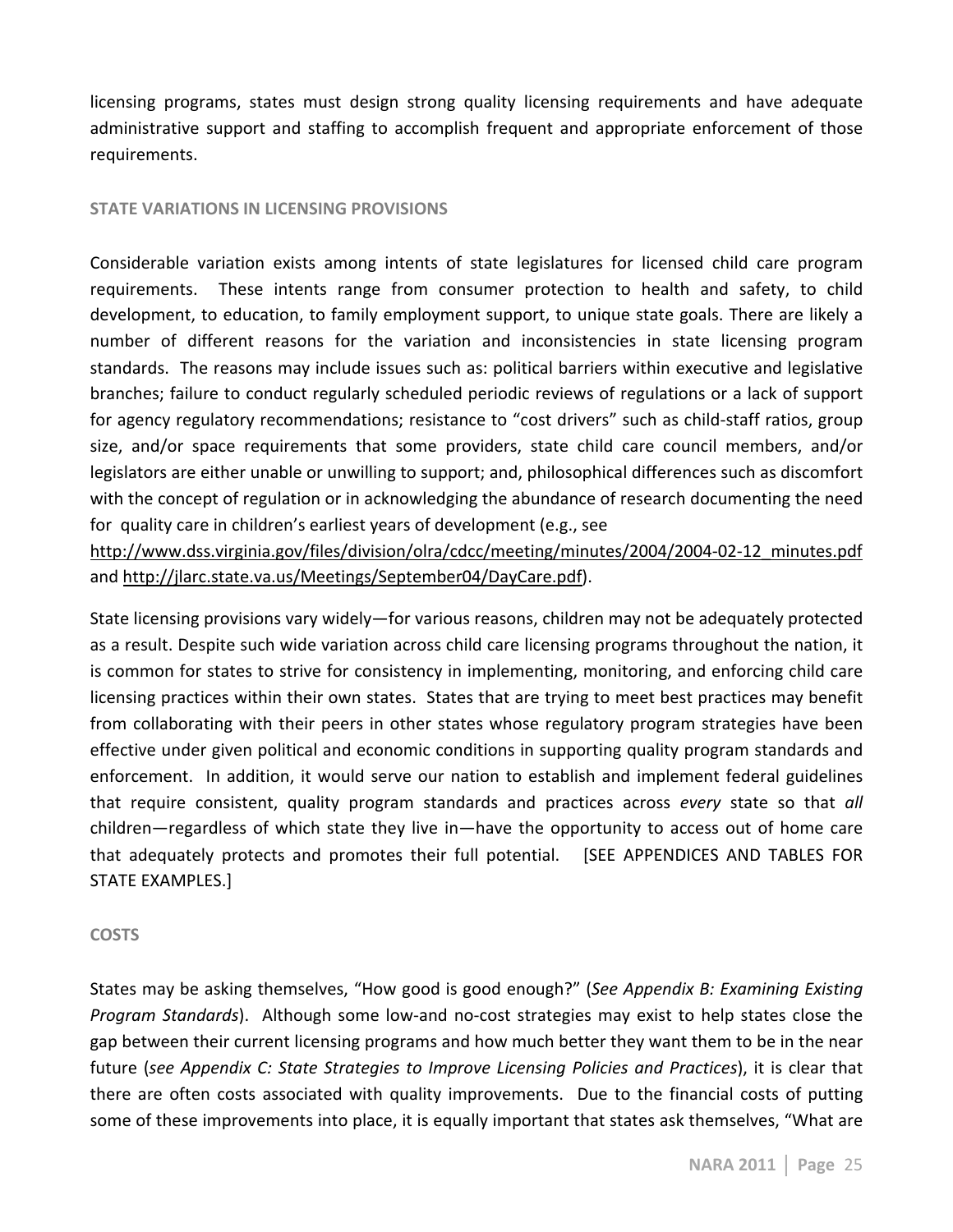the tradeoffs and the long term costs of inaction?" Even during a time when states across our entire nation are experiencing severe cutbacks to staffing and to programs, it is imperative that states focus on core, quality licensing program standards and enforcements to adequately protect children against risks to their health, safety, and well-being.

### **SUPPORT**

State child care licensing programs must have strong support from executive and legislative branches of government at federal and state levels to successfully carry out their mandated responsibilities to protect, safeguard, and nurture children (Pope, 1997). Ensuring that state licensing programs have adequate administrative and financial supports is essential for licensing programs to be effective and to put quality program standards and enforcements into place. The federal government should put child care requirements in place emphasizing the importance of child care licensing and quality improvements. In addition, states must have the political will to craft and apply strong licensing laws with well resourced systems that allow consistent application and enforcement of program standards across all licensed child care programs.

# **OTHER APPROACHES TO STRENGTHENING QUALITY**

# **CHILDREN'S EARLY LEARNING STANDARDS**

Although strengthening licensing requirements and enforcement is likely one of the more effective and efficient ways to boost the quality of care children experiences, other quality enhancement efforts that are connected to state licensing programs may positively influence children's early learning experiences as well. These include children's early learning standards (i.e., early learning guidelines) and quality rating systems (i.e., quality rating and improvement systems, QRIS). Children's early learning standards are concerned with what children need to know and be able to do, typically, by the time they enter kindergarten (Ackerman & Sansanelli, 2010; Kagan & Rigby, 2003). Many states with early learning standards for preschoolers also have early learning standards in place for infants and toddlers. Early learning standards are important as they are used in concert with licensed child care program requirements to improve the quality of children's education experiences (Neuman  $\&$  Roskos, 2005; Scott-Little, Kagan,  $\&$  Frelow, 2003).

State early learning standards and licensing requirements both help practitioners promote young children's development and yet, although complementary, each of these sets of standards is distinct. In licensing requirements, the primary emphasis is preventing immediate risks to children's health and safety and preventing cumulative risks to their overall development and well-being. However, the emphasis in most state early learning standards is first and foremost on helping children develop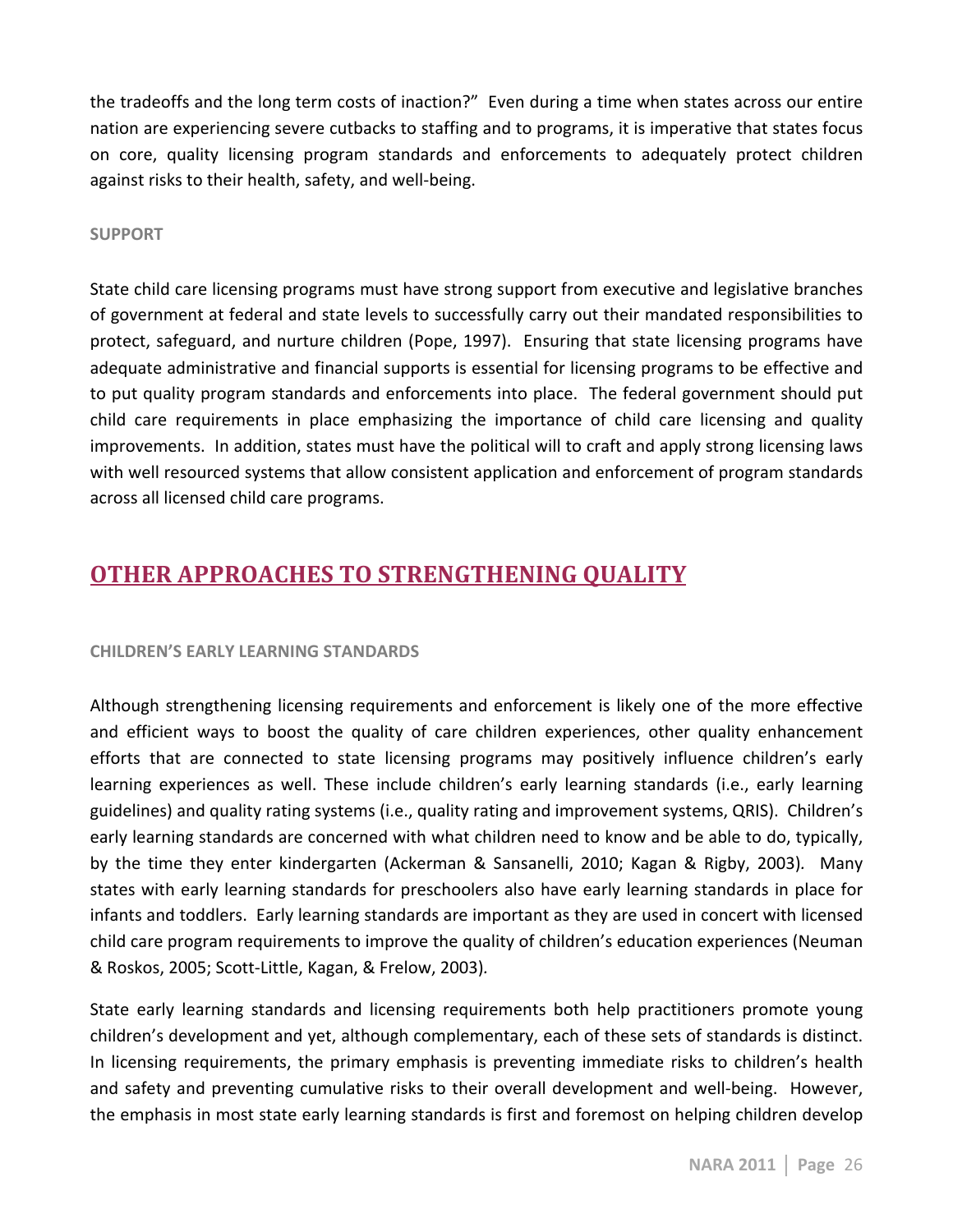language and thinking skills. Although different domains of development are addressed through early learning standards, and these may promote children's health and well-being, most states emphasize language and cognitive domains whereas standards within domains of learning and development, such as physical fitness and relationships, are less often emphasized (Scott-Little, Kagan, & Frelow, 2006; see Grolund, 2006).

Most notably, early learning standards are different from licensing requirements because of their voluntary nature. Most often, meeting state early learning standards is voluntary and program and practitioner compliance with these standards will not be monitored or enforced with state mandates to protect children against harm. Licensing requirements and enforcement set the foundation for early learning standards to be put into effective practice.

### **QUALITY!RATING!AND!IMPROVEMENT!SYSTEMS**

Quality Rating and Improvement Systems (QRIS) comprise another strategy states are using to enhance the quality of care for children and that is rooted in licensing. States began using quality rating systems as a strategy to invest in child care quality mechanisms that have the potential for systemic improvements to child care services. QRIS rates child care programs based on increasing quality program standards. As one of the forerunners of QRIS, North Carolina is considered the model state for how to build QRIS into a licensing system and is one of several states using a rated license as a strategy to incorporate the QRIS star rating directly into the participating program's child care license. In addition, although not necessarily using rated licenses, 23 states require licensure for child care centers to enroll in the first tier of their QRIS, and 19 states have this same licensure requirement for family child care home eligibility.

(See:" http://nccic.acf.hhs.gov/qrisresourceguide/index.cfm?do=qrisabout).

The growth of QRIS across states is due, at least in part, to the appealing "ladder design" where programs that voluntarily participate are gradually able to improve over time. The challenge for QRIS is that when states build quality enhancements upon foundations where licensing requirements and/or enforcement are weak, the intended benefits may not be realized. An effective QRIS requires strong quality licensing requirements and enforcement practices, additional licensing and monitoring staff, plus ample program improvement resources for child care programs, to assist providers with meeting higher sets of program standards (see Groginsky, Robinson, & Smith, 1999; GAO-02-897).

# POLICY ANALYSIS and STRATEGIES: PRELIMINARY CHILD CARE **LICENSING!PRINCIPLES!**

It is clear that quality care that is licensed must be founded on at least two chief components: strong program requirements and strong enforcement. "By proposing at least a preliminary set of child care licensing principles for consideration, NARA, which is accepted by the field as the repository for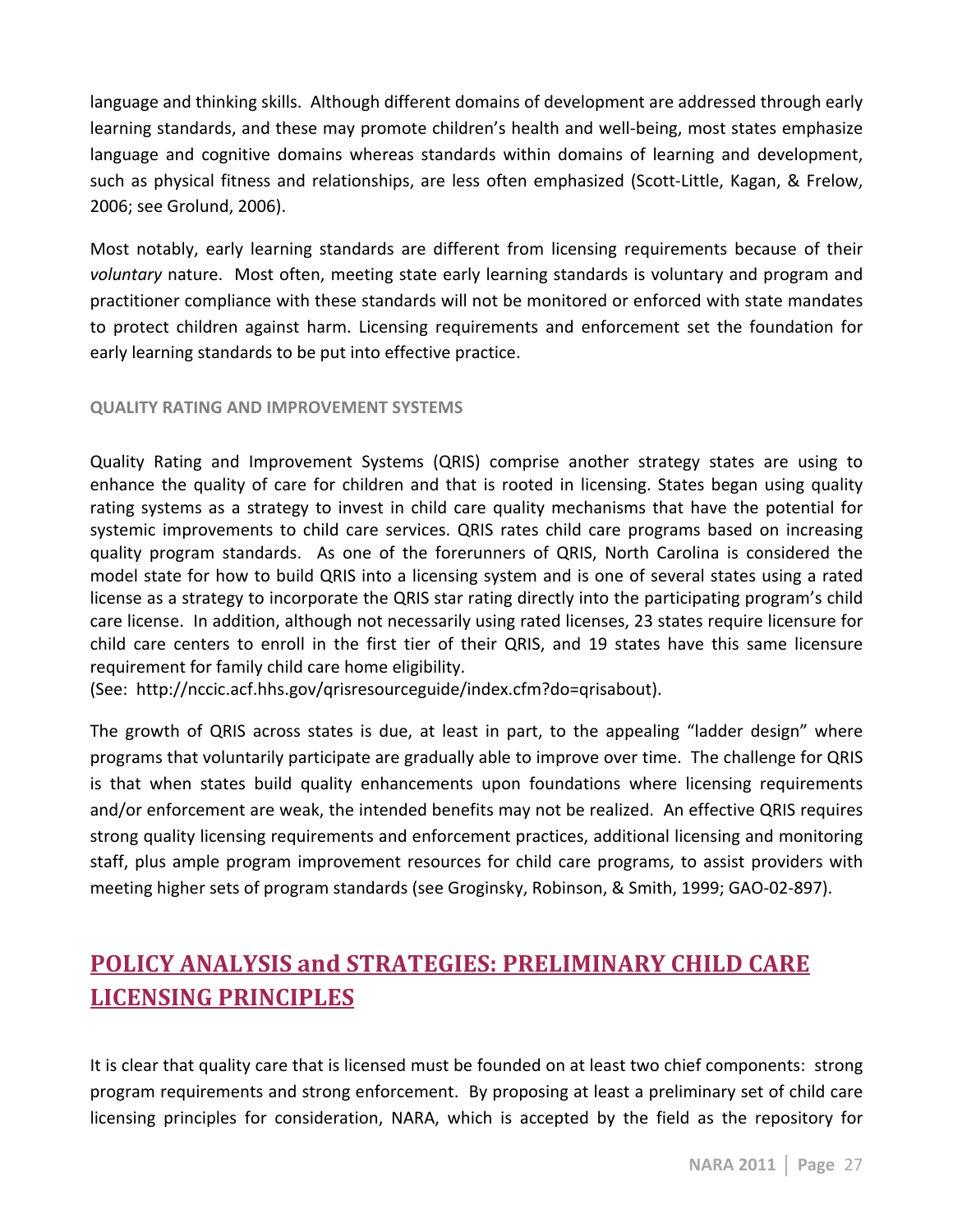expertise regarding child care licensing, aims to provide policy makers, licensing staff, and other persons working on behalf of children with a rich, concentrated, ready-to-use resource to guide their work in developing and implementing quality child care licensing regulations, operating processes, and best practices. The licensing principles presented are overarching in nature, and based upon an analysis of evidence-based research, recommended best practices, and examples provided by states that are steadily making improvements to licensing requirements and enforcement. Through licensing regulations, states must effectively communicate what their expectations are for licensed early learning experiences for children – experiences that merely keep children safe and healthy are necessary but not sufficient.

# **PRINCIPLES FOR CONSIDERATION**

To address quality licensing requirements for children adequately, states must take a multi-faceted approach to establishing effective licensing programs with the capacity to promulgate, implement, and enforce quality licensing policies and practices. Three major components  $-$  the statute, the regulations, and licensing agency practices – must all work together to support that mission because of the nature of their reciprocal effects on one another. The principles and characteristics of a strong, effective licensing program should include, but not be limited to, those described below.

#### **THE LICENSING STATUTE**

*The licensing statute,* enacted by the legislature, establishes the scope of facilities subject to licensure as well as the scope of authority, responsibilities, and enforcement methods for the licensing agency to administer the law. The provisions of that and other applicable law bind a licensing agency. It is legally obliged to perform duties and responsibilities included in its enabling statute and must conform its regulations and practices to what the law either expressly requires or permits by legally principled interpretation of the law's more broadly stated duties and responsibilities."

The characteristics of a strong licensing statute include but are not limited to:

- No exemptions or definitional exclusions for regularly operating settings that offer supervision/care.
- Clear authority and provisions to investigate and to close illegal operations.
- Appeal rights and processes that apply to adverse enforcement actions.
- Initial and recurring background clearances for caregivers; i.e., fingerprint-based national and state records checks for convictions and founded abuse/neglect/cruelty.
- Authority and direction in enforcement activities such as issuances and complaint response, which may also include frequency, intervals/duration, response times in key activities.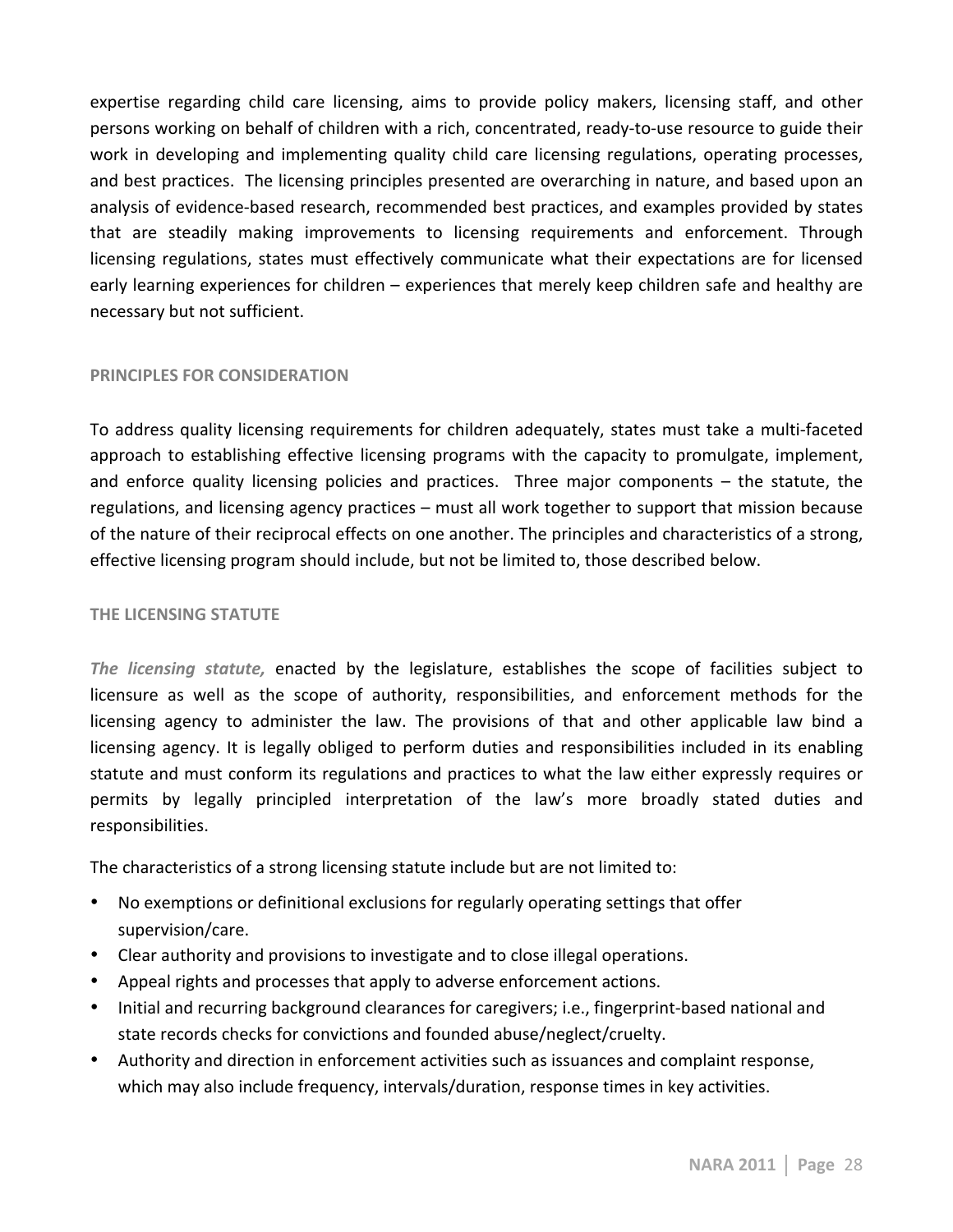• A basis to use a full continuum of enforcement options, with agency discretion to secure compliance using a range of positive and adverse interventions, from instruction to injunction.

#### **THE LICENSING REQUIREMENTS**

The formulation of licensing requirements encompasses not only the content and effectiveness of those requirements but also the use of an open, broadly participative, and transparent process for their development and eventual implementation. The process, which may use an external facilitator, should help convey the message that the licensing requirements are primarily to benefit children, which, in turn, benefits the society at large (both immediately and across children's life-spans), rather than being over-focused, for example, on providers, parents, or licensors. The body of rules and requirements adopted within the statute's intent by the licensing agency establishes the scope and quality of regulatory prescriptions and proscriptions that, collectively, create facilities' physical and social environments. Indicators of strength include but are not limited to the use of:

- *Scheduled reviews of rules every three to four years*, plus event-triggered reviews required to respond to urgent demands.
- *Broad public outreach and consultation in drafting and revising regulations*. The goals of the process are to gather good ideas and information; to create a shared understanding of the needs and issues; to broaden ownership of the resulting regulations across the entire stakeholder community; and, to establish vehicles to keep providers and other stakeholders informed throughout the adoption and eventual implementation phases of the process. The appropriate legislative committees and gubernatorial oversight arm should be kept informed of agency operations as a routine matter but should be kept closely informed of policy options and intentions related to a review and revision of licensing regulations.
- Regulations that are kept research-based, current, and designed to respond to known public risks and to the strengths and weaknesses in the industry's prevailing conditions. Regulations should be written with careful attention to organization, clarity, internal consistency, and coordination with other applicable laws/regulations. The document should follow the state's prescribed style<sup>4</sup> and be easy for readers to understand. Each requirement is a directive and therefore must be enforceable; that is, sufficiently clear and specific for inspectors (and licensees) to determine when it has been met.
- Requirements that reflect the understanding that the benefits of early learning stem directly from the nature of children's relationships with their caregivers. Caregivers must know how children learn and be able to foster their optimal development. To accomplish this, the requirements will

States generally have a Registrar of Regulations to oversee the regulatory development process and to maintain both the state's official Register of Regulations and a prescribed "style manual" to help agencies produce clear, consistently well-formatted and wellorganized documents that providers and the general public will find easy to use and understand. Requirements must be clear, succinct statements of what is to be done (or not done), when, where, how, by whom. Regulations do not provide the rationale, which instead may be included in the agency's Interpretation Manual when warranted. However, a clearly organized, fully-indexed regulatory document with well-selected section titles and headers does promote an intuitive grasp of the purpose of each requirement while making it easier for users to locate needed information quickly.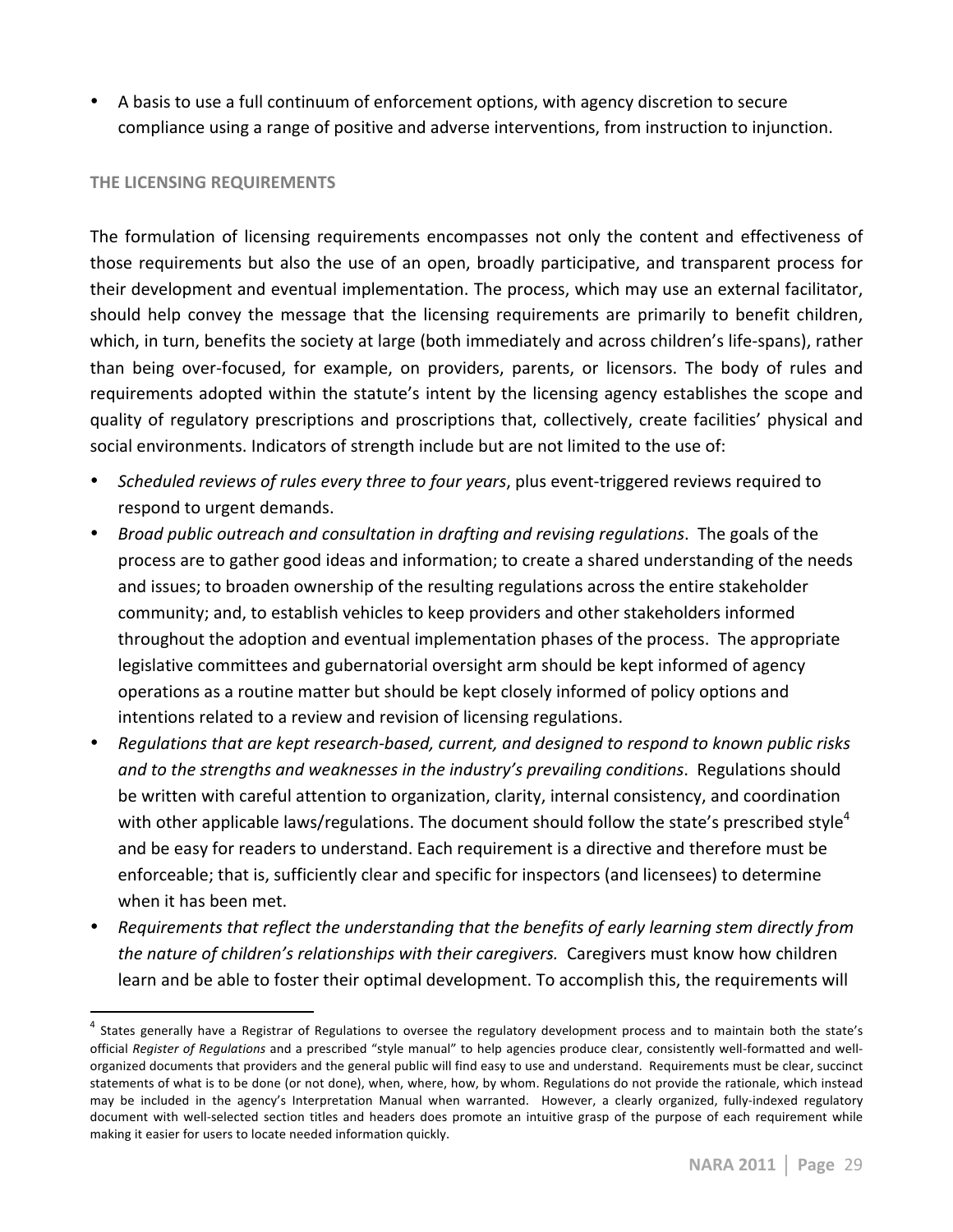also address caregiver and supervisory qualifications in terms of education, demonstrated competencies, and ongoing training access.

- A body of requirements designed with a holistic focus on child well-being. Collectively, the body of requirements must work together to create an environment that is safe, healthy, and actively promotes (age/stage/individualized) optimal development across all domains. In addition to protection from immediate health and safety risks associated with children and careenvironments, the requirements should ensure activities and interactions that promote: physical well-being and motor development; social and emotional development; motivation and positive approaches toward learning; development of language and communication skills; and development of cognitive/reasoning skills and general knowledge. To promote the reassurance of a sense of unity and continuity for children between home and facility, the regulation should require and invite parental involvement, communication, and parental access to their children's care giving environments.
- \* Attention to operational reasonableness and cost considerations, such as: emphasis on no- or lowcost improvements; including provisions for phasing in new requirements if necessary; and providing, or locating resources in facilities that need to implement improvements or regulatory upgrades.
- Sound interpretation guides and procedures manuals, updated as necessary, to help both providers and inspectors to apply the requirements correctly, fairly, and consistently.

# **THE LICENSING AGENCY**

The licensing agency must be structured, staffed, and managed to ensure proper performance of all functions and tasks implicit in and incidental to sound administration of the licensing law and regulations, e.g., operational and enforcement policies and practices, provider and community engagement, and similar key performance areas. The agency's information management system is key to effective and efficient performance in nearly all agency-performed functions. In the context of this paper, note that an up-to-date, accurate electronic database and supporting technology, integrated with other key agencies and with other parts of the early care and education system, are vital linking vehicles to facilitate broad-based assessments, planning, and communication. Strength indicators reflecting best practices for regulatory agency performance include but are not limited to:

- Adequate funding and executive/legislative support to operate the agency according to law, policy, and regulatory best practices.
- *Adequate staffing* to support routine monitoring of facilities twice annually (and not less than annually within a rigorous differential monitoring system), increasing to four or more times annually as needed until satisfactory compliance is stable or the facility is closed. The workload standard should be calculated to account for local variables but the average workload for inspectors should not exceed 50-60 facilities.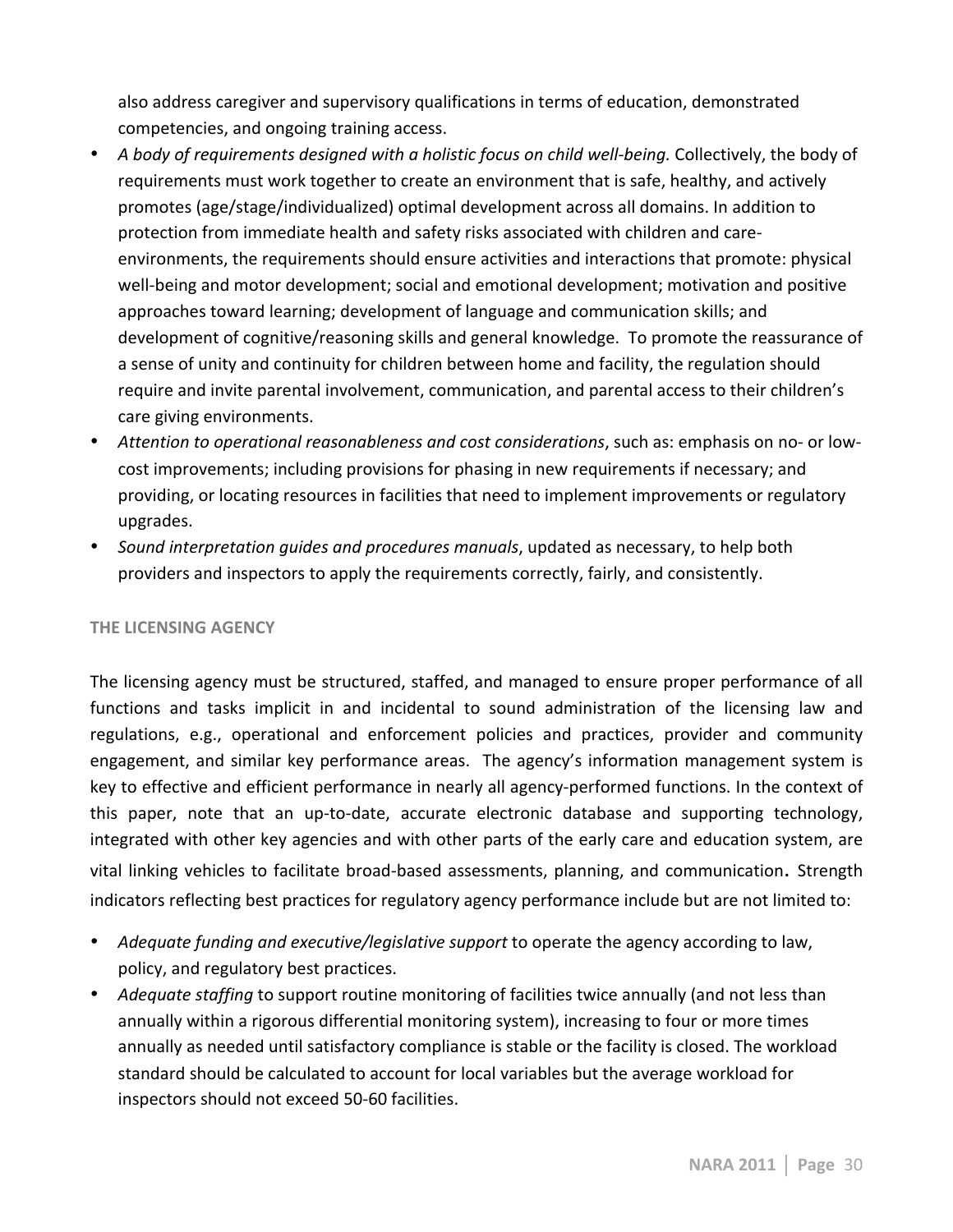- *Effective management and leadership* focused on program planning, on management systems and procedures to achieve reciprocal benefits from and among all components and functions, and on research and evaluation to drive program compliance and quality improvement. Methods ensure that actions are correct, timely, thorough, objective, and consistent across the agency; agency uses a systematic, risk-based enforcement decision method.
- Acquisition and retention of suitably educated, well-qualified regulatory and support services *personnel*. Ongoing training in regulatory theory and practice is provided.
- *Systematic methods* to achieve an agency-wide culture built on data-driven continuous learning, a shared vision of performance excellence, and a comprehensive continuous quality improvement function steered by regular assessment, responsive planning, and sound measurements.
- *Effective provider support services* designed to promote providers' knowledge, motivation, compliance, and accountability; the services emphasize compliance-related technical assistance and workforce development.
- Communication and collaboration systems that maintain coordination with the agency's many stakeholders; agency performance/activity reports and facility compliance reports are webavailable. One goal of the communication and collaboration function is to promote an understanding of the ways in which licensing requirements and their enforcement are the foundation for the community of stakeholders' strivings toward quality supports for optimal development during the powerful window-of-opportunity available in children's early years.
- Direct linkages to legal counsel and well-defined systems of administrative appeals that protect the rights of licensees and care-consumers.

# **AN EXPANDED EXAMINATION OF THE LICENSING ENFORCEMENT FUNCTION**

The preceding sections provided an overview of the broad principles and underpinnings of the licensing enforcement function as glimpsed through the three major components of licensing: law, regulatory requirements, and agency administration. Enforcement, however, needs a fuller treatment. Essentially, enforcement is what makes the protection that society promises vulnerable people real and viable. It threads through the entire fabric of a licensing program yet is often the least understood function in licensing, which is, itself, a little-understood governmental responsibility.

Consequently, licensing enforcement is sometimes not only irrationally feared by providers and lawmakers but also resisted – often unconsciously – by some licensors, who typically come from "helping professions" rather than "law enforcement" backgrounds. Moreover, the very nature of human care licensing leads to a logical preference for positive enforcement; that is, achieving compliance through teaching and technical assistance. Experience shows that most providers want to " do right by children," even those who prove not to have the essential skills and resources to be" entrusted with their care.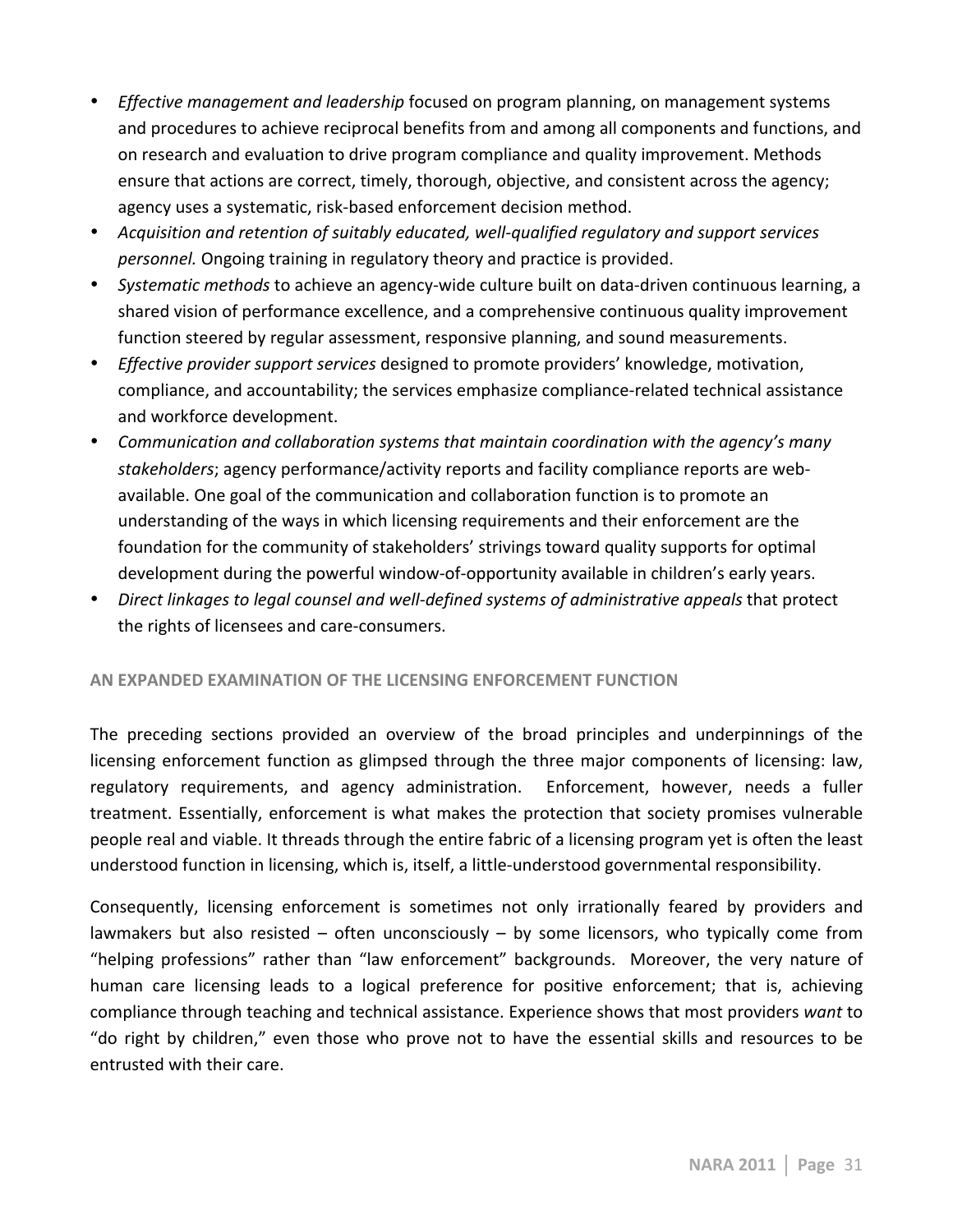Licensors also know that being able to help providers start and maintain a quality childcare program  $is a win-win:$ 

- For children and families;
- For providers who get the benefit of considerable coaching and assistance to succeed and with reduced liability exposure;
- For the economy that gets the benefit of a new business;
- For employers of working parents;
- For schools and other social services that will need to do less remediation as children emerge strong and capable; and,
- For the future economy when those children apply success-directed capabilities, attitudes and skills they developed in their early learning years.

By way of review, this is the broad sketch of enforcement incorporated in the three components:

- *Enforcement begins with Constitutional and statutory law.* There, the rights of citizens and property owners are established, as are the responsibilities and powers vested in a governmental (regulatory) agency to ensure that the legitimate interests of other affected people are also protected. The law also provides licensees with due process and appeal rights in the agency's exercise of regulatory authority.
- The theme of enforcement (to balance, clarify, and find nexus in those potentially conflicted private/public and consumer/provider interests) continues in the process of establishing regulations. To gain sufficient support for adoption, a proposed regulation must withstand debate in public hearings and reviews by the legal and administrative bodies assigned that function for the state. To be valid – and able to withstand any subsequent challenges on appeals – a regulation not only must conform to law and reason but also be enforceable in the practical sense (clear, specific, measurable, etc.).
- Finally, the agency's methods of compliance determination and enforcement must be able to withstand any claim that it has applied a requirement improperly, unfairly, unequally, arbitrarily, *etc.* This demand gives rise to many agency functions and responsibilities in such areas as staff development and performance expectations, provider assistance, consumer education, and public access to all of its information that is not specifically restricted by privacy and confidentiality laws. The agency is obliged to inform all parties of their rights and options as well as their responsibilities throughout the licensing process but especially in the event of adverse findings and resulting actions taken against a license/application.

Clearly, whatever authority a licensing agency has is carefully bounded by very familiar legal principles and ethics. Whatever it proposes to do and whatever actions it takes are open to public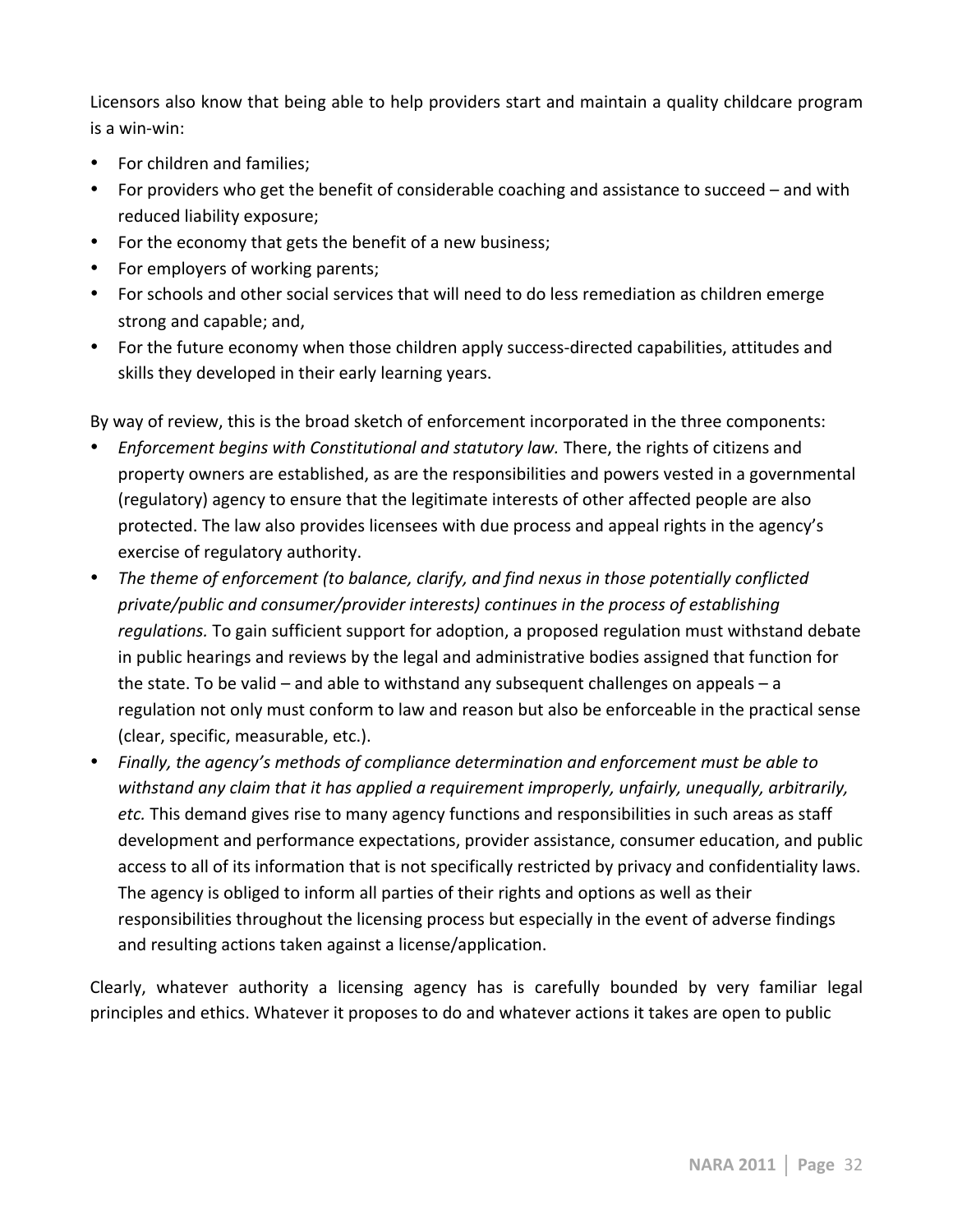scrutiny. And, any adverse action the agency takes against a license<sup>5</sup> or application is subject to review and ruling by either an administrative law judge (hearing officer) or, in the case of a provider alleged to be operating illegally, a judge in a court of competent jurisdiction.

Continuing to a closer examination of the enforcement function, an agency that is adequately staffed, trained, and funded provides the infrastructure necessary to put strong, quality-directed licensing requirements in place and to appropriately enforce them (see Koch, Collins, & Azer, 2005). A number of well-integrated activities are necessary to enforce licensing requirements that protect the health, safety, and well-being of children (see NARA Recommended Best Practices for Human Care Regulatory Agencies, 2009, available at www.naralicensing.org). The preliminary principles and suggestions offered below focus on a subset of seven critical enforcement activities: staff education and training; workload management; enforcement management; compliance monitoring inspections; differential monitoring; provider support and technical assistance; and sanctions (*see Appendix D: Definitions of Enforcement Aspects*).

# **EXPANDED ENFORCEMENT PRINCIPLES AND SUGGESTIONS FOR CONSIDERATION**

# **Staff Education and Training**

- 1. Ensure licensing staff requirements address staff education and training, as well as knowledge and competencies necessary for licensing staff to perform the enforcement function effectively. Require of all licensors:
	- At least a Bachelor's degree education.
	- Initial and ongoing annual training according to the agency's training plan and individuals' needs-assessments. Content areas include, but are not limited to: licensing theory and practice, the needs of relevant populations in care, facility characteristics, data usage, regulatory writing, etc. Staffs have ongoing responsibility to read and be able to apply new or revised policies and procedures that may not require formal instruction. The agency provides close licensor supervision and regular opportunities for case presentations to promote consistency in methods, practices, and decision-making.
	- Specific job roles in the agency (e.g., supervisors, policy and training specialists, office support staffs, etc.) also have access to appropriately well-developed annual training services because all positions ultimately contribute to the agency's performance, including its enforcement performance.

<sup>&</sup>lt;sup>"</sup> Although the recipient of a sanction may feel personally attacked, regulatory theory is quite clear that the agency is taking adverse action against the license (or application), *not* against the licensee or applicant. The agency is assessing compliance, not "judging" the licensee as a person; the concepts of guilt or innocence are not applicable, as they would be in criminal law. This aspect of maintaining the objective/impersonal nature of the "regulatory stance" is explained more fully under the header, "Sanctions."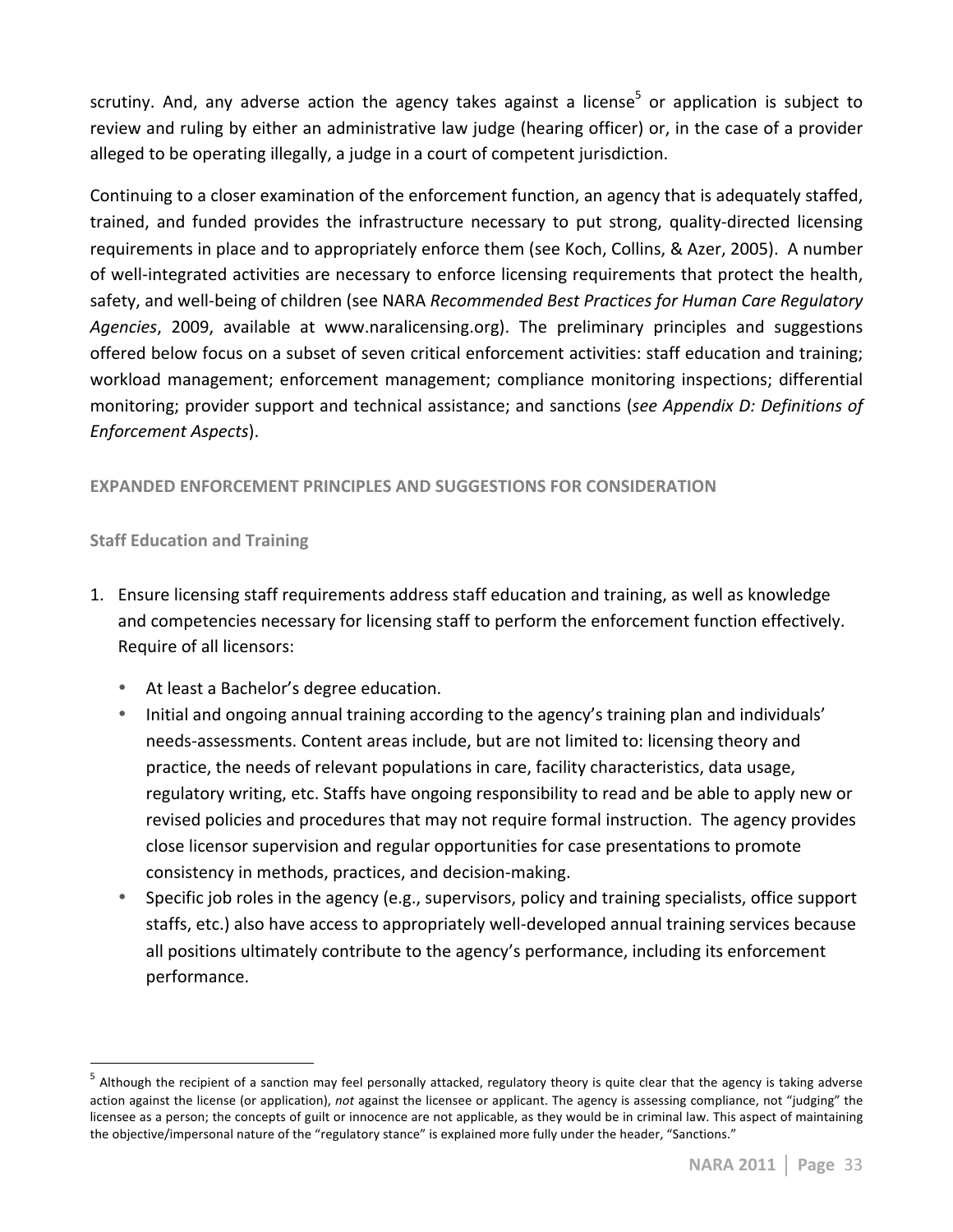- 2. Create a culture of learning through knowledge sharing for licensing staff and licensees
	- Training services meet high standards of quality in adult education design and delivery.
	- Staff development and provider training programs are well planned, monitored and evaluated, respond to identified needs (i.e., existing and emergent), and are integrated into all agency and unit operating plans.

# **Workload!Management**

- 1. Establish and examine:
	- Effective staff-to-facility workload standards
	- Periodically review how the state's unique licensing situation affects key workload variables<sup>6</sup> that determine the amount of time necessary to adequately monitor and enforce provider compliance with program standards and offer ample technical assistance

Example variables:

- Travel required to and from each facility
- Number of regulated facilities and the proportion of new to established facilities
- Number of low-compliance facilities requiring heavier monitoring/assistance and the number being prepared for major sanctions or in active appeal status
- Number and rate of new and renewal licenses
- Number and complexity of regulations being applied
- 2. Limit inspector caseloads to recommended levels if the thorough analysis mentioned above is not established and maintained.

Example: No more than 50 facilities per staff member (NACCRRA, 2009; 2010; NARA<sup>7</sup>, 2010)

3. Efficient licensing inspections:

Examples:

- Use electronic licensing forms and automated technology solutions
- Use a well-developed risk-based enforcement management system that includes indicators/triggers for increased (differential) monitoring and adverse action
- Consider when the use of an inspection team may be more efficient or effective than a single inspector, such as large facilities or serious/complex complaints

 $<sup>6</sup>$  NARA published a paper on workload assessment methodology, authored by Harold Gazan in 1999, and has listed additional variables</sup> in the reader version of its "Recommended Best Practices." Both documents are available at www.naralicensing.org.<br><sup>7</sup> In its *Recommended Best Practices*, NARA recommends that agencies use the calculation method to ensure

manageable for local conditions. Absent that data, NARA has observed that most agencies without immediately identifiable, problematic peculiarities in local characteristics can usually perform essential tasks acceptably if workloads do not exceed an average range of 50-60 facilities across the complement of inspectors.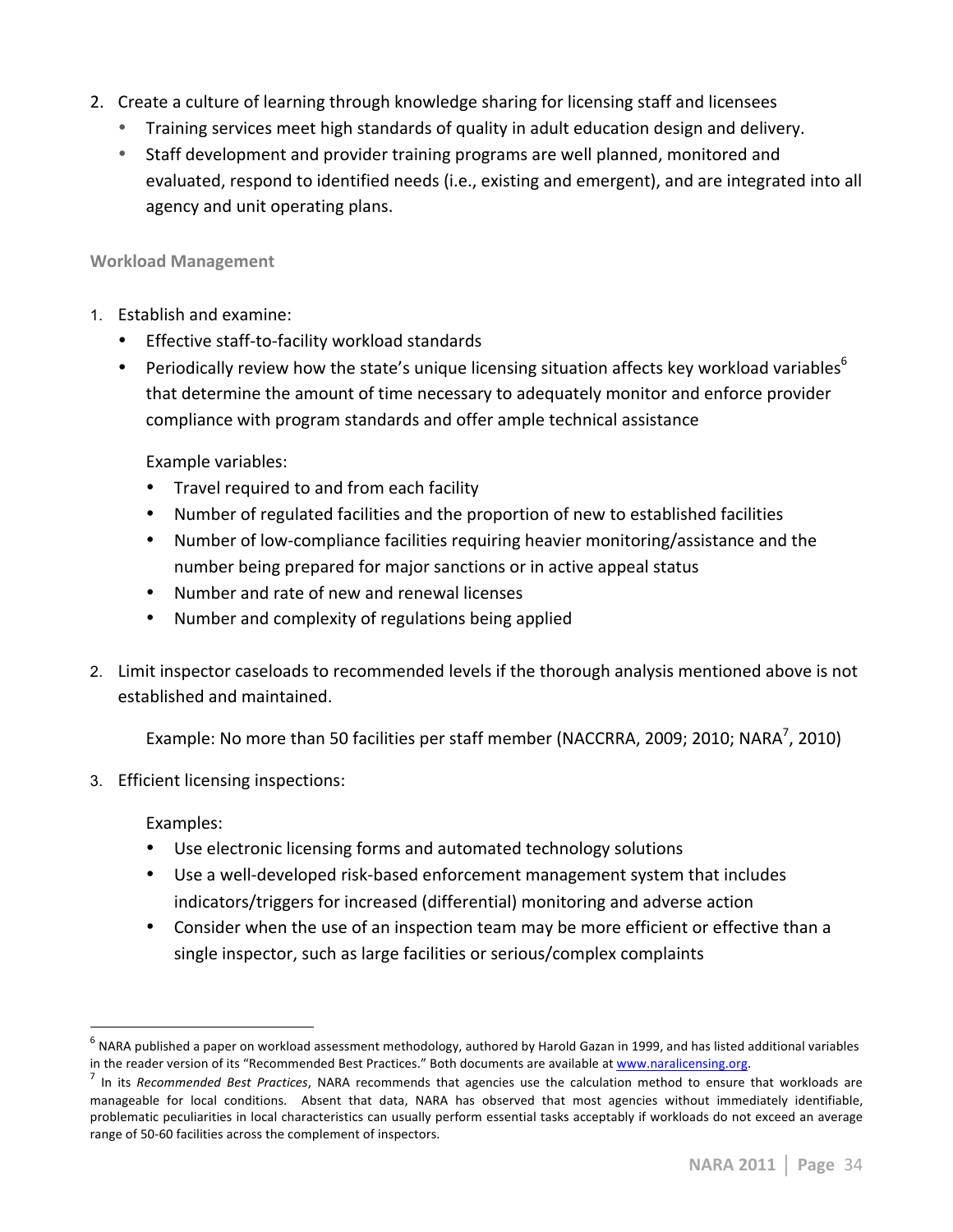**Enforcement Management** 

- 1. Ensure that enforcement performance methods and expectations are in effect:
	- Maintain close monitoring and regular management review for high-risk cases
	- High risk cases include, but are not limited to:
		- $\circ$  Facilities on enforcement watch due to compliance deficits
		- $\circ$  Forcible closure cases operating during appeals
		- $\circ$  Facilities operating on substandard licenses or on settlement agreements
		- $\circ$  Facilities being sold or closed
- 2. Specify, in procedures and protocols, triggers for more frequent inspections or contacts for:
	- Facilities with significant compliance issues
	- Facilities that are in or emerging from a sanction
	- Facilities that are undergoing significant changes

Example: Changes in management, structure, or other changes in the business environment, including changes in the care population that could logically destabilize facility operations or portend adverse effects on consumer care

- 3. Regularly update policies and procedures resources for consistent application and enforcement of the requirements.
- 4. Establish for each set of licensing requirements, and train/require staff to refer to interpretive guidelines, that clearly state:
	- Intent of each requirement
	- Method to assess compliance with the requirement
	- Threshold of compliance, used to determine whether to cite the facility as *non*-compliant
	- Revise or reinforce the process with:
		- " Up-dates as new or altered interpretative guidance is developed, for example, in response to experience with requirements or as new products or methods come on the care scene and raise questions about the applicability of, or options to comply with, a requirement
		- Peer review and presentation of cases
		- Reviews of compliance data for logic and consistency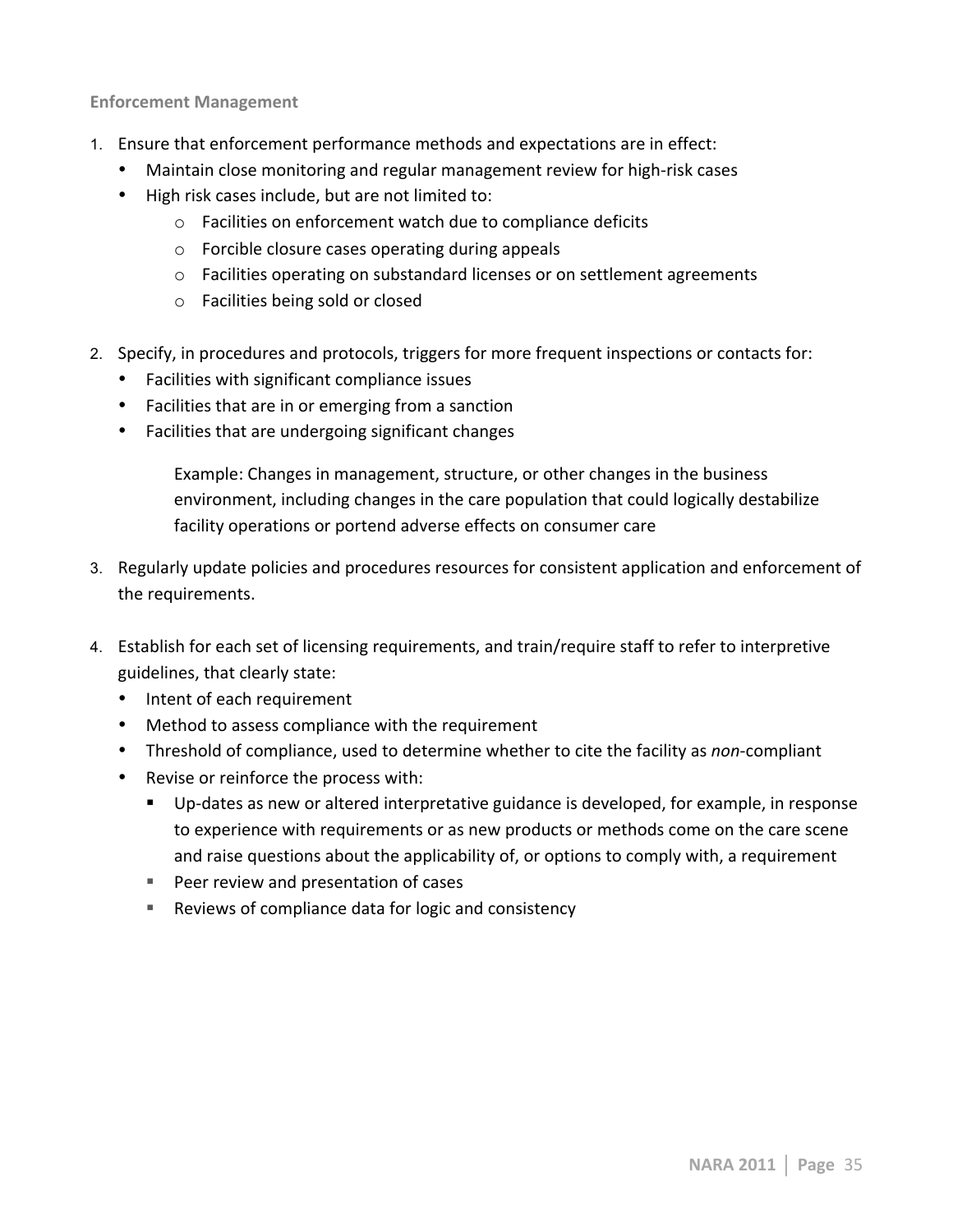### **COMPLIANCE MONITORING INSPECTIONS**

Recognize that licensure, monitoring inspections, and enforcement are the most effective ways state licensing programs can ensure children's safety and well-being in licensed child care settings.

- 1. Frequently monitor programs for compliance with program standards:
	- NACCRRA recommends at least four times per year including health, safety, and fire departments (NACCRRA, 2009; 2010a; 2010b)
	- NARA recommends at least two licensing specific inspections per year (not including inspections by other agencies), with provision for not less than one per year for high compliance facilities if the agency uses an effective differential (risk-based) monitoring system, (NARA Best Practices, 2009)

Example: Agency makes more frequent inspections than would otherwise be required when licensees have problems complying with licensing program standards

- Include unannounced visits
- Ensure licensing decisions and actions are timely, fair, objective, thorough, and recognizably consistent from person to person, and from office to office
- Develop and use available tools that will promote consistency without leading to inflexibility and rigidity that can arise when consistency is confused with uniformity, however.

Example: The agency should have authority to grant stipulated variances to its regulations (or outright waivers, although these should be used even more rarely). Many compliance complications providers experience can be addressed with creative technical assistance. If not, the agency should have a carefully designed process to receive and evaluate a facility's request to meet the *intent* of the requirement by alternative means, subject to the sole approval of the agency director. If used, the agency must establish a data system to track granted deviations to evaluate such variables as consistency, results, need (including changes in the conditions that prompted granting the variance), etc. Welldesigned and carefully managed flexibility can be necessary to respond to unique conditions. Supplying conscientious, consistent responses can help to dispel the myths about regulatory rigidity and its ill effects on consumers and businesses.

- Regularly examine and improve review and inspection tools and protocols
- To examine and improve consistency, develop a structured case review system with a mix of methods and reviewers; for example, supervisor, peers in same and different offices, and a mix of case and inspection types (e.g., new facility, regular monitoring, complaint response, etc.)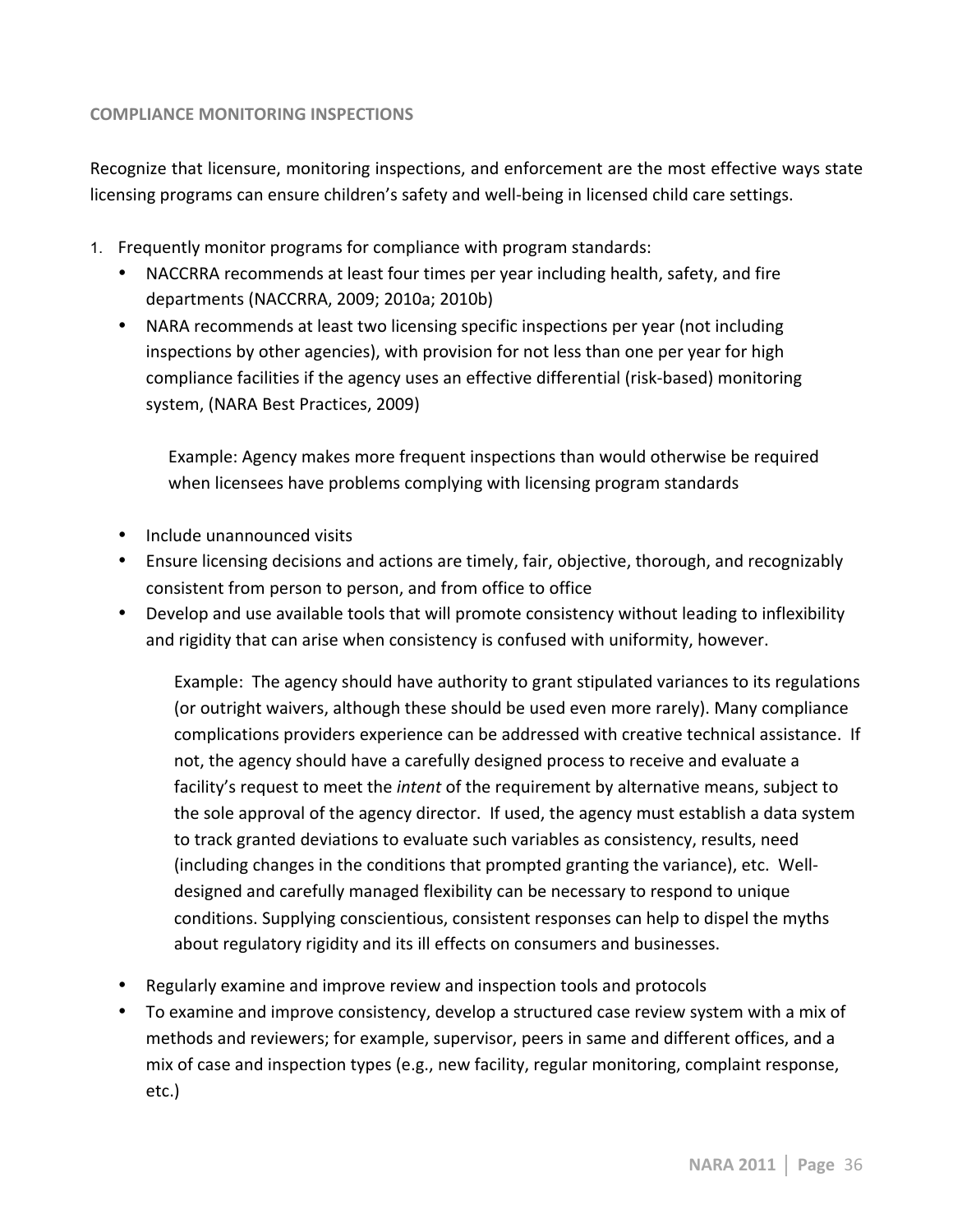- 2. Increase communication with parents and with providers:
	- Make inspection and complaint reports available online (NACCRRA, 2009a; 2010a); also post parent-focused information about the licensing process
	- Hold regular provider meetings (e.g., 2-4 annually) with time for open dialogue as well as short training or information sessions
- 3. Consider Differential (Risk-Based) Monitoring methods; use data to:
	- Examine associations between and among specific program requirements, violations, compliance histories and relative risk for licensed facilities, then tailor the scope or frequency of inspections for greater attention to those requirements and facilities. It requires extensive analysis of facility characteristics/profiles to develop a suitable method. The agency must avoid methods that cannot be fully defended as justified and unbiased – and would be welladvised to request a review of its intended policy by legal staff.
	- Perform ongoing assessment of the results not only to identify needed refinements but also because of the inherent risks in this method. The truism "what gets checked is what gets done" applies – and experience shows that many facilities slip into serious non-compliance without the regular reinforcement of inspections and associated coaching. A sound and creative design may overcome some of the inherent pitfalls, but continued evaluation of results is essential.
- 4. Provider Support and Technical Assistance Give providers the technical assistance and support necessary to help them understand and meet licensing requirements but in ways that avoid creating dependency on the inspector to find problems or solutions:
	- Share information about child care safety and health, quality, and child development.
	- Connect them with local resources.
	- Monitor their facilities to help make sure they are meeting state licensing requirements.
	- Follow up promptly if the agency gets complaints about licensed facilities and work with them to create plans to come into sustained compliance if the complaint is founded.
	- Be available for their questions.
	- Take action to ensure children are in a safe and healthy environment in accordance with respective state laws and requirements, including those administered by other agencies (see http://www.del.wa.gov/publications/licensing/docs/ProviderHandbook.pdf)
	- Provide access to information about other state- and locally-funded and administered programs that support child care facilities.

Example: Licensors can help providers understand why it is necessary to replace, refurbish, or remove window cord blinds (a child entanglement and strangulation hazard), how to do so, and where to get necessary supplies (see

http://www.del.wa.gov/publications/licensing/docs/WindowCoverings\_QandA.pdf).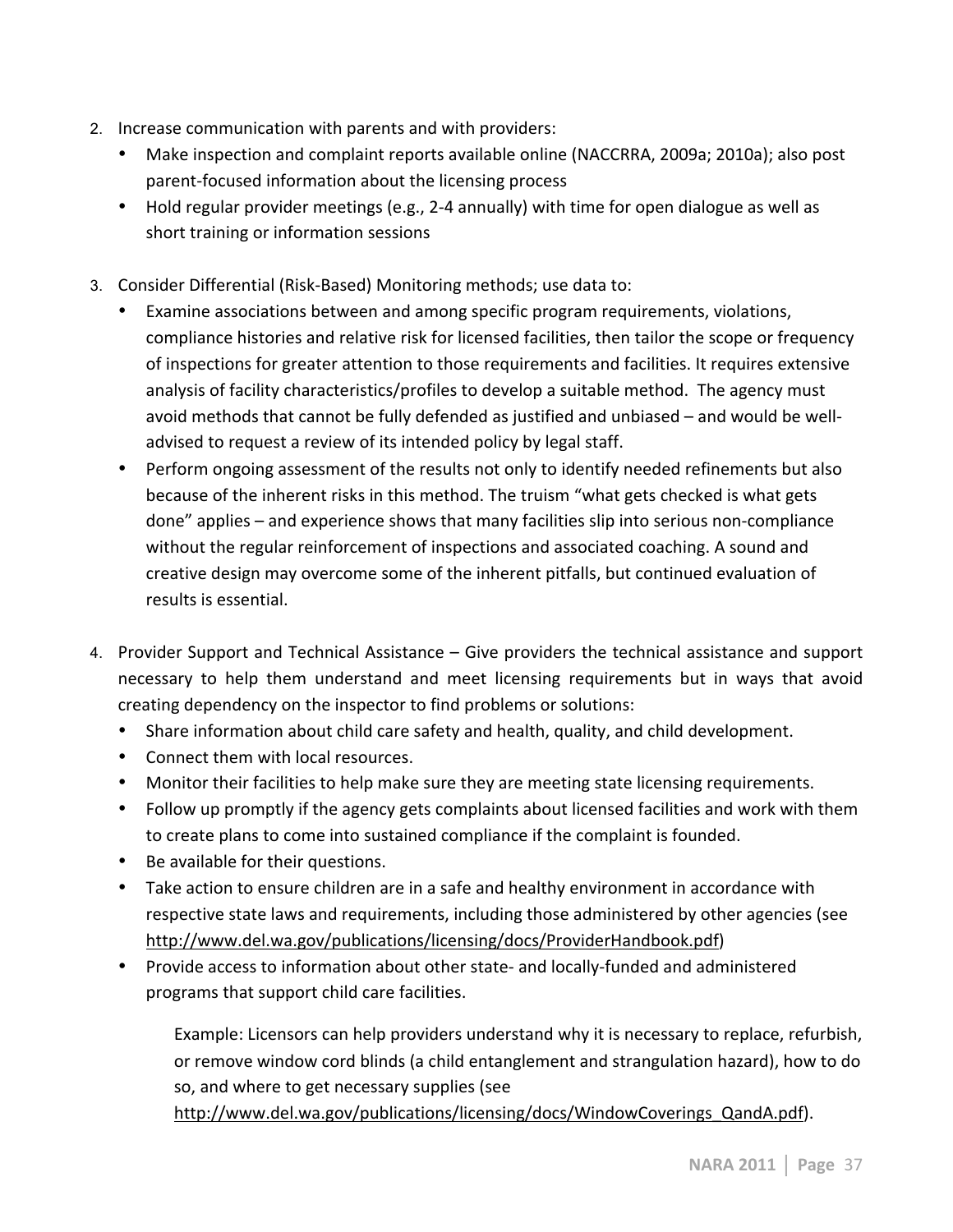Example: Licensors may direct providers to phone numbers, meetings, brochures, and websites about how to access grants to help offset costs of quality improvements such as, but not limited to, child care playground equipment, furniture, and reading materials (e.g., see http://ncchildcare.dhhs.state.nc.us/providers/pv\_providres.asp or www.ncsmartstart.org).

### **SANCTIONS**

A license is a covenant between the licensee and the state (representing the people's interests), and both parties are legally and ethically obliged to keep their bargains, commitments, and promises. It is incorrect to view a sanction as "punishment" or as an accusation that the sanctioned provider is a "bad" or "guilty" person. A sanction is simply one of two things: either an action to try to restore (enforce) the terms of the original bargain or an action to terminate a bargain that was not fulfilled.

Inherent in the agency's authority to issue a license is its responsibility to monitor programs to ensure that sanctions are:

- Issued when compliance is not maintained
- Selected according to a systematic risk-assessment model

[Note: The agency is also responsible for managing a process to investigate and suppress illegal operations. Suppression is not a regulatory sanction. It is enforcement of the licensing law, not the regulations. However, for reasons of convenience and expertise, the function is typically assigned to the licensing agency rather than to local law enforcement. Unlike sanctions, suppression cases go" directly before a court without an administrative hearing. The sole issue is that the agency has found the facility subject to licensure but operating without a license; the quality of care being offered is not being adjudicated.]

As *permitted within statutory provisions and as governed by agency policies*, the agency should establish a structured continuum of enforcement to position its use of sanctions (sometimes referred to as a "progressive enforcement system"). The continuum consists of three levels: prevention, intermediate sanctions, and forcible closure sanctions.

Teaching-based, prevention-focused enforcement strategies typically are not viewed as sanctions but instead as (non-appealable) requirements adopted by the agency in its procedural regulations; that is, the licensee need only be generally informed of the agency's rules and operational practices. Some examples are: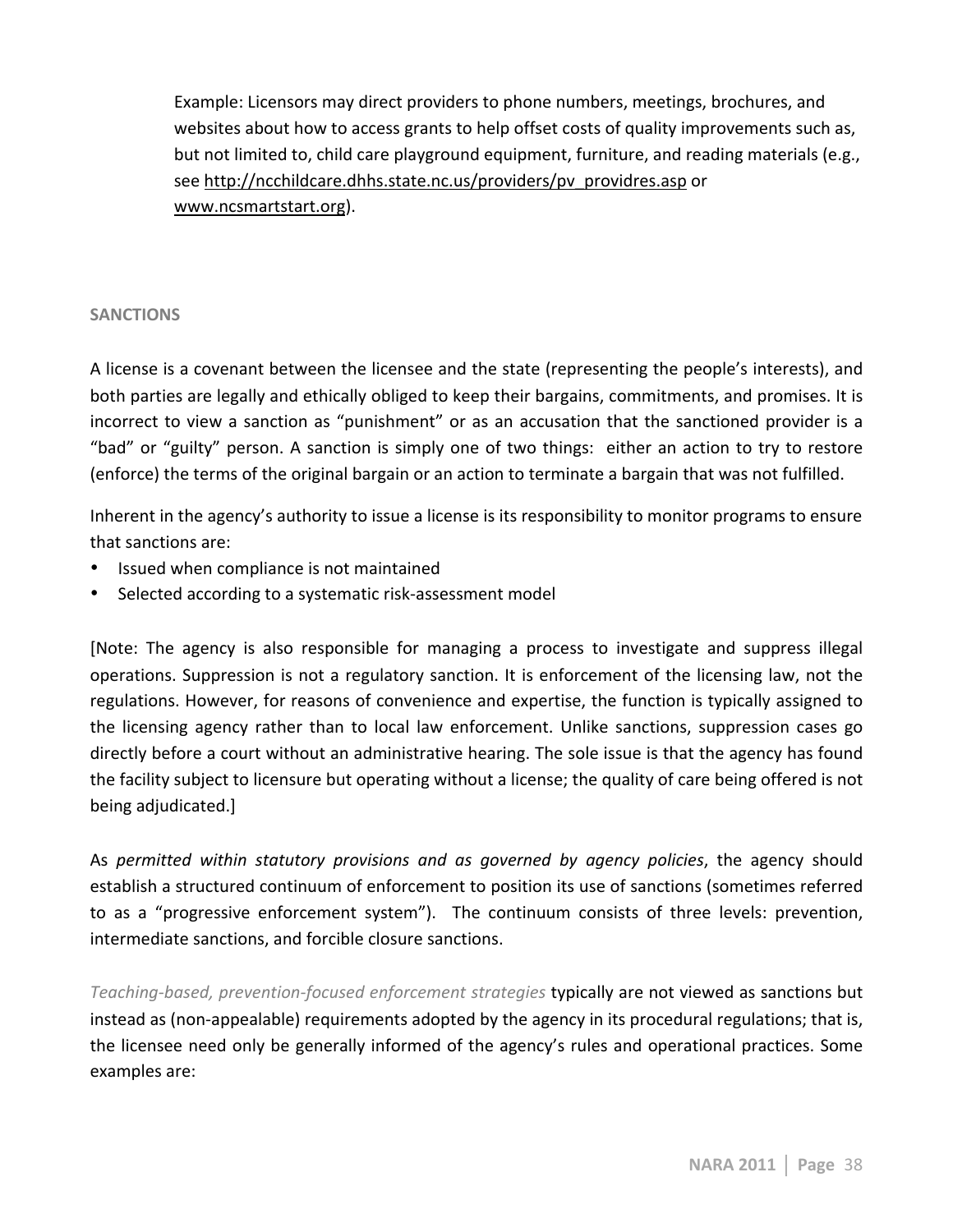- Require posting of all inspection reports and sanction notifications in the facility where current consumers and personnel can readily see them. (This is in addition to cumulatively posting the same or similar information on the Internet.)
- Require applicants or new licensees to take training offered by the agency or to undertake selfstudy of requirements, with agency confirmation of correct understanding.
- Inspect new facilities frequently and allow more on-site time for technical assistance.
- Require licensee to acknowledge receipt of violation reports and to submit a specific corrective action plan for all but very minor lapses that are easily corrected (often while the inspector is onsite) and that are not indicative of a systemic weakness.
- Use the process to teach the provider to see and address precursor conditions, patterns, and causal relationships in violations as well as to emphasize management accountability.
- Teach the cause-targeted corrective action planning method to prevent recurrence of same or similar violations.

Intermediate sanctions aimed at motivation or deterrence are usually appealable, although the statute may leave the agency sole-discretion in some matters (for example, type/duration of license to issue) or specify an internal-only review if incorporated in a procedural regulation (usually concluded by an agency head decision after prior review by personnel not involved in the original decision). In general, and even if not directly required by the statute, the agency should offer licensees the essence of the legal "right to be heard" in order to access a remedy that is within the administrative agency's authority to grant, for example, a supervisory review of a finding the licensee disputes. This is both proper within administrative law and is an important demonstration of the agency's commitment to such fundamental democratic values as fairness, objectivity, and the right to due process. Some tools to consider are:

- A risk-based system or method to guide selection from the available array of intermediate sanctions according to the extent of risk inherent in violating a given requirement.
- A point-system for violations that ties to ranges in monetary penalties, based at least in part on a theory of negating fiscal gains from allowing conditions that underlie violations, such as insufficient or insufficiently trained personnel or dangerously outworn equipment. The system should include a point-range where the risk-level is unacceptable and only termination of the license is considered. (Violation risks can be point-weighted along such variables as severity, speed-to-impact, numbers of children impacted, whether violations are narrowly focused or so widespread as to suggest management breakdown, pattern of repetition, inability to sustain compliance, etc.)
- Another intermediate option might be issuance of a provisional/probationary status license; that is, a short-term "impaired status" license that will be followed by termination unless the facility qualifies for a regular license. This gives notice to the provider and customers that conditions are unsatisfactory and, absent prompt correction, forcible closure action will soon follow. (Depending on the law, a provisional/probationary license, per se, might not be appealable (if issued when a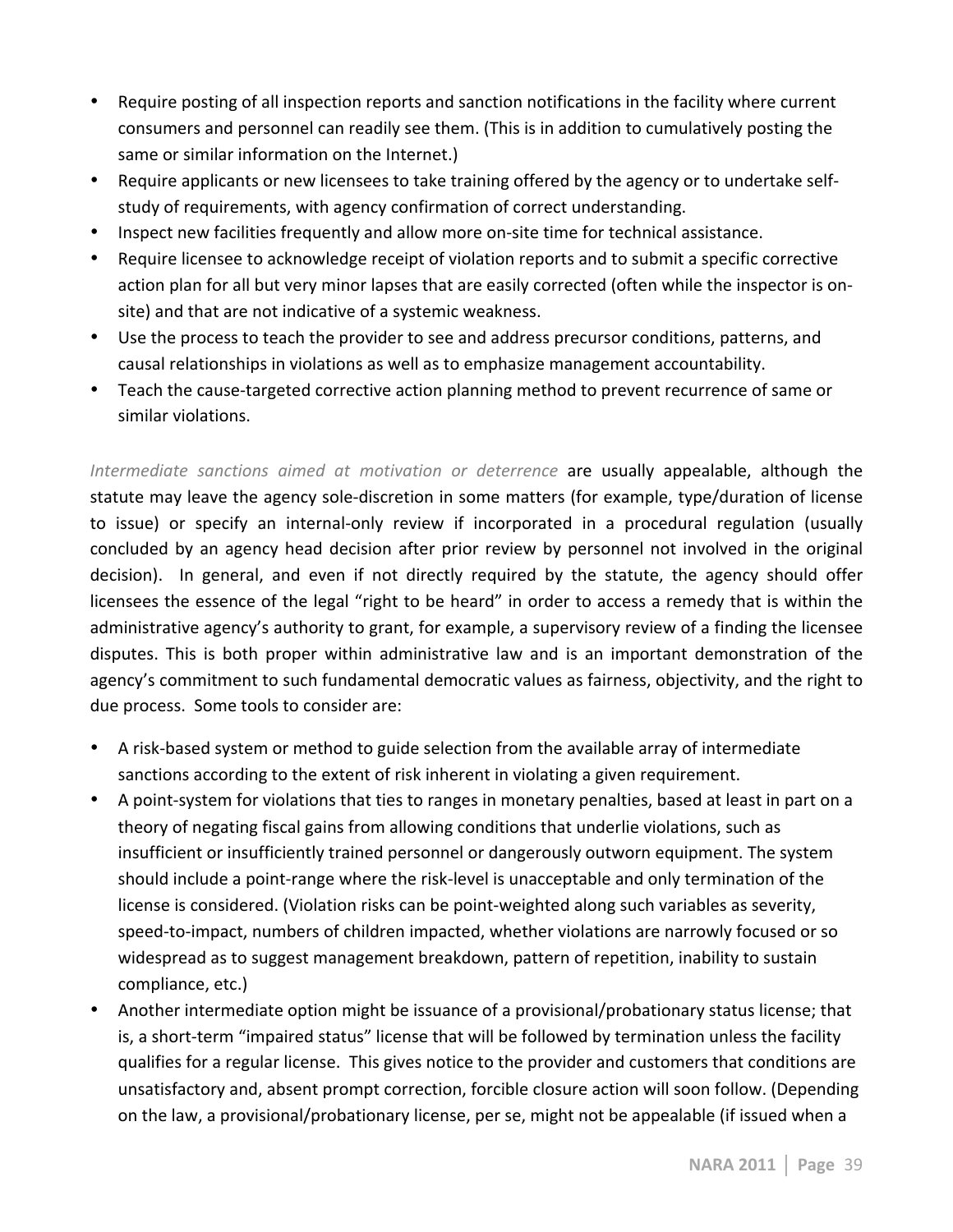regular license is expiring, or might only qualify for a truncated administrative review/appeal of particular violations.)

• A temporary reduction in capacity until a serious condition is remedied if doing so would reduce risk to an acceptable level while the operator pursues full correction)

*Forcible closure sanctions* are always subject to formal appeal provisions because the licensee has acquired, and is threatened with loss of, a property right represented in the license. The sanctions do, however, include some gradations that the agency may consider in light of the level of risk and the time normally required to execute them. (Recall that the suppression of illegal operations is not a sanction.)

- The agency may refuse renewal of an expiring license
- The agency may revoke a license during its effective dates.
- The agency may seek an emergency suspension/closure action, which will require access to an expedited process for any appeal of the requested suspension as well as the permanent closure case that would follow. The agency must be prepared to prove that the risk to children is both very high and imminent, such that it would be imprudent to allow the facility to remain in operation during a normal appeal process.

[Note: In the course of forcible closure actions, the licensee may offer a "settlement agreement" in lieu of closure. The agency (usually through its attorney) may (but is not obliged to) entertain the offer, to negotiate more acceptable conditions, or to accept an offer. The agency must evaluate the immediacy of risk to children as well as the capability and sincerity of the licensee in deciding whether to accept or to decline. Settlement agreements normally connote some degree of acknowledgment by the licensee of serious non-compliance and commit the licensee to strong efforts to achieve full compliance quickly; that is, settlement agreements often go well beyond what is ordinarily required in the regulations. They also commit the agency to follow up with close oversight of performance and additional inspections to confirm sustained success.]

## SOME CAUTIONARY NOTES ON PROGRESSIVE ENFORCEMENT SYSTEMS

• The agency must ensure that both licensees and licensors fully understand that the use of a continuum of progressively severe responses does not commit the agency to use them stepwise. A single incident may give evidence of a failure in judgment and responsibility so egregious that the agency cannot responsibly consider intermediate sanctions. A licensing agency has both the right and the responsibility to move directly to forcible closure action when providers are unable or unwilling to comply with requirements designed to protect the health, safety, and developmental well-being of children.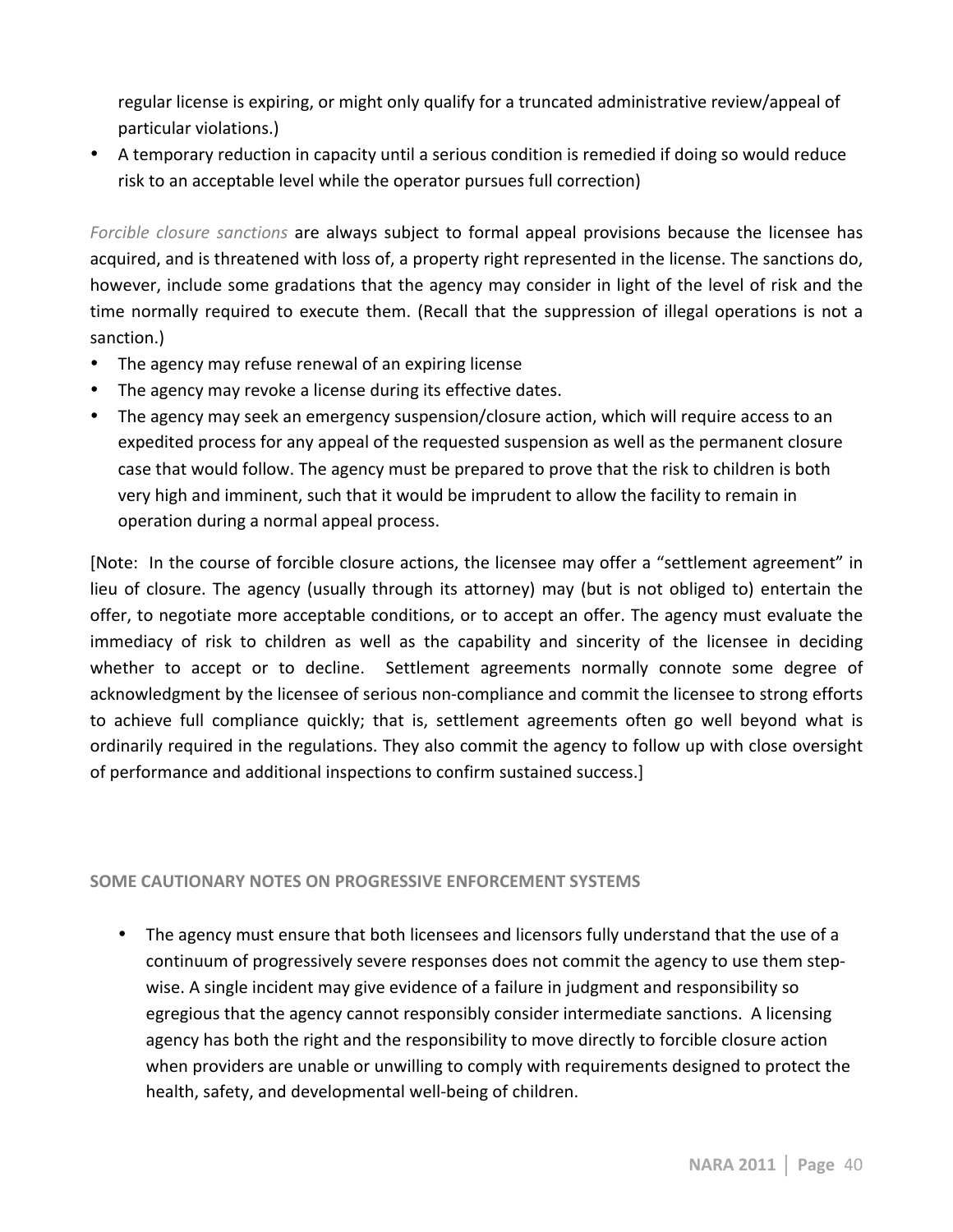• Similarly, the system must be designed (and communicated) as a way to structure the process for more consistent exercise of professional judgment and decision-making at the organizational level. However, it is not intended, nor is it feasible, to try to replace professional judgment with a rigid formula. For example, if violations are weighted to determine amounts for fiscal sanctions, point-ranges should tie to penalty-brackets. This will increase decision-consistency and transparency while also allowing the decision-makers some (narrowed) latitude to take into account the different case circumstances typically found in real-life cases: history, attitudes, patterns, contributing circumstances, etc.

# **CONCLUSIONS!**

This paper recognizes strong licensing programs as offering one of the more critical and strategic sets of legally enforceable child care program requirements states have to adequately protect and nurture a significant number of young children while promoting their optimal development in out-of-home care. Converging events have posed dramatic challenges and opportunities that have not been conceptualized or addressed adequately at either national or state levels. With respect to child care regulatory practices, some key forces in motion are:

- Rapid growth in the demand for child care as maternal employment surged.
- An undetermined number of children in care that is either unregulated or is regulated by a method even less robust and reliable than licensure.
- Few states staffed or otherwise empowered to promulgate and enforce strong licensing requirements.
- Expanded knowledge, not yet fully applied, from accelerated research in brain development. Particularly relevant are findings related to the influence of adult interaction during the first five years and, specifically, the strong link between early brain development and readiness to succeed in school and in later life. Repeated findings are that the quality of children's child care experiences is generally well below that needed for school-readiness and optimal development.

Parents need to know that they can rely on state licensing programs to monitor and enforce quality child care that is licensed to protect their young children while promoting their learning and development, particularly for the many young children in out-of-home child care settings before entering kindergarten. However, the lack of specific federal program requirements or guidelines for child care quality compliance, combined with the enforcement challenges state licensing programs currently face, results in considerable variation and deficits across states.

Clear guidance is offered here for states' consideration of how to improve the quality of their program requirements and enforcement for licensed child care. The principles presented suggest that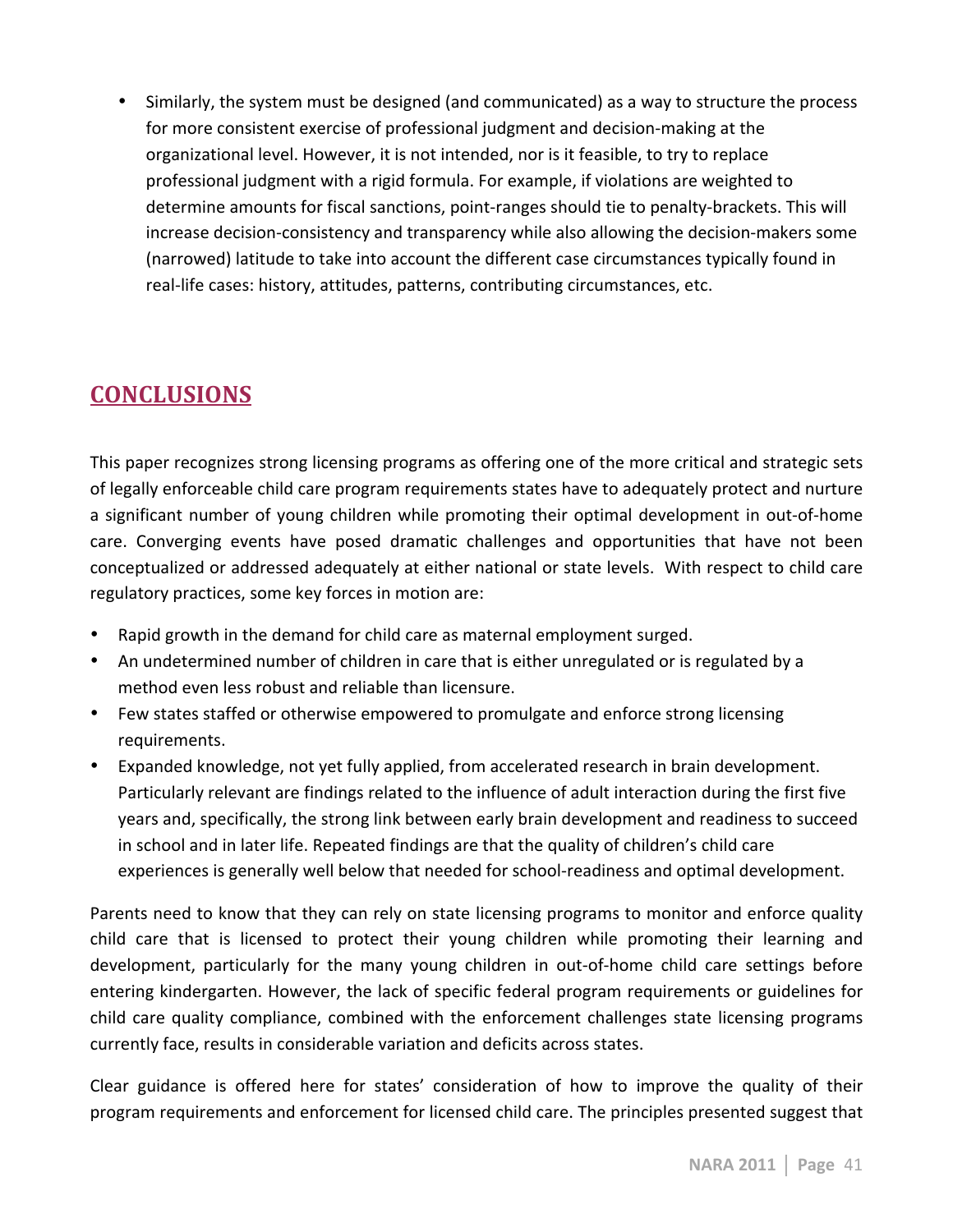states use a multi-faceted approach to establish effective licensing programs with strong program quality requirements and strong enforcement. The principles and suggestions presented are based on research, recommended practices, and current examples of what is working well in state licensing programs. These principles should serve as a resource to states as they seek to examine and narrow the gap between existing mandatory program requirements and higher quality but voluntary program standards, such as state early learning standards and quality rating systems, throughout ECE systems. Specifically, states will be able to identify strengths, weaknesses, and inconsistencies within their licensing programs. In addition, this work should help policy makers and licensing administrators consider licensing program requirements and enforcement principles that can guide child care regulatory operations in a systematic manner, rather than investing in a collection of incremental initiatives that further fragment and weaken attempts to improve the overall quality of early learning experiences for children.

The hope is that these principles will be used to help review, revise, promulgate, and enforce an integrated set of model regulatory policies and practices that aim to boost the quality of children's health, safety, and development throughout their early learning experiences in licensed care.

Moreover, arguments presented in this paper support a vision of effective licensing programs, buttressed by increased administrative and financial support, that are capable of implementing stronger licensing requirements and enforcement. If the nation stops short of that vision, it will not adequately protect and promote the development of the children who embody all our national hopes of achievement and leadership required for the demanding future that will soon pass into their hands."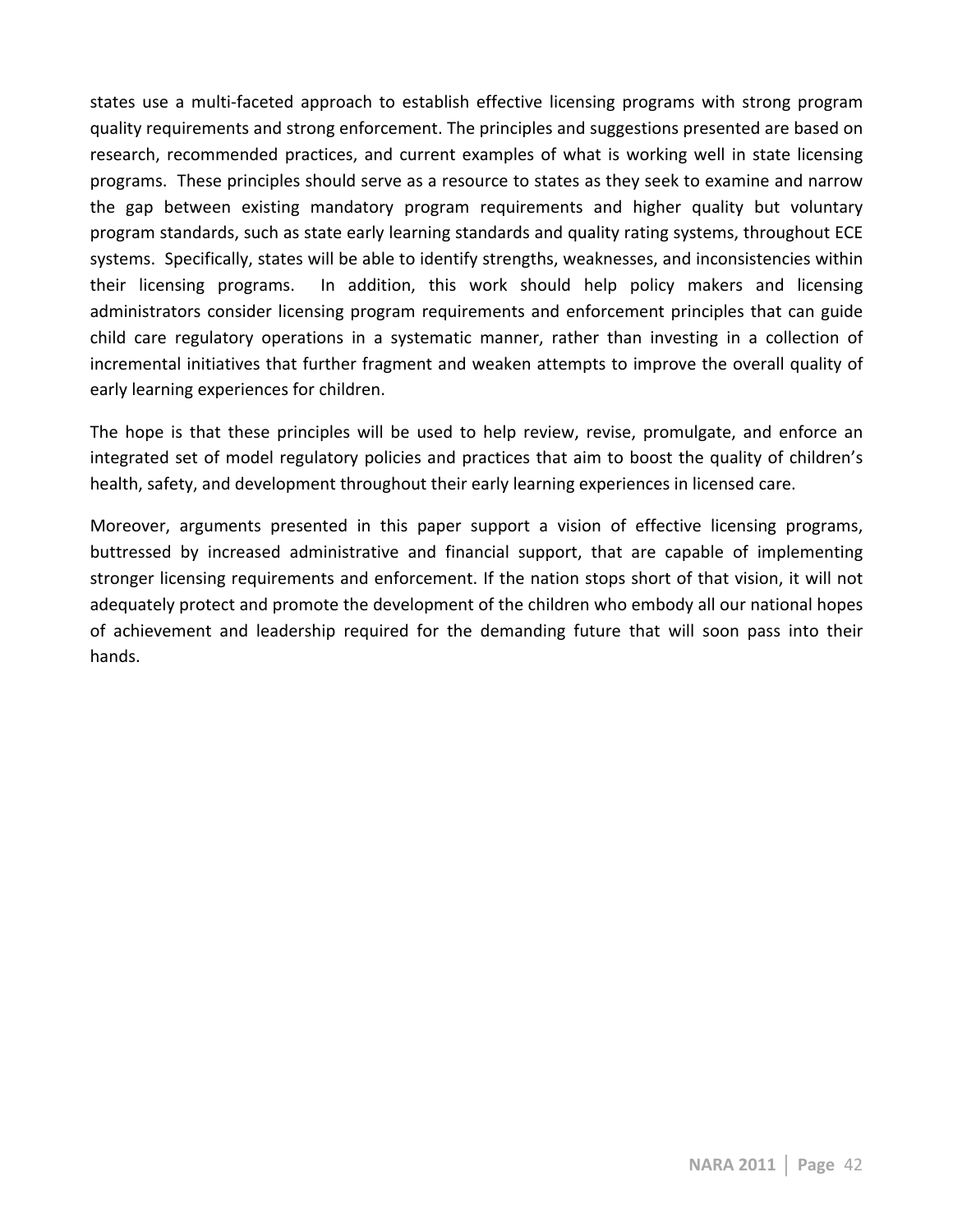# **APPENDICES**

### **APPENDIX A: EARLY CARE AND EDUCATION SYSTEMS DEVELOPMENT**

One significant early learning policy question that state leaders continue to grapple with is how best to "move the needle" on increasing the quality of care, especially for the most vulnerable children, while leveraging federal and state dollars to make a measurable impact on child outcomes – and to do so before they reach kindergarten. While considering how best to create a menu of services including policy mandates as well as policy incentives, several states have taken a systems approach to tackle this issue, and many have relied upon Mitchell and Stoney's "Alliance model" of a quality early care and education system (2005). The model includes many inter-related pieces necessary to strengthen the entire ECE system. Specifically, states have used this approach as a guide to help them align existing subsystems and to identify gaps in funding and services.

All of the pieces of the model are, of course essential to building a quality ECE system.

Figure 1: QUALITY EARLY CARE AND EDUCATION SYSTEM



Adapted from Mitchell & Stoney, 2005; Alliance for Early Childhood Finance: A Model Early Care and Education System Design

Two state examples using components within the Alliance model to improve their ECE system quality are Pennsylvania and North Carolina. To guide its work on early childhood system reform, the Pennsylvania BUILD initiative used the Alliance model. The team began by detailing each of the pieces of the model: Quality Standards; Professional/Program Development; Monitoring and Accountability; Financial Assistance; and Engagement and Outreach. For the Quality Standards piece, they outlined all of the program and practitioner standards that were used by any part of the early care and education system in any part of the state. They followed the same process for each of the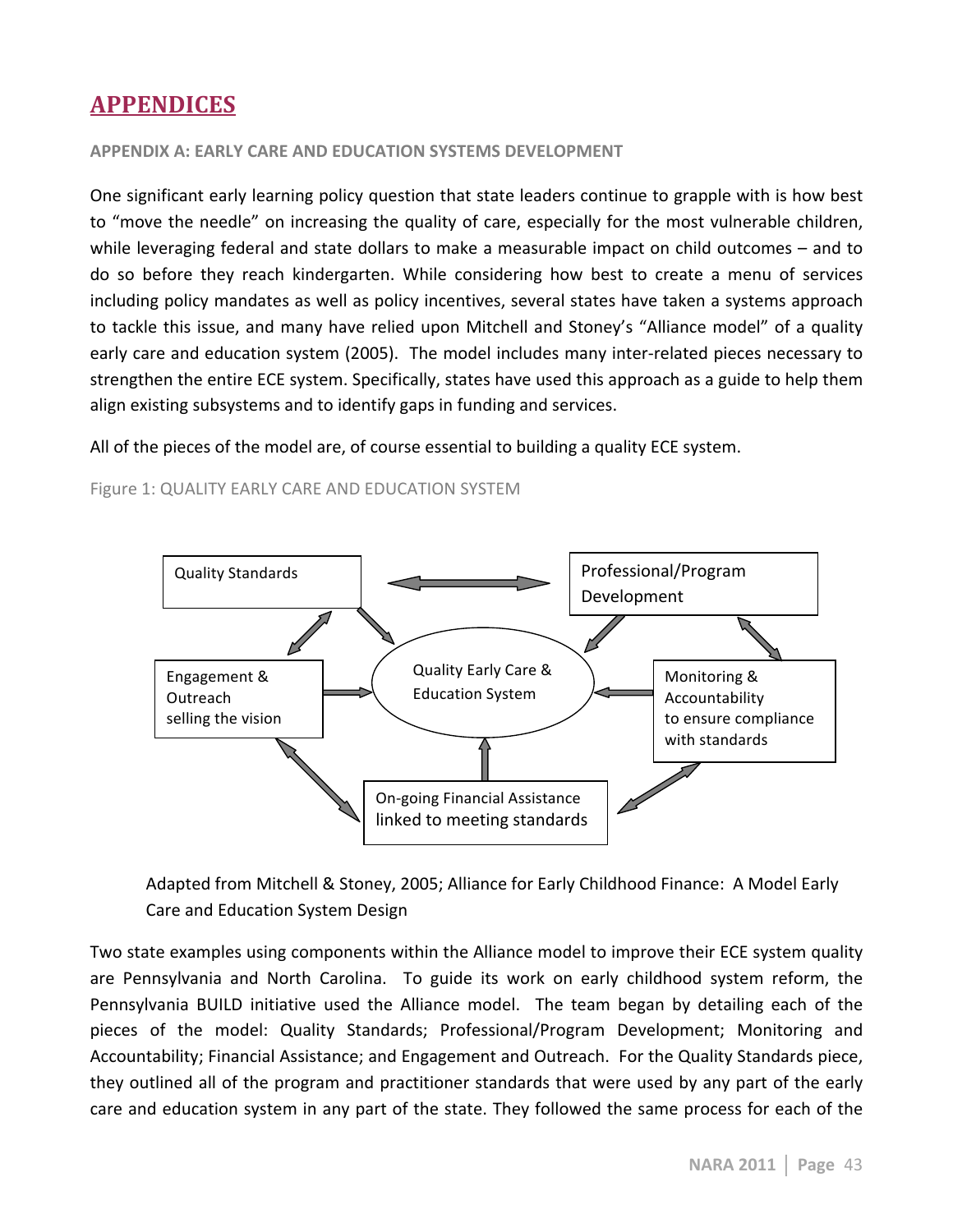remaining pieces of the model, identifying each subsystem throughout (e.g., Professional/Program Development; Monitoring and Accountability; etc). In addition, when identifying all forms of financial assistance, the team also included information regarding whether that assistance was explicitly linked to compliance with quality program standards (e.g., licensing). The team followed this exercise by working on how they would implement a coordinated, quality ECE system, ensuring alignment within each piece of the model. One example is their latest approach to Professional/Program Development, "Keys to Quality," which is purposely linked to the Pennsylvania quality rating system (Keystone Stars) (Mitchell & Stoney, 2005). These are, of course, inextricably tied to child care licensing program standards, which also underwent improvements.

Since 2006, Pennsylvania (PA) has strengthened its Quality Standards – and this intentionally includes its licensing program standards and oversight. By creating a diverse and inclusive workgroup of stakeholders, (e.g., providers, parents, advocates, contractors) and agency partners (e.g., other Commonwealth agencies as well as staff within the Department of Public Welfare) and working with legislative committees throughout the development process, Pennsylvania was able to successfully amend regulations for child care centers, group child care homes, and family child care homes in 2008. In addition, state administrators worked hard to ensure thorough communication and support about new policy mandates with its partners across the early care and education system who typically implement policy incentives including training, technical assistance, the subsidy program, provider organizations and professional development. For example, three critical partners in reinforcing quality licensing program standards are the Pennsylvania Key, that facilitates professional development opportunities and a variety of services for child care providers, Regional Keys that oversee the Keystone STARS quality program (Pennsylvania's Quality Rating System), and Child Care Information Service Agencies that communicate with providers who participate in the child care subsidy program and provider organizations (personal communication with Jennifer Lau, State of Pennsylvania, July 6, 2010). Pennsylvania's system reform work has resulted in an innovative mix of policy mandates as well as policy incentives that have increased its overall quality in licensing (NACCRRA 2007 and 2009; NARA & NCCIC, 2009) as well as throughout its early care and education system (Bruner & Wright, 2009).

North Carolina used the model to design its system and subsequently evaluated the effects of its Professional/Program Development and Financial Assistance mechanisms to ensure they were adequately supporting child care programs striving to improve their licensing quality through participation in the improved quality system. In North Carolina, these Support functions are referred to as "Smart Start activities." Smart Start activities include enhanced subsidies for higher child care quality or higher teacher education; license upgrades; technical assistance; quality improvement and facility grants; teacher education scholarships; and teacher salary supplements. Researchers found that the quality of licensed child care significantly increased from 1994 to 1999. In fact, twice as many centers in 1999 compared to 1994 scored in the "good to excellent" quality range. Not surprisingly the number of teachers (i.e., caregivers) participating in programs to obtain more education increased as well as the number of teachers having some college coursework. In addition,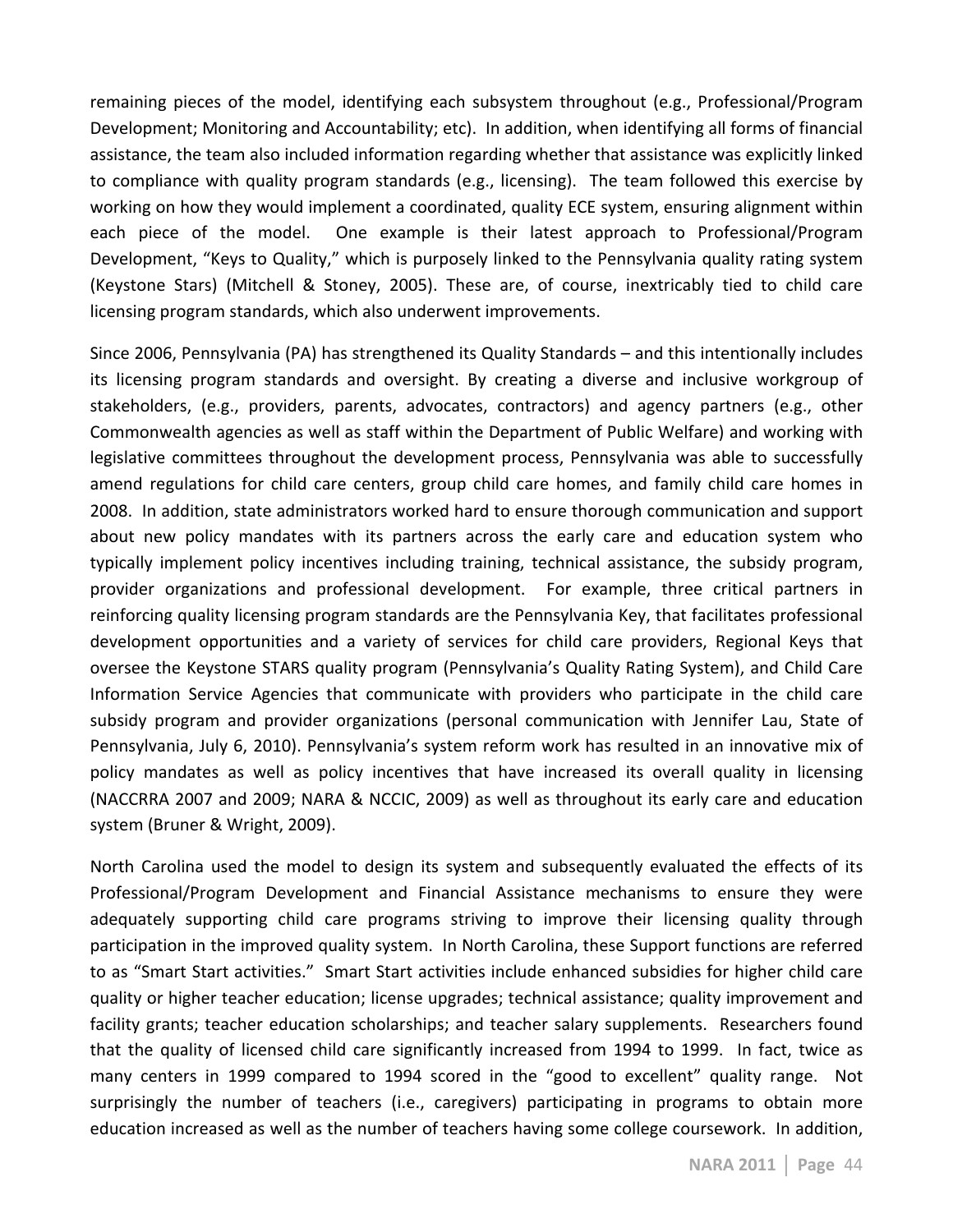the percentage of centers licensed at higher levels and the percentage of nationally accredited centers increased. Another important finding was that tiered reimbursement levels were positively related to participation in Smart Start. That is, the greater a program's participation in Smart Start support activities, the greater financial reimbursement they received for providing care for lowincome children who receive subsidies. Finally, median teacher turnover remained steady at 17-20 percent, and group sizes and teacher-child ratios have remained fairly constant. An unexpected finding was that extensive previous participation in Smart Start did not guarantee that a center's current quality was high (GAO-02-897). Smart Start activities in North Carolina were largely successful at increasing overall child care quality in participating programs but ongoing systemic support was necessary to sustain increased quality. Through its innovative approach, not only has North Carolina improved the quality of care—and especially licensed care for children who receive subsidies— but it also has created an awareness of quality among parents, likely increasing the demand for such quality as well.

Overall, states such as Pennsylvania and North Carolina have used this model as a guide to help them examine each piece of their ECE system. Upon doing so, they were able to successfully improve segments of the system while integrating such pieces in a way that is strengthening the quality of their early care and education systems as a whole.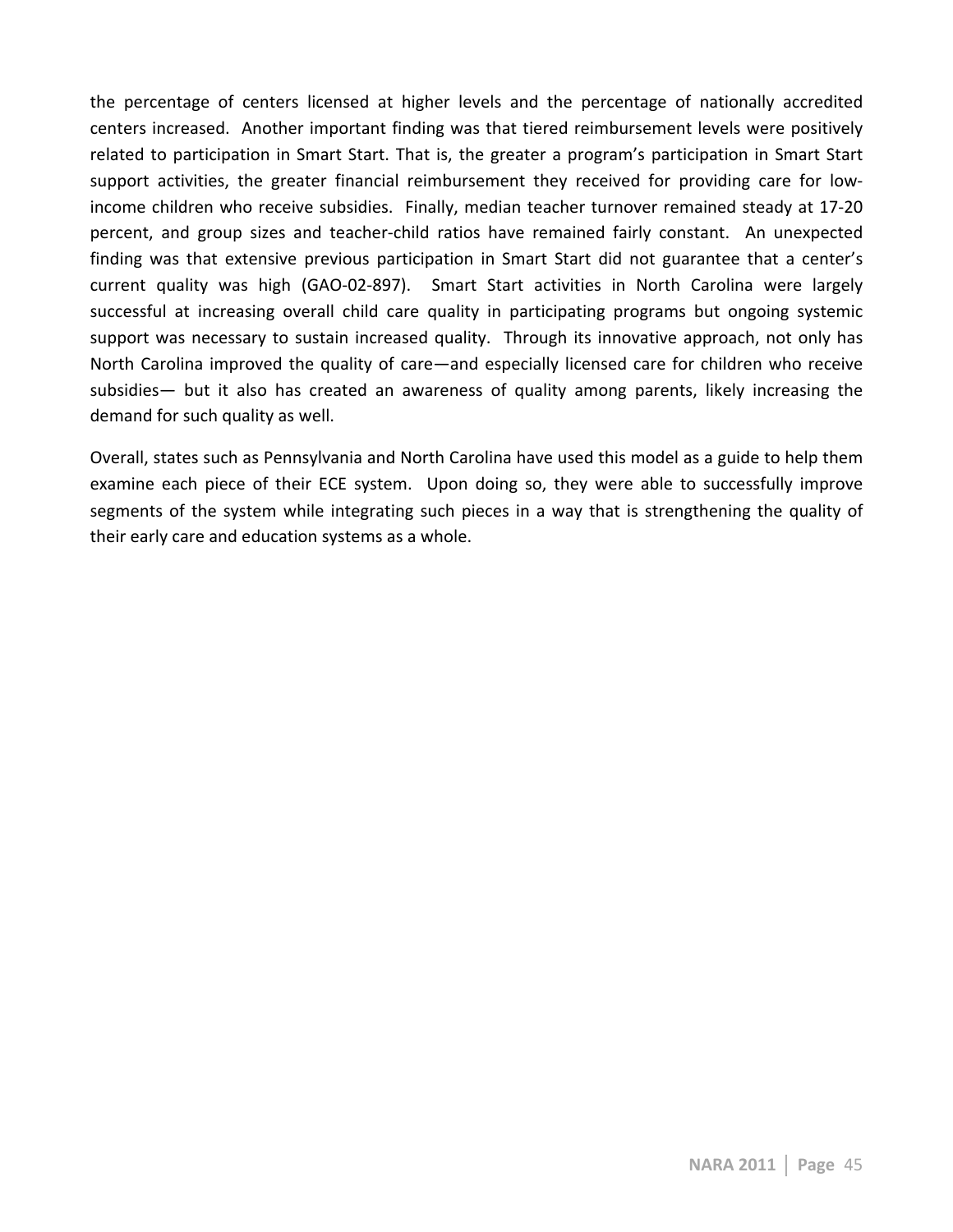#### **APPENDIX B: EXAMINING EXISTING PROGRAM REQUIREMENTS**

One thing all states must do is create and enforce licensing requirements as the threshold of essential quality that each of their licensed programs must meet. States, and even cities, can successfully accomplish this task by asking how far away the quality of their existing licensing program standards and enforcement are from recommended best practices or "how good is good enough?" Once states have successfully answered these questions, they can then take action to narrow the gap between what they currently have in place what they need to put into place to protect and promote the development of children in quality child care settings that are licensed.

In-Depth Case Study: New York City. On a large-scale local level, New York City recently asked itself a set of similar questions. Largely due to accidents and child deaths, negative press, and pressure from families, new State and City laws were designed to protect children in care (Citizens Committee for Children of New York, CCC, 2004). In a report examining the monitoring and oversight of programs in New York City, Citizens Committee for Children of New York convened a Taskforce on the Quality Oversight of Child Care (i.e., Taskforce). The CCC Taskforce developed a questionnaire and asked center-based and family child care providers about their experiences with their local child care licensing agency. Seven areas were of key interest: licensing and oversight, staff screening, staff recruitment, qualifications and training, child health, facilities, and materials. In particular, the Taskforce was interested in health and safety regulations, provider experiences with compliance, the nature and availability of the local licensing agency's technical assistance, provider and staff access to training and professional development activities, and whether additional provider support was necessary. The goal of the Taskforce was to make recommendations about how agencies in cities and states across the nation can strengthen the ability of licensed child care center and family child care home providers to offer quality child care (CCC, 2004).

The CCC's study showed that providers reported inspections that were often delayed, and programs often operated with expired licenses while waiting for required paperwork and/or inspections. On a program level, providers reported that monitoring visits were inconsistent in terms of what individual licensors inspected but that each visit was thorough. Family child care providers reported that licensing visits often left them confused about licensors' interpretations of child care program standards, and these same providers requested increased access to information and technical assistance to clarify these discrepancies. When it came to training, the study found that existing providers and staff had actually acquired more than the minimum level of mandatory training and wanted additional professional opportunities. Notably, however, providers expressed concern about whether they could afford to support staff (or themselves) with additional training opportunities due to costs, as difficulty recruiting and retaining qualified staff was a common theme. Child care center providers and staff consistently reported that a lack of funds presented challenges across a number of areas, including the ability to afford necessary materials and repairs. Finally, information technology was a concern as the City licensing agency's outdated database of programs and providers risked putting additional strain on program funding. To this end, family child care providers reported being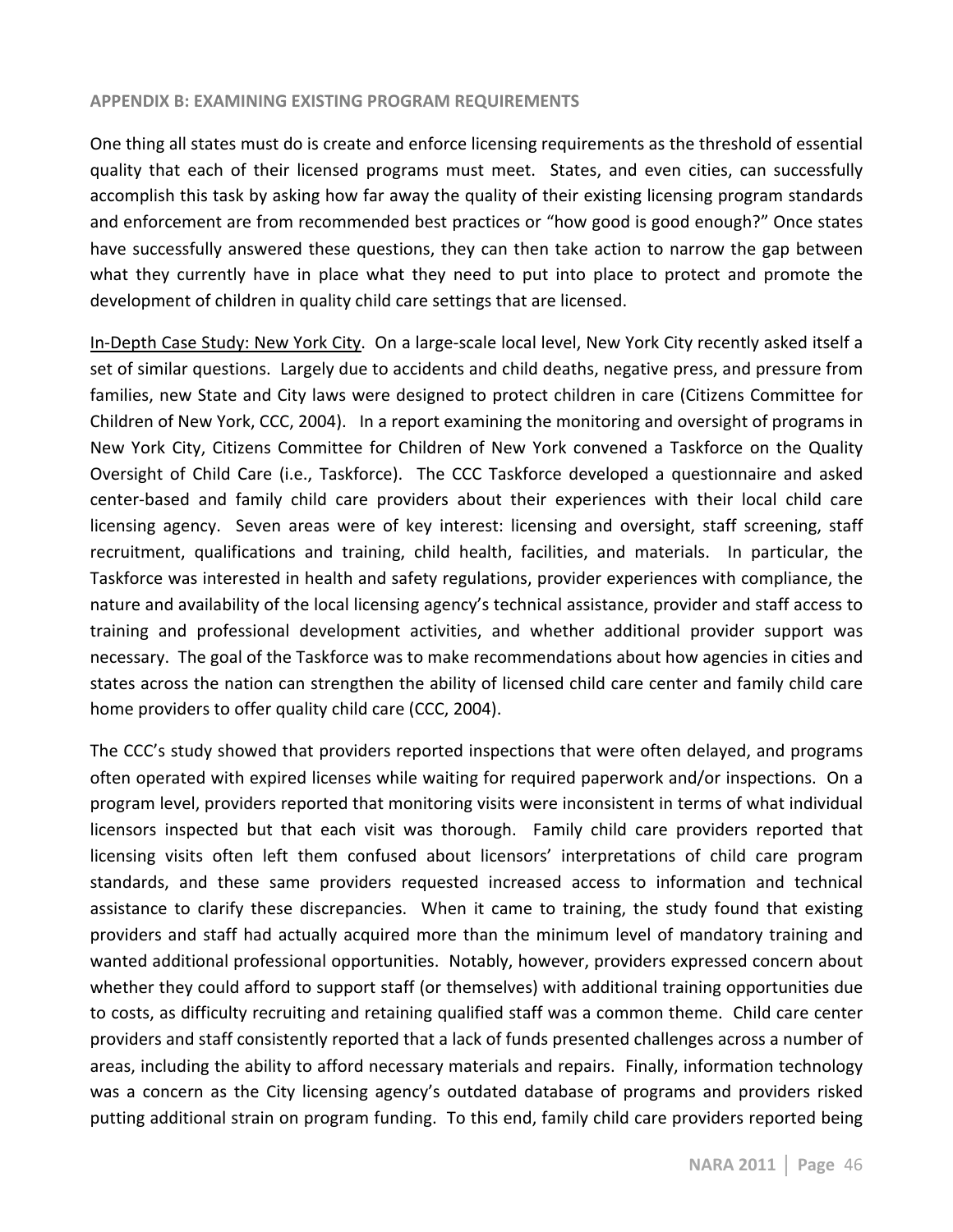worried about delayed payments from the City for child care provided to children who receive child care subsidies, and also about the provider's own eligibility to receive federal subsidies via the Child and Adult Care Food Program (CACFP) (CCC, 2004).

These findings suggested the need to strengthen oversight and technical assistance provided by the City's licensing agency. Specifically, recommendations to strengthen the Bureau of Day Care's infrastructure included recommendations to hire additional staff (i.e., reduce number of cases per licensor) and to use existing staff in better, more efficient ways. Implementing these recommended changes should enable the licensing agency to conduct timely inspections, keep registrations and licenses current, and provide technical assistance as necessary. Further, CCC recommended that the agency develop a time-sensitive, comprehensive quality improvement plan to improve the oversight and monitoring of child care programs, including elements associated with enforcement performance management, work process improvement and a staffing plan to successfully implement mandates specified in the most recent law, the Quality Child Care and Protection Act. Improved coordination within and between government agencies is also necessary to better execute shared monitoring responsibilities across multiple agencies. Finally, financing impacting child care quality must be accomplished through systemic investments at City and State levels, as results of an underfunded system (i.e., low wages and high staff turnover) have a negative impact on child care quality in New York City (CCC, 2004).

Studies such as this underscore the importance of strong child care regulations –including oversight and monitoring—to ensure child care quality in out of home settings. In sum, by equipping licensing programs with the administrative and financial support they need to be effective, states—and even cities— are beginning to significantly improve the strength and quality of their child care licensing program standards and enforcement.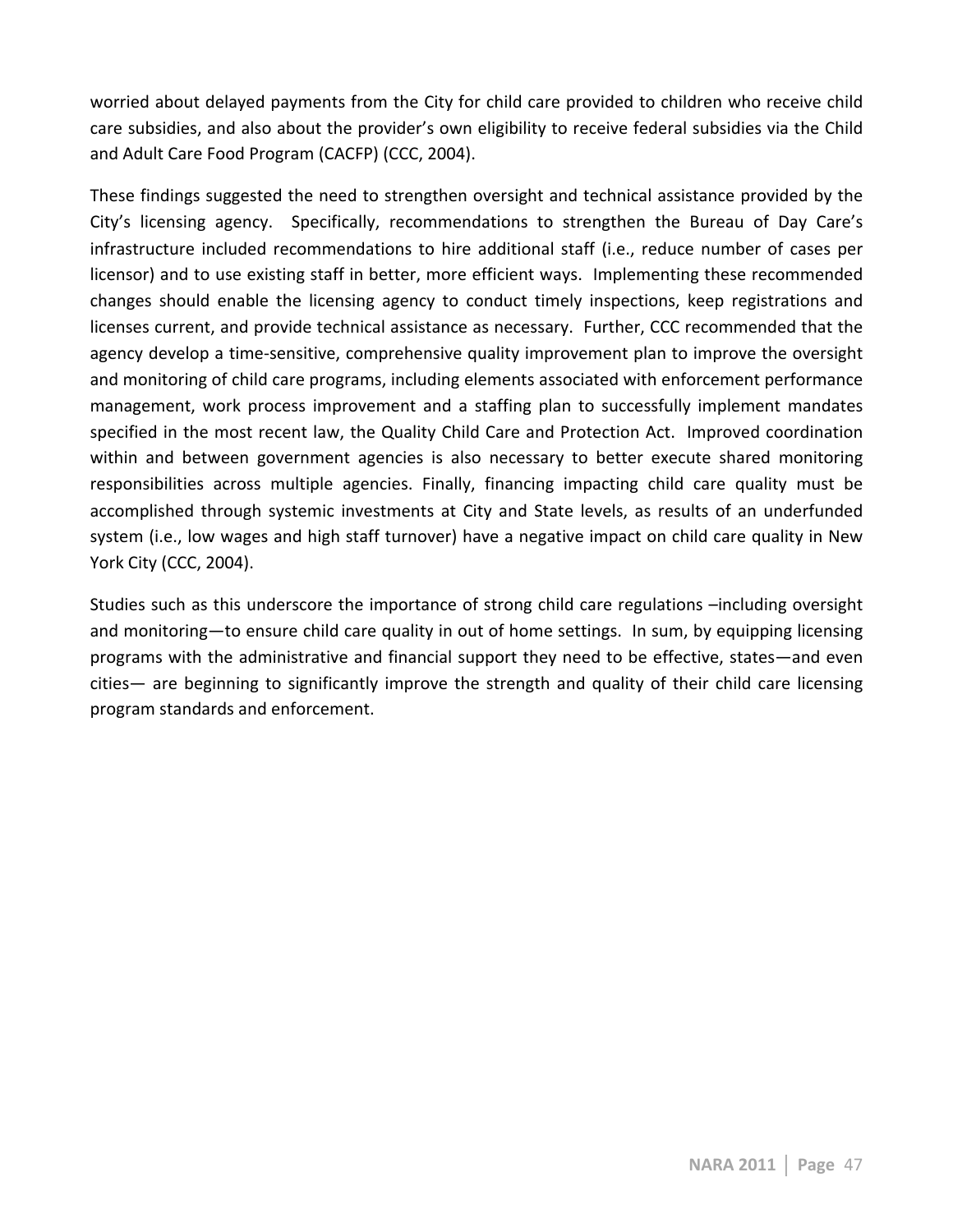#### **APPENDIX C: STATE STRATEGIES FOR IMPROVING LICENSING POLICIES AND PRACTICES**

Despite challenges states may face while trying to promulgate, implement, and enforce quality licensing program standards, a number of states have used innovative methods to successfully augment their regulatory processes in an effort to strengthen their program standards and enforcement practices, elevating the overall quality of their ECE systems. Leveraging the participatory APA process (previously described in this section) to include methods such as the use of data-based projected impacts, consensus-based approaches, and intentional communication with partners are proving to be successful strategies for proposing and promulgating rules governing strong licensing program standards. At the same time, using phased-in time frames and, at times, grandfathering approaches appear to make approval of proposed program standards and their subsequent implementation successful. Methods to successfully monitor and enforce such strong program standards include differential monitoring (e.g., use of risk assessment tools), as well as obtaining legal authority to exercise a wider variety of progressive adverse enforcement actions.

Although not every state using such methods necessarily ranks in the current "top 10" in the nation for its overall ratings in licensing requirements and oversight of either child care center or family child care homes, some states are near the top of the list and other states also have been working hard to notably improve their overall policy and practice score ratings, steadily increasing the quality of child care they license as a result (see NACCRRA, 2007; 2008; 2009; 2010). For example, states such as New Jersey, Pennsylvania, Tennessee, and Washington have used a variety of effective techniques to bolster their licensing programs over the past few years, whether for one specific type of licensed care, a combination of care types, or all licensed care. In addition, the state of California is currently proposing significant improvements to its licensing program standards and enforcement practices for all licensed child care facilities. The state of Ohio has also recently recognized the need to strengthen its regulatory system as the foundation upon which to continue building its Bureau of Child Care and Development programs that support licensed child care quality and school readiness, and plans to do so by strengthening licensing enforcement standards and practices, as well as by increasing communication with providers and with parents.

#### **STATE STRATEGIES TO STRENGTHEN LICENSING REQUIREMENTS AND ENFORCEMENT**

Note – In the examples that follow, states received a zero from NACCRRA because they do not inspect or visit family child care homes prior to issuing a license. The score these states otherwise would have received, if applicable, is listed below the zero.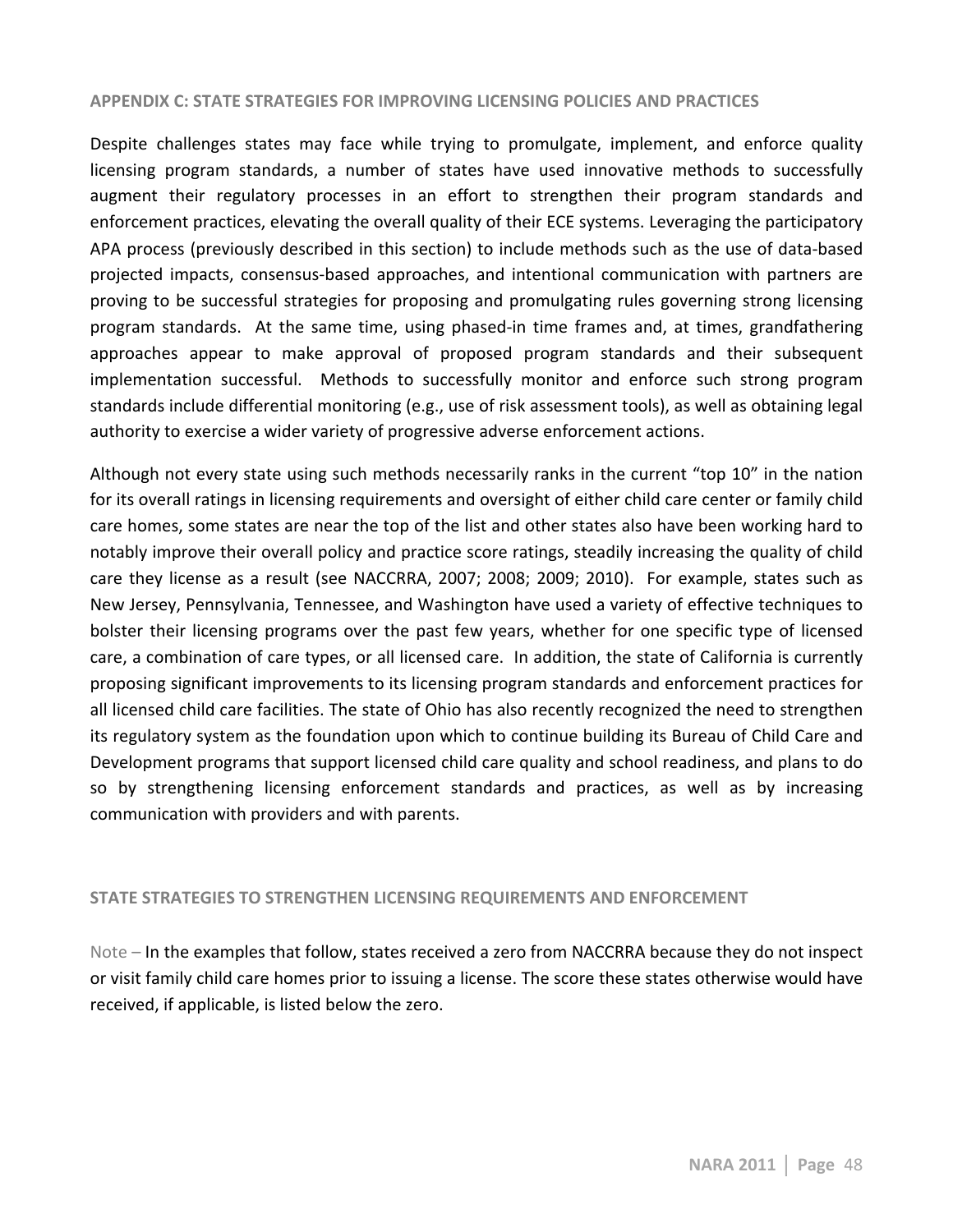| <b>State</b>      |                          |                                |           | Policy strategies                                                             |           | Practice strategies                                                         |
|-------------------|--------------------------|--------------------------------|-----------|-------------------------------------------------------------------------------|-----------|-----------------------------------------------------------------------------|
| <b>New Jersey</b> |                          |                                | $\bullet$ | Provider surveys to create<br>data-based, estimated<br>projected cost impacts | $\bullet$ | Communication with<br>providers about changes &<br>effective dates prior to |
| & rankings:       |                          | <b>Overall NACCRRA ratings</b> |           |                                                                               |           | implementation                                                              |
|                   | <b>Child Care Center</b> |                                | $\bullet$ | Statewide presentations &<br>technical assistance                             |           |                                                                             |
|                   | Rating                   | Ranking                        |           | workshops before adoption<br>& after implementation of                        |           |                                                                             |
| 2007              | 50%                      | 22                             |           | newly adopted regulations                                                     |           |                                                                             |
| 2009              | 57%                      | 28                             |           |                                                                               |           |                                                                             |
|                   |                          |                                |           |                                                                               |           |                                                                             |
|                   | Family Child Care *      |                                |           |                                                                               |           |                                                                             |
|                   | Rating                   | Ranking                        |           |                                                                               |           |                                                                             |
| 2008              | 0%                       | 52                             |           |                                                                               |           |                                                                             |
|                   |                          |                                |           |                                                                               |           |                                                                             |
| 2010              | 0%                       | 52                             |           |                                                                               |           |                                                                             |
| only              |                          | Note: voluntary licensing      |           |                                                                               |           |                                                                             |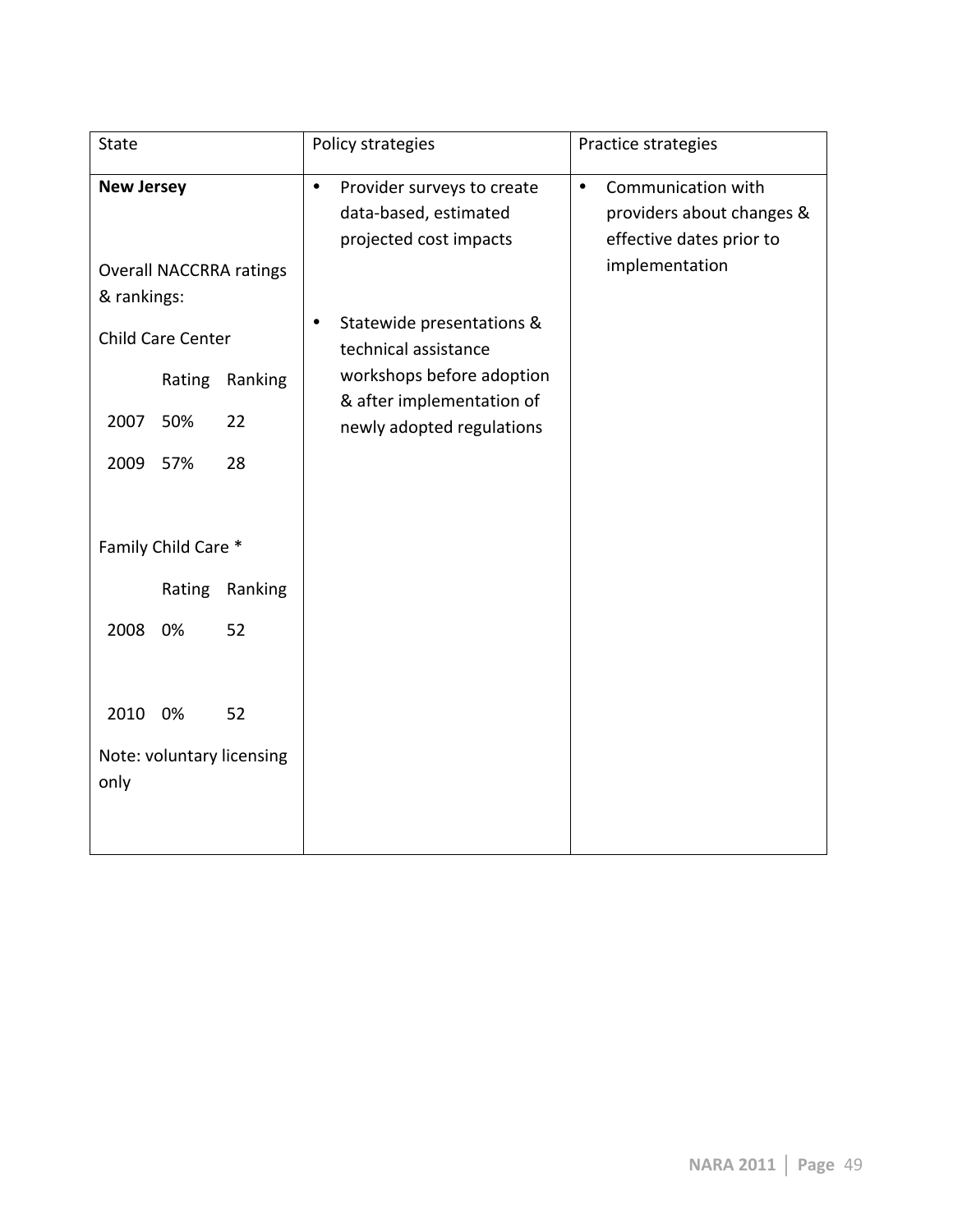| <b>State</b>              |                             |                                           |           | <b>Policy Strategies</b>                                                                                                                                              | <b>Practice Strategies</b> |                                                                                                                                                  |  |
|---------------------------|-----------------------------|-------------------------------------------|-----------|-----------------------------------------------------------------------------------------------------------------------------------------------------------------------|----------------------------|--------------------------------------------------------------------------------------------------------------------------------------------------|--|
| Washington<br>& rankings: | Child Care Center<br>Rating | <b>Overall NACCRRA ratings</b><br>Ranking | $\bullet$ | Consensus-based,<br>partnership approach (i.e.,<br>via Negotiated Rule Making)<br>to formulate proposed<br>program standards prior to<br>adoption; use of facilitator | $\bullet$                  | Written communication,<br>interpretive guide &<br>training to increase<br>consistency of licensor &<br>provider interpretation of<br>regulations |  |
| 2007<br>2009              | 59%<br>65%                  | 4<br>9                                    |           | Selection of mainly low- or<br>no-cost program standards<br>to amend                                                                                                  |                            | <b>Electronic licensing forms</b><br>to increase licensing<br>efficiencies                                                                       |  |
|                           | Family Child Care           |                                           |           |                                                                                                                                                                       |                            |                                                                                                                                                  |  |
|                           | Rating                      | Ranking                                   |           |                                                                                                                                                                       |                            |                                                                                                                                                  |  |
| 2008                      | 74%                         | $\overline{2}$                            |           |                                                                                                                                                                       |                            |                                                                                                                                                  |  |
| 2010                      | 74%                         | 3                                         |           |                                                                                                                                                                       |                            |                                                                                                                                                  |  |

Washington is finalizing its proposed, consensus-based regulations. As of July 2010 these have not yet been implemented.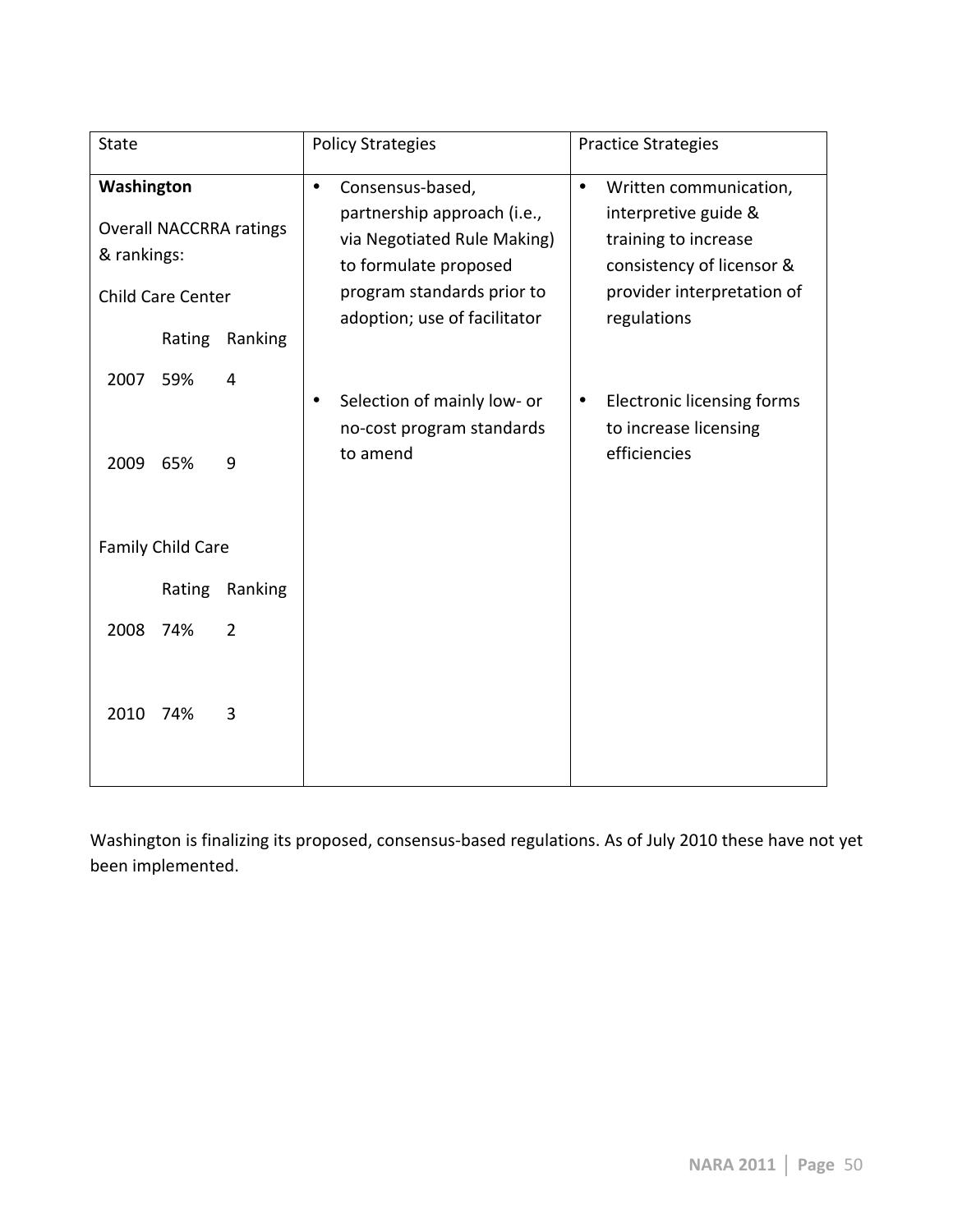| <b>State</b>                                                                                  |                          |          | <b>Policy Strategies</b>                                                                                              | <b>Practice Strategies</b>                                                                                                                              |
|-----------------------------------------------------------------------------------------------|--------------------------|----------|-----------------------------------------------------------------------------------------------------------------------|---------------------------------------------------------------------------------------------------------------------------------------------------------|
| <b>Tennessee</b><br><b>Overall NACCRRA ratings</b><br>& rankings:<br><b>Child Care Center</b> |                          |          | Consensus-based,<br>$\bullet$<br>partnership approach to<br>formulate proposed program<br>standards prior to adoption | Increased frequency of<br>$\bullet$<br>monitoring visits<br>$\bullet$<br>Intensive, ongoing training<br>for staff, providers, &<br>partners to increase |
|                                                                                               | Rating                   | Ranking  |                                                                                                                       | consistency of                                                                                                                                          |
| 2007                                                                                          | 55%                      | 7        |                                                                                                                       | understanding &<br>implementation                                                                                                                       |
| 2009                                                                                          | 71%                      | 3        |                                                                                                                       | Differential monitoring<br>٠<br>Case review (e.g., quality<br>improvement) process                                                                      |
|                                                                                               | <b>Family Child Care</b> |          |                                                                                                                       | Bonus payments for<br>$\bullet$<br>compliance with increased                                                                                            |
|                                                                                               | Rating                   | Ranking  |                                                                                                                       | quality                                                                                                                                                 |
| 2008<br>2010                                                                                  | 34%<br>43%               | 23<br>14 |                                                                                                                       | Phased-in implementation<br>$\bullet$<br>for cost-incurring,<br>increased quality program<br>standards                                                  |
|                                                                                               |                          |          |                                                                                                                       | Technical assistance for<br>$\bullet$<br>providers to generate low-<br>or no-cost compliance<br>solutions                                               |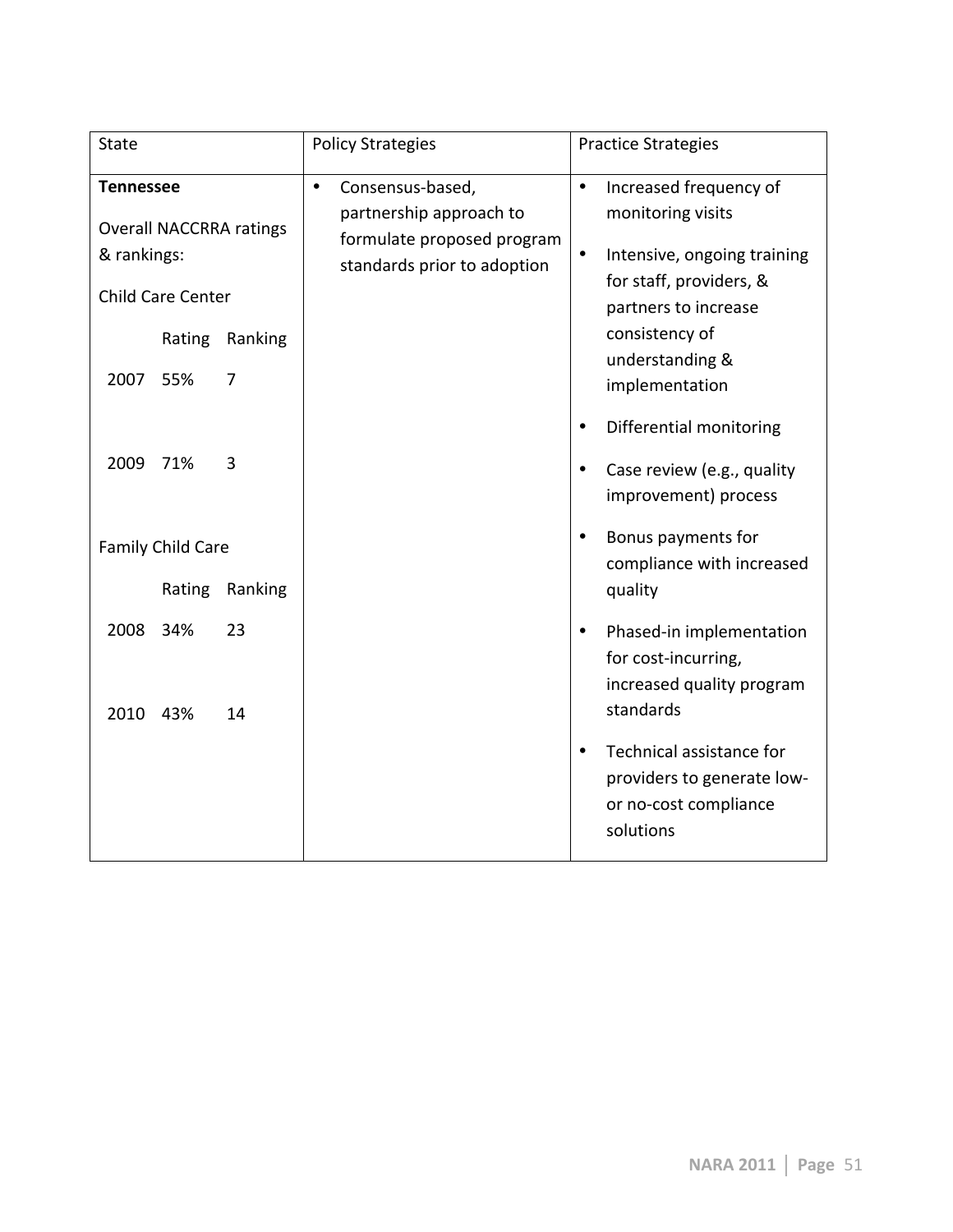| <b>State</b>                                                  |                          |         |           | <b>Policy Strategies</b>                                                                                 |           | <b>Practice Strategies</b>                                                     |
|---------------------------------------------------------------|--------------------------|---------|-----------|----------------------------------------------------------------------------------------------------------|-----------|--------------------------------------------------------------------------------|
| Pennsylvania<br><b>Overall NACCRRA ratings</b><br>& rankings: |                          |         | $\bullet$ | Consensus-based,<br>partnership approach to<br>formulate proposed program<br>standards prior to adoption | $\bullet$ | Grandfathering provisions<br>& phased-in approaches to<br>minimize cost impact |
|                                                               | <b>Child Care Center</b> |         |           | Intentional, ongoing<br>communication with                                                               | $\bullet$ | Data-based list serves to<br>electronically communicate<br>with all providers  |
|                                                               | Rating                   | Ranking |           | legislative committees<br>regarding intentions                                                           |           |                                                                                |
| 2007                                                          | 53%                      | 15      |           |                                                                                                          |           |                                                                                |
| 2009                                                          | 61%                      | 16      |           | Selection of low- or no-cost<br>program standards to amend                                               |           |                                                                                |
|                                                               | <b>Family Child Care</b> |         |           |                                                                                                          |           |                                                                                |
|                                                               | Rating                   | Ranking |           |                                                                                                          |           |                                                                                |
| 2008                                                          | 0%<br>(27)               | 45      |           |                                                                                                          |           |                                                                                |
| 2010                                                          | 0%<br>(25)               | 42      |           |                                                                                                          |           |                                                                                |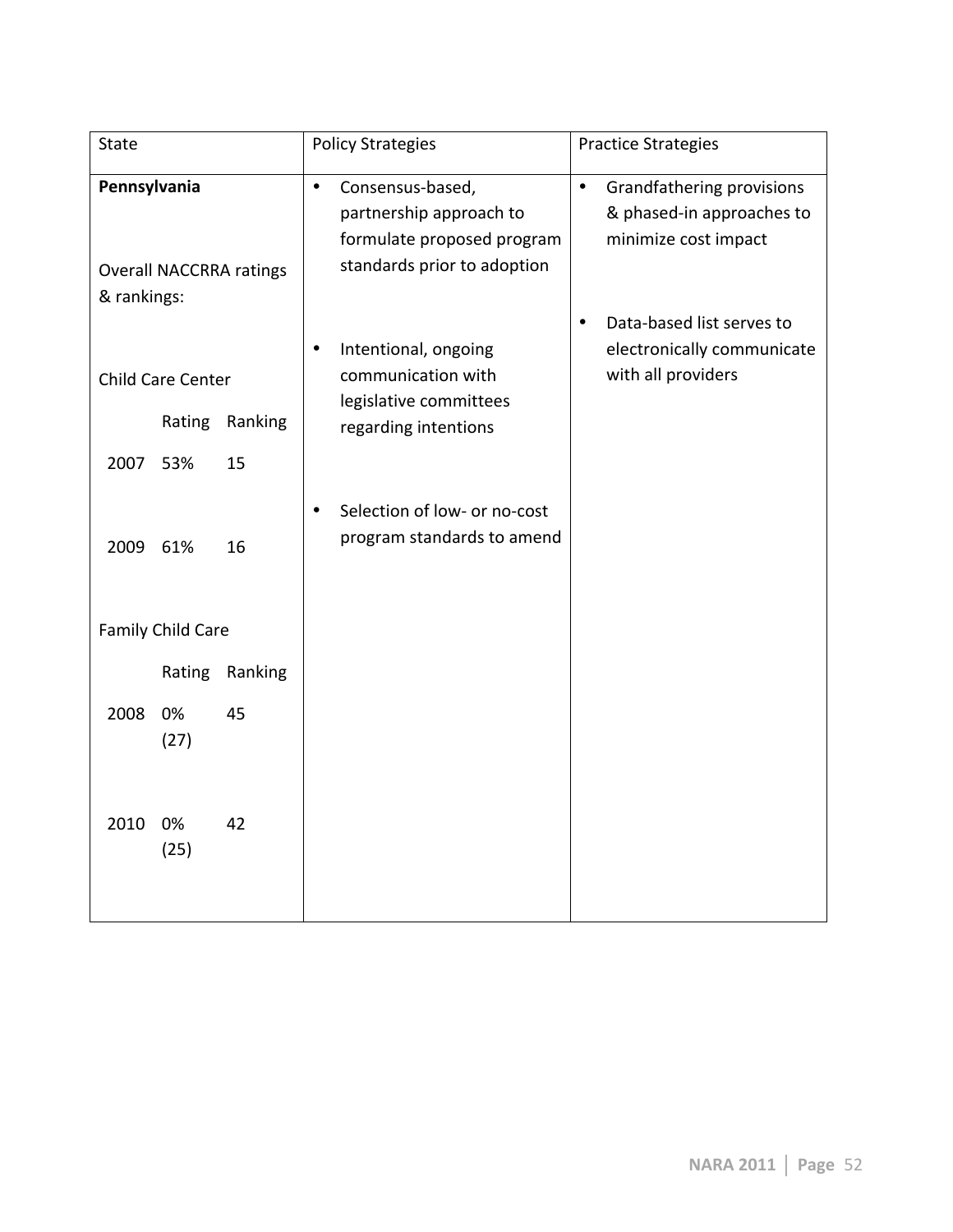| State                     |                          |                                |           | <b>Policy Strategies</b>                                                                                                                 |                        | <b>Practice Strategies</b>                                                                        |
|---------------------------|--------------------------|--------------------------------|-----------|------------------------------------------------------------------------------------------------------------------------------------------|------------------------|---------------------------------------------------------------------------------------------------|
| California<br>& rankings: |                          | <b>Overall NACCRRA ratings</b> | $\bullet$ | Development of more<br>efficient inspections:<br>Licensing Indicator System,<br>"Health & Safety Compliance<br>Review" tools & practices | $\bullet$<br>$\bullet$ | Differential monitoring<br>Increased frequency of<br>monitoring (i.e.,<br>compliance) inspections |
|                           | Child Care Center        |                                |           |                                                                                                                                          |                        |                                                                                                   |
|                           | Rating                   | Ranking                        |           |                                                                                                                                          |                        |                                                                                                   |
| 2007                      | 36%                      | 47                             |           |                                                                                                                                          |                        |                                                                                                   |
| 2009                      | 41%                      | 48                             |           |                                                                                                                                          |                        |                                                                                                   |
|                           | <b>Family Child Care</b> |                                |           |                                                                                                                                          |                        |                                                                                                   |
|                           | Rating                   | Ranking                        |           |                                                                                                                                          |                        |                                                                                                   |
| 2008                      | 42%                      | 15                             |           |                                                                                                                                          |                        |                                                                                                   |
| 2010                      | 37%                      | 23                             |           |                                                                                                                                          |                        |                                                                                                   |

California is proposing these strategies for adoption and approval by the state legislature; June 2010.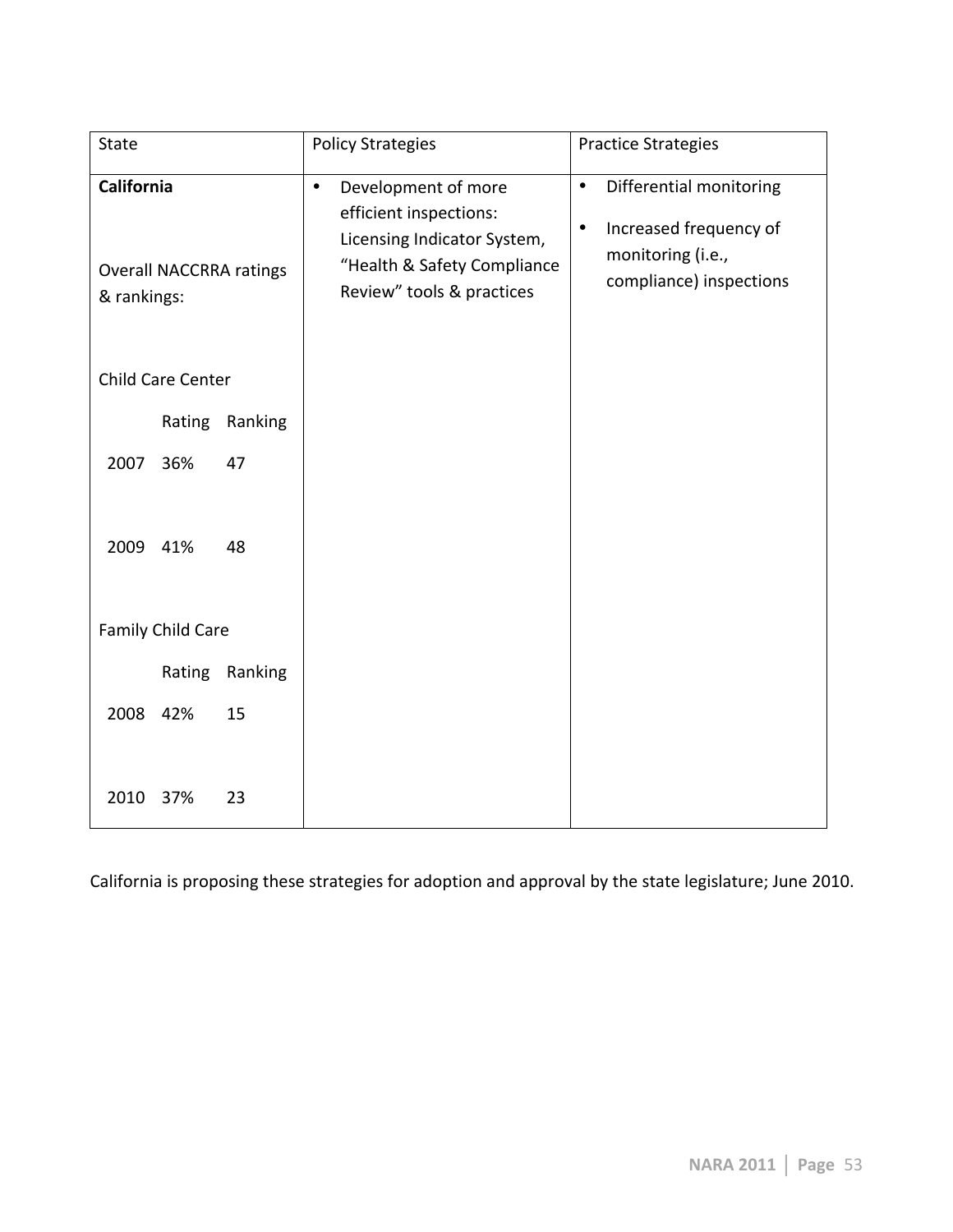## WHAT IS WORKING? QUESTIONS FOR EXEMPLARY STATE STRATEGIES

To better understand what is working for these states and the specific policy and practice strategies they used to strengthen their licensing program requirements and/or enforcement, NARA recently reached out to a number of state licensing administrators included in this sub-sample of states using such exemplary strategies.

State administrators were contacted by telephone and/or email in June of 2010 and sent a set of 10 questions addressing three overarching, licensing focus areas: policy, enforcement, and costs.

Answers pertained to: a specific set of licensed programs (e.g., only child care centers); a combination of programs (e.g., child care centers and small family child care homes); or all licensed facilities (e.g., child care centers, family child care homes, and group homes). Licensing and/or quality improvement staff and administrators used the questionnaire to share their perspectives about what is working for them in their states and why. The items included in the questionnaire follow:

## **Policy**

- What are the incremental steps you have taken to strengthen your licensing program standards (rules, requirements, regulations) and any other applicable policies? How did you do it?
- What are the lessons that you learned?
- What, if anything, do you wish you had done differently?
- Which aspects of the licensing system were the most difficult to change? Why?
- Which aspects of the licensing system were the most difficult to get up to speed/up to scale (statewide)? Why?

## **Enforcement**

- What are some ideas to approach oversight aspect of these program standards? That is, how will you (or have you) implemented these new, stronger program requirements?
- Is your implementation of these new, stronger program regulations different than it was before you were able to strengthen them? If so, how?
- Are you using a unique approach, such as a "risk assessment strategy" (or differential monitoring) to enforce these program requirements?
- If so, what does that look like in your state?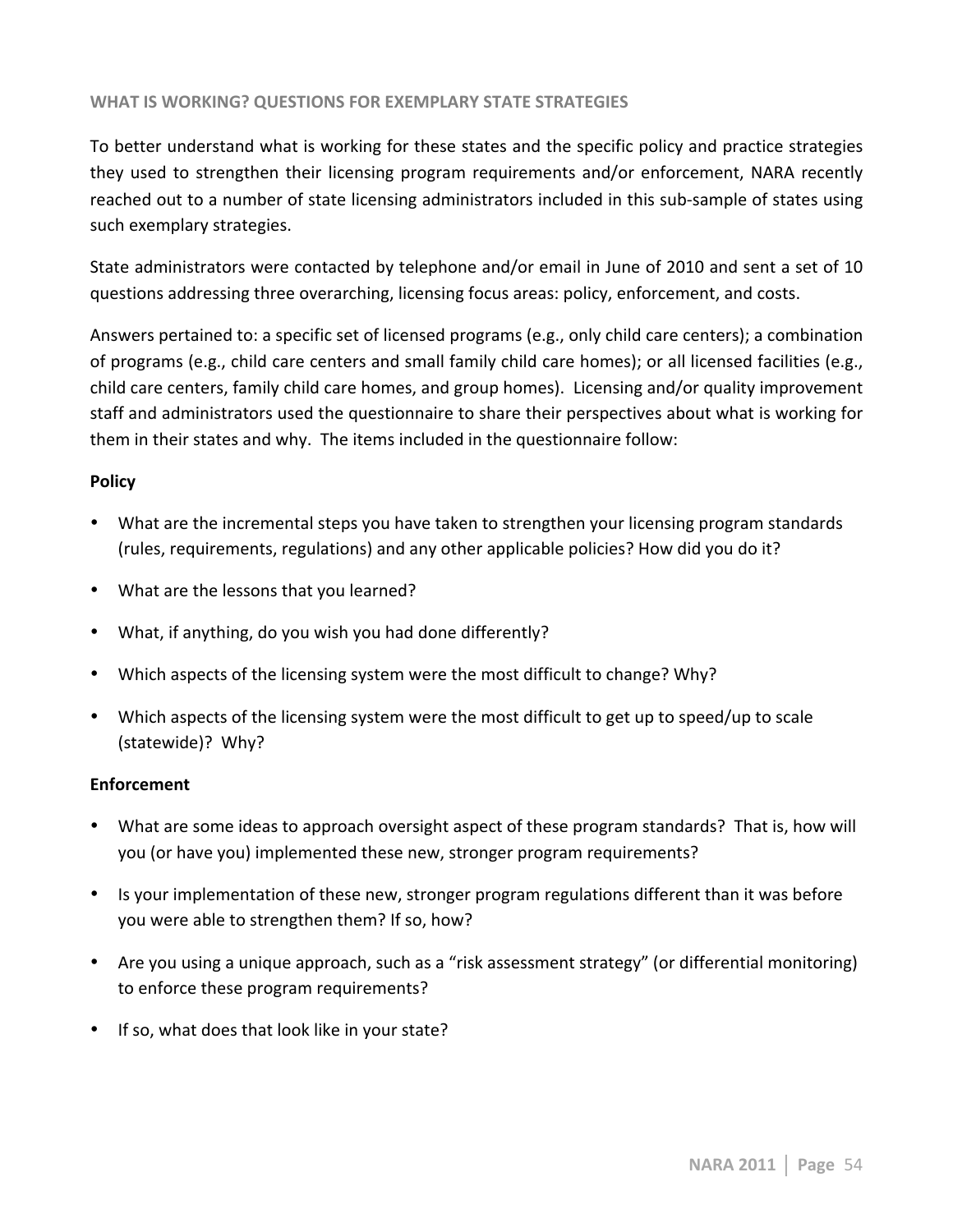## **Cost!**

- Certain structural program requirements, such as teacher-child ratio and group size, are typically considered "high cost drivers" for providers. If you strengthened any program requirements with projected cost impacts, how were you able to do this?
- Did your program requirements and enforcement improvement include any low-cost or no-cost strategies?
- If so, what were these and how did you implement them?

## **New!Jersey**

New Jersey's Department of Children and Families, Office of Licensing, for example, recently strengthened its licensing requirements for child care centers. To do so, the state took incremental steps including the following: soliciting and receiving recommendations from licensing staff; sending surveys to child care centers to assess their anticipated impact of the some of the proposed changes; inviting affected constituents (i.e., providers) to participate in an Ad Hoc workgroup; and conducting statewide presentations and technical assistance workshops prior to the adoption, and after implementation, of the new regulations. New Jersey learned that using this process to approach the development, proposal, and promulgation of strong licensing program requirements was successful and intends to repeat this process in the future (email communication with Gary Sefchik, State of New Jersey, June 30, 2010).

Staff in New Jersey recognized that the overall increase of more stringent requirements such as credentialed staffing and staff development for licensed child care centers was the most difficult to change due to the high rate of staff turnover within and across centers and the anticipated financial impact on them. This was also the licensing requirement that was most difficult to get up to scale statewide, and this was particularly the case as it pertained to center directors.

With regard to enforcement, New Jersey's ideas to implement these new, stronger program requirements included notification of all licensed centers of the ensuing changes and effective dates. However, no changes were made to the way in which New Jersey approached its oversight or implementation of the new program requirements. That is, compliance violations observed during monitoring inspections were cited accordingly. The State of New Jersey does not currently use any differential monitoring techniques but inspects centers every three years at the time of the center's renewal and conducts investigations when allegations are made about possible noncompliance with licensing requirement. (For more information, please see: www.state.nj.us/dcf/divisions/licensing/).

Strategies to adequately address improvements to program requirements that are associated with costs included the use of constituent surveys. New Jersey contacted potentially affected constituents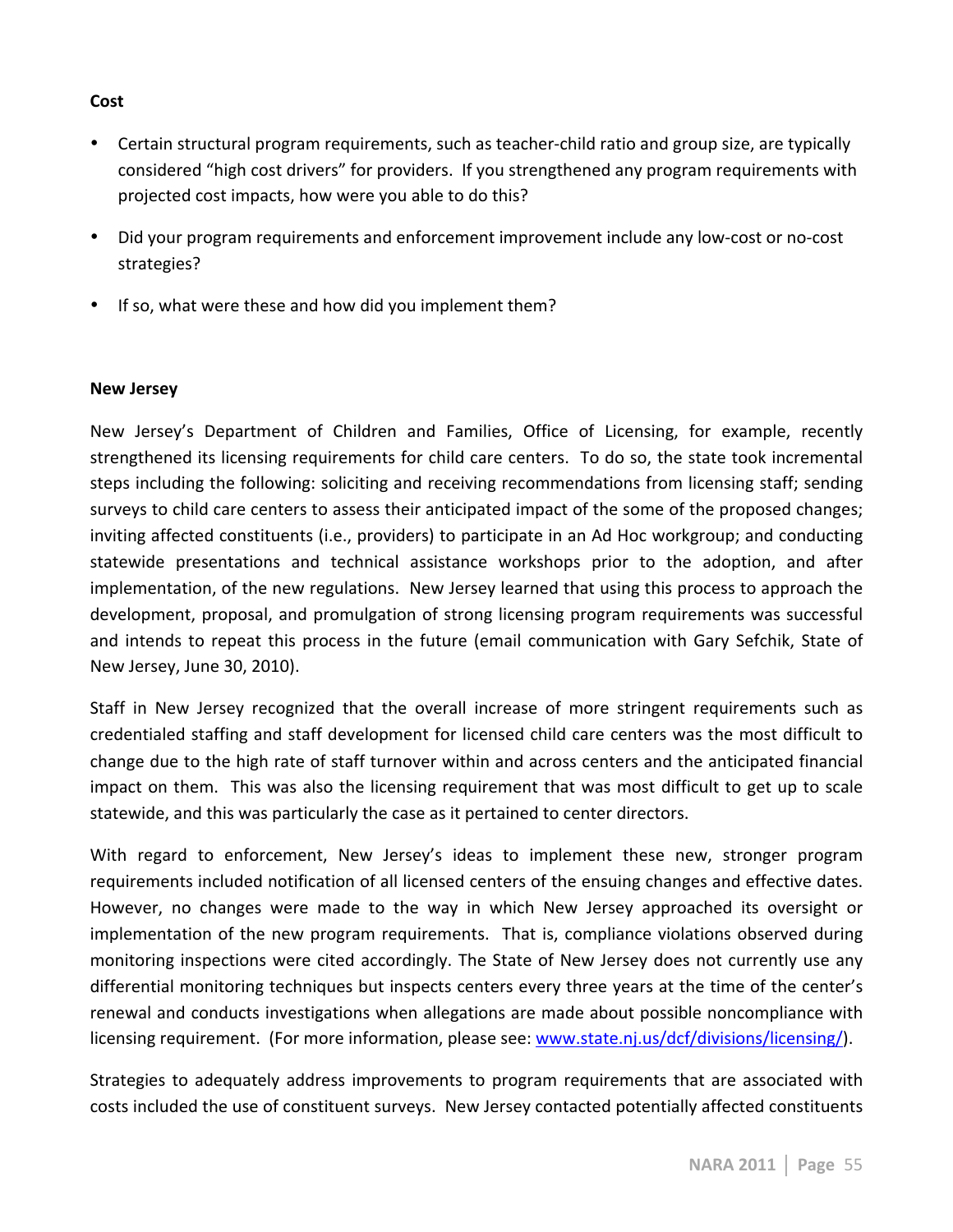and asked them to provide detailed information pertaining to the staff-to-child ratios they currently had in place in their licensed child care centers. The state then compiled and examined the data and, as a result, determined the previously estimated cost impact would not be as severe as anticipated since many centers already voluntarily maintained or exceeded the proposed staff-to-child ratios prior to the proposed strong requirement being mandated. Finally, to ensure that providers would have adequate access to information and support without incurring additional and potentially unnecessary expenses, licensing staff conducted statewide presentations and technical assistance workshops prior to and after implementing the new regulations.

## **Washington**

Washington State has been steadily working with its partners to improve licensing program requirements for family child care homes. From January of 2007 through December of 2009, the Washington State Department of Early Learning (DEL) engaged in a legislatively-mandated, consensus-based process (called a negotiated rule making process, NRM) to draft these proposed program requirements. NRM is a process intended to solicit broad input from parents, child care providers, health and safety experts, licensing staff, and other interested stakeholders (e.g., family child care union representatives; advocates) about issues that affect the health, safety, and quality of the family home child care environment. The NRM process will lead Washington to requirements that are easily understood so that both licensors and providers will have clear ideas about what is expected to successfully comply with the program requirements

(See http://www.del.wa.gov/laws/development/negotiated.aspx).

To proceed with the NRM process, DEL identified 30 key participants who met every six to eight weeks to complete the foundational work necessary to draft proposed regulations affecting licensed family child care homes. Each participant also was part of a sub-committee that met at least two times each month. The NRM team determined that the recommendations would be divided into 13 topic areas and also established a framework of guiding principles for the process. The framework had a child-centered focus, meaning all decisions were based on the question, "What is best for children in family home child care settings?" The sub-committees took a topic and determined which regulations were needed based upon an examination of current Washington regulations, comparisons with other states' rules, evidence-based research, discussion, and input from subject matter experts (email communication with Robert McLellan, State of Washington, July 6, 2010).

Washington reports having learned that when taking on a new approach to rule writing, involving a consensus-based approach, participants can expect all members to bring their own experiences and individual passions to the work. To stay focused on the timelines and final product, Washington used an experienced facilitator who helped with the consensus-based process. The facilitator helped move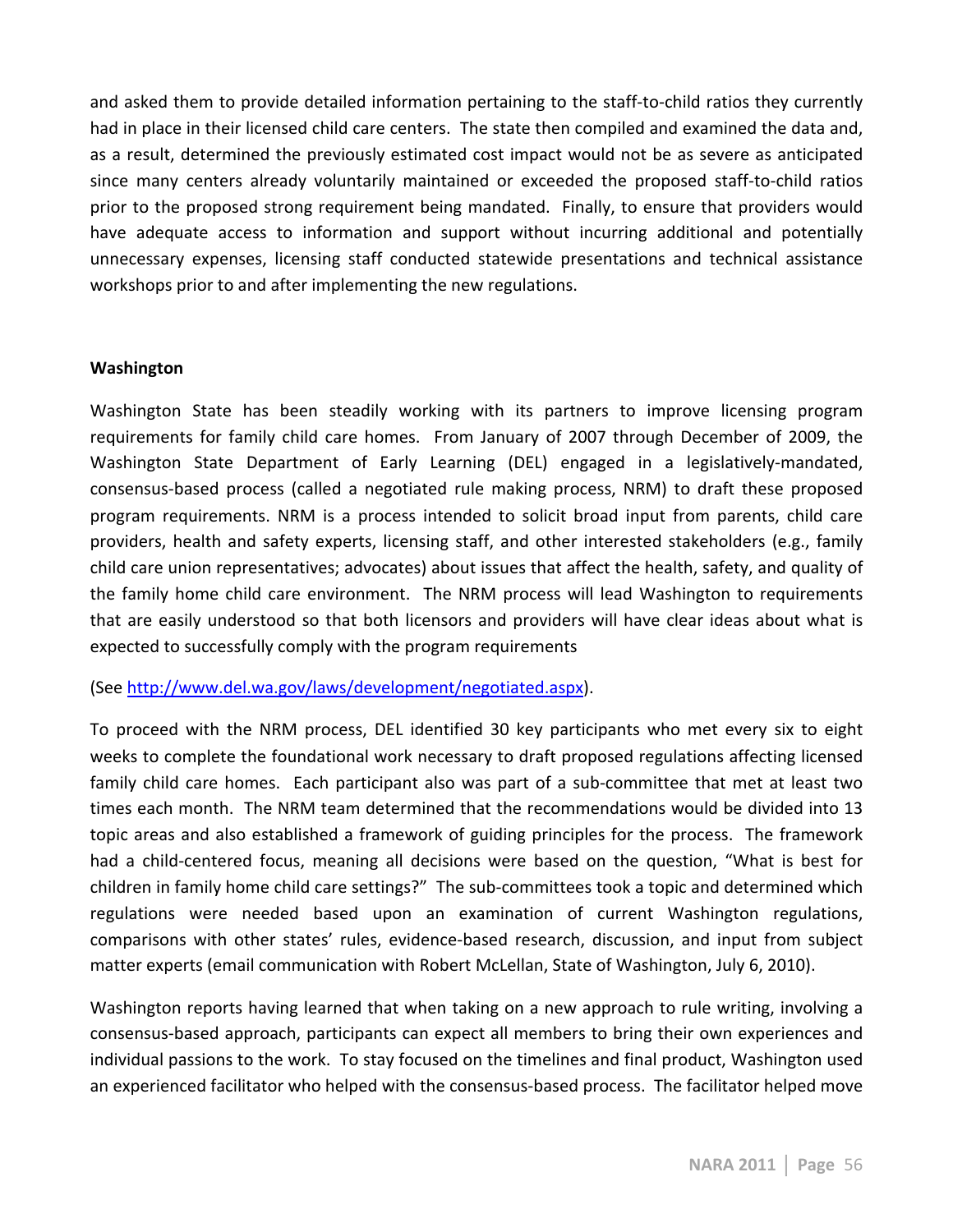along discussions if and when they stalled; or redirected the group on the child-centered focus if the conversation strayed.

In terms of recommendations for how states in similar situations might do things differently, Washington would have fully prepared meeting protocol and expectations prior to the beginning of the NRM process. Building these protocols and expectations as part of the process resulted in a substantial amount of time being spent on "housekeeping" issues, which take away from the initial effectiveness and efficiency of the group in developing recommendations for the proposed requirements. To fully prepare meeting protocols, DEL would have begun the process by placing stronger emphasis on program requirements that would *not* be on the table for negotiations. Specifically, these would have included regulations that globally spanned different categories of child care licenses such as: background checks, enforcement action, and any language contained within a statute that directs specific action or compliance.

The NRM approach was a completely new rule-writing approach for Washington and, as a result, proved to be difficult." DEL used its existing rules as a resource, and decided *not* to simply rewrite and revise each one – effectively challenging the process of past rule revisions. However, given the comprehensive examinations of the program requirements that the NRM team and each subcommittee conducted, it proved to be successful in the end.

Some aspects of the NRM process proved to be more difficult than others in terms of getting up to speed. For example, defining licensed versus unlicensed space and the impact of such definitions was particularly challenging. There was also tremendous discussion on safety around bodies of water and what should be regulated. Each of these topics of discussion was enlivened due to the great impact it would have on licensed family child care providers. In addition, the discussion on bodies of water was particularly passionate because of the link between recent child deaths and bodies of water near licensed providers in Washington State.

Ideas to approach oversight aspects of these new, stronger program regulations include training, communication, and an interpretative guide. DEL will conduct intensive training for its licensors as well as its licensed family child care home providers. Following adoption of the final requirements in 2010, Washington also will communicate with providers and develop a written interpretative guide to provide a common ground for the routine interpretation of the regulations for both the licensors and the providers. DEL believes these implementation strategies will strengthen licensing practices for all parties, beyond what simply putting the regulations into effect could accomplish.

Washington currently makes use of standard approaches to enforcement, with in-depth family child care home renewals occurring every three years, and monitoring visits occurring at least every year for child care centers, and every 18 months for family child care homes. Enforcement of program requirements is based upon indicator checklists. However, Washington is currently moving toward developing and implementing licensing efficiencies through the use of electronic licensing forms. DEL is also exploring incremental implementation of non-expiring licenses, risk-based modeling, weighted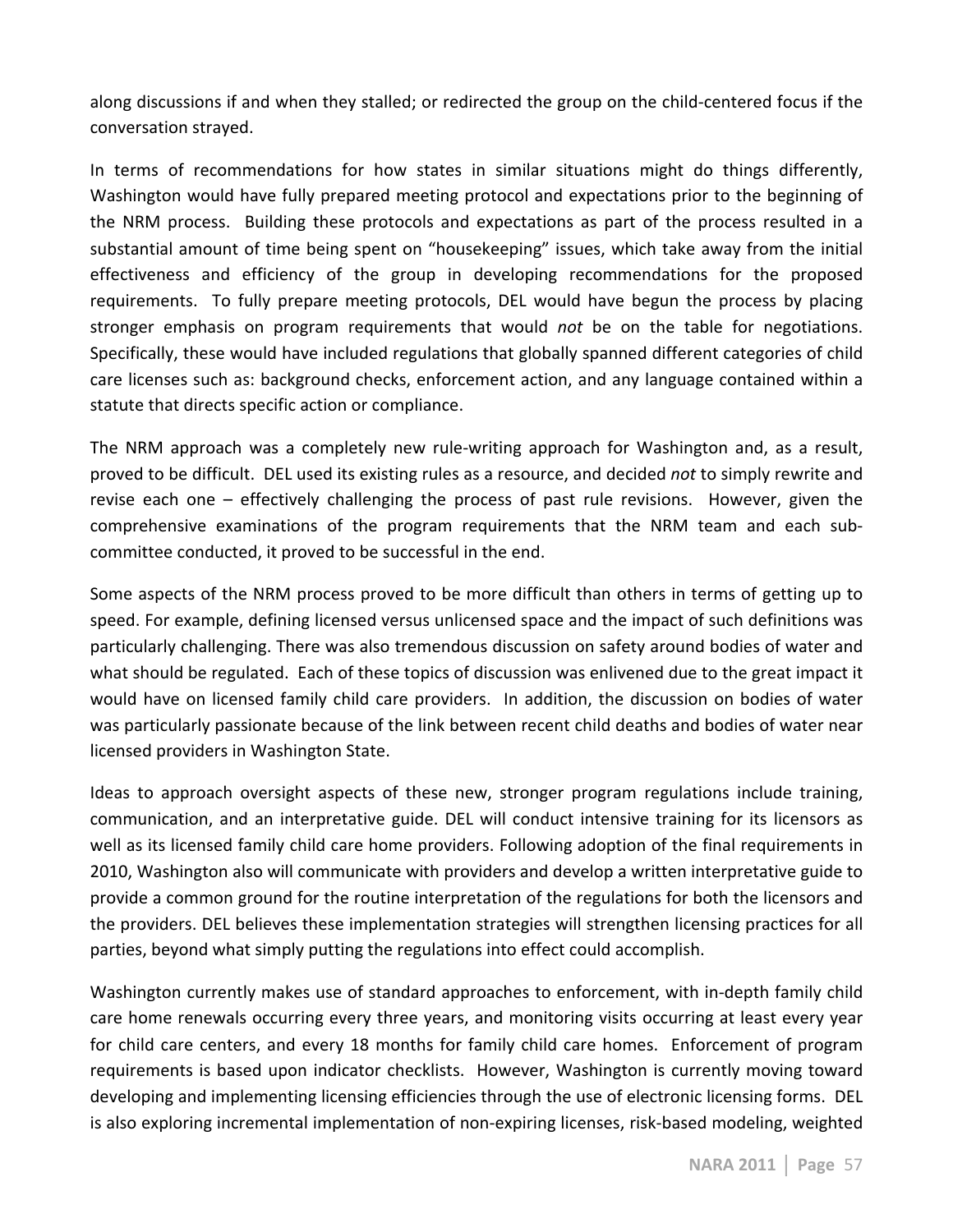regulations, and differential enhanced monitoring. Differential enhanced monitoring is monitoring that does not drop below a minimum threshold but provides additional monitoring, technical assistance, and coaching to sites that perform below requirements identified in the risk-based model.

DEL also considered cost when revising its licensing program requirements and practices. The majority of the work completed in Washington's NRM process involved mainly cost-neutral approaches for both the family child care provider and for the state. Washington law requires an economic impact study to be completed for rules that contain "high cost" drivers. To date, some of the areas that may require such a study include: pre-service training requirements, water well testing requirements, and septic testing requirements. (*Note:* As of July, 2010, Washington is currently moving toward formal adoption of these proposed rules but has not yet completed the public hearing process).

## **Tennessee**

Tennessee addressed policy changes to its licensing program by responding to unsafe situations that led to child deaths by changes in legislation and by incorporating best practices into its program standards for child care centers as well as small and large family child care homes (email communication with Barbara Wall, State of Tennessee, July 14, 2010). After receiving training and consultation many years ago from a NARA consultant, the late Norris Class, licensing staff began to better understand and recognize their critical role as licensors in protecting the health, safety, and well-being of children. With an explosion of the demand for child care as a result of Welfare Reform and complementary child care subsidy usage, a critical need emerged to exercise stronger and more consistent enforcement of regulations that providers needed to meet to better protect, nurture, and educate children in their care.

Massive changes to child care laws in Tennessee passed through legislation in 2000, paving the way for stronger licensing requirements and procedures. Changes brought about in that law include: the implementation of criminal background checks; rated licensing requirements and report cards; more stringent staff-to-child ratios; additional monitoring by licensing staff; more comprehensive enforcement options; required annual environment assessments; increased licensing fees; and, insurance requirements. At the same time this legislation passed, new bonus payments were offered to providers serving subsidized children, with incrementally higher bonus payments made based upon the program's quality rating (see

http://tennessee.gov/humanserv/adfam/cc\_main.html).

Since that time, Tennessee has used a consensus-based approach to develop, propose, and promulgate its licensing requirements. Licensing staff report that their lessons learned include the multiple benefits of including providers and other state and community partners into the process of developing licensing requirements. "Bringing Tennessee providers and partners into the process not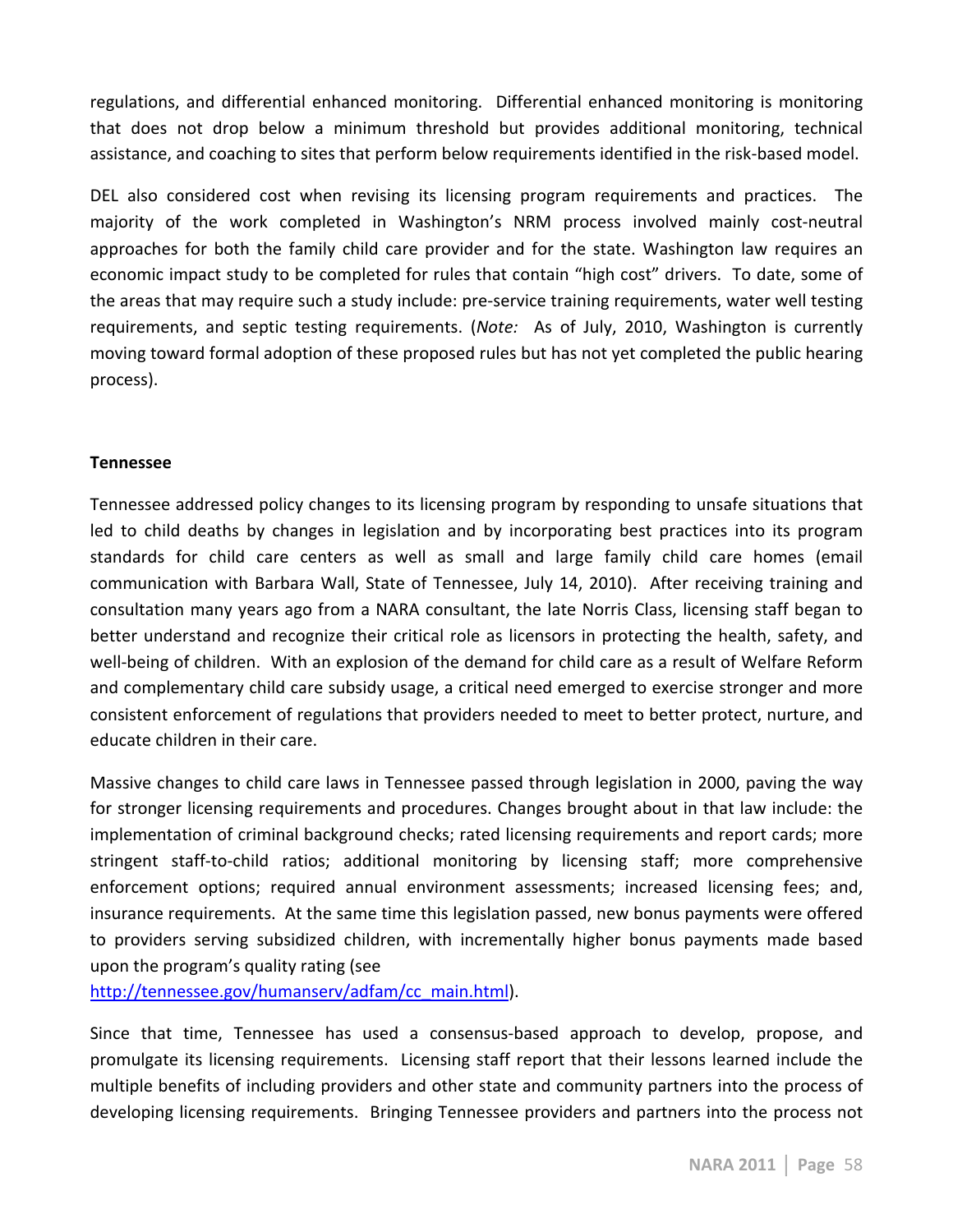only allows for input from their unique perspectives but also allows for joint ownership of the program requirements that will govern their businesses. The partnership approach promotes better understanding of the "why" behind the rules and their connections to the health, safety, and wellbeing of children. Including all partners in the promulgation of licensing rules early and in a meaningful, intensive way also benefits the state and its ability to identify problems or unintended consequences in a timely manner.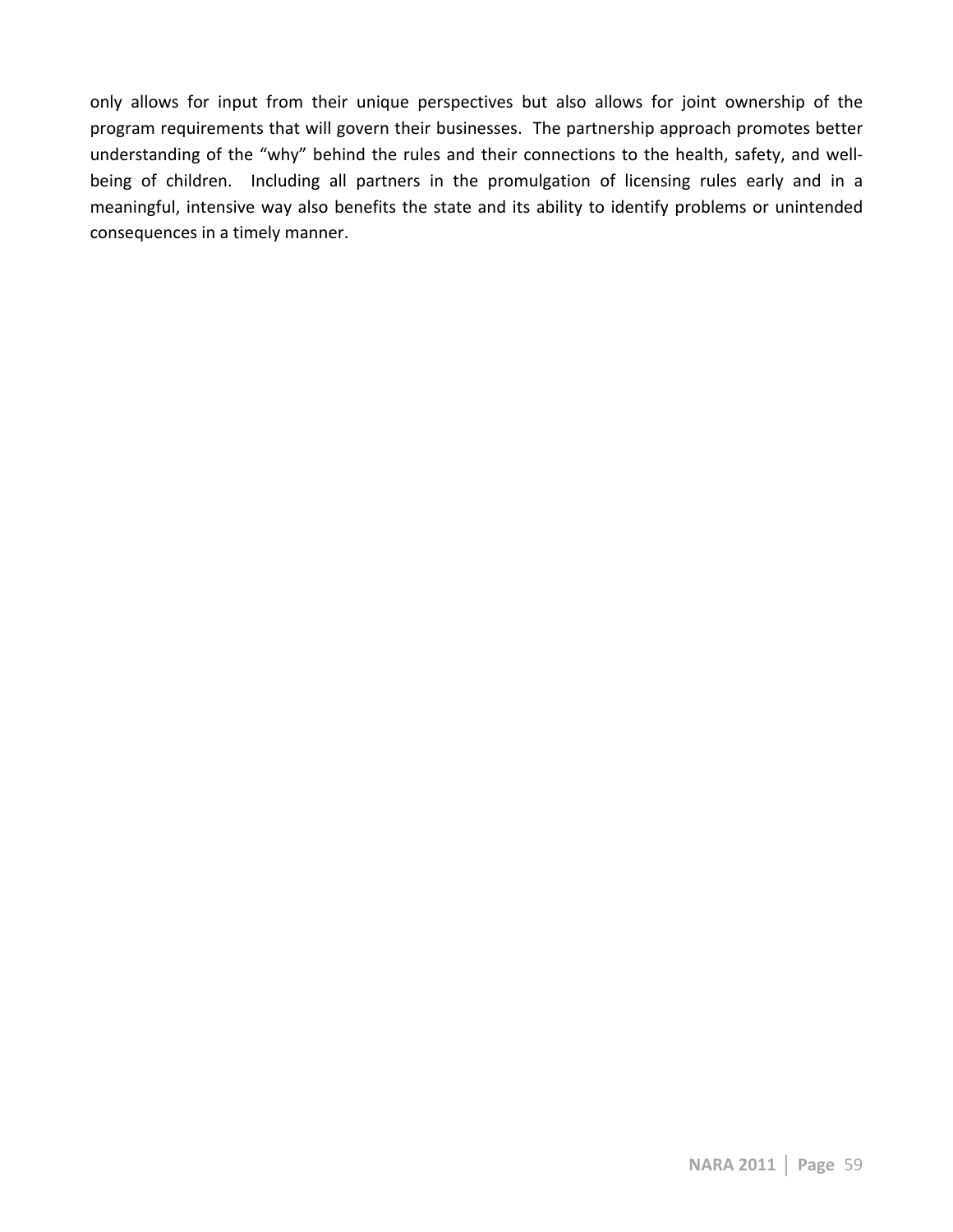## **APPENDIX D: IN-DEPTH STATE EXAMPLES**

### **Tennessee**

Keys to strengthening licensing standards and practices in Tennessee included the following:

#### **Action Steps**

- Increased the number of licensing supervisors and licensing evaluators statewide
- Reduced caseload per licensing evaluator
- Increased number of required monitoring visits per year
- Developed criteria for a required licensing report card with input from providers, other government agencies, community and state partners, child advocates, child care resource and referral agencies, and licensing staff
- Promulgated new rules
- Began environmental assessment of each required child care facility (i.e., agency) annually
- Developed a statewide child care resource and referral network for providers
- Developed training for providers that was at no cost to the provider
- Increased accountability throughout the licensing process, including provider "ownership" of required standards

#### Lessons Learned

- Change takes time and comes about slowly
- Perseverance and repeated attempts are necessary
- Balance is required for any change affecting licensed child care. Although proposed changes are set to increase child safety (or decrease child risk) and implement best practices, costs to the provider are a significant piece of the overall equation. Balancing quality with feasibility is challenging and what is in the best interest of the child may not always be what is financially feasible for providers
- Increased number of required monitoring visits per year
- Consistent statewide implementation is very difficult
- Be prepared to be viewed as "the enforcer" as opposed to "the friend"
- Lawmakers and the lawmaking process are complex

Keys to strengthening licensing standards and practices in Tennessee included the following:

#### Ideas to Approach Oversight

- Conducting frequent monitoring visits is the only way to ensure on-going compliance and to take advantage of opportunities to provide technical assistance.
- Educating and training staff, partners, and providers is key. Staff and partners need to be trained to increase understanding; staff also needs to be trained to consistently interpret and enforce requirements statewide; providers need to understand the reasons for requirements and how to meet them. Intensive training is provided on an ongoing basis, not only for new providers but also as refresher courses.
- State administrator(s) develops policy and procedures for statewide implementation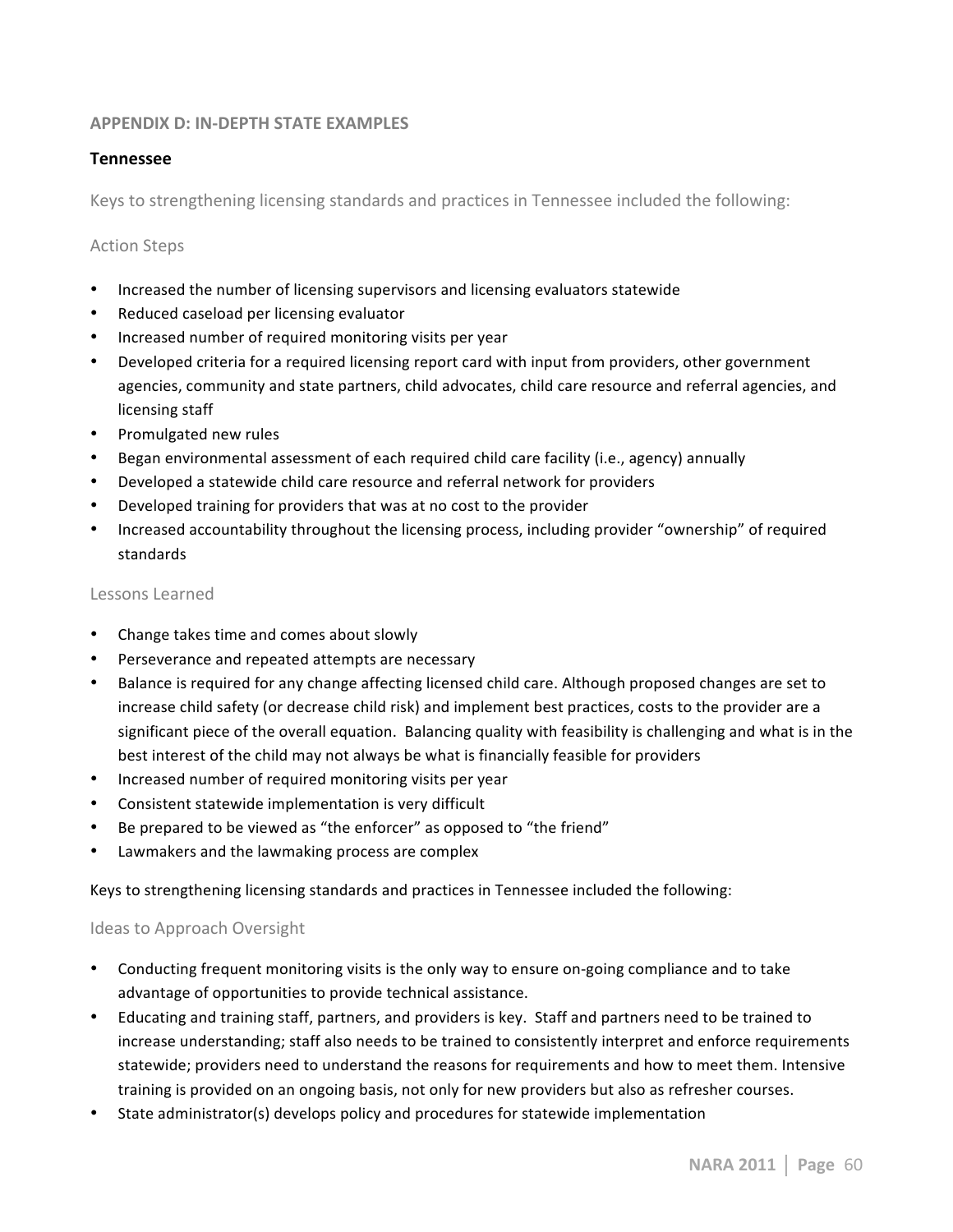- Program supervisors coordinate training and work on interpretations
- Licensing administrators and/or supervisors meet frequently with licensors to learn how implementation is going and to make suggestions for improvement (e.g., quality improvement process)

## Unique Approaches to Enforce Requirements

- Scheduling monitoring visits based on variation in quality ratings is proving to be successful. Licensed providers (i.e., agencies) with higher quality ratings require fewer monitoring visits per year.
- Developing a case review (e.g., quality improvement) process for use by licensing staff, in conjunction with legal staff, will increase the state's ability to more closely examine licensed child care programs whose compliance (or lack thereof) may warrant legal enforcement action.

#### Strategies to strengthen standards with projected cost impacts

- Implement a bonus payment system.
- Tennessee uses a bonus payment system for certificate (i.e., assisted child care) payments. The bonus is dependent upon the star rating achieved by the licensed child care provider (i.e., agency). Provider quality ratings include licensing compliance in quality components. The bonus is in addition to child care subsidy reimbursement payments.
- Invest heavily in low- or no-cost technical assistance, training, and educational opportunities for licensed child care providers.
- Use a phased-in implementation approach for more stringent requirements.
- Tennessee used a three-year, phased-in implementation period for stronger staff-to-child ratios
- Tennessee used a long-term, phased-in approach to bring licensed programs into compliance with newly adopted transportation requirements, as these were high cost items for providers.
- Work with licensed providers to assist them in developing low- or no-cost solutions to satisfactorily comply with licensing requirements. This is usually done on an individual, case-by-case basis looking at the specific needs of an individual program.

#### **Pennsylvania**

The Commonwealth of Pennsylvania has recently taken action to strengthen its licensed child care programs as well. In 2008, the Office of Child Development and Early Learning (OCDEL) amended the child care facility regulations for child care centers, group child care homes, and family child care homes.

On a policy level, Pennsylvania used its existing process to amend these program regulations as prescribed by law. " OCDEL used a consensus-based approach to develop proposed regulations. Specifically, the state formed a workgroup made up of representative stakeholders interested in child care facilities that included advocacy groups and organizations, contractors, providers, parents, other Commonwealth agencies, and their partners within the Department of Public Welfare. The stakeholder group was intimately involved in developing the content of the amendments. Staff also relied heavily upon recognized research and expertise demonstrating the benefits of adopting and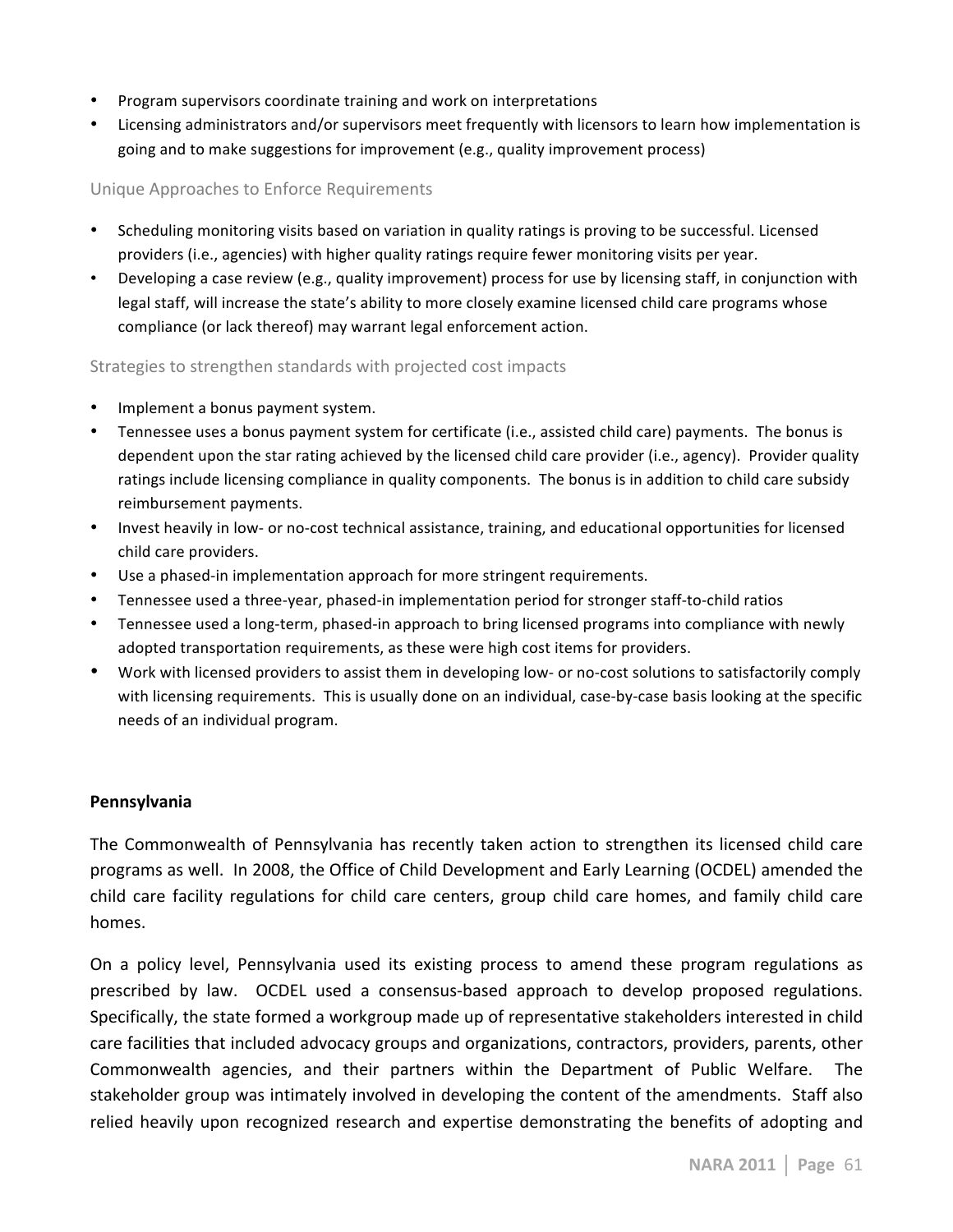implementing (and the risks of failing to implement) particular program requirements for children's safety, health, and well-being and shared these resources with its stakeholders. Throughout this process, OCDEL briefed the staff and chairs of respective Legislative Committees about their intention to amend the regulations and provided regular updates to these committee representatives as the process continued.

Pennsylvania learned to make every effort to include and involve stakeholders early in the process. In addition, staff learned how critical communication is to working through the regulation amendment process. Prior to 2008, the language of the statute had not been changed since 1981, and previous efforts to make necessary changes were unsuccessful. This was, understandably, frustrating for many individuals; the world of child care has changed immensely since that time and reflecting such changes in an updated and strengthened statute would be invaluable to parents, children, providers, and to the state. The challenges associated with making previous changes were political in nature and often pertained to differences in legislators' perspectives regarding child care and the appropriate degree of government oversight (email communication with Jennifer Lau, State of Pennsylvania, July 6, 2010).

Licensing system changes that proved to be most difficult, even after resolving political and legislative challenges to adopt and to promulgate newly strengthened child care program standards, were those that would likely be associated with higher costs to providers. This is especially true during economic challenges in the United States. Pennsylvania consistently commits to performing thorough fiscal analyses on any proposed regulatory changes. However, even for program requirements that may incur additional costs, it is necessary to raise the argument to protect children's safety. OCDEL tries to minimize expected cost impacts to providers by using grandfathering provisions, when appropriate, and by phasing-in implementation of such changes over time.

Due to the large number of facilities in Pennsylvania (8500 total), communicating with providers about changes to licensing requirements is likely the most difficult licensing policy change to get up to scale statewide. "OCDEL developed list serves and now relies heavily on electronic communication to reach its licensed child care providers. In 2008, the task of training providers about the regulation changes involved more than 30 separate sessions in various locations across Pennsylvania and proved to be a large expense for the state with regard to staff time, travel, and respective costs. However, it was an investment in establishing clear communication with providers and helping them consistently understand how new licensing program requirements would be interpreted and implemented.

Pennsylvania continues to struggle, as many states do, with the issue of regulating faith-based facilities. Recent court cases affirmed the State's right to regulate all child care facilities. However, a petition for review is before the Pennsylvania State Supreme Court regarding an argument of religious liberty in relation to its regulatory authority. It is important to note that nothing in Pennsylvania statute or regulation prohibits religious teaching in child care facilities (see http://www.dpw.state.pa.us/About/OCDEL/).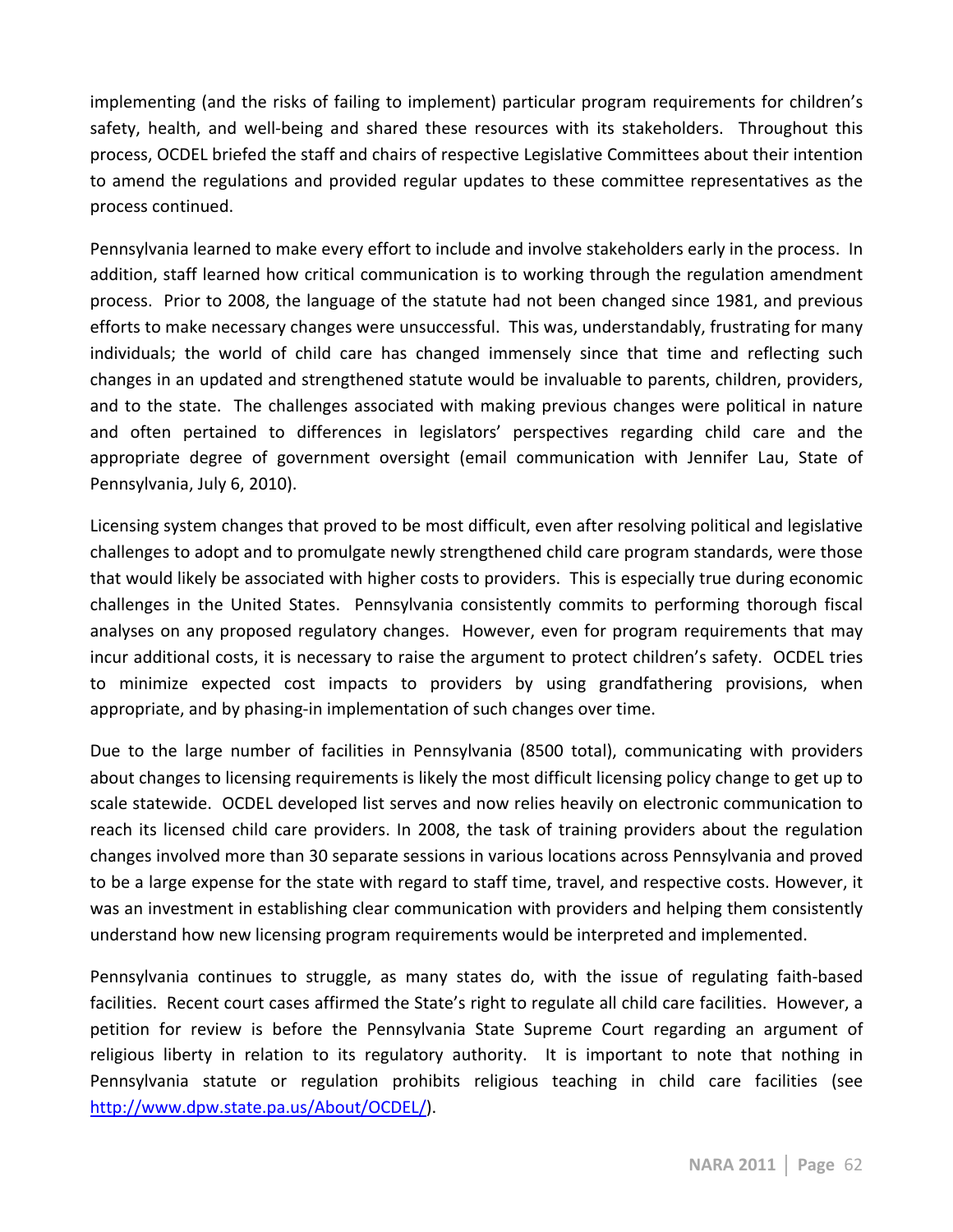In terms of enforcement, Pennsylvania believes that communication is key to enforcing program regulations. Providers must know about the regulation, and what it entails, to be able to comply with it. OCDEL uses a variety of means to communicate about the implementation and enforcement of program requirements. These include: training for providers; ongoing communication via list serves and newsletters; technical assistance provided by OCDEL staff when conducting inspections; and, required pre-operation orientation training for persons opening child care facilities (all types). In addition, Pennsylvania leverages its relationships with partners by making each of them aware of this same information so they can reinforce it with affected constituents as well. For example, partners typically include: the Pennsylvania Key that facilitates professional development opportunities and a variety of services for child care providers; Regional Keys that oversee the Keystone STARS quality program; Child Care Information Service Agencies that communicate with providers who participate in the child care subsidy program; and, provider organizations.

Implementation of Pennsylvania's new, stronger program requirements is also different from what it was beforehand. One key difference is existence of, and access to, additional resources. Pennsylvania had not issued amended regulations since 1992. The State now has many more resources available to more effectively implement and enforce licensing program standards. For example, using electronic communications and reaching out to providers through a broader array of agencies and supporting organizations significantly alters and improves implementation. Using such resources facilitates clearer and more frequent communication, better understanding, and greater consistency with providers and other constituents while enforcing licensing program requirements.

Pennsylvania uses different, and more, resources to implement its stronger licensing program requirements. However, it does not use approaches such as risk assessment strategies or differential monitoring to schedule and conduct licensing monitoring visits.

As it pertains to cost, some of the newly strengthened licensing requirements were associated with an estimated cost impact for providers. To offset such immediate costs, OCDEL used implementation strategies such as time-limited grandfathering clauses to bring currently licensed providers into compliance. For example, Pennsylvania was able to successfully pass and implement an improved regulations for protective (i.e., resilient) surfacing under outdoor embedded play equipment by putting into place a two-year, time-limited grandfathering provision for licensed facilities that were already operating in 2008. Over that two-year time limit, licensed providers were reminded repeatedly of the deadline for complying with the new requirement. Additionally, many newly strengthened program requirements selected for implementation were either low- or no-cost in nature.

Several of the newly strengthened program requirements were selected and approved for implementation due to their limited costs. Examples include: a new "back to sleep" requirement; strengthening the regulatory language relating to inclusion of children who have special needs; requiring a child service report every six months; improving language relating to other applicable laws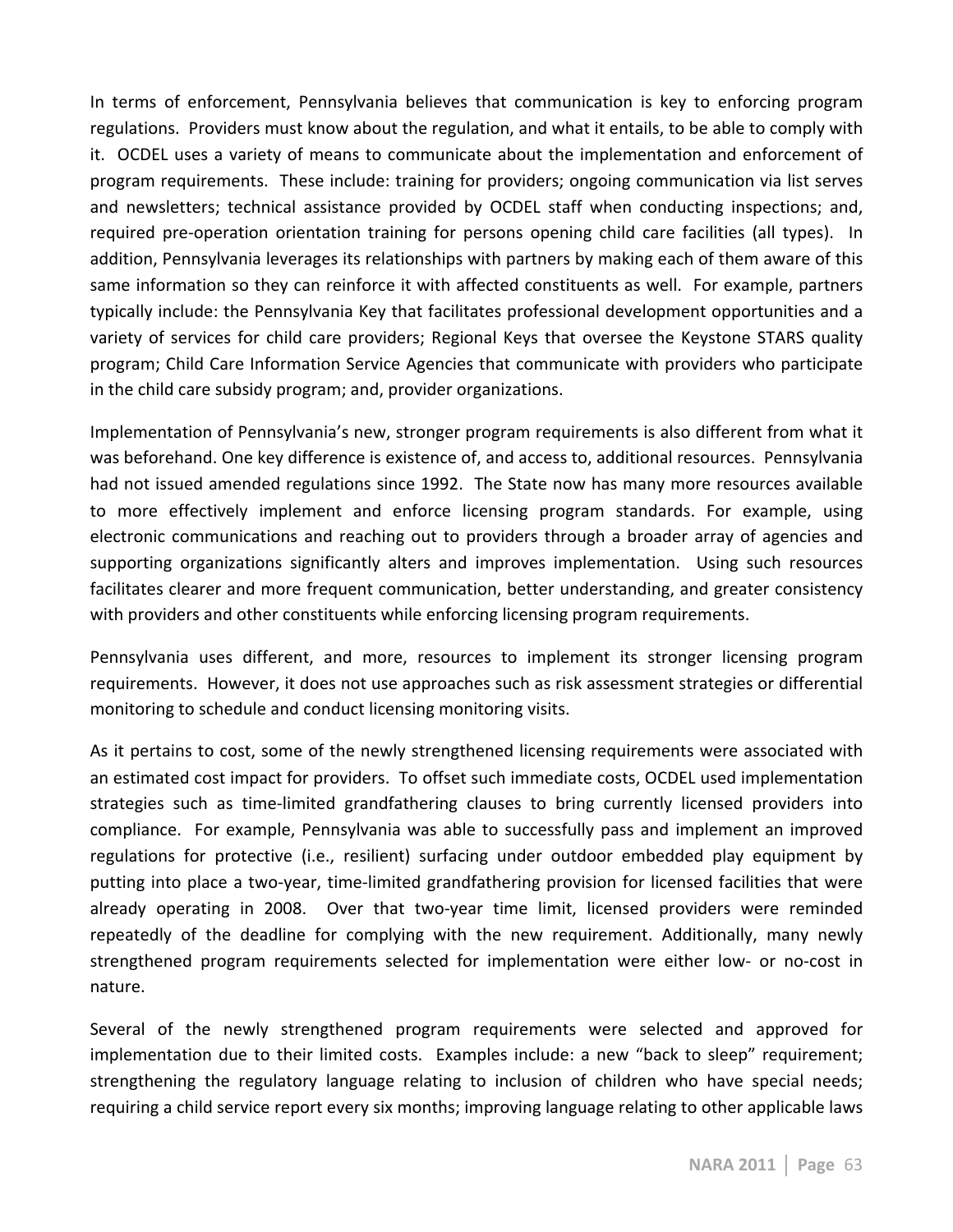that impact child care facilities to make it more understandable and consistent; and requiring disposable gloves in each facility first aid kit.

Overall, each state included in this sub-sample of exemplary strategies to strengthen licensing program standards and enforcement comprehensively addressed issues throughout their respective licensing systems for one or more specific care types. New Jersey, Washington, Tennessee, and Pennsylvania used a variety of methods to improve their licensing requirements and enforcement processes while taking into account respective costs to providers. By building on these established strong methods and addressing additional areas and/or care types for improvement, states such as these can continue to strengthen early learning systems in their own jurisdictions as well as across our nation.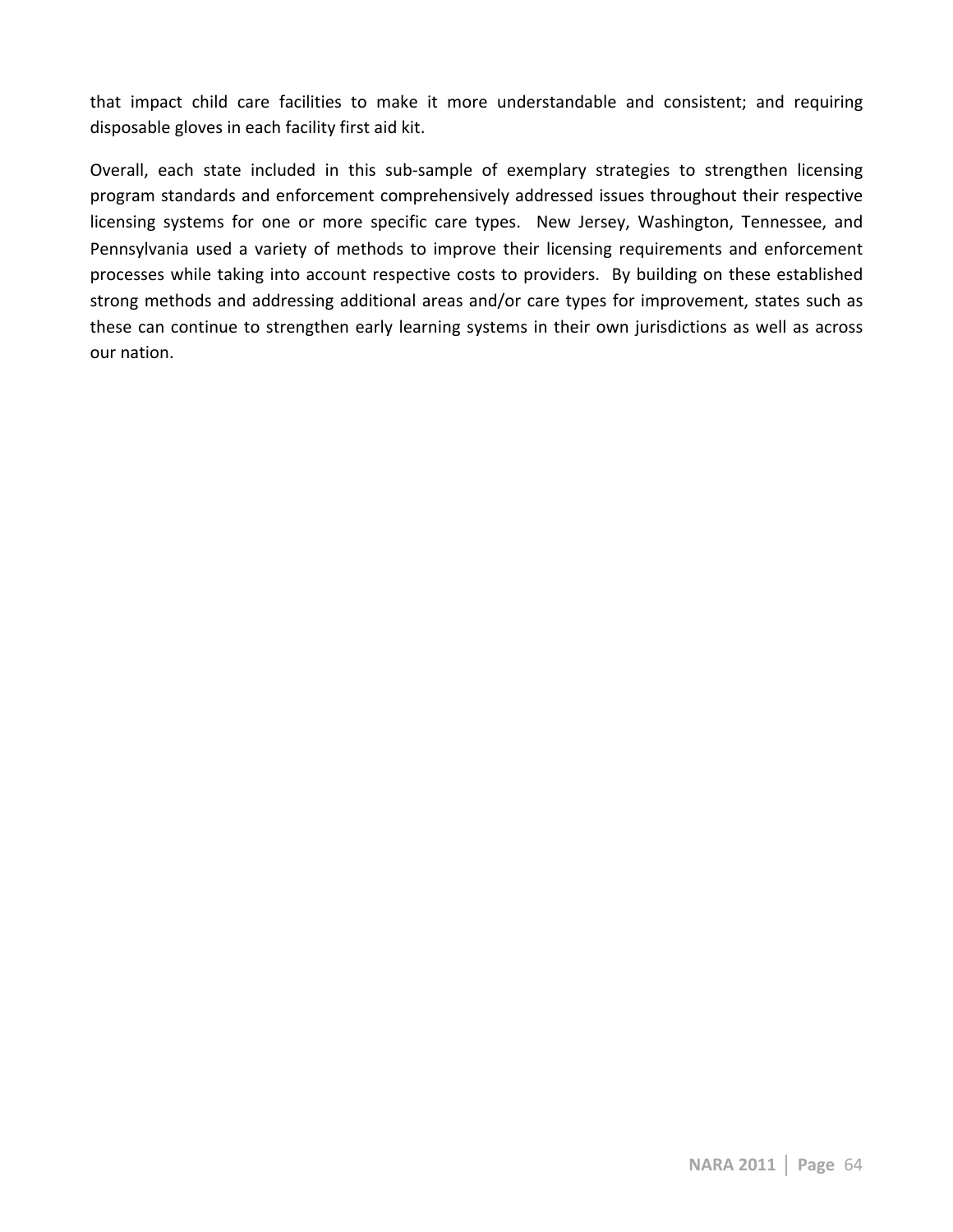#### **APPENDIX E: DEFINITIONS OF ENFORCEMENT ASPECTS**

The enforcement of licensing regulations includes numerous elements to protect the health and safety of children (see NARA *Recommended Best Practices for Human Care Regulatory Agencies*, 2009). The preliminary principles included in this paper focus on a subset of seven aspects of enforcement: staff education and training; enforcement management; workload management; case review/quality improvement processes; monitoring compliance inspections; differential monitoring; provider support and technical assistance; and sanctions. These are defined below.

**Staff education and training** refers to the educational requirements licensing agencies put into place to ensure a qualified, competent licensing work force. It also includes the training supports put in place to provide licensing staff, as well as licensed providers, with opportunities to learn new information and/or to address any areas where deficiencies may be present.

**Enforcement management** pertains to enforcement performance standards, procedures, and protocols for licensors to achieve correct, consistent enforcement of their assigned providers and programs. It includes methods to identify and address inconsistencies and to confirm that provider compliance performance reflects consistent, correct interpretation and enforcement. Sound, systematic accountability methods must be in place to guide performance management. Enforcement management includes processes through which staff continuously examine high-risk cases to detect patterns of noncompliance, within and across licensed programs, and to assess whether such risks are associated with particular program standards and enforcement practices. Enforcement management systems include methods and triggers for such decisions as frequency/scope of inspections, type/duration of license issued, whether and how to sanction, etc. Staff also use data from these review findings to develop plans and processes designed to improve compliance for particular programs and for groups of programs with similar high-risk patterns.

**Workload management** refers to the use of methods necessary to balance the distribution of programs per licensor and to avoid such large caseloads that licensors cannot effectively apply sound methods of support and enforcement. Licensors in all offices are expected to apply consistent, fair, and effective interpretation and enforcement across all licensed facilities.

**Compliance monitoring** inspections refers to visits licensors make to licensed programs to inspect a facility and to assess compliance. "During the inspection, licensors determine whether licensees are in compliance with the regulations for their program type.

**Differential monitoring** (also known as risk assessment monitoring or risk based monitoring) is a monitoring technique, i.e., is part of an enforcement management system. Its specific function is to determine the frequency or depth of monitoring based on an assessment of a facility's level of compliance with regulations. Facilities that have a number of citations for failure to meet licensing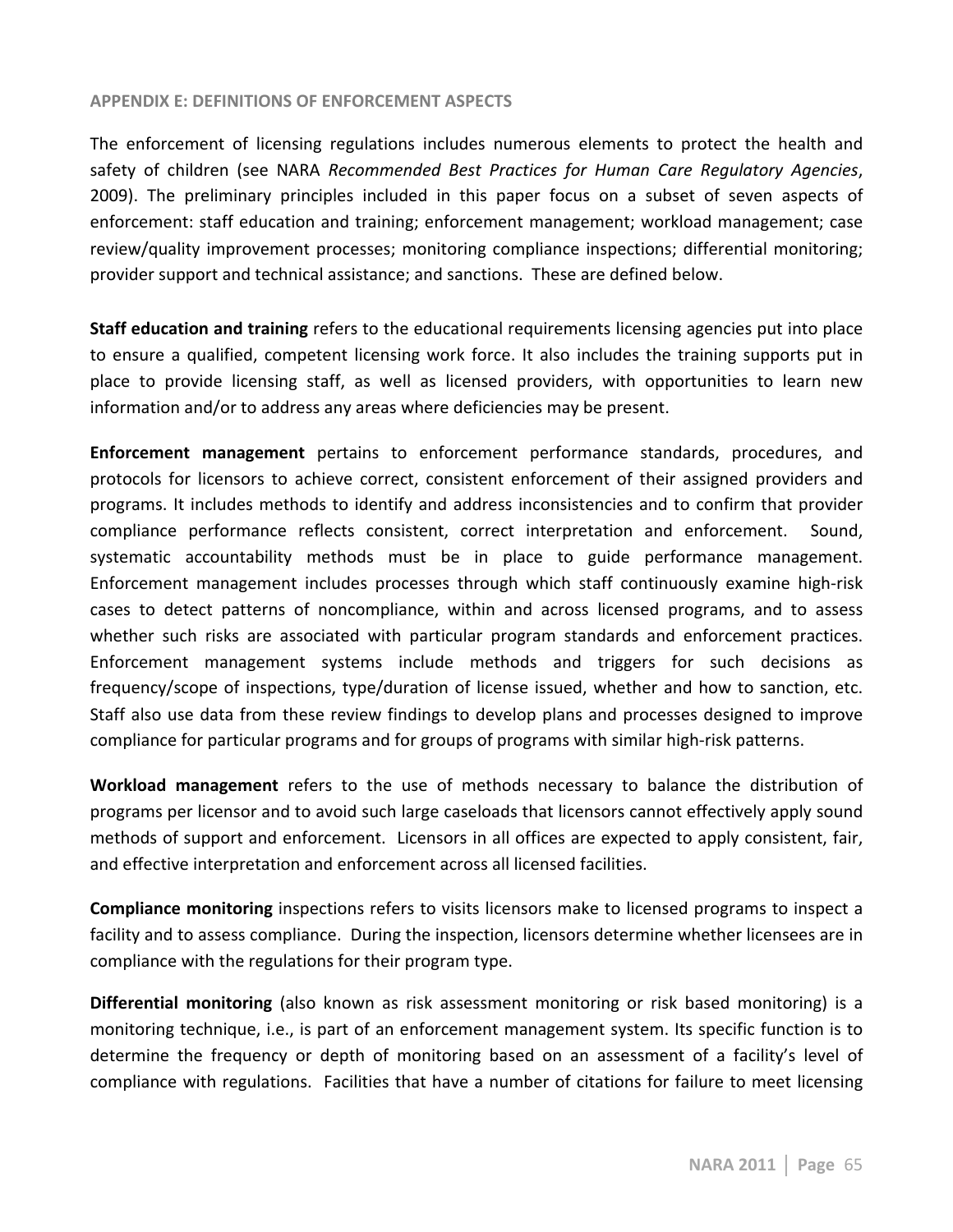program requirements exhibit a low level of compliance and, as a result, should receive more frequent inspections.

**Provider support services and technical assistance** are positive enforcement strategies and refer to the ways in which licensing staff provide licensed providers (or those who wish to become licensed) with ongoing information and practical supports. These may include, but not be limited to, answering specific questions, helping a licensee to develop options for problem-solving, and developing or making referrals to training opportunities to improve provider compliance and quality of care giving, including required pre-service training for applicants and new-licensees.

A **sanction** is an adverse enforcement action (i.e., a legally enforceable but appealable penalty), typically included among a menu of progressive enforcement action options. These range from intermediate sanctions (such as probation, restricted capacity, or fiscal penalties) to forcible closure actions (such as denial, non-renewal, or revocation of licensure). Licensing staff may impose sanctions when the licensee fails to comply (typically repeatedly) with licensing requirements.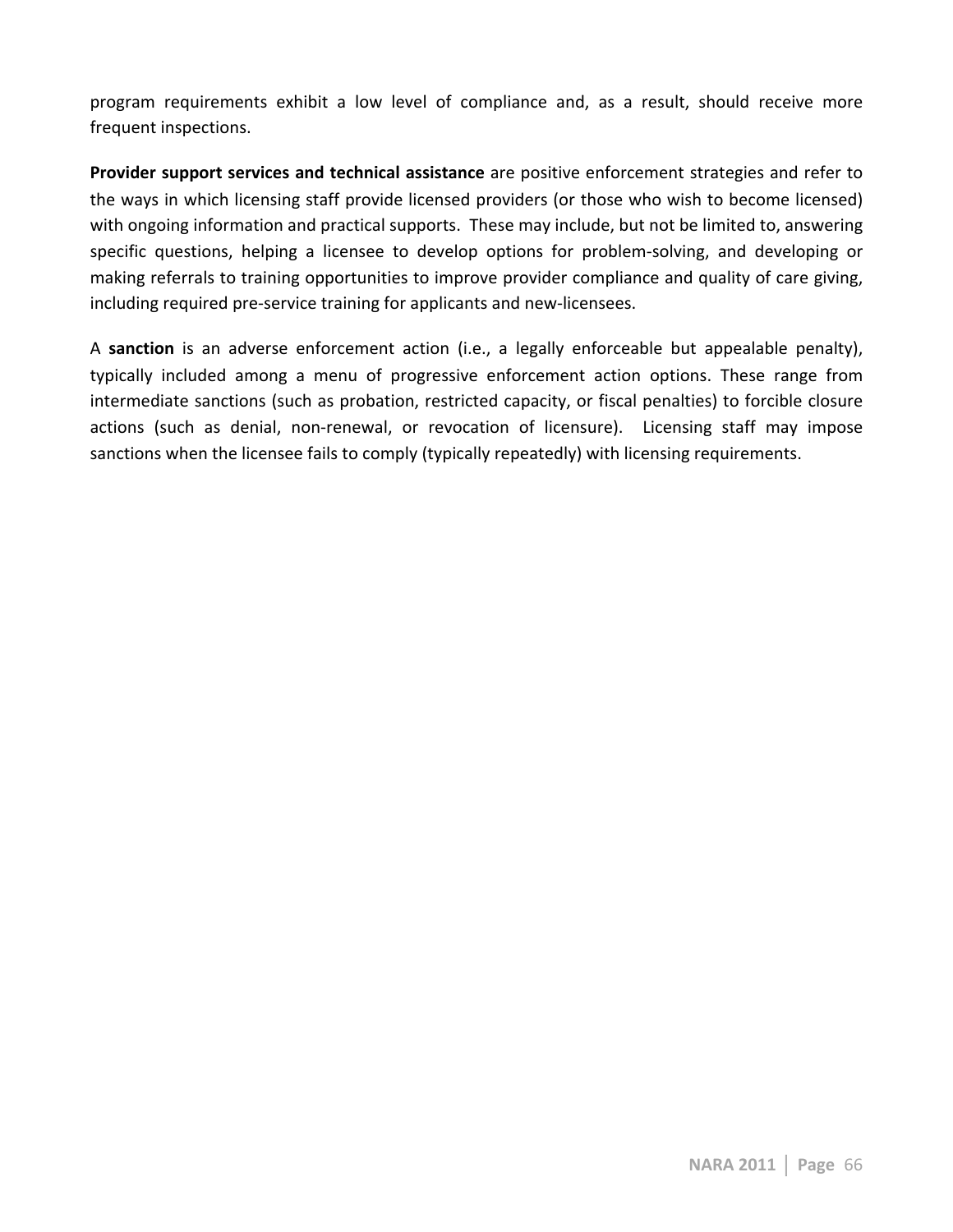# **ADDITIONAL TABLES FOR ANALYSIS**

The tables below provide examples of quality indicators for program standards and enforcement across the nation. Table 1: Examples of Quality Indicator Program Standards and Enforcement for *Child Care Centers* demonstrates the wide variation that exists across state licensing program standards and enforcement, especially compared to what is considered by other organizations as best practice for licensed child care centers. Table 2: Examples of Quality Indicator Program *Standards and Enforcement for Family Child Care also provides examples of state variations* compared to best practices but focuses on family child care homes. Table 3: Examples of Variations *in State Licensing Strengths and Weaknesses* provides a few examples of strengths and weaknesses in child care licensing program standards and enforcement for child care centers from two states.

Table 1: Examples of Quality Indicator Program Standards and Enforcement for Child Care Centers -- in 2007 from licensing agencies in each applicable state across the nation, Table 1 shows how many states meet or do not to meet best practices on quality indicators for program standards and enforcement practices applied to licensed child care centers (NARA & NCCIC, 2009). To demonstrate the degree to which states vary on key program standard indicators, example quality indicators are highlighted including: teacher-child ratio; indoor space; educational materials; health and safety (immunizations, SIDS); and playground safety (resilient surfacing). Two key enforcement practices were selected to show similarities and differences across all applicable states in the nation: frequency of inspections and background checks. In addition, program standards and enforcement practices that are common (or popular) among states are listed to show how close to or far from best practices states are on these indicators. Finally, other state practices are included as reference points of states that either exceed or struggle to meet common practices among states.

| <b>Quality</b>      |                          | <b>States</b> | <b>States</b> |                        | <b>States</b> | <b>Other State</b> |
|---------------------|--------------------------|---------------|---------------|------------------------|---------------|--------------------|
| <b>Indicator</b>    | <b>Best Practice</b>     | <b>Meet</b>   | Do Not        | <b>Common Practice</b> | Meet          | <b>Practices</b>   |
|                     |                          |               | Meet          |                        |               |                    |
|                     | Centers:                 |               |               |                        |               |                    |
|                     | Infants                  |               |               |                        |               |                    |
| Ratio               | (Birth – 15 mos)         |               |               |                        |               |                    |
|                     |                          |               |               |                        |               |                    |
|                     | 1 adult: 3 infants       | 3/50          |               | 1 adult: 4 infants     | 32/50         | $*1$ adult: 6      |
|                     | 1 adult: 4 infants       | 32/50         |               |                        |               | infants            |
|                     | Centers:                 |               |               |                        |               | $*1/50$ states:    |
| <b>Indoor Space</b> | 35 Square Feet (SF) per  | 42/50         | 7/50          |                        |               | 40 SF/child        |
|                     | child                    |               |               |                        |               |                    |
|                     | Centers:                 |               |               |                        |               |                    |
|                     | Fine motor/manipulatives | 30/38         | 8/38          | Child equipment        | 38/38         |                    |
| <b>Educational</b>  |                          |               |               | and/or materials       |               |                    |
| <b>Materials</b>    | Books & literacy         | 29/38         | 9/38          | requirements           |               |                    |
|                     |                          |               |               |                        |               |                    |
|                     | Dramatic play/pretend    | 28/38         | 10/38         |                        |               |                    |
|                     | Art supplies/creative    |               |               |                        |               |                    |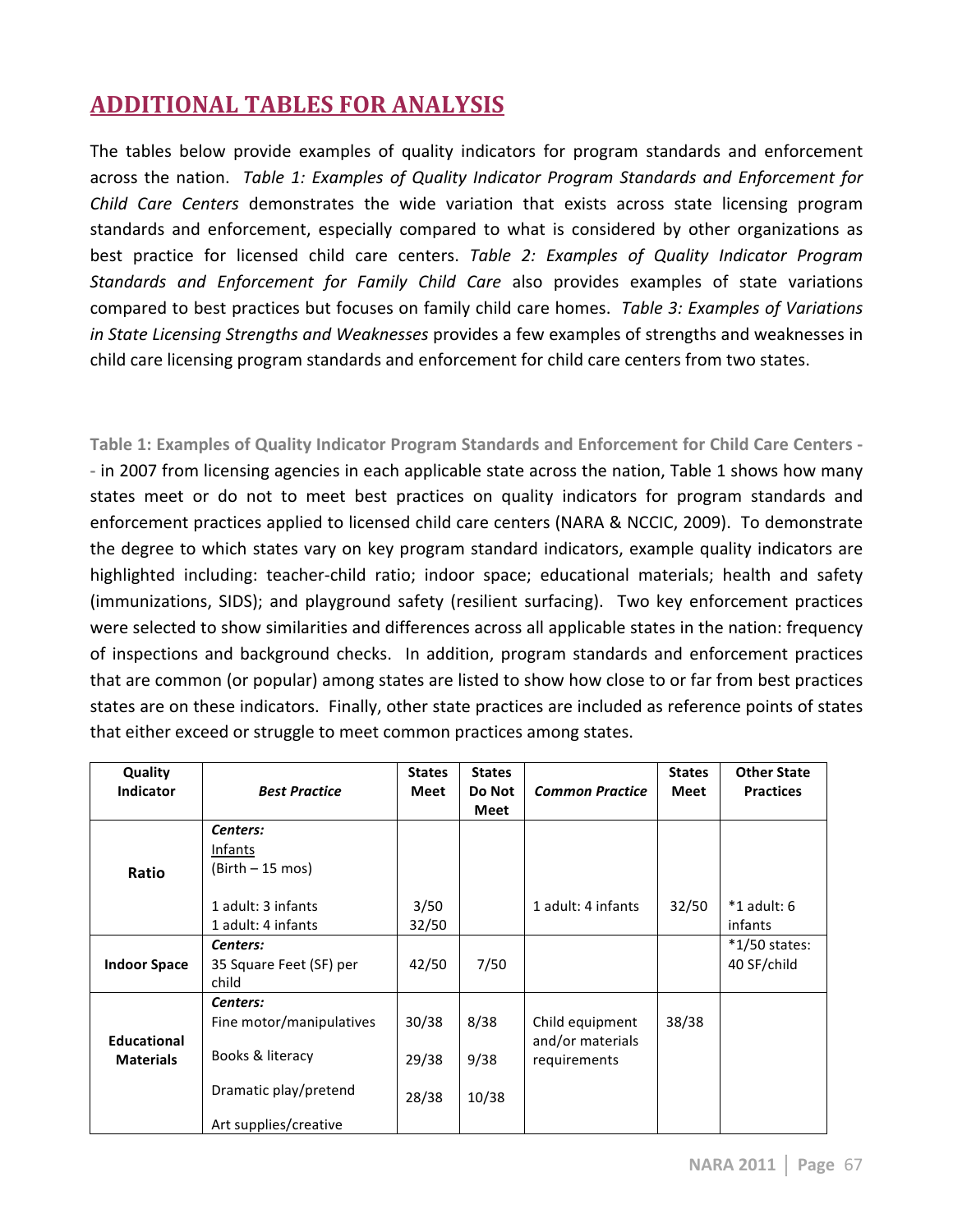| Quality                                                       |                                                                                                                                                                                                      | <b>States</b> | <b>States</b>  |                                                                                                         | <b>States</b> | <b>Other State</b>                                                                                                                                 |
|---------------------------------------------------------------|------------------------------------------------------------------------------------------------------------------------------------------------------------------------------------------------------|---------------|----------------|---------------------------------------------------------------------------------------------------------|---------------|----------------------------------------------------------------------------------------------------------------------------------------------------|
| Indicator                                                     | <b>Best Practice</b>                                                                                                                                                                                 | <b>Meet</b>   | Do Not<br>Meet | <b>Common Practice</b>                                                                                  | Meet          | <b>Practices</b>                                                                                                                                   |
|                                                               | activities                                                                                                                                                                                           | 29/38         | 9/38           |                                                                                                         |               |                                                                                                                                                    |
|                                                               | Gross motor equipment<br>(indoor & outdoor)                                                                                                                                                          | 31/38         | 7/38           |                                                                                                         |               |                                                                                                                                                    |
| <b>Educational</b>                                            | Music                                                                                                                                                                                                | 23/38         | 15/38          |                                                                                                         |               |                                                                                                                                                    |
| <b>Materials</b><br>(continued)                               | Science/Experimental/Math<br>(counting/sorting)                                                                                                                                                      | 20/38         | 18/38          |                                                                                                         |               |                                                                                                                                                    |
|                                                               | Sensory                                                                                                                                                                                              | 18/38         | 20/38          |                                                                                                         |               |                                                                                                                                                    |
| Health &<br>Safety:<br><b>Immunizations</b>                   | Requirement that children<br>be immunized                                                                                                                                                            |               |                | Physicians can<br>provide written<br>statements to not<br>have children<br>immunized                    |               | Parents can<br>provide<br>written<br>statements to<br>not have<br>children<br>immunized                                                            |
|                                                               | Centers:                                                                                                                                                                                             |               |                |                                                                                                         | 35/50         | 33/50                                                                                                                                              |
| Health &<br>Safety:<br><b>SIDS</b>                            | Requirements to place<br>infants on their backs to<br>sleep                                                                                                                                          |               |                | Soft<br>bedding/materials<br>must not be used<br>in cribs                                               |               | Parents may<br>authorize<br>different<br>sleep<br>positions for<br>infants                                                                         |
|                                                               | Centers:                                                                                                                                                                                             | 28/50         | 22/50          |                                                                                                         | 20/50         | 5/50                                                                                                                                               |
| Playground<br>Safety:<br><b>Resilient</b><br><b>Surfacing</b> | Surfacing under playground<br>equipment should be at a<br>depth that is proportionate<br>to the critical height value<br>of the playground<br>equipment as tested by<br><b>NPPS</b>                  |               |                | Requirements for<br>surfaces<br>underneath<br>outdoor<br>equipment                                      |               |                                                                                                                                                    |
|                                                               | Centers:                                                                                                                                                                                             | 9/49          | 40             |                                                                                                         | 39/49*        |                                                                                                                                                    |
| <b>Frequency of</b><br>Inspections                            | Requirement for all<br>licensed child care<br>programs to be inspected<br>at least four times per year,<br>including inspections by<br>licensing, safety, health and<br>fire departments<br>Centers: | 2/50          | 48/50          | Requirement for<br>all licensed child<br>care programs to<br>be inspected at<br>least once per<br>year. | 26/50         | <b>Differential</b><br><b>Monitoring</b><br>as a strategy<br>to stagger<br>(&increase<br>frequency of)<br>regularly<br>scheduled<br>inspections. * |
|                                                               |                                                                                                                                                                                                      |               |                |                                                                                                         |               | *This technique<br>is popular but is<br>currently<br>controversial.<br>13/50                                                                       |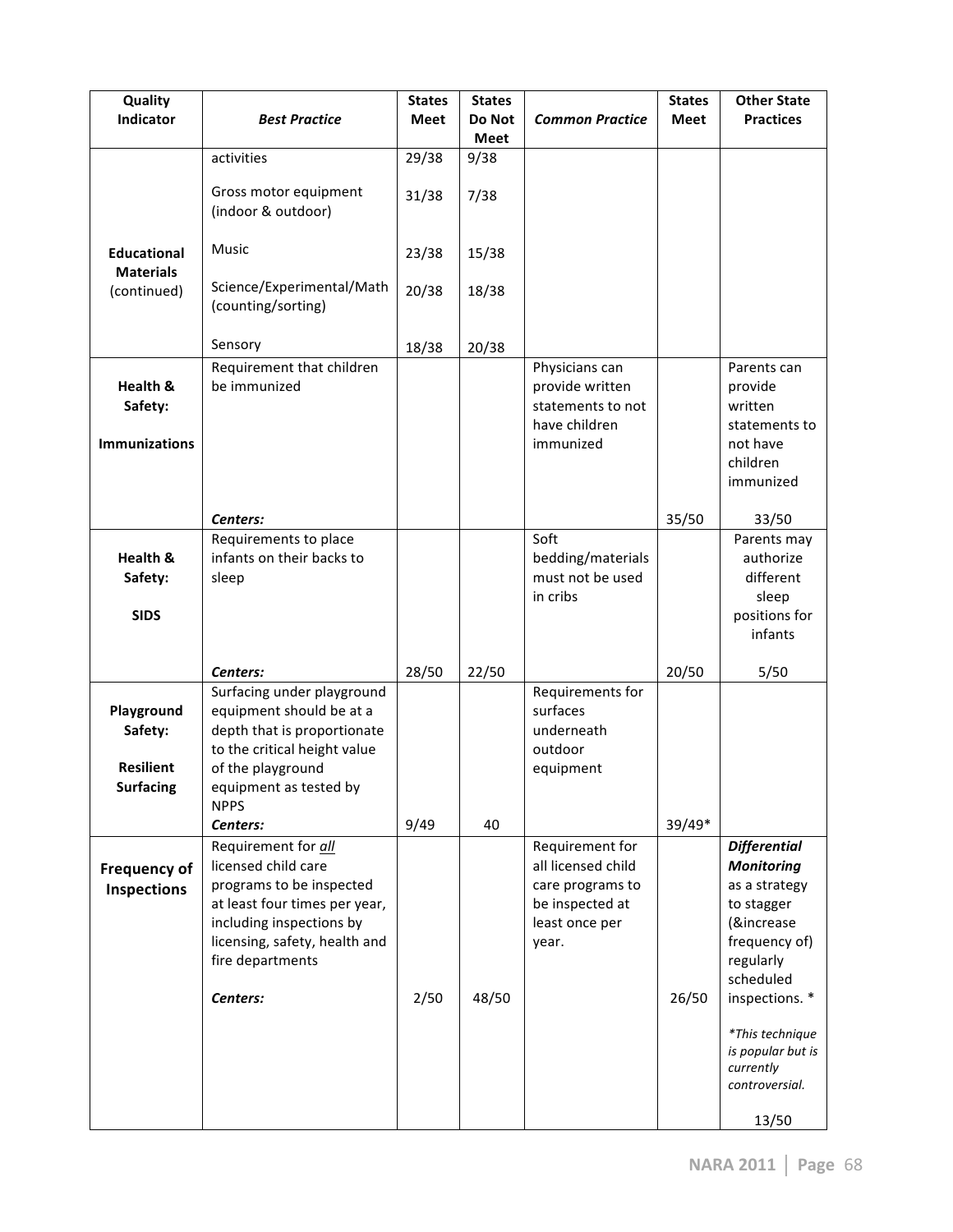| Quality           |                             | <b>States</b> | <b>States</b> |                        | <b>States</b> | <b>Other State</b> |
|-------------------|-----------------------------|---------------|---------------|------------------------|---------------|--------------------|
| <b>Indicator</b>  | <b>Best Practice</b>        | <b>Meet</b>   | Do Not        | <b>Common Practice</b> | <b>Meet</b>   | <b>Practices</b>   |
|                   |                             |               | <b>Meet</b>   |                        |               |                    |
|                   | Child care providers are    |               |               | State requires         |               | State requires     |
| <b>Background</b> | required to undergo         |               |               | check of criminal      |               | checks of sex      |
| <b>Checks</b>     | complete background         |               |               | history records        |               | offender           |
|                   | checks, including state and |               |               |                        |               | registries         |
|                   | federal checks of criminal  |               |               |                        |               |                    |
|                   | history record using a      |               |               | Centers:               | 47/49         | 13/49              |
|                   | fingerprint, child abuse    |               |               |                        |               |                    |
|                   | registries and sex offender |               |               |                        |               |                    |
|                   | registries                  |               |               | State requires         |               |                    |
|                   |                             |               |               | check of child         |               |                    |
| <b>Background</b> | Centers:                    | 2/49          | 47/49         | abuse and neglect      |               |                    |
| <b>Checks</b>     |                             |               |               | registries             |               |                    |
| (Continued)       |                             |               |               |                        |               |                    |
|                   |                             |               |               | Centers:               | 41/49         |                    |
|                   |                             |               |               |                        |               |                    |
|                   |                             |               |               |                        |               |                    |
|                   |                             |               |               | State requires         |               |                    |
|                   |                             |               |               | checks of              |               |                    |
|                   |                             |               |               | fingerprint            |               |                    |
|                   |                             |               |               | records                |               |                    |
|                   |                             |               |               | Centers:               | 29/49         |                    |

*The\$number\$of\$total\$states\$for\$each\$category\$of\$licensed\$care\$depends\$upon\$the\$number\$of\$states\$that\$license\$that\$type\$of\$facility\$and/or\$* specific quality indicators that are regulated and/or licensed for that type of facility. See NARA & NCCIC, 2009.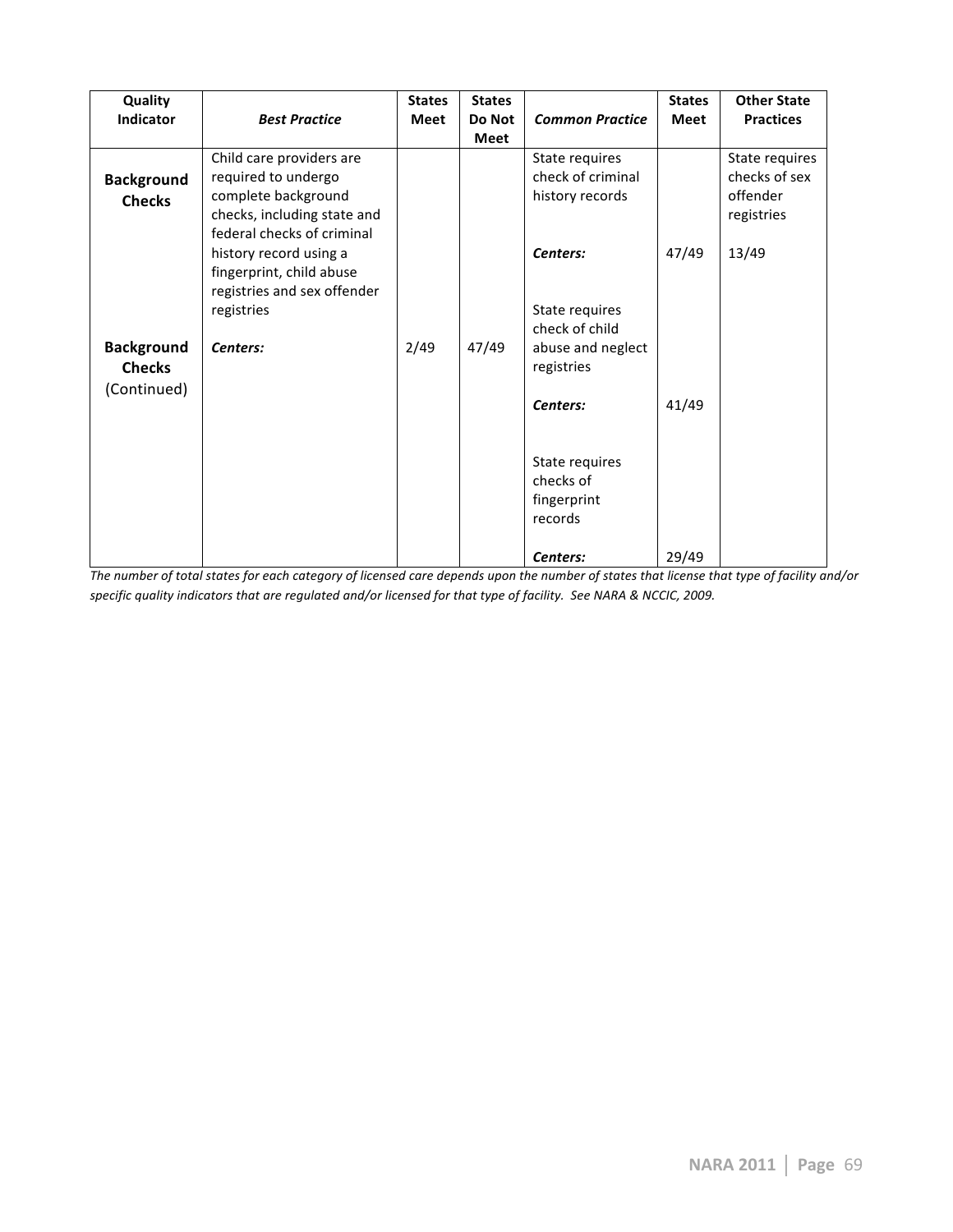Table 2: Examples of Quality Indicator Program Standards and Enforcement Practices for Family Child Care - Table 2 also uses data from the 2007 Child Care Licensing Study (NARA & NCCIC, 2009), however it showcases examples of state variations in program standards and licensing enforcement for family child care homes. Best, common, and other state practices are highlighted in an attempt to demonstrate program standards and enforcement inconsistencies across states.

| Quality     | <b>Best Practice</b>              | <b>States</b>      | <b>States</b> | <b>Common Practice</b>  | <b>States</b> | <b>Other State</b> |
|-------------|-----------------------------------|--------------------|---------------|-------------------------|---------------|--------------------|
| Indicator   |                                   | <b>Meet</b>        | Do            |                         | Meet          | <b>Practices</b>   |
|             |                                   |                    | <b>Not</b>    |                         |               |                    |
|             |                                   |                    | <b>Meet</b>   |                         |               |                    |
|             | <b>FCC</b> homes:                 |                    |               | <b>Small FCC homes:</b> |               |                    |
|             | The total number                  |                    |               | States do not           |               |                    |
|             | of children (whether related      |                    |               | have child-staff        |               |                    |
|             | or not) in small                  |                    |               | ratio                   |               |                    |
|             | family child care homes is        |                    |               | requirements            |               |                    |
| Ratio       | limited based on                  |                    |               | since there is          |               |                    |
|             | the ages of children in care.     |                    |               | typically only one      |               |                    |
|             |                                   |                    |               | provider in the         |               |                    |
|             | Count the provider's<br>$\bullet$ | $11/52**$          | 41/52         | home caring for a       |               |                    |
|             | children less than 12             |                    |               | mixed-age group         |               |                    |
|             | years of age                      |                    |               | of children.            |               |                    |
|             | Limit the number of               |                    |               | Instead, states         |               |                    |
|             | children to six (or eight         | $21/52**$          | 31/52         | have                    |               |                    |
|             | if the additional two             |                    |               | requirements for        |               |                    |
|             | children were of school           |                    |               | the number of           |               |                    |
|             | age).                             |                    |               | children allowed        |               |                    |
|             |                                   |                    |               | in a home when          |               |                    |
| Ratio       | Allow only two children           | $20/52**$          | 32/52         | one provider is         |               |                    |
| (Continued) | less than 24 months of            |                    |               | present.                |               |                    |
|             | age when                          |                    |               |                         |               |                    |
|             | older children (over 2            |                    |               | Large FCC homes:        |               |                    |
|             | years of age) are                 |                    |               | States have             |               |                    |
|             | present                           |                    |               | greatly varying         |               |                    |
|             | No more than three                | 20/52**            | 32/52         | child-staff ratio       |               |                    |
|             | children if only infants          |                    |               | requirements,           |               |                    |
|             | & toddlers are in care.           | Note: 12<br>states |               | however not all         |               |                    |
|             |                                   | allow no           |               | states base these       |               |                    |
|             |                                   | more than          |               | requirements on         |               |                    |
|             |                                   | two                |               | ages of children,       |               |                    |
|             |                                   | children if        |               | because home            |               |                    |
|             |                                   | only               |               | providers typically     |               |                    |
|             |                                   | infants &          |               | care for mixed-         |               |                    |
|             |                                   | toddlers           |               | age groups.             |               |                    |
|             |                                   | are in care,       |               |                         |               |                    |
|             |                                   | whereas<br>an      |               |                         |               |                    |
|             |                                   | additional         |               |                         |               |                    |
|             |                                   | 8 states           |               |                         |               |                    |
|             |                                   | meet the           |               |                         |               |                    |
|             |                                   | benchmark          |               |                         |               |                    |
|             |                                   | for no             |               |                         |               |                    |
|             |                                   | more than          |               |                         |               |                    |
|             |                                   | three.             |               |                         |               |                    |
|             | <b>Small FCC homes:</b>           |                    |               |                         |               | $*17/44$           |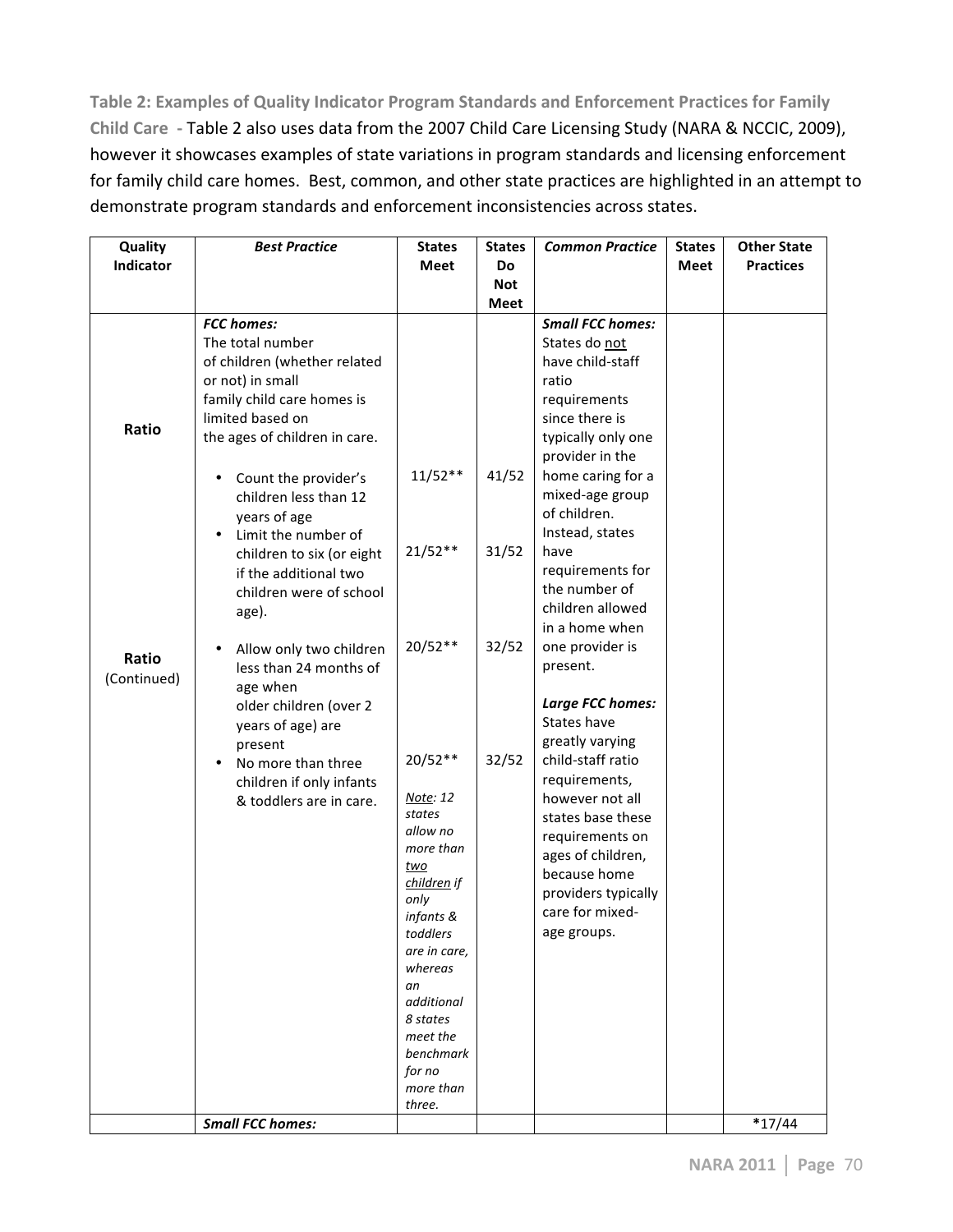| Quality                         | <b>Best Practice</b>                            | <b>States</b> | <b>States</b>    | <b>Common Practice</b>              | <b>States</b>  | <b>Other State</b> |
|---------------------------------|-------------------------------------------------|---------------|------------------|-------------------------------------|----------------|--------------------|
| Indicator                       |                                                 | Meet          | Do<br><b>Not</b> |                                     | <b>Meet</b>    | <b>Practices</b>   |
|                                 |                                                 |               | <b>Meet</b>      |                                     |                |                    |
|                                 | 35 SF per child                                 | 25/44         | 19/44            | 25 SF/child                         | $\overline{2}$ | states: no         |
| <b>Indoor Space</b>             |                                                 |               |                  |                                     |                | space              |
|                                 | Large FCC homes:                                |               |                  |                                     |                | requirements       |
|                                 | 35 SF per child                                 | 28/34         | 5/34             |                                     |                | *1/34 states:      |
|                                 |                                                 |               |                  |                                     |                | 40 SF/child        |
|                                 | <b>Small FCC Homes:</b>                         |               |                  |                                     |                |                    |
| <b>Educational</b>              | Fine motor/manipulatives                        | 16/25         | 9/25             | Child equipment<br>and/or materials | 25/25          |                    |
| <b>Materials</b>                | Books & literacy                                | 16/25         | 9/25             | requirements                        |                |                    |
|                                 |                                                 |               |                  |                                     |                |                    |
|                                 | Dramatic play/pretend                           | 13/25         | 12/25            |                                     |                |                    |
|                                 | Art supplies/creative                           | 13/25         | 12/25            |                                     |                |                    |
|                                 | activities                                      |               |                  |                                     |                |                    |
|                                 |                                                 |               |                  |                                     |                |                    |
|                                 | Gross motor equipment                           | 15/25         | 10/25            |                                     |                |                    |
|                                 | (indoor & outdoor)                              |               |                  |                                     |                |                    |
|                                 | Music                                           | 9/25          | 16/25            |                                     |                |                    |
|                                 |                                                 |               |                  |                                     |                |                    |
|                                 |                                                 |               |                  |                                     |                |                    |
|                                 | Science/Experimental/Math<br>(counting/sorting) | 4/25          | 21/25            |                                     |                |                    |
|                                 |                                                 |               |                  |                                     |                |                    |
| <b>Educational</b>              | Sensory                                         | 6/25          | 19/25            | Child equipment                     |                |                    |
| <b>Materials</b><br>(Continued) | <b>Large FCC Homes:</b>                         |               |                  | and/or materials<br>requirements    | 23/23          |                    |
|                                 | Fine motor/manipulatives                        | 16/23         | 7/23             |                                     |                |                    |
|                                 |                                                 |               |                  |                                     |                |                    |
|                                 | Books & literacy                                | 16/23         | 7/23             |                                     |                |                    |
|                                 | Dramatic play/pretend                           | 15/23         | 8/23             |                                     |                |                    |
|                                 |                                                 |               |                  |                                     |                |                    |
|                                 | Art supplies/creative                           | 15/23         | 8/23             |                                     |                |                    |
|                                 | activities                                      |               |                  |                                     |                |                    |
|                                 |                                                 | 14/23         | 9/23             |                                     |                |                    |
|                                 | Gross motor equipment                           |               |                  |                                     |                |                    |
|                                 | (indoor & outdoor)                              |               |                  |                                     |                |                    |
|                                 | Music                                           | 12/23         | 11/23            |                                     |                |                    |
|                                 |                                                 |               |                  |                                     |                |                    |
|                                 | Science/Experimental/Math                       | 7/23          | 16/23            |                                     |                |                    |
|                                 | (counting/sorting)                              |               |                  |                                     |                |                    |
|                                 | Sensory                                         | 6/23          | 17/23            |                                     |                |                    |
| Health &                        | Requirement that children                       |               |                  | Physicians can                      |                | Parents can        |
| Safety:                         | be immunized                                    |               |                  | provide written                     |                | provide            |
|                                 |                                                 |               |                  | statements to not                   |                | written            |
| Immuniza-                       |                                                 |               |                  | have children                       |                | statements         |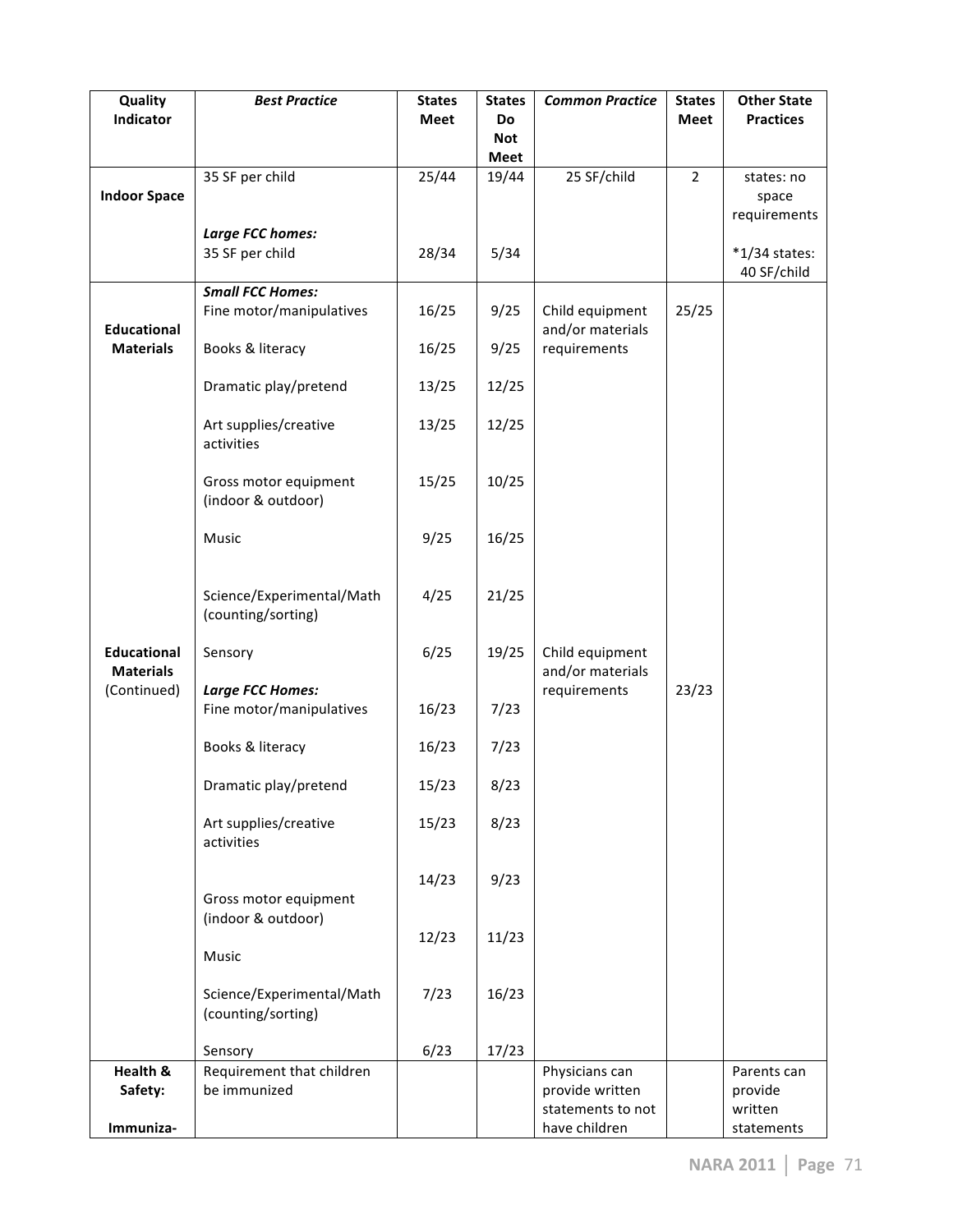| Quality            | <b>Best Practice</b>                                   | <b>States</b> | <b>States</b>    | <b>Common Practice</b>              | <b>States</b> | <b>Other State</b>          |
|--------------------|--------------------------------------------------------|---------------|------------------|-------------------------------------|---------------|-----------------------------|
| Indicator          |                                                        | <b>Meet</b>   | Do<br><b>Not</b> |                                     | <b>Meet</b>   | <b>Practices</b>            |
|                    |                                                        |               | <b>Meet</b>      |                                     |               |                             |
| tions              |                                                        |               |                  | immunized                           |               | to not have                 |
|                    |                                                        |               |                  |                                     |               | children                    |
|                    |                                                        |               |                  |                                     |               | immunized                   |
|                    | <b>Small FCC Homes:</b>                                | 43/44         | 1/44             |                                     | 25/44         | 24/44                       |
|                    |                                                        |               |                  |                                     |               |                             |
|                    | <b>Large FCC Homes:</b>                                | 39/39         |                  |                                     | 23/39         | 25/39                       |
| Health &           | Requirements to place                                  |               |                  | Soft                                |               | Parents may                 |
| Safety:            | infants on their backs to                              |               |                  | bedding/material                    |               | authorize                   |
| <b>SIDS</b>        | sleep                                                  |               |                  | s must not be<br>used in cribs      |               | different<br>sleep          |
|                    |                                                        |               |                  |                                     |               | positions for               |
|                    |                                                        |               |                  |                                     |               | infants                     |
|                    |                                                        |               |                  |                                     |               |                             |
|                    | <b>Small FCC Homes:</b>                                | 22/44         | 22/44            |                                     | 15/44         | 3/44                        |
|                    | <b>Large FCC Homes:</b>                                | 20/39         | 19/39            |                                     | 11/39         | 1/39                        |
|                    |                                                        |               |                  |                                     |               |                             |
|                    |                                                        |               |                  |                                     |               |                             |
| Playground         | Surfacing under playground<br>equipment should be at a |               |                  | Requirements for<br>surfaces        |               |                             |
| Safety:            | depth that is proportionate                            |               |                  | underneath                          |               |                             |
| <b>Resilient</b>   | to the critical height value of                        |               |                  | outdoor                             |               |                             |
| <b>Surfacing</b>   | the playground equipment                               |               |                  | equipment                           |               |                             |
|                    | as tested by NPPS                                      |               |                  |                                     |               |                             |
|                    | <b>Small FCC Homes:</b>                                | 2/34          | 32/34            |                                     | 23/34         |                             |
|                    |                                                        |               |                  |                                     |               |                             |
|                    | <b>Large FCC Homes:</b>                                | 2/34          | 32/34            |                                     | 26/34         |                             |
|                    | Requirement for all licensed                           |               |                  | Requirement for                     |               | <b>Differential</b>         |
| Frequency          | child care programs to be                              |               |                  | all licensed child                  |               | <b>Monitoring</b>           |
| of                 | inspected at least four times                          |               |                  | care programs to<br>be inspected at |               | as a strategy               |
| <b>Inspections</b> | per year, including<br>inspections by licensing,       |               |                  | least once per                      |               | to stagger<br>(and increase |
|                    | safety, health and fire                                |               |                  | year.                               |               | frequency of)               |
|                    | departments                                            |               |                  |                                     |               | regularly                   |
|                    |                                                        |               |                  |                                     |               | scheduled                   |
|                    | <b>Small FCC homes:</b>                                | 2/44          | 42/44            |                                     | 15/44         | inspections.<br>$\ast$      |
|                    | <b>Large FCC homes:</b>                                | 1/39          | 38/39            |                                     | 14/39         |                             |
|                    |                                                        |               |                  |                                     |               | $*$ This                    |
|                    |                                                        |               |                  |                                     |               | technique is                |
|                    |                                                        |               |                  |                                     |               | popular but is<br>currently |
|                    |                                                        |               |                  |                                     |               | considered                  |
|                    | <b>Small FCC homes:</b>                                |               |                  |                                     |               | controversial.              |
|                    |                                                        |               |                  |                                     |               | 9/44                        |
|                    | Large FCC homes:                                       |               |                  |                                     |               |                             |
|                    |                                                        |               |                  |                                     |               | 10/39                       |
| <b>Background</b>  | Child care providers are                               |               |                  | State requires                      |               | State                       |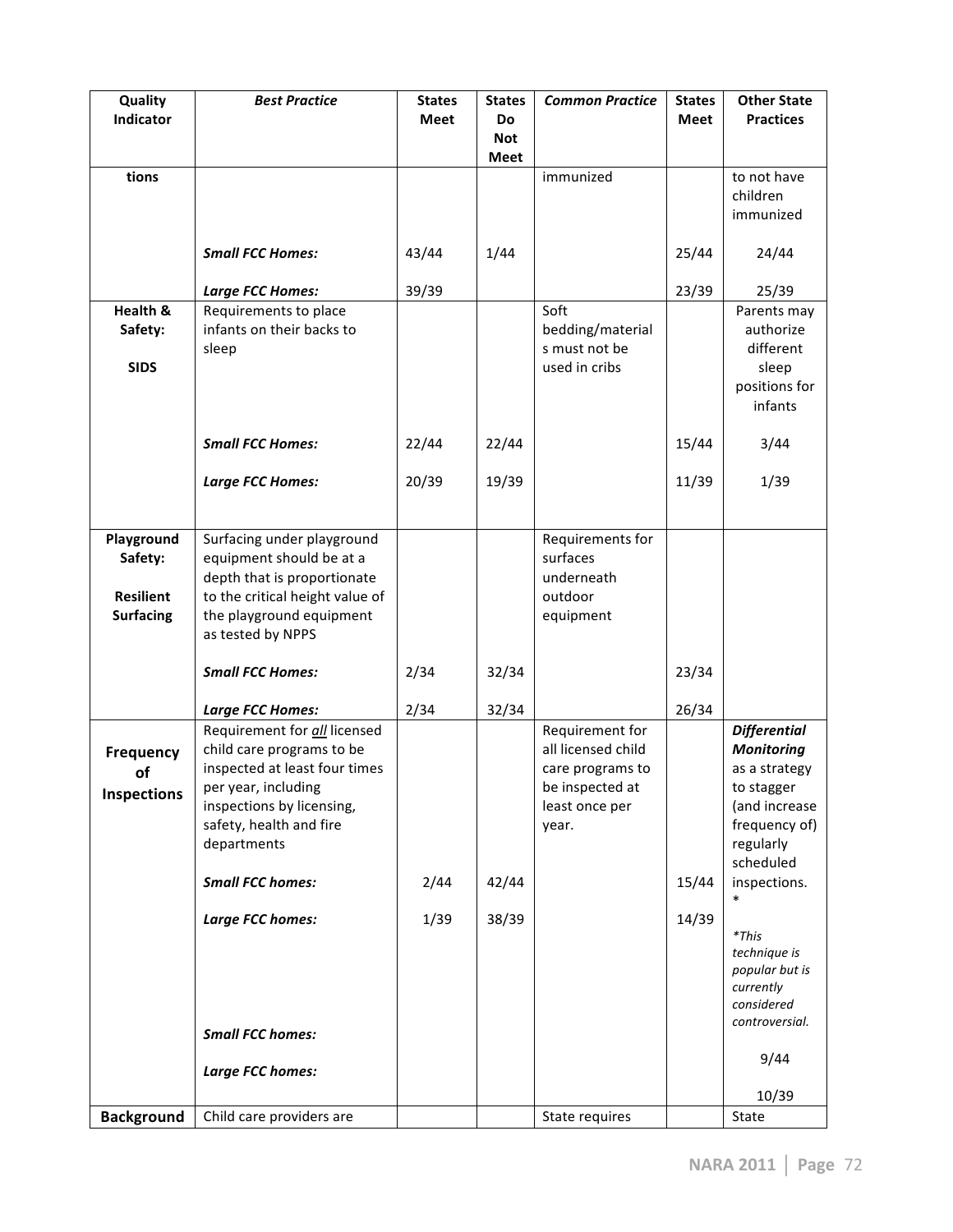| Quality           | <b>Best Practice</b>                                      | <b>States</b> | <b>States</b> | <b>Common Practice</b>  | <b>States</b> | <b>Other State</b> |
|-------------------|-----------------------------------------------------------|---------------|---------------|-------------------------|---------------|--------------------|
| <b>Indicator</b>  |                                                           | <b>Meet</b>   | <b>Do</b>     |                         | <b>Meet</b>   | <b>Practices</b>   |
|                   |                                                           |               | <b>Not</b>    |                         |               |                    |
|                   |                                                           |               | <b>Meet</b>   |                         |               |                    |
| <b>Checks</b>     | required to undergo                                       |               |               | check of criminal       |               | requires           |
|                   | complete background                                       |               |               | history records         |               | checks of sex      |
|                   | checks, including state and                               |               |               |                         |               | offender           |
|                   | federal checks of criminal                                |               |               |                         |               | registries         |
|                   | history record using a                                    |               |               |                         |               |                    |
|                   | fingerprint, child abuse                                  |               |               | <b>Small FCC homes:</b> | 43/44         | 13/44              |
|                   | registries and sex offender                               |               |               | Large FCC homes:        | 37/39         | 12/39              |
|                   | registries                                                |               |               |                         |               |                    |
|                   |                                                           |               |               | State requires          |               |                    |
|                   | <b>Small FCC homes:</b>                                   | $3/44*$       | 41/44         | check of child          |               |                    |
|                   |                                                           |               |               | abuse and neglect       |               |                    |
|                   | <b>Large FCC homes:</b>                                   | $3/39*$       | 36/39         | registries              |               |                    |
|                   |                                                           |               |               |                         |               |                    |
|                   | *Requires fingerprints in                                 |               |               | <b>Small FCC homes:</b> | 38/44         |                    |
|                   | complete background checks,                               |               |               |                         |               |                    |
|                   | but not necessarily for both<br>state and federal records |               |               | <b>Large FCC homes:</b> | 34/39         |                    |
|                   |                                                           |               |               | State requires          |               |                    |
| <b>Background</b> |                                                           |               |               | checks of               |               |                    |
| <b>Checks</b>     |                                                           |               |               | fingerprint             |               |                    |
| (Continued)       |                                                           |               |               | records                 |               |                    |
|                   |                                                           |               |               |                         |               |                    |
|                   |                                                           |               |               | <b>Small FCC homes:</b> | 25/44         |                    |
|                   |                                                           |               |               |                         |               |                    |
|                   |                                                           |               |               | Large FCC homes:        | 24/39         |                    |

The number of total states for each category of licensed care depends upon the number of states that license that type of facility and/or specific quality indicators that are regulated and/or licensed for that type of facility. \*See NARA & NCCIC, 2009; and \*\*NACCRRA 2010; *2010.*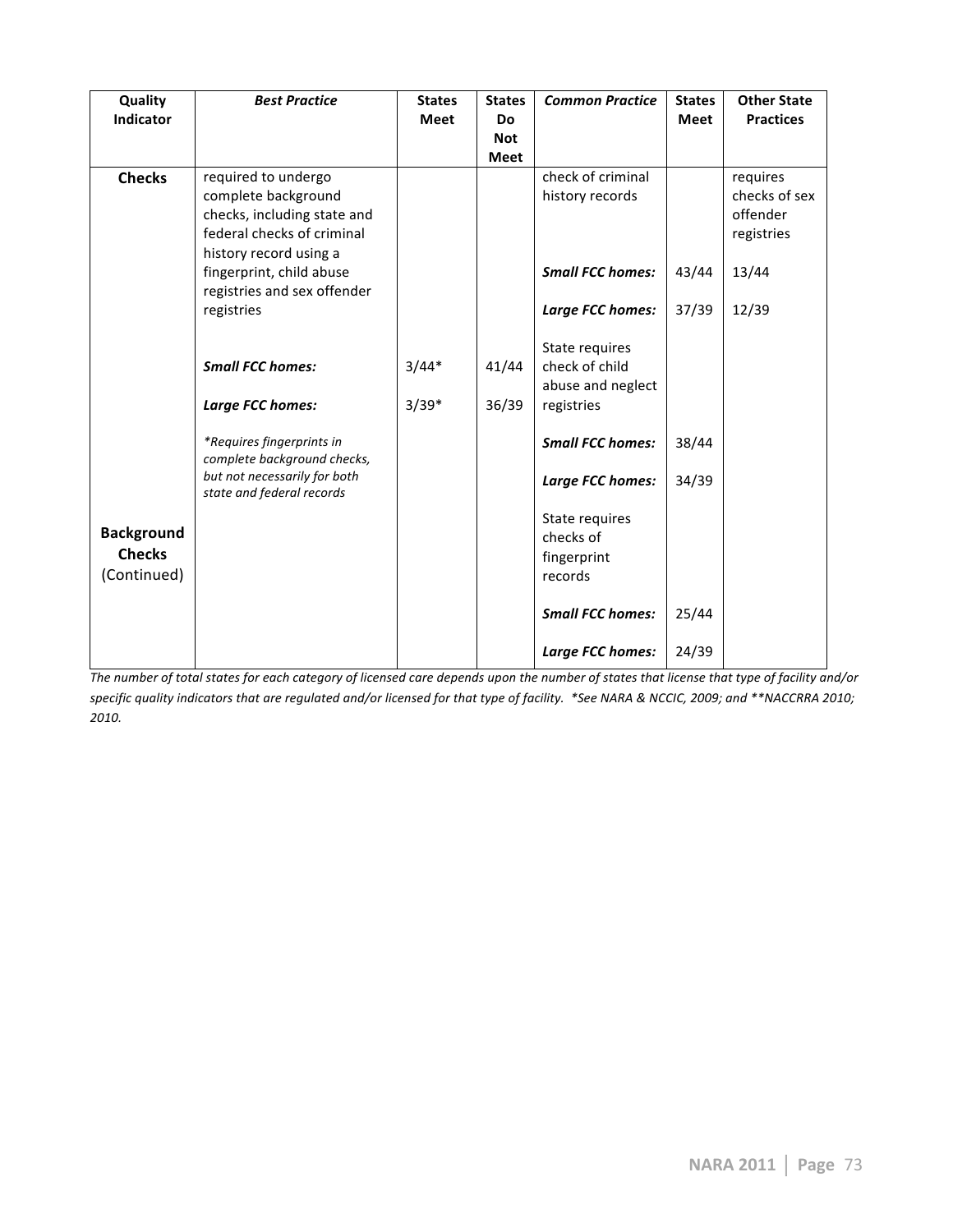Table 3: Examples of Variations in State Licensing Strengths and Weaknesses --Based on NACCRRA state overall rankings and rating scores in licensing regulations and oversight, it is clear that some states may be strong in either licensing program standards or enforcement, while other states may be weak in both areas and, without adequate funding and support, rarely is it the case that any state is strong in both areas. In Table 3, Maine and Oklahoma were selected as state examples due to their relatively high (compared to the other states in the nation) ranking in one area yet relatively low ranking in another area. Similarly, their overall ratings reflect their proportionate scores on strength of regulatory oversight (i.e., monitoring and enforcement) and strength of regulations. These state examples demonstrate that it is possible to have strong quality program standards in place yet lack the proper supports to adequately enforce them. On the other hand, states can have very strong enforcement in place yet lack quality program standards with which providers must comply. Although each state has a number of different child care licensing program characteristics that may be considered strengths or weaknesses among different types of care, only those that were considered as key program standards or enforcement practices used in licensed child care centers were highlighted. " For child care center licensing program standards these include: educational requirements for center staff; basic health and safety requirements; and provisions for parent involvement, communication, and visits. For regulatory enforcement these include: adequate monitoring; qualifications for licensing staff; and online inspection and complaint reports.

| <b>State</b> | <b>Examples of Strengths</b><br>or Weaknesses                                  | Ranking<br>& Rating*                                                                  | <b>Program Standards or Enforcement</b><br>Examples**                                                                                                                                                                                                                                                                                                                                                                                                                                                                           |
|--------------|--------------------------------------------------------------------------------|---------------------------------------------------------------------------------------|---------------------------------------------------------------------------------------------------------------------------------------------------------------------------------------------------------------------------------------------------------------------------------------------------------------------------------------------------------------------------------------------------------------------------------------------------------------------------------------------------------------------------------|
| <b>Maine</b> | Strength:<br><b>Child Care Center</b><br><b>Licensing Program</b><br>Standards | 16/52<br><b>High</b><br>66% overall<br>strength of<br>center<br>regulations<br>scores | <b>Educational requirements for center staff:</b><br>Child care center teachers must have experience<br>with young children before they assume their<br>roles in classrooms, and teachers must also<br>undergo 30 clock hours of training each year.<br><b>Basic health &amp; safety requirements:</b><br>Infants are buffered against SIDS by standards to<br>refrain from using any soft bedding in cribs,<br>placing infants on their backs to sleep, and<br>allowing only physicians to authorize other sleep<br>positions. |
|              |                                                                                |                                                                                       | Provisions for parent involvement,<br>communication, & visits:<br>Has requirement for parent involvement and<br>communication, and allows parental visits                                                                                                                                                                                                                                                                                                                                                                       |
|              | <b>Weakness:</b>                                                               | 50/52<br>Low                                                                          | <b>Adequate monitoring:</b><br>Child care center programs are only inspected at                                                                                                                                                                                                                                                                                                                                                                                                                                                 |
|              | <b>Regulatory Enforcement</b>                                                  | 14% overall<br>strength of<br>regulatory<br>oversight in                              | the time of re-licensing and once during the<br>licensing period.<br>Licensor caseloads are not feasible. Licensors                                                                                                                                                                                                                                                                                                                                                                                                             |
|              |                                                                                | centers                                                                               | have, on average, a total of 179 cases each. This is<br>compared to best practice recommendations of                                                                                                                                                                                                                                                                                                                                                                                                                            |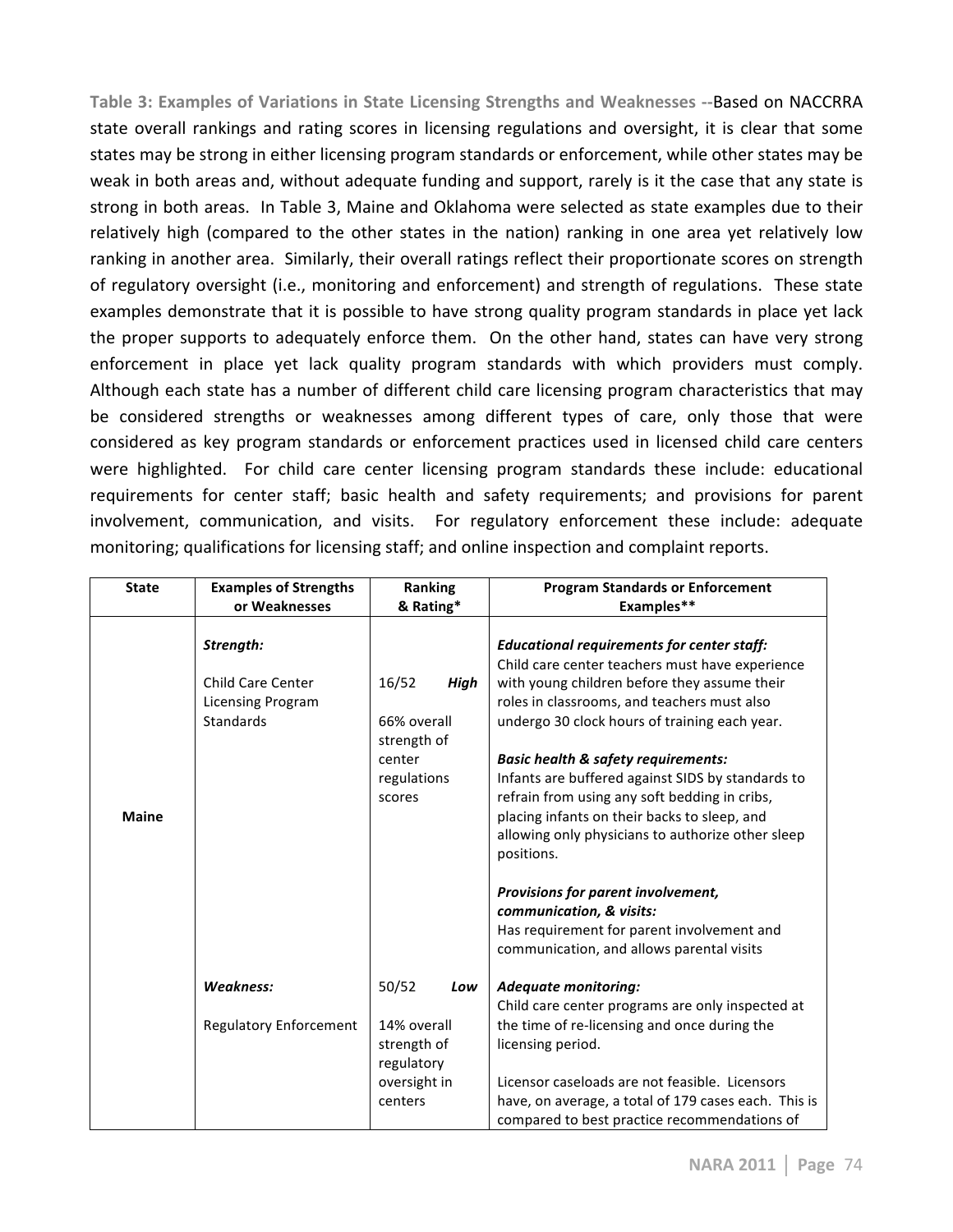| <b>State</b>    | <b>Examples of Strengths</b>  | Ranking                 |             | <b>Program Standards or Enforcement</b>                                              |
|-----------------|-------------------------------|-------------------------|-------------|--------------------------------------------------------------------------------------|
|                 | or Weaknesses                 | & Rating*               |             | Examples**                                                                           |
|                 |                               |                         |             | 1:50 (NACCRRA) or 1:75 (Government                                                   |
|                 |                               |                         |             | Accountability Office, GAO).                                                         |
|                 |                               |                         |             |                                                                                      |
|                 |                               |                         |             |                                                                                      |
|                 |                               |                         |             | <b>Qualifications for licensing staff:</b>                                           |
|                 |                               |                         |             | There is no requirement for licensors to have an                                     |
|                 |                               |                         |             | associate's degree education.                                                        |
|                 |                               |                         |             | <b>Online inspection &amp; complaint reports:</b>                                    |
|                 |                               |                         |             | Reports of routine inspections conducted at all                                      |
|                 |                               |                         |             | licensed child care programs & reports of those                                      |
|                 |                               |                         |             | conducted because of complaints are not                                              |
|                 |                               |                         |             | available online.                                                                    |
|                 |                               |                         |             |                                                                                      |
|                 |                               |                         |             |                                                                                      |
|                 |                               |                         |             |                                                                                      |
|                 | Strength:                     | 1/52                    | <b>High</b> | <b>Adequate monitoring:</b>                                                          |
|                 |                               |                         |             | Licenses all of its child care centers (i.e., there are                              |
|                 | <b>Regulatory Enforcement</b> | 90% overall             |             | no exemptions) and family child care homes.                                          |
|                 |                               | strength of             |             |                                                                                      |
|                 |                               | regulatory              |             | Inspects child care centers three times each year.                                   |
|                 |                               | oversight in<br>centers |             | Has a licensing caseload ratio of 1:50.                                              |
|                 |                               |                         |             |                                                                                      |
|                 |                               |                         |             | <b>Qualifications for licensing staff:</b>                                           |
| <b>Oklahoma</b> |                               |                         |             | Licensors are required to have a bachelor's degree                                   |
|                 |                               |                         |             | education and 40 clock hours of ongoing annual                                       |
|                 |                               |                         |             | training.                                                                            |
|                 |                               |                         |             |                                                                                      |
|                 |                               |                         |             | <b>Online inspection &amp; complaint reports:</b>                                    |
|                 |                               |                         |             | Reports of routine inspections conducted at all                                      |
|                 |                               |                         |             | licensed child care programs & reports of those                                      |
|                 |                               |                         |             | conducted because of complaints are available<br>online.                             |
|                 |                               |                         |             |                                                                                      |
|                 | <b>Weakness:</b>              | 21/52                   | Low         | <b>Educational requirements for center staff:</b>                                    |
|                 |                               |                         |             | Child care center teachers are not required to                                       |
|                 | Child Care Center             | 61% overall             |             | have completed a high school education.                                              |
|                 | <b>Licensing Program</b>      | strength of             |             | Teachers are only required to have completed the                                     |
|                 | Standards                     | center                  |             | $10th$ grade and to be enrolled in a GED program to                                  |
|                 |                               | regulations             |             | education young children in their care.                                              |
|                 |                               | scores                  |             |                                                                                      |
|                 |                               |                         |             | Assistant teacher aides have not high school grade                                   |
|                 |                               |                         |             | completion requirements, must only be enrolled                                       |
|                 |                               |                         |             | in high school or a GED program, and are not<br>required to complete any pre-service |
|                 |                               |                         |             | qualifications prior to working with children in                                     |
|                 |                               |                         |             | their care.                                                                          |
|                 |                               |                         |             |                                                                                      |
|                 |                               |                         |             | Center staff are required to complete only 12                                        |
|                 |                               |                         |             | hours of annual training.                                                            |

*\*Based\$on\$NACCRRA\$ratings,\$2009\$\*\*\$See\$NARA\$&\$NCCIC,\$2009*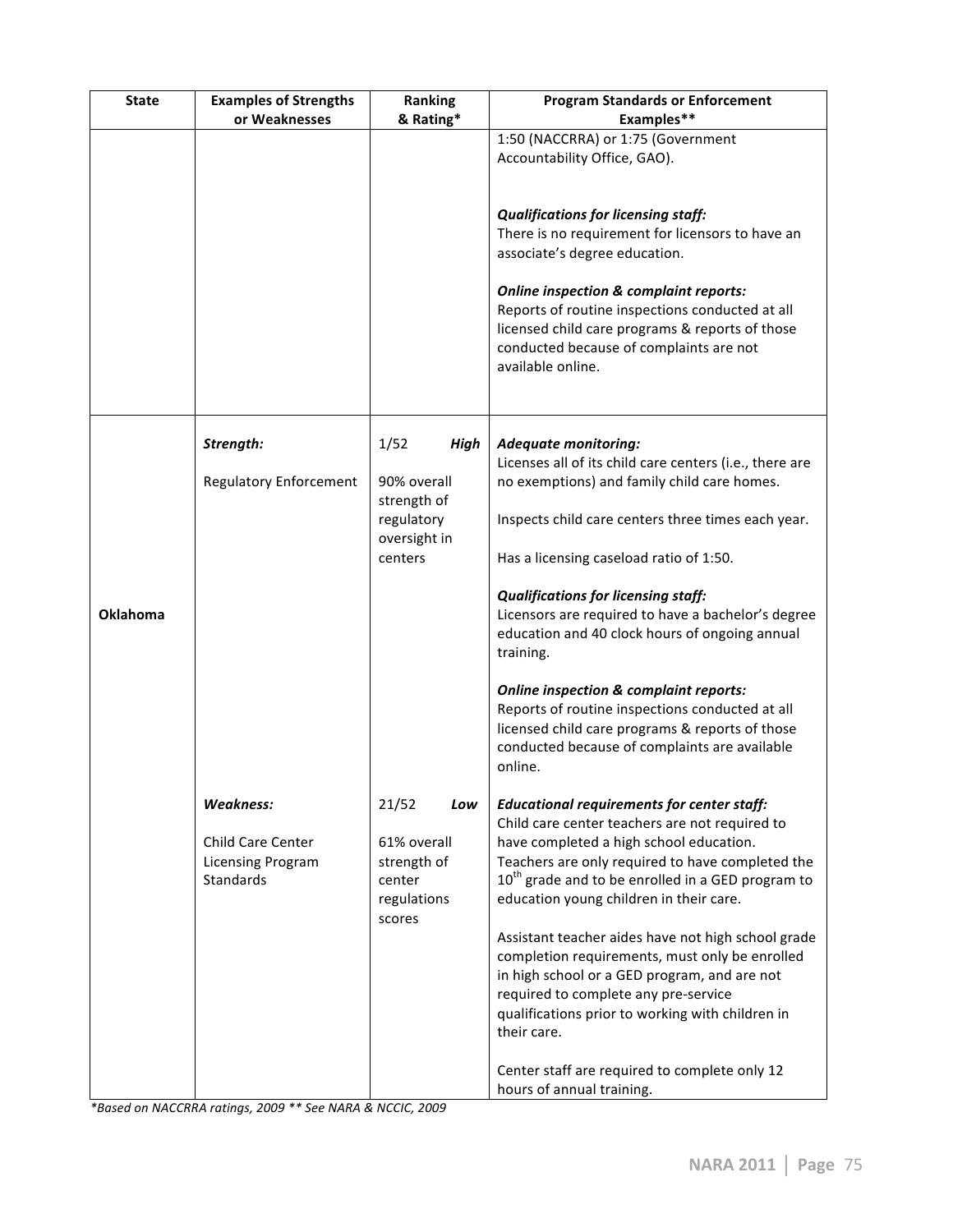## **REFERENCES**

Ackerman, D. J., & Sansanelli, R. (2010). The source of child care center preschool learning and program standards: Implications for potential Early Learning Challenge Fund grantees. *Early Childhood\$Research\$&\$Practice*,"http://ecrp.uiuc.edu/v12n1/ackerman.html.

American Academy of Pediatrics Task Force on Infant Feeding and SIDS. (2000). Changing concepts of sudden infant death syndrome: implications for infant sleeping environment and sleep position. *Pediatrics.* 105(3); 650-656.

Arnett, J. (1989). Caregivers in day-care centers: Does training matter? *Journal of Applied* Developmental Psychology, 10, 541-552.

Barnett, S.W., Epstein, D.J., Friedman, A. J., Boyd, J.S., & Hustedt, J.T. (2009). The State of Preschool 2008. New Brunswick, NJ: National Institute for Early Education Research, 2009, http://nieer.org/yearbook/.

Blank, H. (1994). Protecting our children: State and federal policies for exempt child care settings. Washington D.C.: Children's Defense Fund.

Bond, L. & Lester, R. (1999). Immunization uptake, services required and government incentives for users of formal day care. Australian & New Zealand Journal of Public Health, 23(4): 368-76.

Bredekamp, S. (1990). Setting and maintaining professional standards. In B. Spodek & 0. N. Saracho (Eds.), Early childhood teacher preparation: Yearbook in early childhood *education* (Vol. I, pp. 138-152). New York: Teachers College Press

Briss, P.A., Sacks, J.J., Addiss, D.G., Kresnow, M., & O'Neil, J. (1995). Injuries from falls on playgrounds. Effects of day care center regulation and enforcement, *Archives of Pediatrics & Adolescent Medicine*, 149(8): 906-11.

Bruner, C. & Wright, M.S. (2009). The first seven years: The BUILD initiative and early childhood systems development, 2002 to 2009. BUILD Child Care and Development Block Grant, see http://www.acf.hhs.gov/programs/ccb/ccdf/index.htm.

Citizens Committee for Children of New York (2004). Child care oversight: Assuring safety, health and learning in early care and education. October.

Clarke-Stewart, A.K., Gruber, C.P., & Ainslie, R. C. (Eds.) (1984). Day care forms and features. The child and the day care setting (pp. 35-62). New York. Praeger. Clarke -Stewart, A. K., Gruber, C. P., & Fitzgerald, L.M., (1994). *Children at home and in day care.* Hillsdale, NJ. Lawrence Erlbaum Associates.

Collet, J.P., Burtin, P., Kramer, M.S., Bossard, N., & Ducruet, T. (1994). Type of day-care setting and risk of repeated infections. *Pediatrics*, 94 (6) 997-999.

Consumer Product Safety Commission (2004). Handbook for playground safety. See: http://www.cpsc.gov/cpscpub/pubs/325.pdf.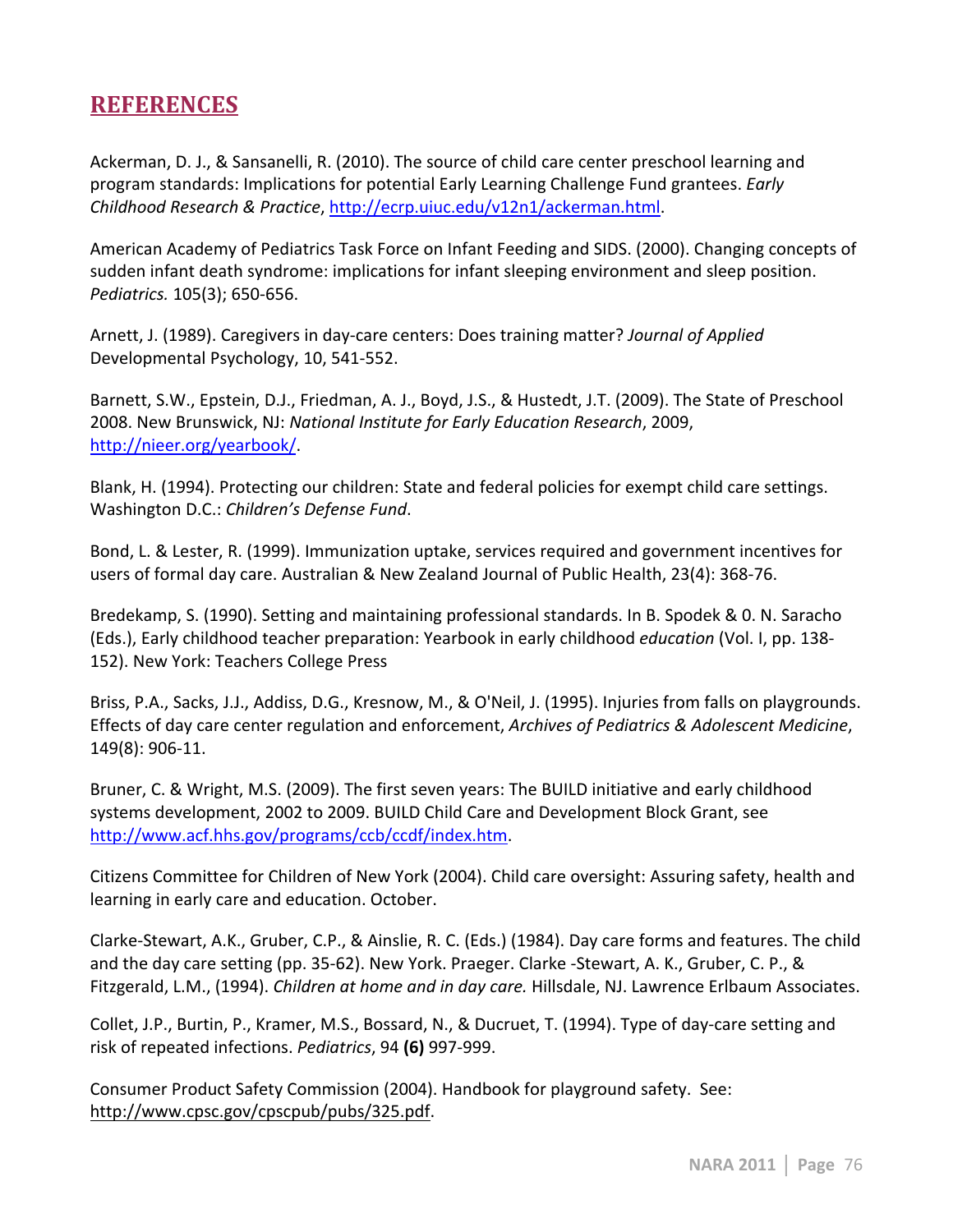Cost, Quality, & Outcomes Study Team (1995). Characteristics and quality of child care for toddlers and preschoolers. NICHD Early Child Care Research Network.

Currie, J. & Hotz, V. J. (2001). Accidents will happen? Unintentional injury, maternal employment, and child care policy. Working paper 8090 http://www.nber.org/papers/w8090. National Bureau of *Economic\$Research*."January.

Department of Education. (1995). Goals 2000: A progress report. Washington, D.C.: Department of Education.

Early, D.M., Bryant, D.M., Pianta, R.C., Clifford, R.M., Burchinal, M.R., Ritchie, S., Howes, C., & Barbarin, O. (2006). Are teachers' education, major, and credentials related to classroom quality and children's academic gains in pre-kindergarten? *Early Childhood Research Quarterly*, 21, 174-195.

Ferson (1997). Infection control in child care settings. *Communicable Diseases Intelligence*, 21 (22), 333-337.

Fiene, R., Greenberg, M.T., Bergsten, M., Carl, B., Fegley, C., & Gibbons, L. (2002). *The Pennsylvania* early childhood quality settings study, Harrisburg, Pennsylvania: Governor's Task Force on Early Care and Education.

Fiene, R. (2002). 13 Indicators of Quality Child Care: Research Update. See http://aspe.hhs.gov/hsp/ccquality-ind02.

Fiene, R. (2004). 13 Indicators of quality child care: Research update. See http://pennstate.academia.edu/documents/0037/1677/13 Indicators of Child Care Research Upd .pdf.

Fleming, D.W., Cochi, S.L., Hightower, A.W., et al. Childhood upper respiratory tract infections: to what degree is incidence affected by daycare attendance? *Pediatrics*. **79**, 55-60.

Frede, E. (1995). The role of program quality in producing early childhood program benefits. The Future of Children, **5**, 115-132.

Gallagher, J., Rooney, R., & Campbell, S. (1999). Child care licensing regulations and child care quality in four states. *Early Childhood Research Quarterly*, **14**, 313-333.

Gazan, H. (1998) Regulation: An imperative for Ensuring Quality Child Care. Working Paper Series, Foundation for Child Development. New York.

Goffin, S. G. & Washington, V. (2007). Ready or not: Leadership choices in early care and *education*. New York. Teachers College, Columbia University.

Gormley, W.T. Jr. (1995). Everybody's children: Child care as a public problem. Washington, DC: The Brookings Institution.

Gormley, W.T. Jr. (1997). Regulatory enforcement: Accommodation and conflict in four states. *Public Administration\$Review,* **57**"(4)"285–93.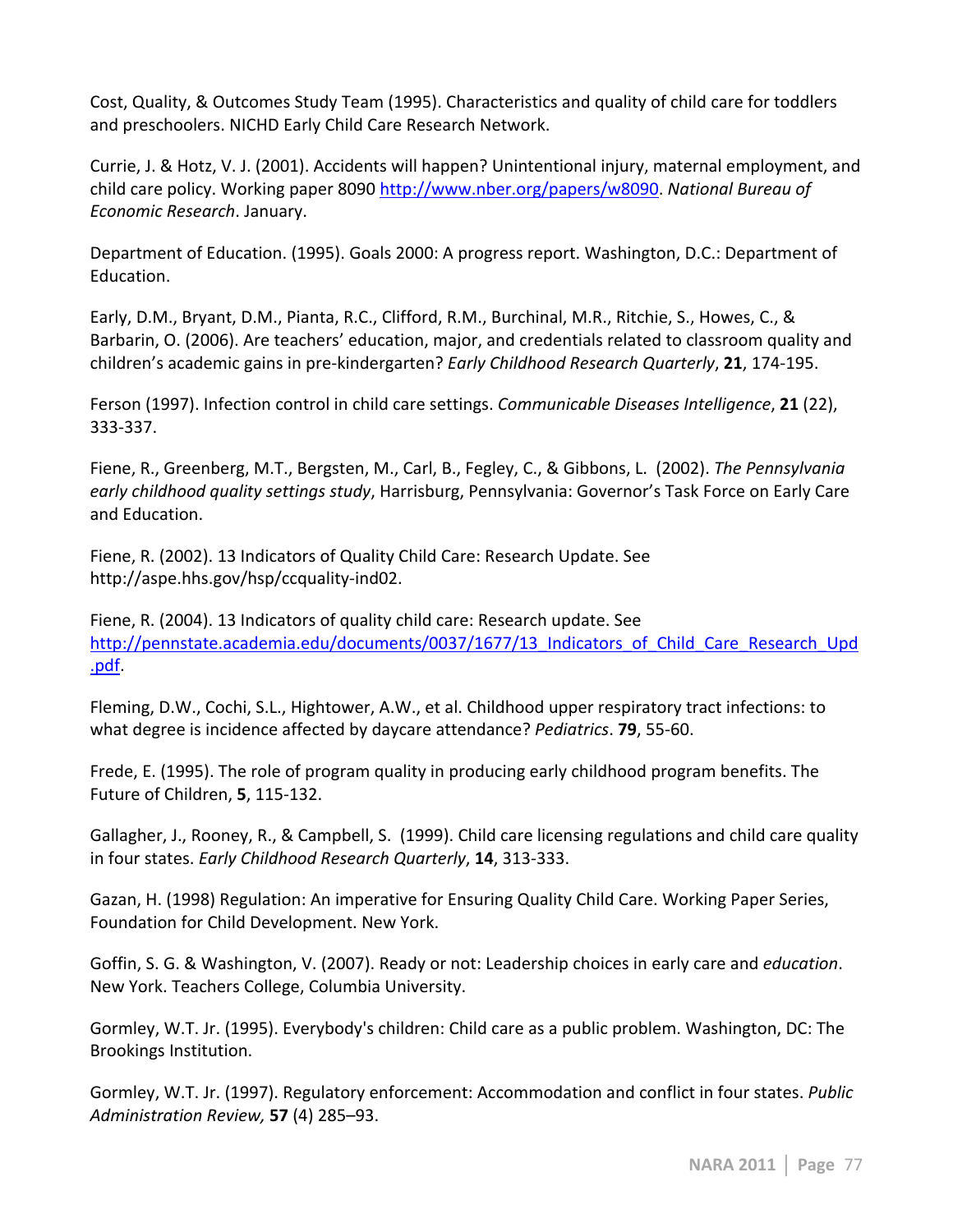Griffin, A. & Fiene, R. (1995). A systematic approach to child care regulatory review, policy evaluation, and planning to promote health and safety of children in child care: A manual for state and local child care and maternal and child health agency staff. Arlington, VA. Zero to Three/National Center for Clinical Infant Programs.

Groginsky, S., Robison, S., & Smith, S. (1999). *Making child care better*. Denver, CO: National Conference of State Legislatures.

Grolulnd, G. (2006). Make early learning standards come alive: connecting your practice and curriculum to state guidelines. St. Paul, MN. Red Leaf Press.

Heckman, J. & Masterov, D.V. (2004). Productivity argument for investing in young Children. Working Paper No. 5, *Invest in Kids Working Group*, October. See: http://www.ced.org/docs/report/report ivk heckman 2004.pdf

Helburn & Howes, C. (1996). Child care cost and quality. *The Future of Children.* (6) 2, 62-82.

Kagan, S. L. & Rigby, E. (2003). Policy matters: Setting and measuring benchmarks for state policies: Improving the readiness of children for school: Recommendations for state policy. Washington D.C. *Center for the Study of Social Policy.* 

Kagan, S. L., Scott-Little, C., Frelow, V. S. (2003). Early learning standards for young children: A survey of the states. *Young Children*. **58** (5), 58-64.

Kagan, S. L., Scott-Little, C., Frelow, V.A. (2006). Conceptualization of readiness and the content of early learning standards: The intersection of policy and research? *Early Childhood Research Quarterly*, 21 (2), 153-173.

Koch, P., Collins, J. & Azer, S. (2005). Report on Effective Legal Proceedings to Ensure Provider *Compliance,* prepared for the State of Washington. See: www.naralicensing.drivehq.com/Koch\_Azer\_2005.

Kruvant, C., Redish, G., & Dodge, D.T. (1976). Effects on children of the organization and design of the day care physical environment. Concept paper.

LeMoine, S. & Morgan, G. (2004). Do states require child care programs to education children? Infant/toddler rules to assure early education and strong relationships. (Report No. 3). Champaign: University of Illinois at Urbana-Champaign, *Clearinghouse on Early Education and Parenting*.

Meyers, M.K., & Jordan, L.P. Community Development, Volume 37, Issue 2 June 2006, pages 53 - 70 Journal of Research in Rural Education, Spring, 1998, Vol. 14, No. 1,3-14

Middleton (1995). Child care diseases: The risks—and how to minimize them, *Consultant*, **35** (2):  $195 - 8.$ 

Mitchell, A. & Stoney, L. (2005). Financing early childhood care and education systems in the states: A standards-based approach. Alliance for early childhood finance, July 1-24.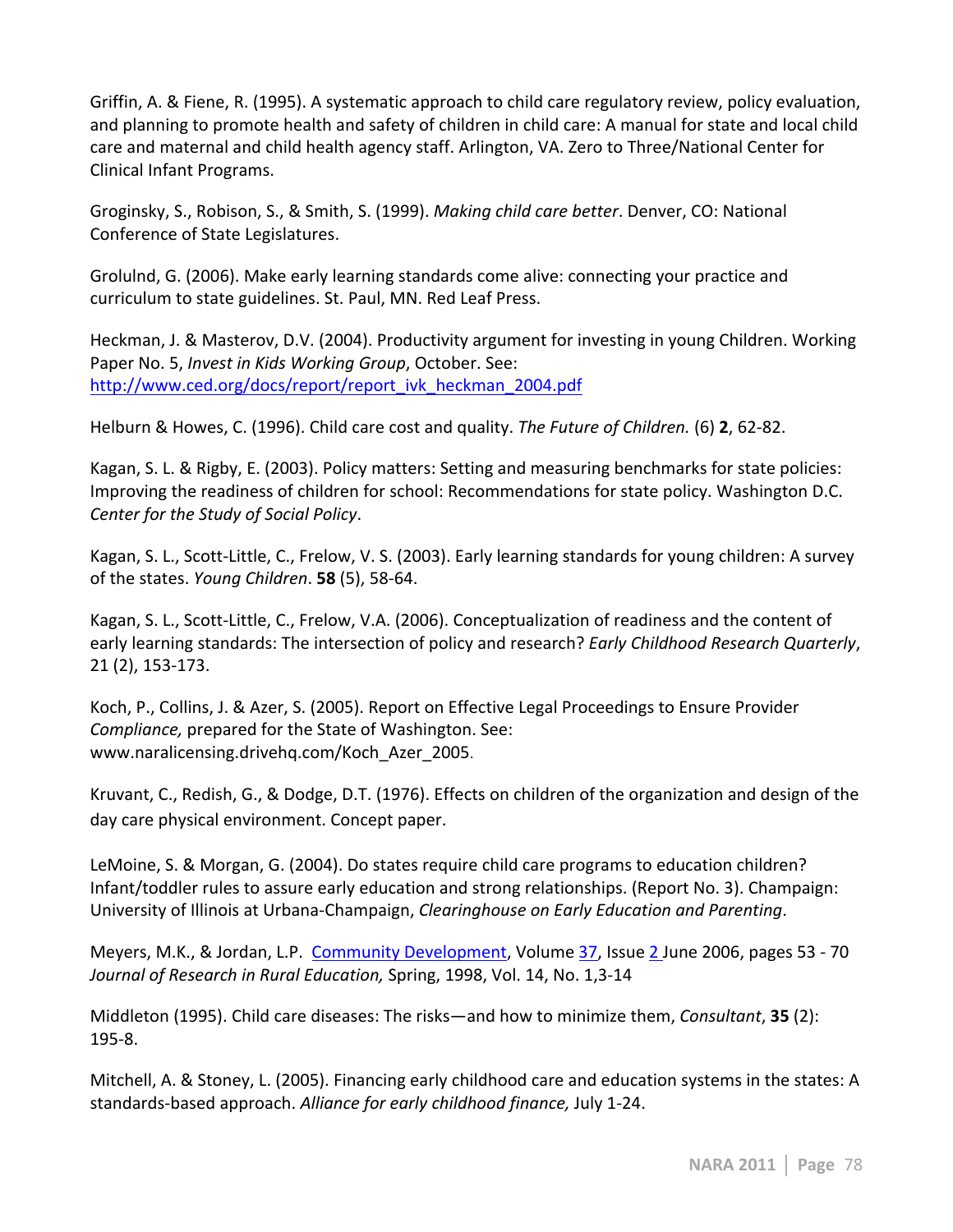Moon RY, Patel KM, Shaefer SJM (2000). Sudden infant death syndrome in child care settings. *Pediatrics.* 2000; 106(2), 295-300.

Morgan, G. & LeMoine, S. (2004). Do states require child care programs to educate children? State center licensing requirements for child development and early education. Report No. 1. Champaign: University of Illinois at Urbana-Champaign, *Clearinghouse on Early Education and Parenting*.

National Association of Child Care Resource and Referral Agencies. (2009). We can do better: 2009 update: NACCRRA's ranking of state child care center regulations and oversight. Arlington, CA: National Association of Child Care Resource and Referral Agencies.

National Association of Child Care Resource and Referral Agencies. (2010a). Leaving children to chance: 2010 update: NACCRRA's ranking of state standards and oversight of small family child care homes. Arlington, CA: National Association of Child Care Resource and Referral Agencies.

National Association of Child Care Resource and Referral Agencies. (2010b). New directions for California. Presentation to National Military Child Care Advisory Group by Gloria Merk, State of California, June. *National Association of Child Care Resource and Referral Agencies.* 

National Association for Regulatory Administration & the National Child Care Information Center (2009). The 2007 child care licensing study. Lexington, KY: National Association for Regulatory *Administration*.

National Association for Regulatory Administration (2009a). *NARA public comment on "Improving Early Childhood Development Policies and Practices,"* letter to U.S. Representative George Miller, Chair, Subcommittee on Early Childhood, Elementary and Secondary Education. April 1.

National Association for Regulatory Administration (2009b). Recommended best practices for human care regulatory agencies. The NARA Vision Series, 1, 1-18.

National Association for Regulatory Administration (2009c). Joint position paper on license exempt early care and education programs,

http://www.naralicensing.org/associations/4734/files/JointPP.pdf. National Association for *Regulatory\$Administration*.

National Association for Regulatory Administration, NARA (2010). *Licensing: The foundation of quality.* Presentation to Connecticut legislature public health committee by NARA executive director, Pauline Koch. April. *National Association for Regulatory Administration*.

National Child Care Information Center, QRIS Resource Guide, see http://nccic.acf.hhs.gov/qrisresourceguide/index.cfm?do=qrisabout.

National Conference of State Legislatures (1999). *Making child care better*. Groginsky, S., Robinson, S., and Smith, S. October. National Conference of State Legislatures.

National Education Goals Panel. (1991). Goal 1 Technical planning group report on school readiness. Washington, D.C. National Education Goals Panel, 10-11.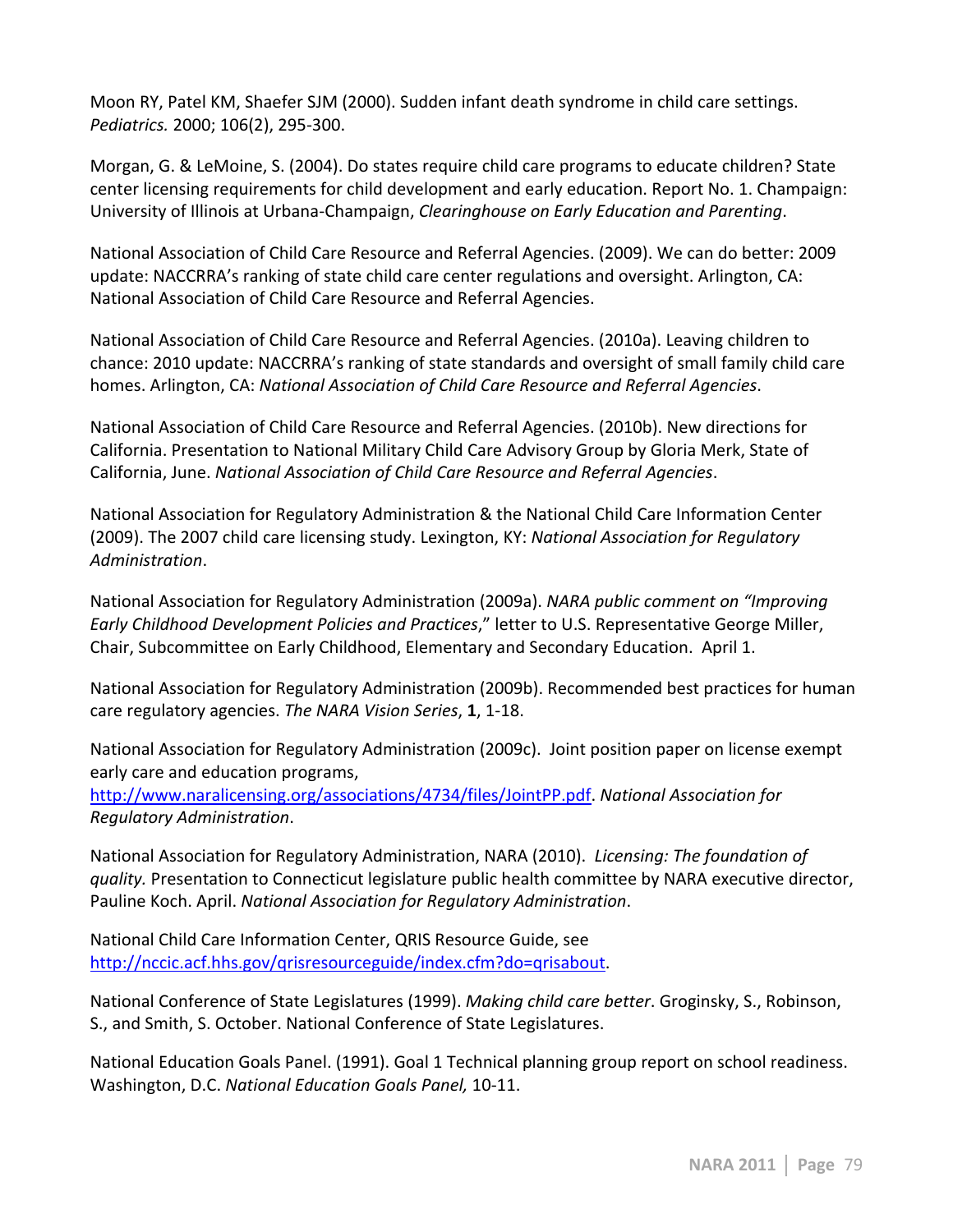National Health and Safety Performance Standards (2002). Caring for our children: Guidelines for outof-home child care, 2nd Edition. *American Academy of Pediatrics*, American Public Health Association, and the National Resource Center for Health and Safety in Child Care.

National Program for Playground Safety (2004). See http://www.playgroundsafety.org/research/index.htm.

Neuman, S. B., & Roskos, K. (2005). The state of state pre-kindergarten standards, *Early Childhood Research Quarterly, 20, (2), 125-145.* 

NICHD"Early"Child"Care"Research"Network. (1996). NICHD"Study"of"Early"Child"Care."*NICHD\$Early\$*Child" Care Research Network.

NICHD Early Child Care Research Network. (2000). Characteristics and quality of child care for toddlers and preschoolers. *Applied Developmental Science* **4** (3), 116-135.

NICHD Early Child Care Research Network. (2001). A new guide for evaluating child care quality. Zero to Three, **21**, 40-47.

North Carolina Division of Child Development. See http://ncchildcare.dhhs.state.nc.us/providers/pv\_providres.asp;

North Carolina Smart Start. See www.ncsmartstart.org;

Palmerus, K. (1996). Child caregiver ratios in day care center groups: Impact on verbal interactions, Early Childhood Development and Care, 118, 45-57.

Pennsylvania Department of Public Welfare, Office of Child Development and Early Learning. See http://www.dpw.state.pa.us/About/OCDEL/; personal communication with Jennifer Lau, State of Pennsylvania, July 6, 2010.

Petersen, S., Jones, L., & McGinley, K. A. (2008). *Early Learning Guidelines for Infants and Toddlers:* Recommendations to States. Washington, DC: ZERO TO THREE.

Phillips, D. (1986). The federal model child care standards act of 1985: Step in the right direction or hollow gesture? American Journal of Orthopsychiatry. 56, (1),  $4 - 172$ .

Phillips, D., Mekos, D., Scarr, S., McCartney, K., & Abbott-Shim, M. (2000). Within and beyond the classroom door: Assessing quality in child care centers. *Early Childhood Research Quarterly,* 15(4) 475-496.

Phillipsen, L.C., M.R. Burchinal, C. Howes and D. Cryer (1997), "The Prediction of Process Quality from Structural Features of Child Care", *Early Childhood Research Quarterly*, Vol. 12, pp. 281-303.

Pianta, R. (1997). Adult-child relationship processes and early schooling. *Early Education & Development*, 8 (1) 11-26.

Pomper, K., Blank, H., Campbell, N.D., Schulman, K. (2004). Be all that we can be: Lessons from the military for improving our nation's child care system: 2004 Follow Up. National Women's Law Center.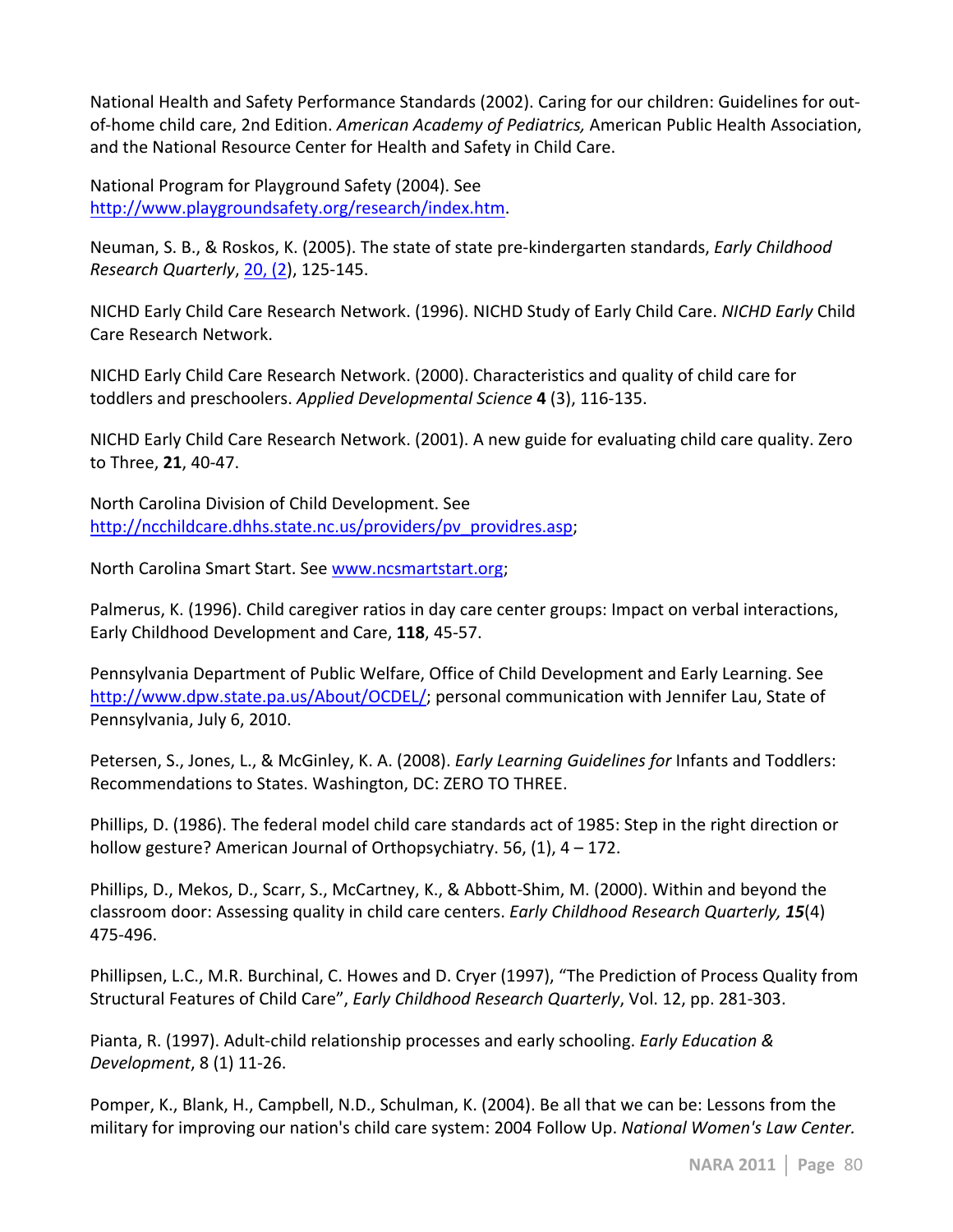Pope, V. (1997). Day-care dangers. U.S. News & World Report, August 4, 31-37.

Prescott, E. & David, T. (1976). "The effects of the physical environment on day care." Concept paper.

Ramey, S.L., & Ramey, C.T. (2000). Early childhood experiences and developmental competence. In J. Waldfogel & S. Danziger (Eds.), *Securing the future: Investing in children from birth to college* (pp.122-150). NY: Russell Sage Foundation.

Rigby, E., Ryan, R. M. and Brooks-Gunn, J. (2007), Child care quality in different state policy contexts. Journal"of"Policy"Analysis"and"Management,"**26**: 887–908."

Rolnick, A. & Grunewald, R. (2003). Early childhood development: Economic development with a high public return. The Region. Federal Reserve. Minneapolis, MN.

Rolnick, A.J. & Grunewald, R. (2003). Early childhood development: Economic development with a high public return. The Region. Federal Reserve Bank of Minneapolis. December, 6-12.

Ruopp, R., Travers, J., Glantz, R., & Coelen, C. (1979). Children at the center: Final report of the National Day Care Study. Cambridge, MA: Abt Associates.

Schulman, K., & Blank, H. (2007). Close to home: State strategies to strengthen and support family, friend, and neighbor care. National Women's Law Center. February.

Schweinhart, 2004. The High/Scope Perry Preschool study through age 40: Summary, conclusions, and frequently asked questions. Ypsilanti, MI: *High/Scope Press.* 

Scott-Little, C., Kagan, S.L., & Frelow, V. (2003). Standards for preschool children's learning and development: Who has the standards, how were they developed, and how were they used? Greensboro, NC: Regional Educational Laboratory at SERVE.

Scott-Little, C., Kagan, S.L., & Frelow, V. (2006). Conceptualization of readiness and the content of early learning standards: The intersection of policy and research? *Early Childhood Research Quarterly*, 21 (2), 153-173.

Shonkoff, J.P. & Phillips, D.A. (2000). *From neurons to neighborhoods: The science of early childhood development.* Washington, D.C.: National Academy Press.

Shore, R. (1997). Rethinking the brain: New insights into early development (Executive Summary). New York: Families and Work Institute.

Smith, K., & Baughman, R. (2007). Low wages prevalent in direct care and child care. *Carsey Institute*. Policy brief no. **7**, 1-12.

State of New Jersey, Division of Child and Family Services. See http://www.state.nj.us/dcf/divisions/licensing/; email communication with Gary Sefchik, State of New Jersey, June 30, 2010.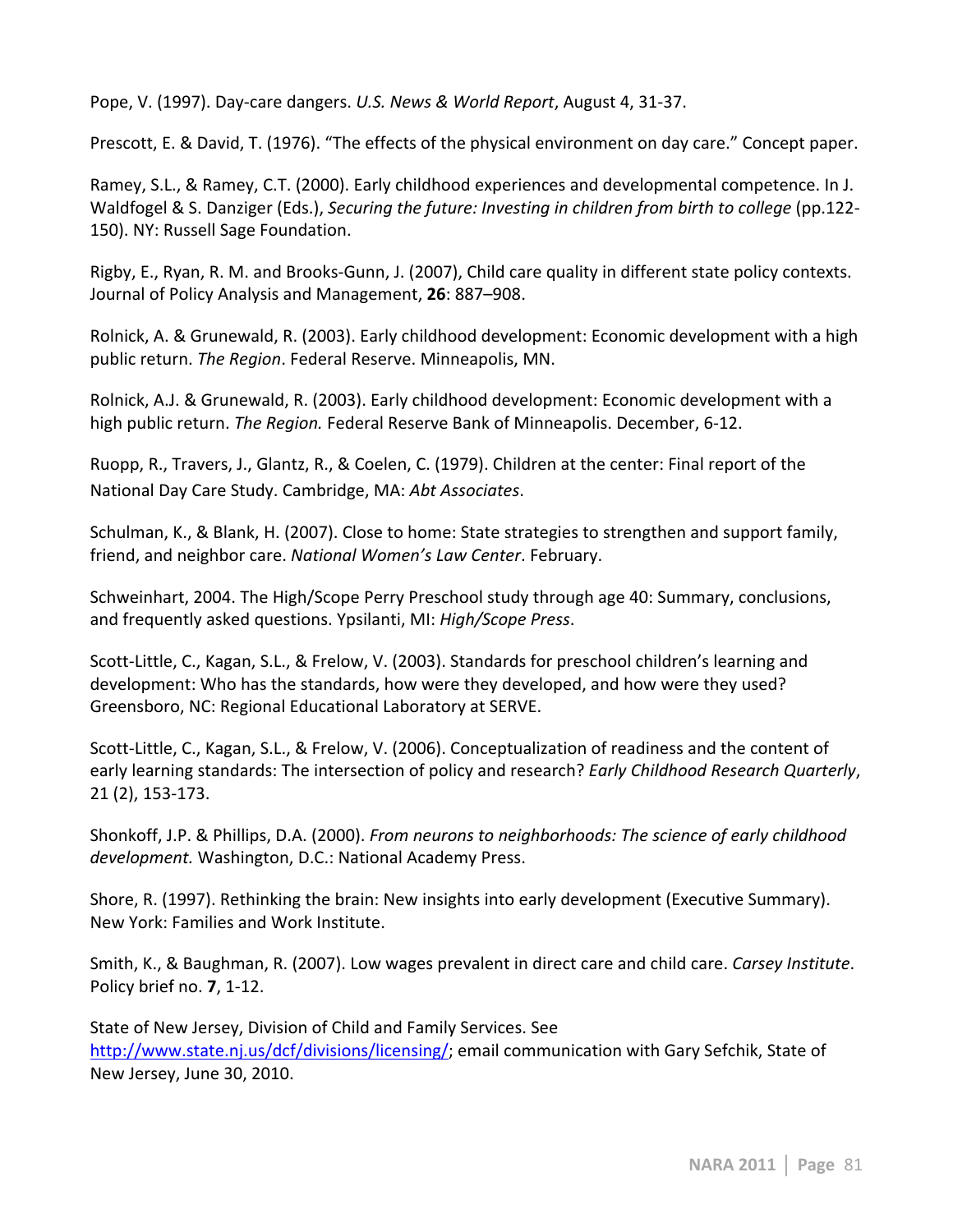Tennessee Department of Human Services. See

http://tennessee.gov/humanserv/adfam/cc\_main.html; email communication with Barbara Wall, State of Tennessee, July 14, 2010.

Ulione,"M."S."(1997)."Health"promotion"and"injury"prevention"in"a"child"development"center."*Journal\$* of Pediatric Nursing: Nursing Care of Children and Families, 12 (3): 148-154.

US Bureau of Labor and Statistics, (2005). Women in the labor force: A data book, http://www.bls.gov/cpswlf-databook2005.htm.

*Employment Policy Foundation* (2004), The balancing act, October 28, http://web.archive.org/web/20050117191207/wwww.workandfamily.org/newsletters/2004/ba2004 1028.pdf.

U.S. General Accounting Office GAO-02-897. (2002). Childcare: States have undertaken a variety of quality improvement initiatives, but more evaluations of effectiveness are needed. September. Washington D.C.

U.S. Department of Health and Human Services, National Child Care Information Center, Threshold of Licensed Family Child Care (April, 2006), see http://nccic.acf.hhs.gov/pubs/cclicensingreq/threshold.html.

Vandell, D.L. & Pierce, K.M. (2003). Child care quality and children's success at school. In *Early childhood programs for a new century, eds. A.J. Reynolds, M.C. Wang, & H.J. Walberg, 115–39.* Washington DC: Child Welfare League of America.

Vandell, D. L., & Wolfe, B. (2000). Child care quality: Does it matter and does it need to be improved? Washington, D.C.: Office of the Assistant Secretary for Planning and Evaluation: U.S. Department of *Health\$and\$Human\$Services*."Retrieved"from http://aspe.hhs.gov/hsp/ccquality00/execsum.htm#top.

Virginia Department of Social Services, Child Care Licensing. See http://www.dss.virginia.gov/files/division/olra/cdcc/meeting/minutes/2004/2004-02-12 minutes.pdf; http://jlarc.state.va.us/Meetings/September04/DayCare.pdf.

Washington State Child Care Resource and Referral Network, Licensing, *available at* http://www.childcarenet.org/providers/licensing (per data available Nov. 6, 2006).

Washington State Department of Early Learning, email communication with Robert McLellan, State of Washington, July 6, 2010; questions and answers on window coverings,

http://www.del.wa.gov/publications/licensing/docs/WindowCoverings\_QandA.pdf; negotiated rule making, see http://www.del.wa.gov/laws/development/negotiated.aspx; child care licensing provider handbook, see http://www.del.wa.gov/publications/licensing/docs/ProviderHandbook.pdf.

Whitebook, M., Howes, C. & Phillips, D. (1989). Who cares? Child care teachers and the quality of care in America - Final report of the National Child Care Staffing Study. Berkeley, California: *Child Care Employee\$Project*.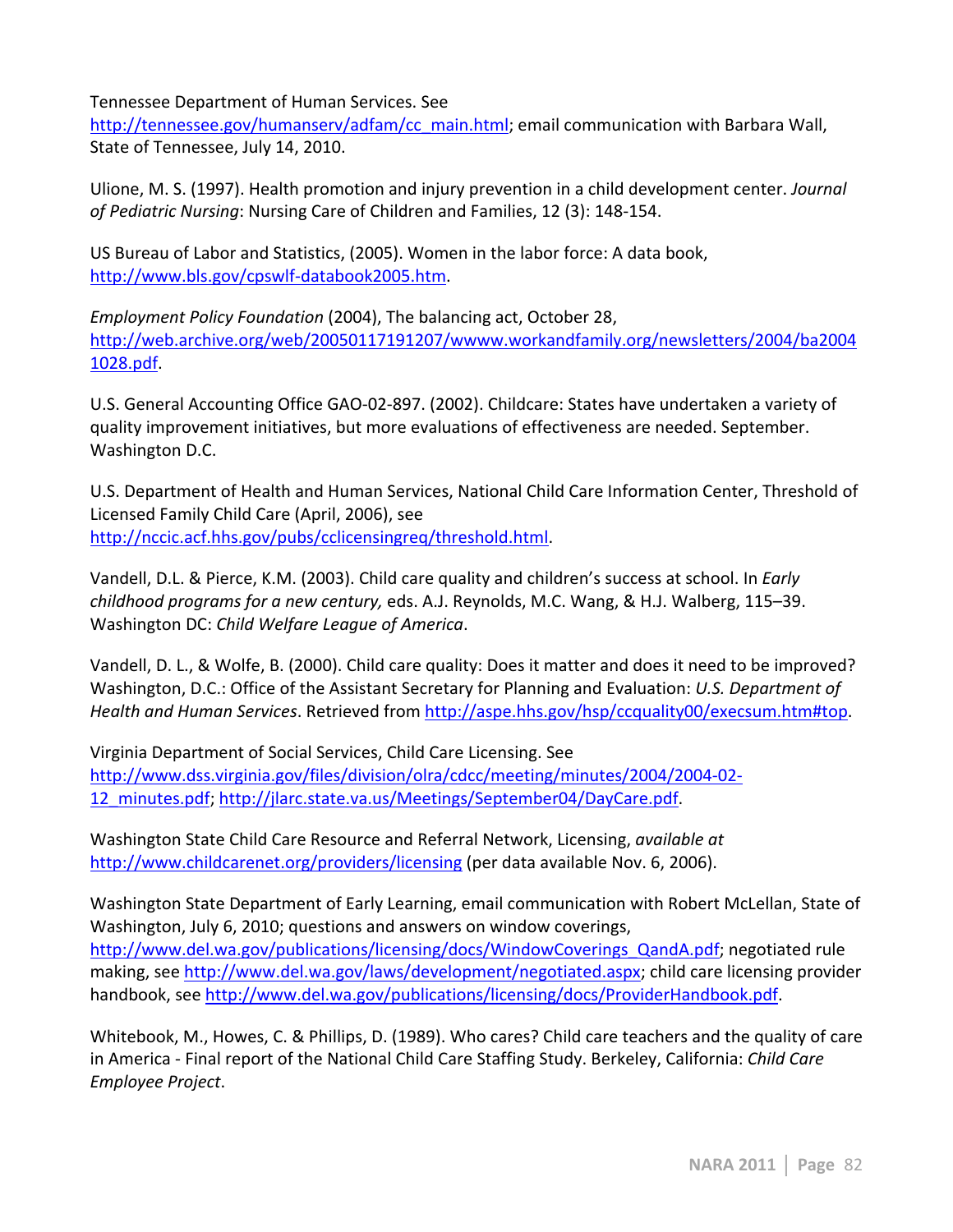Wills, K.E., Christoffel, K. K., Lavigne, J.V., Tanz, R. R., Schofer, J.L., Donovan, M., Kalangis, K., & Kids 'N' Cars Research Team (1997). Patterns and correlates of supervision in child pedestrian injury. *Journal of Pediatric Psychology*, 22, 89-104.

Wrigley, J. & Dreby, J. (2005). Fatalities and the organization of child care in the United States, 1985-2003. American Sociological Review, 70, 729-757.

Zigler, E., Marsland, K., & Lord, H. (2009). The tragedy of child care in America. *Yale University*.